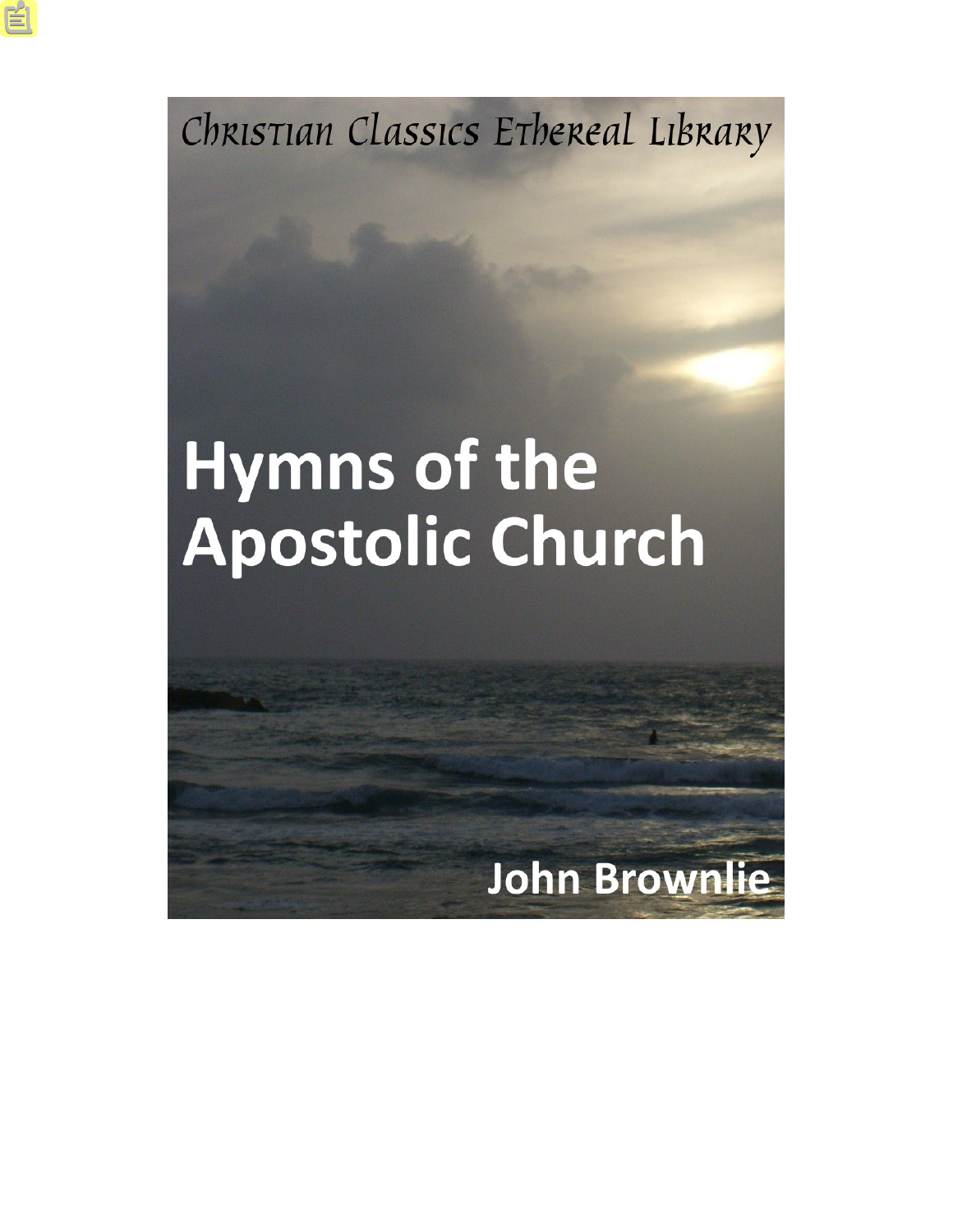

### **Hymns of the Apostolic Church**

| Author(s):          | Brownlie, John                                                                                                                                                                                                                                                                                                                                                                                                                                                                                                                                                                                                                                                                    |
|---------------------|-----------------------------------------------------------------------------------------------------------------------------------------------------------------------------------------------------------------------------------------------------------------------------------------------------------------------------------------------------------------------------------------------------------------------------------------------------------------------------------------------------------------------------------------------------------------------------------------------------------------------------------------------------------------------------------|
| <b>Publisher:</b>   | Grand Rapids, MI: Christian Classics Ethereal Library                                                                                                                                                                                                                                                                                                                                                                                                                                                                                                                                                                                                                             |
| <b>Description:</b> | The beloved Scottish pastor John Brownlie received an<br>honorary doctoral degree from Glasgow University for his<br>brilliant work in hymnology. Skilled with the Greek language,<br>he took it upon himself to translate some of the hymns of the<br>early church Fathers—the inheritance of every Christian. In<br>Hymns of the Apostolic Church, Brownlie gifts the church<br>with poetic translations of ancient and medieval hymns, his<br>English renderings rivaling the beauty of the original Greek.<br>Among others, he translated the works of venerated saints,<br>such as Clement of Alexandria and Gregory of Nazianzus.<br>Kathleen O'Bannon<br><b>CCEL Staff</b> |
|                     | <b>Subjects:</b> Practical theology<br>Worship (Public and Private) Including the church year,<br>Christian symbols, liturgy, prayer, hymnology<br>Hymnology                                                                                                                                                                                                                                                                                                                                                                                                                                                                                                                      |

Hymns in languages other than English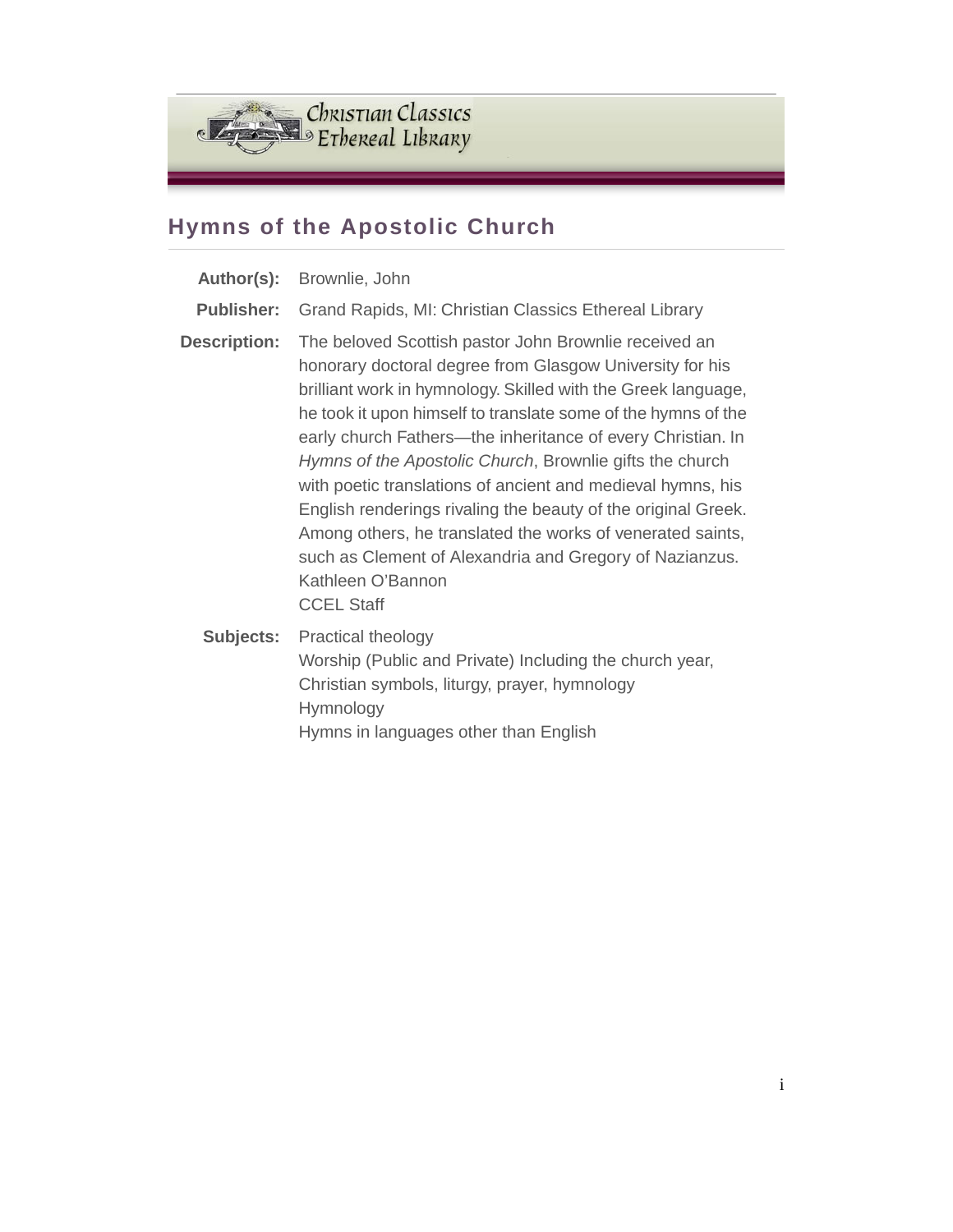## Contents

| Title Page                                 | 1  |
|--------------------------------------------|----|
| Introduction                               | 2  |
| Biographical and Historical                | 22 |
| St. Clement of Alexandria                  | 23 |
| St. Gregory Nazianzen                      | 24 |
| Synesius                                   | 25 |
| Justinian I.                               | 26 |
| St. Andrew of Crete                        | 28 |
| Sophronius                                 | 29 |
| St. Anatolius                              | 30 |
| St. John of Damascus                       | 31 |
| St. Cosmas, the Melodist                   | 32 |
| St. Joseph of the Studium                  | 33 |
| Theoctistus                                | 34 |
| Metrophanes of Smyrna                      | 35 |
| Hymns of the Apostolic Church              | 36 |
| <b>Infinite God</b>                        | 37 |
| Our highest thought of God is vain         | 38 |
| Morning                                    | 40 |
| The morning dawns; on gilded height        | 41 |
| See, from the eastern hills, the morn      | 42 |
| Light in the dark, before the dawn awaking | 44 |
| Awake! the morn is here                    | 45 |
| The crimson blush of morning glows         | 46 |
| The morn awakes; from eastern hills        | 47 |
| All glorious, see, the morning breaks      | 48 |
|                                            |    |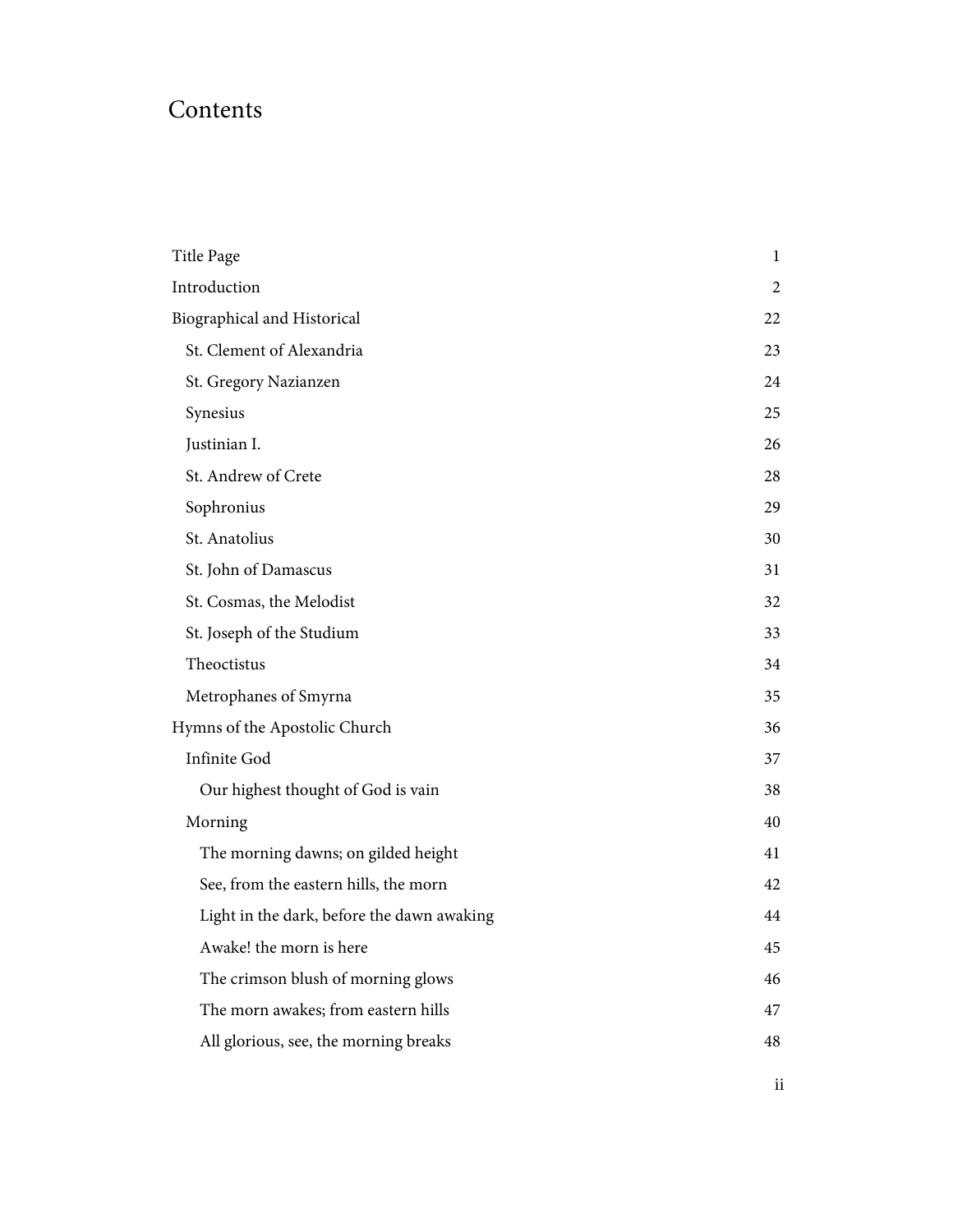| Evening                                        | 49               |
|------------------------------------------------|------------------|
| The darkness deepens in the skies              | 50               |
| Cathismata of the Resurrection                 | 52               |
| O Lord of light, Thy beams display             | 54               |
| The sun has reached his western goal           | 55               |
| <b>Advent and Christmas</b>                    | 56               |
| The longing eyes that sought the light         | 57               |
| O Love supreme, exceeding broad                | 58               |
| A band of herdsmen tarried late                | 60               |
| Passiontide and Easter                         | 62               |
| They set the Cross upon a hill                 | 63               |
| Lo, He is dead! The suffering Christ is dead   | 64               |
| Morning awakes, and morn awaking sings         | 65               |
| Life from the dead the King Immortal gives     | 66               |
| Light more glorious than the sun               | 67               |
| The gate of life stands wide                   | 68               |
| Go, tell the world the Lord hath risen         | 70               |
| The stone is rolled away                       | 71               |
| Glory to God, the promised day awakes          | 73               |
| Light, ere the dawn in beauty broke            | 74               |
| Watchman, from the height beholding            | 75               |
| At earliest dawn the Lord awoke                | 76               |
| Sleepers awake! the night's long reign is past | 77               |
| What wonder wakes a sleeping world             | 78               |
| Glorious from the field of strife              | 80               |
| The light that from the fire of love           | 81               |
| Burdened with sin, more, Lord, than I can tell | 83               |
| Ascension                                      | 85               |
| He mounts to where the azure shines            | 86               |
| See the King of kings ascending                | 88               |
| Now let the gates be lifted up                 | 89               |
| Wrapt in wonder and amaze                      | 90               |
|                                                | $\overline{111}$ |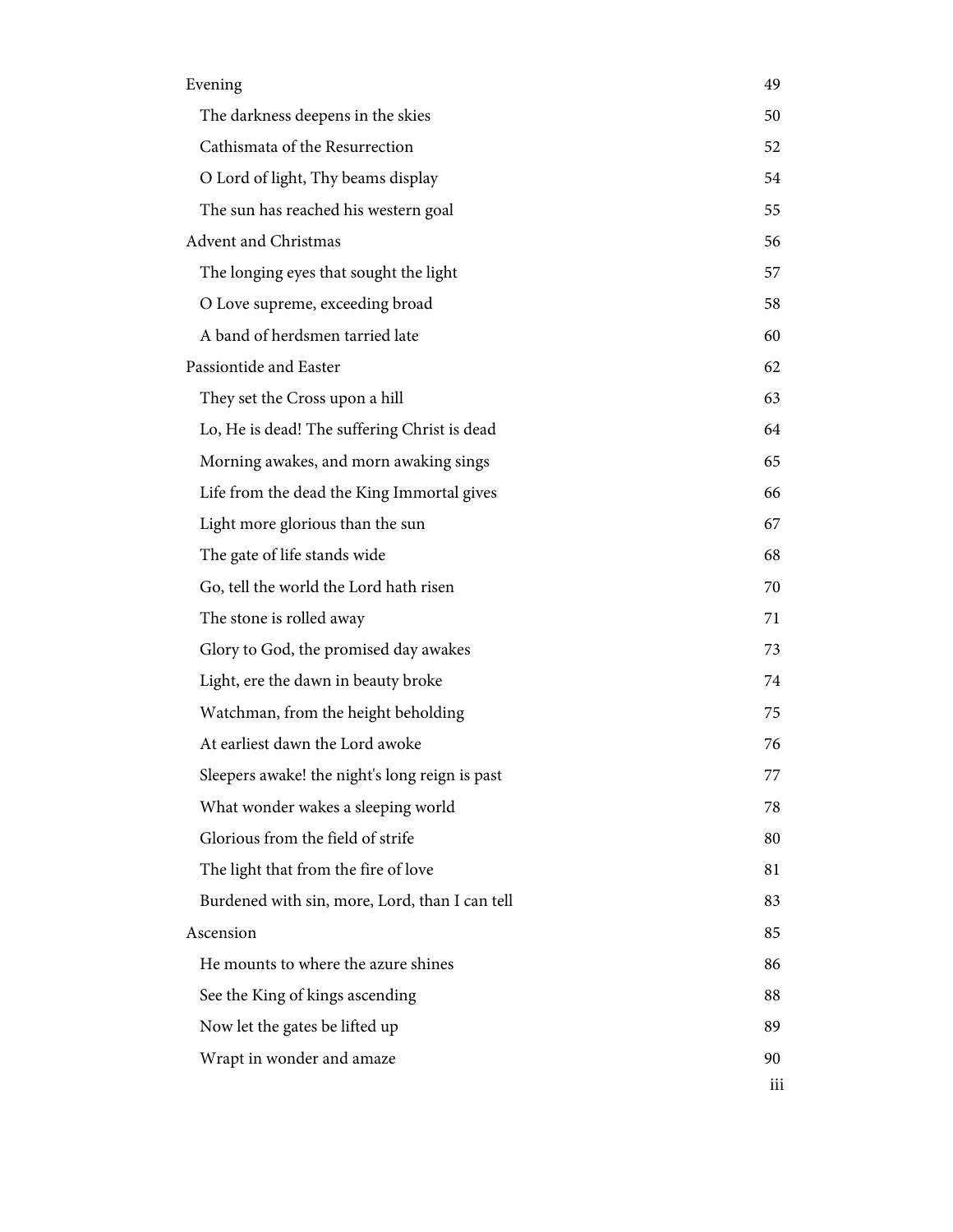| A Love divine, exceeding broad                   | 91  |
|--------------------------------------------------|-----|
| Pentecost                                        | 92  |
| When Jesus at the feast reclined                 | 93  |
| O Spirit, Lord Almighty, Blest                   | 94  |
| O Holy Ghost, eternal Lord                       | 96  |
| Eternal Spirit, Lord of grace                    | 97  |
| O God of grace, Thou Spirit blest                | 98  |
| Judgment                                         | 99  |
| O Lord of mercy, at Thy gate                     | 100 |
| When God for judgment sets His throne            | 102 |
| Watchers, let your lights be burning             | 104 |
| When the Lord to earth returning                 | 105 |
| Victory                                          | 106 |
| Behold the victor host appear                    | 107 |
| The saints of God in yonder realm                | 108 |
| The saints of God who sufferings bore            | 110 |
| The chariots of the Lord are strong              | 112 |
| Meditations                                      | 113 |
| Night and a storm, and hearts with sore affright | 114 |
| Darkly the tempest swept                         | 115 |
| Lord, give me sight for I am blind               | 116 |
| O praise the wisdom of our God                   | 117 |
| He climbed the slopes of Olivet                  | 118 |
| Thou art my portion, saith my soul               | 119 |
| My soul doth wait on God                         | 120 |
| The burden of my sin was great                   | 121 |
| Bowed with grief and anguish low                 | 123 |
| To praise is comely, O my soul                   | 125 |
| The Lord is very good to those                   | 126 |
| The pity of the Father                           | 127 |
| I have no other thought but this                 | 129 |
| Hear me, O Lord, in mercy hear                   | 130 |
|                                                  | iv  |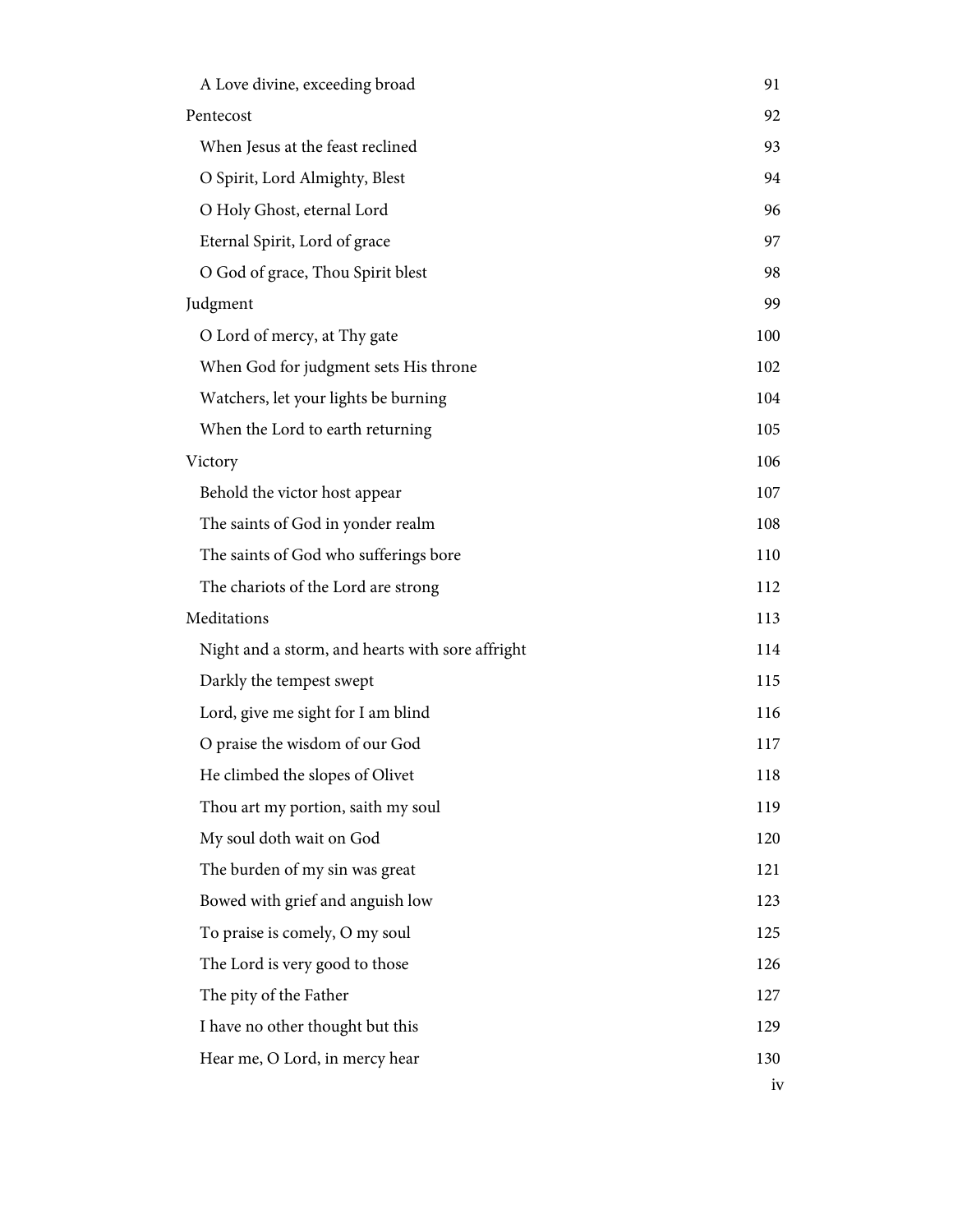| Open to me the gates of loving kindness       | 131 |
|-----------------------------------------------|-----|
| When clouds obscure the rising sun            | 132 |
| Various                                       | 133 |
| Thou art our Resurrection                     | 134 |
| Vain are the things of time                   | 136 |
| Lord, rest the child; cut off at morning hour | 138 |
| Bear to the font the child of grace           | 139 |
| A Fount of mercy, Lord, Thou art              | 140 |
| O God, most good, forget me not               | 141 |
| Death's dark and moonless night               | 142 |
| O Light of lights around my pathway shining   | 144 |
| Appendix                                      | 145 |
| Indexes                                       | 147 |
| Subject Index                                 | 148 |
| Index of Pages of the Print Edition           | 149 |
|                                               |     |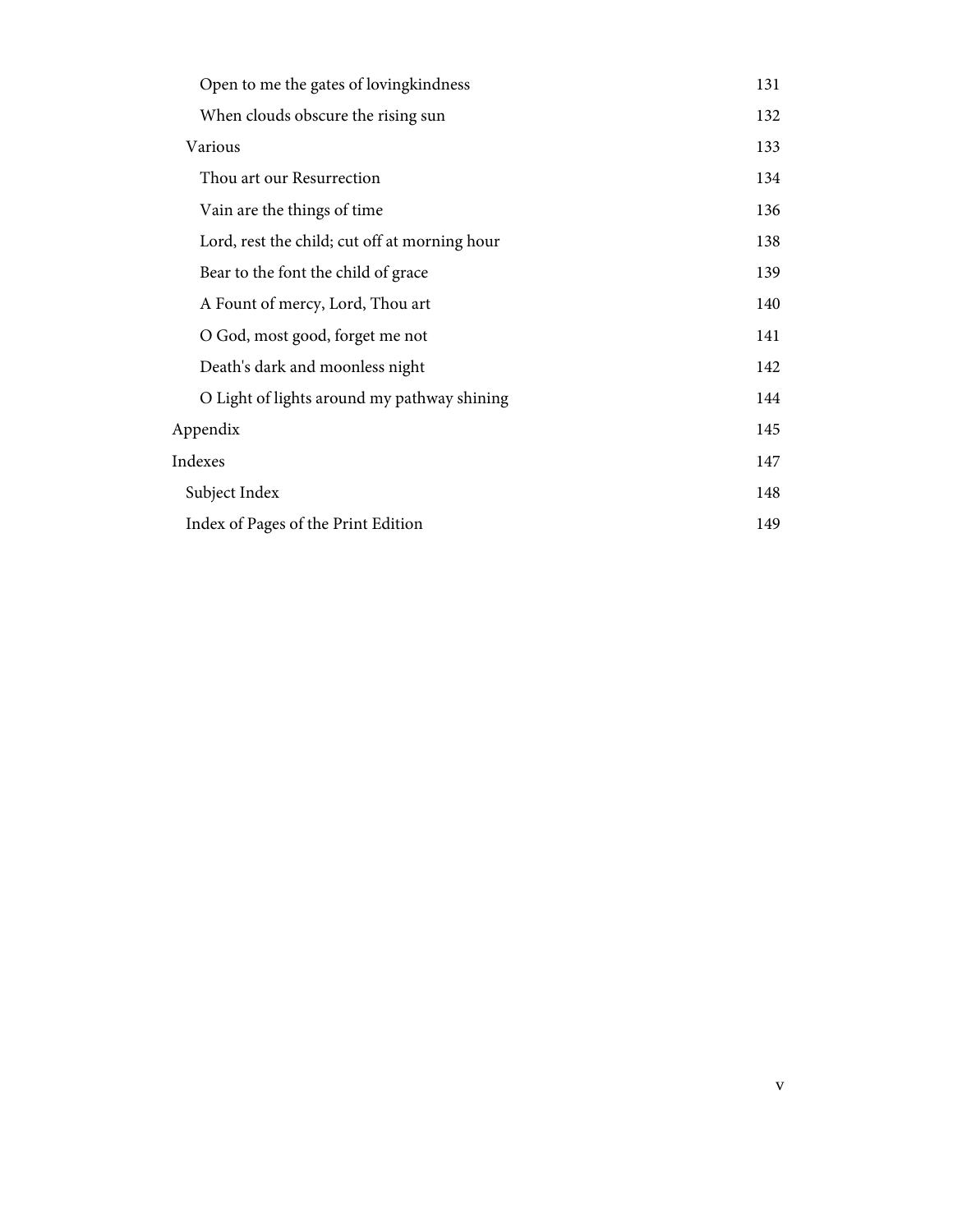

This PDF file is from the Christian Classics Ethereal Library, [www.ccel.org.](http://www.ccel.org) The mission of the CCEL is to make classic Christian books available to the world.

- This book is available in PDF, HTML, and other formats. See <http://www.ccel.org/ccel/brownlie/aposthymns.html>.
- Discuss this book online at [http://www.ccel.org/node/5084.](http://www.ccel.org/node/5084)

The CCEL makes CDs of classic Christian literature available around the world through the Web and through CDs. We have distributed thousands of such CDs free in developing countries. If you are in a developing country and would like to receive a free CD, please send a request by email to [cd-request@ccel.org.](mailto:cd-request@ccel.org)

The Christian Classics Ethereal Library is a self supporting non-profit organization at Calvin College. If you wish to give of your time or money to support the CCEL, please visit [http://www.ccel.org/give.](http://www.ccel.org/give)

This PDF file is copyrighted by the Christian Classics Ethereal Library. It may be freely copied for non-commercial purposes as long as it is not modified. All other rights are reserved. Written permission is required for commercial use.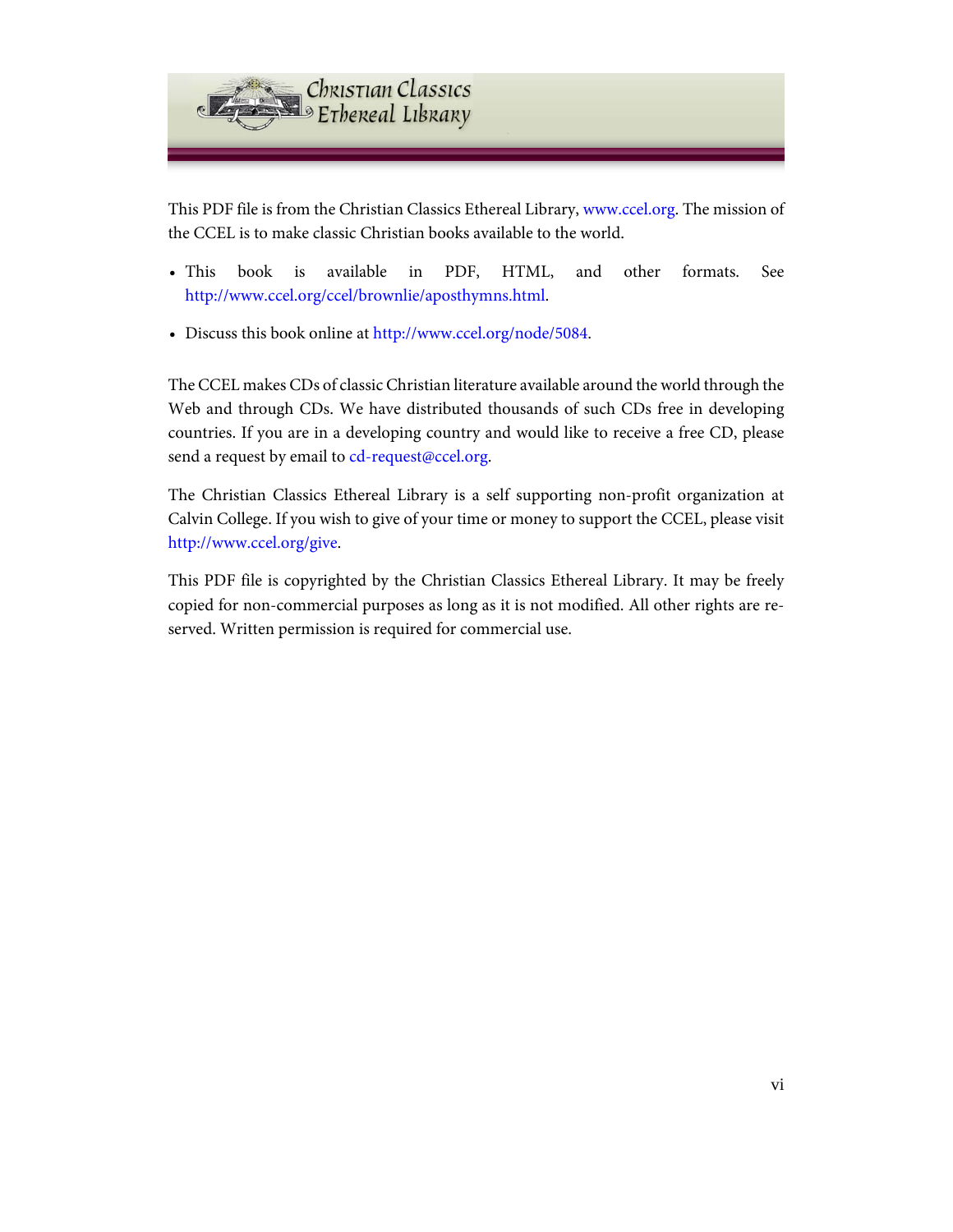2

#### <span id="page-7-0"></span>**HYMNS OF THE APOSTOLIC CHURCH BEING CENTOS AND SUGGESTIONS FROM THE SERVICE BOOKS OF THE HOLY EASTERN CHURCH WITH INTRODUCTION AND HISTORICAL AND BIOGRAPHICAL NOTES BY THE REV. JOHN BROWNLIE, D.D. (Glas.)**

Author of

"Hymns and Hymn-Writers of the Church Hymnary" "Hymns from the Greek Office Books," "Hymns from the East"

Etc., Etc.

(FIFTH SERIES)

PAISLEY: ALEXANDER GARDNER

**Publisher by Appointment to the late Queen Victoria** 1909

LONDON:

SIMPKIN, MARSHALL, HAMILTON, KENT & CO., LMD. PRINTED BY ALEXANDER GARDNER, PAISLEY.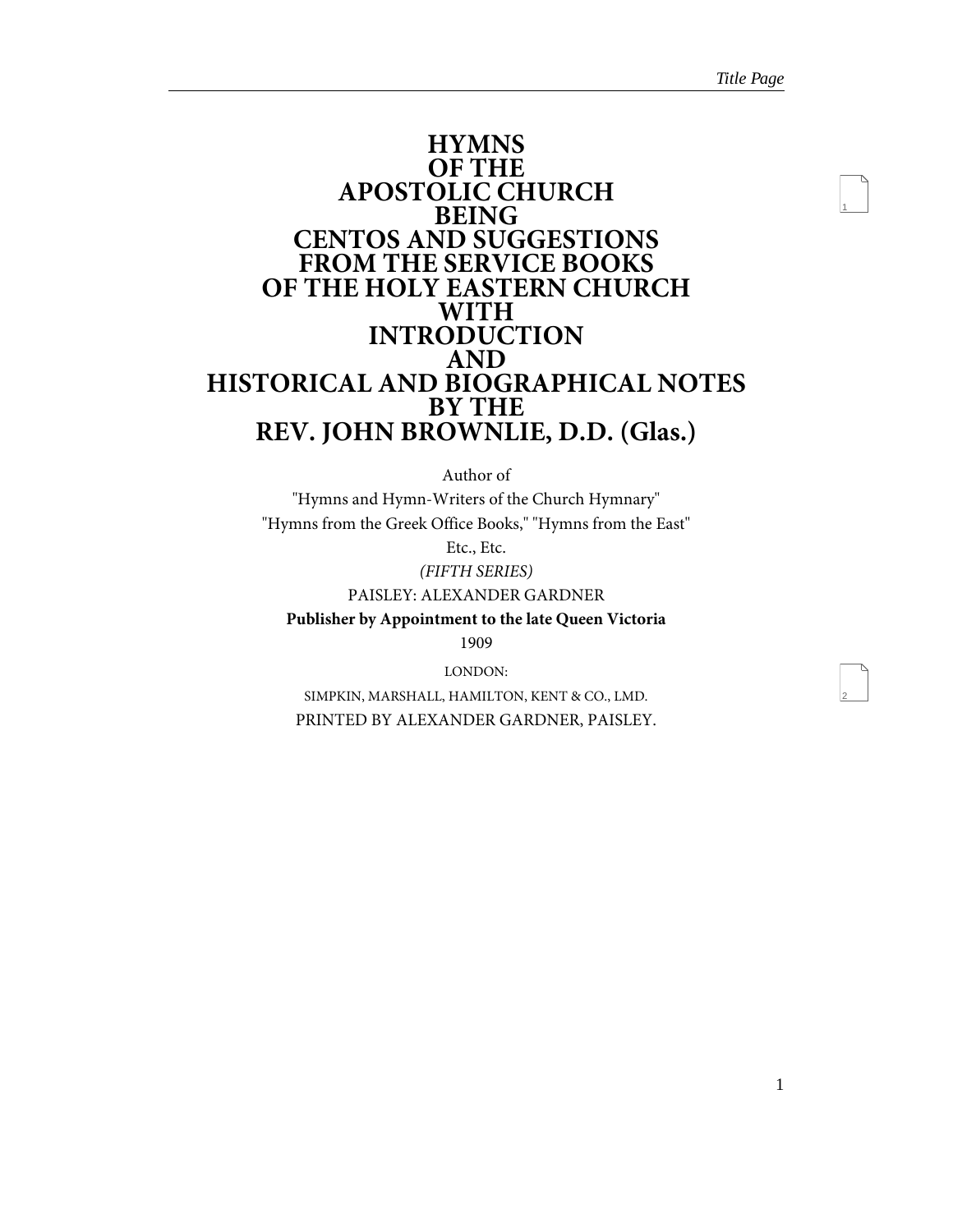9

10

11

12

#### **INTRODUCTION**

<span id="page-8-0"></span>Yet another series of hymns from the Greek Office Books. Some of them are translations or renderings, more are centos, but most are suggestions, or based upon the Greek. To quote from the author's preface to his third series:—"In process of reading, thoughts linked themselves to the memory, and echoes of music—much of it surpassingly sweet—lingered, and from those echoes and thoughts the centos and suggestions have been formed. The phrases containing the thoughts, and the echoes repeating the music, have been woven together to form the fabric which is shown here." And again, from the [Introduction](http://ccel.org/ccel/brownlie/russianhymns.intro.html) to his fourth series:—"The Greek has been used as a basis, a theme, a motive; oriental colour, and, it is to be hoped, some of the oriental warmth, has been preserved. Now and again an oriental figure is retained, and to those who have any knowledge of the worship of the Eastern Church, it must be obvious that the peculiar themes of her praise are in abundant evidence." These extracts accurately describe the contents of the greater part of this volume.

It is in their suggestiveness that the chief attraction of Greek hymns lies. By the ordinary process of translation a hymn is reproduced in its excessive symbolism and multiplicity of metaphor, and the result in our matter-of-fact language is incongruity. The harmony which it presents in the original language and setting, and the combined effect of symbol and metaphor, are in most cases lost, and discord is the result. It is by capturing the subtle suggestion of the original, and utilising it to the best advantage, that the value of the Greek hymn is made appreciable. That this is the general conviction is evidenced by the fact that none of Dr. Neale's work is so popular, and rightly so, as the hymns, "[Art thou weary, art](http://ccel.org/ccel/neale/easternhymns.H55.html) [thou languid?](http://ccel.org/ccel/neale/easternhymns.H55.html)" and ["O happy band of pilgrims,](http://ccel.org/ccel/neale/easternhymns.H56.html)" and neither of these hymns is a translation: both are merely suggestions from the Greek.

In no hymns is this suggestiveness more felt than in those for the morning and evening, which are found in many of the Offices. The Greek hymn writers took time to watch the sun rise and set. The glow of early dawn spreading and brightening; the clouds fringed with purple and gold; the glowing shafts chasing the retreating darkness—this morning vision awakened in them thoughts which have inspired meditative minds in all ages, but which it is enriching to have expressed in the peculiarly suggestive manner of the Greek Christian poet. As with the sunrise, so with the sunset. The morning and evening give buoyancy and restfulness to Greek hymnody, and clothe the work of its choicest singers with a brightness and varying beauty which are the abiding characteristics of those seasons.

But if one would realise in the greatest possible degree the wealth of Greek praise, he must acquaint himself with the Offices for Passiontide and Easter, as they are contained in the Triodion and Pentecostarion. There the Christ, in all the humiliation of His manhood, bearing the burden of fallen humanity to the Cross, is presented to us in a guise, if not attractive, certainly fascinating and pregnant in suggestion; while the Resurrection victory is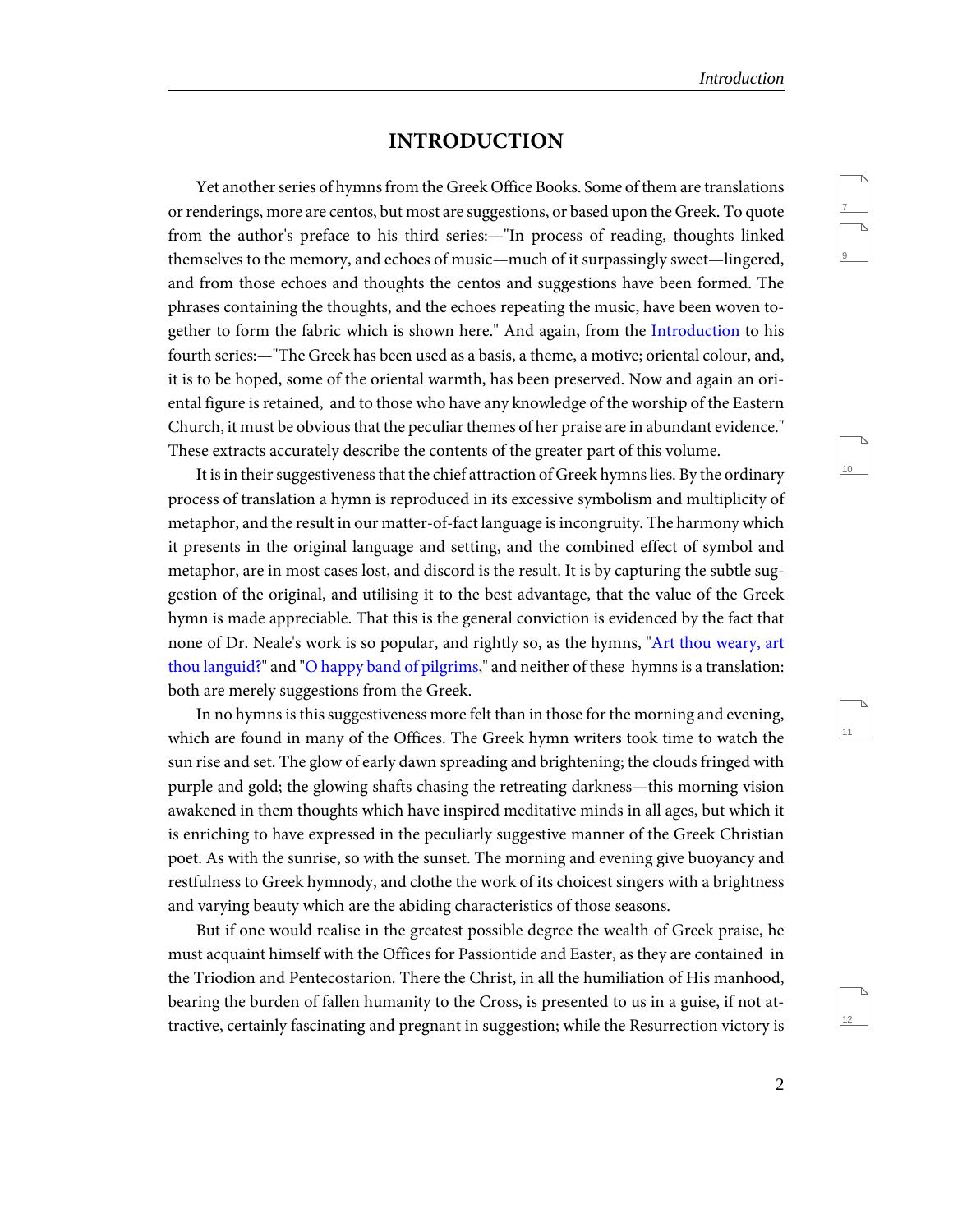proclaimed in Easter song in tones the gladdest, sweetest, and most triumphant in the whole range of Greek hymnody; for it is in Easter song that the Greek Church excels.

By its objectiveness, the Greek hymn enables us to do for ourselves what our less wholesome subjective hymns aim at doing for us, and not always successfully. It presents the picture, and if the worshipper be not hopelessly blind, he sees it, and the impression is made upon the mind and heart, with the desired result in varying degrees. It is this that makes the Greek hymn so suggestive. Hence it is that the hymn which is the result of a reminiscence of the Greek is usually subjective. We are under no temptation to reproduce the writer's words and figures. The outline fades, but the impression remains and possesses the mind, and it is that that is given. So there is inspiration in Greek hymnody for every mind capable of inspiration.

What we cannot understand is that this treasure-house of song, and of inspiration to singing, should be so persistently ignored, and should still attract so few capable workers. Practically it remains almost unexplored, notwithstanding that enough has been brought to light to awake desire for more. Had we treated the hymnody of the Latin Church, and the Church of the Reformation in Germany, after this fashion, our praise would have suffered incalculably. But we have made the praise of those Churches our own, by the work of a band of devoted translators, while practically ignoring that of the Church of the Apostles. The present writer, in his [Introduction](http://ccel.org/ccel/brownlie/easternhymns.int1.html) to The Hymns of the Holy Eastern Church, has suggested a few possible causes of this state of matters, but none of them is sufficient, nor all of them combined. When once we overcome our indifference to a great past to which we owe so much, and disabuse our minds of an uncatholic localism, an interest in the Church of the East and her worship will possess us—but not till then. We want hymn writers of the first rank, who have the necessary knowledge of the language, to venture into the unexplored region, to cull its choicest flowers, and bring them back to adorn the temple of the Living God; and, fired with the inspiration which a sojourn there must give, to send forth in new dress and fresh attractiveness the glorious truths which are the possession of the Church of God in all ages, but which our modern hymnody is in danger of reiterating with stale monotony.

From the Table which the author has been at the trouble to prepare, it will be seen that there are only forty-one hymns from the Greek in common use. The blame for such a deplorable condition of things lies at the door of the Christian Church of our time, which has failed, by its hymn writers who had the needful equipment, to make those hymns available to a greater extent; and partly at the door of compilers of hymnals, who have not sufficiently made use of the material which is available.

What, then, are the available sources when compilers ask for Greek hymns for their compilations? The first really masterly contribution to our English hymnody from Greek sources was that made by Dr. Neale. With his work as a whole in relation to the Greek 14

15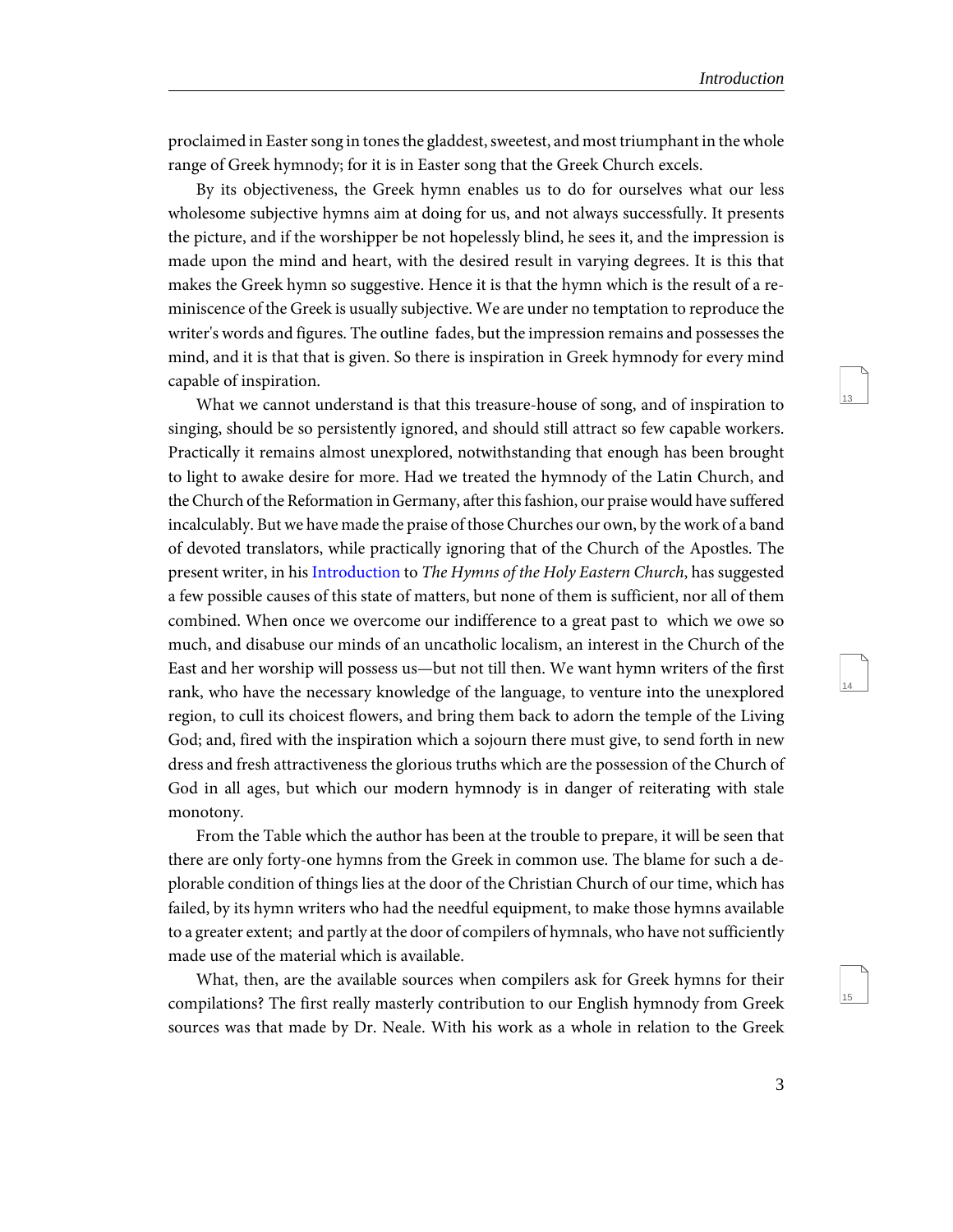17

18

Church, we have nothing to do here. Early attracted to the Greek Office Books, he set himself to introduce the hymns with which they are embellished to the notice of his fellow-countrymen. So well was his task performed, that in a very short time the best of them were appropriated by the Church for her praise, and to the present day they hold a secure place in all our best hymnals. In 1862, he published [Hymns of the Eastern Church](http://ccel.org/ccel/neale/easternhymns), which contains about sixty pieces—his complete contribution to English hymnody from the Greek, and a very substantial contribution indeed, far surpassing anything that has been done until very recently. About the same time, or a little later, Dr. Littledale drew the attention of the Church to the Greek Offices by his Offices from the Service Books of the Holy Eastern Church (1863), and he also prepared a few metrical translations of hymns, which may be found in The People's Hymnal (1867). Dr. Littledale's renderings—which are, needless to say, very true—are in most cases graceful and winning, and do not deserve the neglect which they have suffered. Mr. W. Chatterton Dix, a considerable name in hymnody, would seem to have been stirred to follow the pioneers as closely as possible; for while he made no entirely original contribution from the Greek, he worked upon some of Dr. Littledale's prose translations, putting them into graceful metrical form. This he did to a considerable extent, but the result is, as might be anticipated, artificial, and lacking the spirit which a thorough acquaintance with the original alone can give. Mr. Dix's work can be seen in the Lyra Messianica (1865), where about a dozen of his metrical renderings find a place. These, too, have all been allowed to lie unused. The Rev. Allen W. Chatfield did good service by rendering much of the poetry of the early Greek Christian poets, which had been compiled by MM. Christ and Paranikas (Anthologia Graeca Carminum Christianorum, 1871). The hymns in that collection are not found in the Greek Service Books, with the exception of a few by [St. John of Damascus](#page-37-0); but from the renderings which were made by Mr. Chatfield, and published by him in 1876 under the title, [Songs and Hymns of the Earliest Greek Christian Poets, Bishops, and Others](http://ccel.org/ccel/chatfield/greeksongs), a few very beautiful centos have been formed, notably one beginning ["Lord Jesus, think on me,](http://ccel.org/ccel/chatfield/greeksongs.h010.html)" which has been included in no fewer than five permanent hymnals, as may be seen from the Table. The Rev. Gerald Moultrie, who prepared renderings from several languages, contributed a few from the Greek, but only a few. The best is his rendering of the midnight hymn, "[Behold, the Bridegroom cometh in the middle of the night](http://ccel.org/ccel/dearmer/englishhymnl.h003.html)." From that time till now, very little attention has been given to the Greek Offices, until we come to the Rev. R. M. Moorsom, whose intensely catholic instincts led him to use the gift he possessed in the service of the praise of the Church, to which he contributed twenty-two pieces from eastern sources—[Renderings of Church Hymns](http://ccel.org/ccel/moorsom/churchhymns) (1901). Two of these have already found a place in the revised edition of Church Hymns (1903) and of Hymns Ancient and Modern (1904). In the recently published *[English Hymnal](http://ccel.org/ccel/dearmer/englishhymnl)*, three new names of translators from the Greek are to be found—Rev. T. A. Lacey, Mr. Athelstan Riley, and Mr. C. W. Humphreys. Their contributions are few, but we do not know to what extent they may yet pursue the work.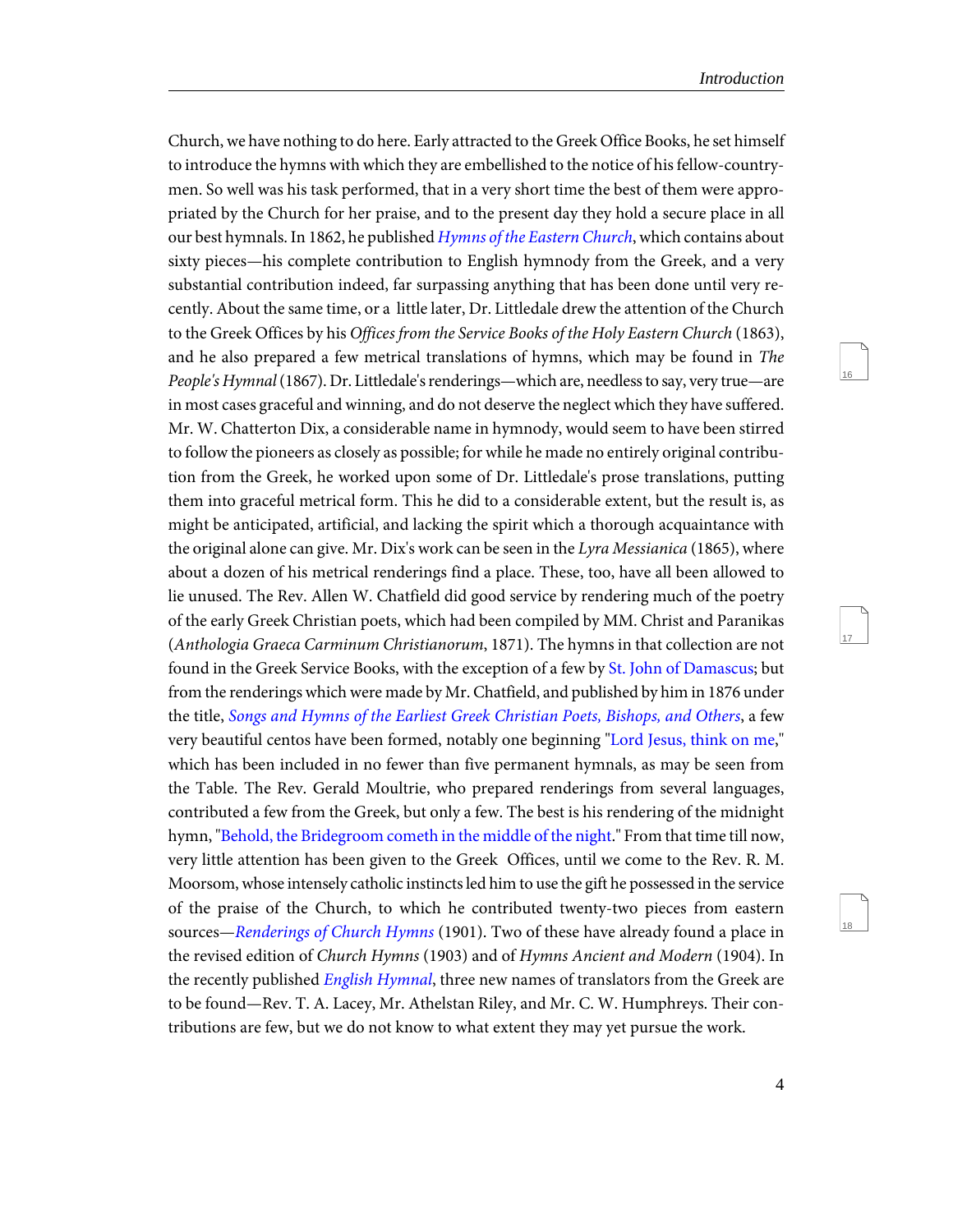20

Giving the most generous estimate, there could not, till very recently, have been more than 150 hymns from the Greek available for the use of compilers of hymnals. To that number, however, are now to be added 108 translations and 153 centos and suggestions by the present author—261 pieces in all. That work of this kind is welcomed and readily appropriated, is evidenced by the fact that, although his first series was published so recently as eight years ago, several of the hymns have been included in most of the hymnals compiled or revised since then, both in this country and in America.

The Table will show at a glance to what extent available material has been taken advantage of by hymnal compilers. The twelve principal hymnals compiled or revised since 1892 have been collated, and the Greek hymns contained in each set forth. It will be seen that there are only forty-one of these hymns in common use. A gratifying feature is that the most recently prepared collections contain the greatest number. The Methodist Hymn Book con-tains four—the smallest number; [The English Hymnal](http://ccel.org/ccel/dearmer/englishhymnl), twenty-four—the greatest number. The most popular hymns of the forty-one are, "[Art thou weary?](http://ccel.org/ccel/neale/easternhymns.H55.html)" and ["The day is past and](http://ccel.org/ccel/neale/easternhymns.H2.html) [over,](http://ccel.org/ccel/neale/easternhymns.H2.html)" which are included in all the twelve hymnals; and ["O happy band of pilgrims"](http://ccel.org/ccel/neale/easternhymns.H56.html) and "[The day of Resurrection,](http://ccel.org/ccel/neale/easternhymns.H10.html)" which appear in eleven and nine of the twelve respectively. A noteworthy circumstance, as already stated, is that two of the most popular hymns are not renderings in the proper sense, but merely suggestions—"Art thou weary?" and "O happy band of pilgrims"—an indication of the direction in which successful effort must be made in dealing with Greek hymnody by those competent to do so.

#### **HYMNALS COLLATED**

A. The Hymnal (Episcopal Church, U.S.A.), 1892.

B. The Hymnal (Presbyterian Church, U.S.A.), 1895.

C. The Presbyterian Book of Praise (Canada), 1897.

D. The Church Hymnary (Presby., Scotland), 1898.

E. Baptist Church Hymnal, 1900.

F. Church Hymns, 1903.

G. Hymns Ancient and Modern, 1904.

H. The Methodist Hymn Book, 1904.

I. New Office Hymn Book, 1905.

K. Worship Song (Congregational), 1905.

L. [English Hymnal](http://ccel.org/ccel/dearmer/englishhymnl), 1906.

M. Church Praise (English Presbyterian), 1908.

| First | <b>HYMNALS</b> |        |        |        |             |        |        |   |  |            |  |   |  |
|-------|----------------|--------|--------|--------|-------------|--------|--------|---|--|------------|--|---|--|
| Lines | $\mathbf{L}$   | D<br>D | ╭<br>◡ | –<br>້ | Ð<br>н<br>∸ | Ð<br>н | ⌒<br>Ű | п |  | $ -$<br>17 |  | М |  |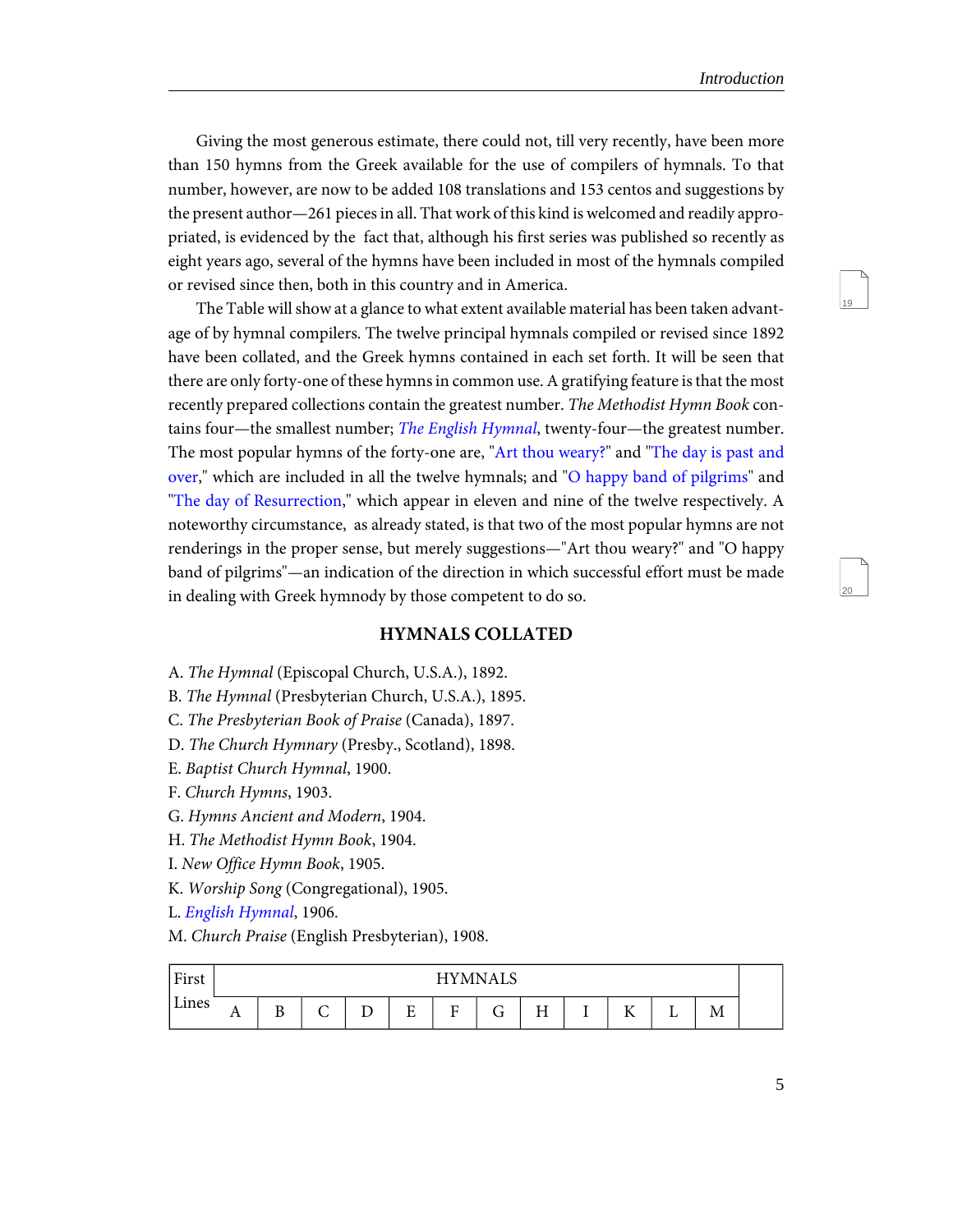| 1. A                      | $\ddotsc$   | $\ddotsc$   | $\cdots$ | $\cdots$ | $\cdots$ |          |             | $\cdots$    | $\,1$       |              | $\,1\,$     | $\cdots$ | $\overline{c}$ |
|---------------------------|-------------|-------------|----------|----------|----------|----------|-------------|-------------|-------------|--------------|-------------|----------|----------------|
| great                     |             |             |          |          |          |          |             |             |             |              |             |          |                |
| and                       |             |             |          |          |          |          |             |             |             |              |             |          |                |
| mighty                    |             |             |          |          |          |          |             |             |             |              |             |          |                |
| wonder                    |             |             |          |          |          |          |             |             |             |              |             |          |                |
| (St.                      |             |             |          |          |          |          |             |             |             |              |             |          |                |
| <b>Anthis</b>             |             |             |          |          |          |          |             |             |             |              |             |          |                |
| 8th                       |             |             |          |          |          |          |             |             |             |              |             |          |                |
| cen-                      |             |             |          |          |          |          |             |             |             |              |             |          |                |
| tury)                     |             |             |          |          |          |          |             |             |             |              |             |          |                |
| tr.                       |             |             |          |          |          |          |             |             |             |              |             |          |                |
| Dr.                       |             |             |          |          |          |          |             |             |             |              |             |          |                |
| Neale,                    |             |             |          |          |          |          |             |             |             |              |             |          |                |
| 2.                        | $\mathbf 1$ | $\mathbf 1$ | $\,1$    | $\,1$    | $\,1$    | $\,1$    | $\mathbf 1$ | $\mathbf 1$ | $\mathbf 1$ | $\mathbf{1}$ | $\mathbf 1$ | $\,1$    | $12\,$         |
| Art                       |             |             |          |          |          |          |             |             |             |              |             |          |                |
| thou                      |             |             |          |          |          |          |             |             |             |              |             |          |                |
| weary,                    |             |             |          |          |          |          |             |             |             |              |             |          |                |
| art                       |             |             |          |          |          |          |             |             |             |              |             |          |                |
| thou                      |             |             |          |          |          |          |             |             |             |              |             |          |                |
| languid?                  |             |             |          |          |          |          |             |             |             |              |             |          |                |
| (Based)                   |             |             |          |          |          |          |             |             |             |              |             |          |                |
| upon                      |             |             |          |          |          |          |             |             |             |              |             |          |                |
| $\it the$                 |             |             |          |          |          |          |             |             |             |              |             |          |                |
| Greek)                    |             |             |          |          |          |          |             |             |             |              |             |          |                |
| $\ensuremath{tr}\xspace.$ |             |             |          |          |          |          |             |             |             |              |             |          |                |
| Dr.                       |             |             |          |          |          |          |             |             |             |              |             |          |                |
| Neale,                    |             |             |          |          |          |          |             |             |             |              |             |          |                |
| 3.                        | $\cdots$    | $\cdots$    | $\cdots$ | $\cdots$ | $\cdots$ | $\cdots$ |             | $\cdots$    |             | $\mathbf{1}$ | $\mathbf 1$ | $\cdots$ | $\overline{c}$ |
| Behold,                   |             |             |          |          |          |          |             |             |             |              |             |          |                |
| the                       |             |             |          |          |          |          |             |             |             |              |             |          |                |
| <b>literom</b>            |             |             |          |          |          |          |             |             |             |              |             |          |                |
| cometh                    |             |             |          |          |          |          |             |             |             |              |             |          |                |
| $(Mid-$                   |             |             |          |          |          |          |             |             |             |              |             |          |                |
| $night$                   |             |             |          |          |          |          |             |             |             |              |             |          |                |
| $Of$ -                    |             |             |          |          |          |          |             |             |             |              |             |          |                |
| fice)                     |             |             |          |          |          |          |             |             |             |              |             |          |                |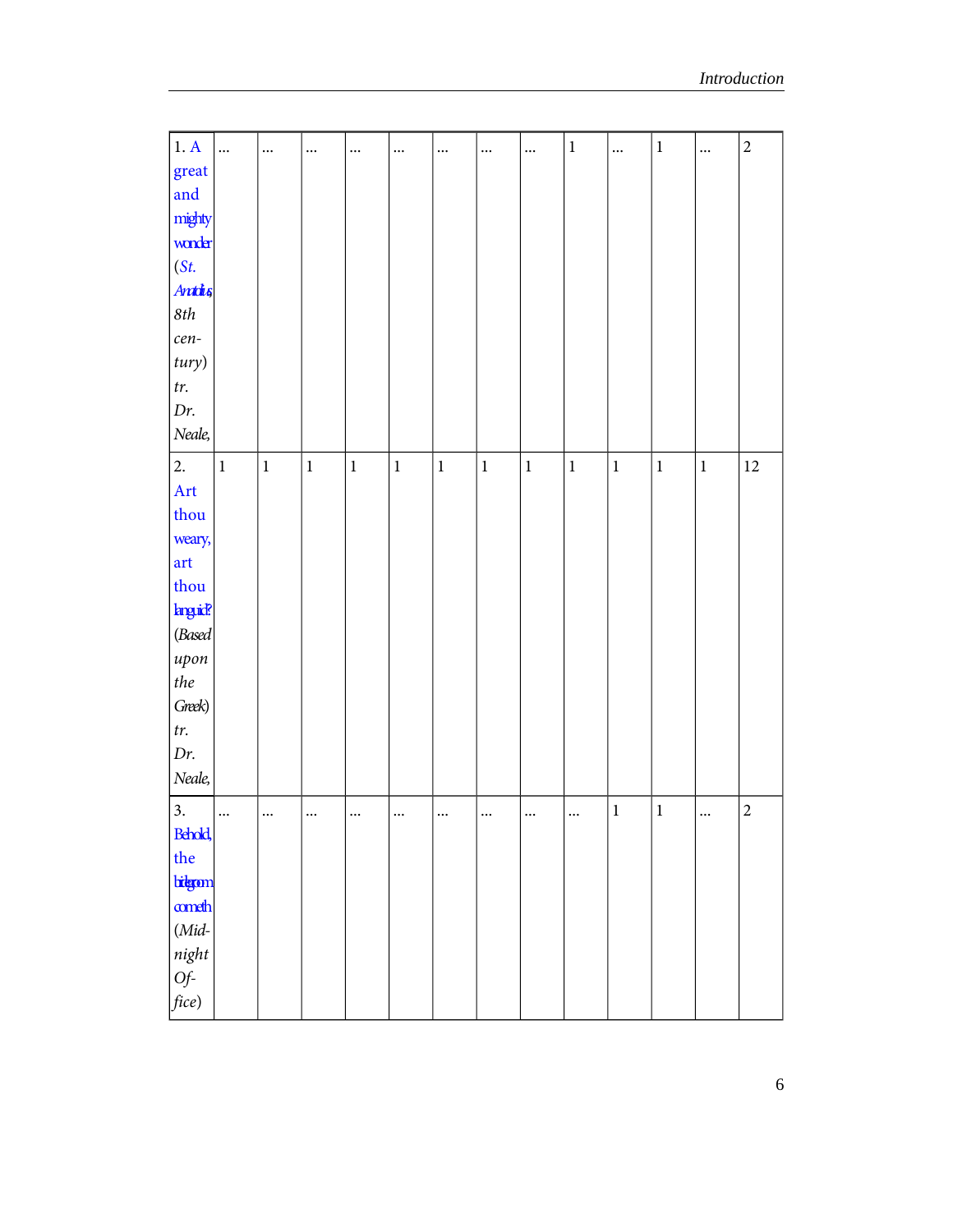| $tr. \; G.$                        |          |          |          |          |              |          |             |          |             |             |          |           |                |
|------------------------------------|----------|----------|----------|----------|--------------|----------|-------------|----------|-------------|-------------|----------|-----------|----------------|
| Moutrie                            |          |          |          |          |              |          |             |          |             |             |          |           |                |
|                                    |          |          |          |          |              |          |             |          |             |             |          |           | $\overline{c}$ |
| 4.<br>Behold,                      | $\cdots$ |          | $\cdots$ | $\cdots$ | $\cdots$     | $\,1$    | $\mathbf 1$ |          |             |             | $\cdots$ |           |                |
| the                                |          |          |          |          |              |          |             |          |             |             |          |           |                |
| <b>Literom</b>                     |          |          |          |          |              |          |             |          |             |             |          |           |                |
| draweth                            |          |          |          |          |              |          |             |          |             |             |          |           |                |
| $\operatorname{night}$             |          |          |          |          |              |          |             |          |             |             |          |           |                |
| $(Mid-$                            |          |          |          |          |              |          |             |          |             |             |          |           |                |
| $\boldsymbol{n}\text{\emph{ight}}$ |          |          |          |          |              |          |             |          |             |             |          |           |                |
| $Of$ -                             |          |          |          |          |              |          |             |          |             |             |          |           |                |
| fice)                              |          |          |          |          |              |          |             |          |             |             |          |           |                |
| $tr. \; R.$                        |          |          |          |          |              |          |             |          |             |             |          |           |                |
| $M_{\cdot}$                        |          |          |          |          |              |          |             |          |             |             |          |           |                |
| $M$ oor-                           |          |          |          |          |              |          |             |          |             |             |          |           |                |
| som,                               |          |          |          |          |              |          |             |          |             |             |          |           |                |
| 5.                                 | $\,1\,$  |          |          |          | $\mathbf{1}$ |          | $\mathbf 1$ | $\cdots$ | $\mathbf 1$ | $\mathbf 1$ |          |           | 5              |
| Christian,                         |          |          |          | $\cdots$ |              |          |             |          |             |             |          |           |                |
| dost                               |          |          |          |          |              |          |             |          |             |             |          |           |                |
| thou                               |          |          |          |          |              |          |             |          |             |             |          |           |                |
| see                                |          |          |          |          |              |          |             |          |             |             |          |           |                |
| them?                              |          |          |          |          |              |          |             |          |             |             |          |           |                |
| (St.                               |          |          |          |          |              |          |             |          |             |             |          |           |                |
| Andrew                             |          |          |          |          |              |          |             |          |             |             |          |           |                |
| $\mathfrak{g}$                     |          |          |          |          |              |          |             |          |             |             |          |           |                |
| Crete,                             |          |          |          |          |              |          |             |          |             |             |          |           |                |
| 600-                               |          |          |          |          |              |          |             |          |             |             |          |           |                |
| 732)                               |          |          |          |          |              |          |             |          |             |             |          |           |                |
| $\ensuremath{tr}\xspace.$          |          |          |          |          |              |          |             |          |             |             |          |           |                |
| Dr.                                |          |          |          |          |              |          |             |          |             |             |          |           |                |
| Neale,                             |          |          |          |          |              |          |             |          |             |             |          |           |                |
| 6.                                 | $\cdots$ | $\cdots$ | $\cdots$ | $\ldots$ | $\cdots$     | $\cdots$ | $\cdots$    | $\cdots$ | $\mathbf 1$ | $\cdots$    | $\cdots$ | $\ddotsc$ | $\,1$          |
| Close                              |          |          |          |          |              |          |             |          |             |             |          |           |                |
| beside                             |          |          |          |          |              |          |             |          |             |             |          |           |                |
| the                                |          |          |          |          |              |          |             |          |             |             |          |           |                |
| heart                              |          |          |          |          |              |          |             |          |             |             |          |           |                |
| that                               |          |          |          |          |              |          |             |          |             |             |          |           |                |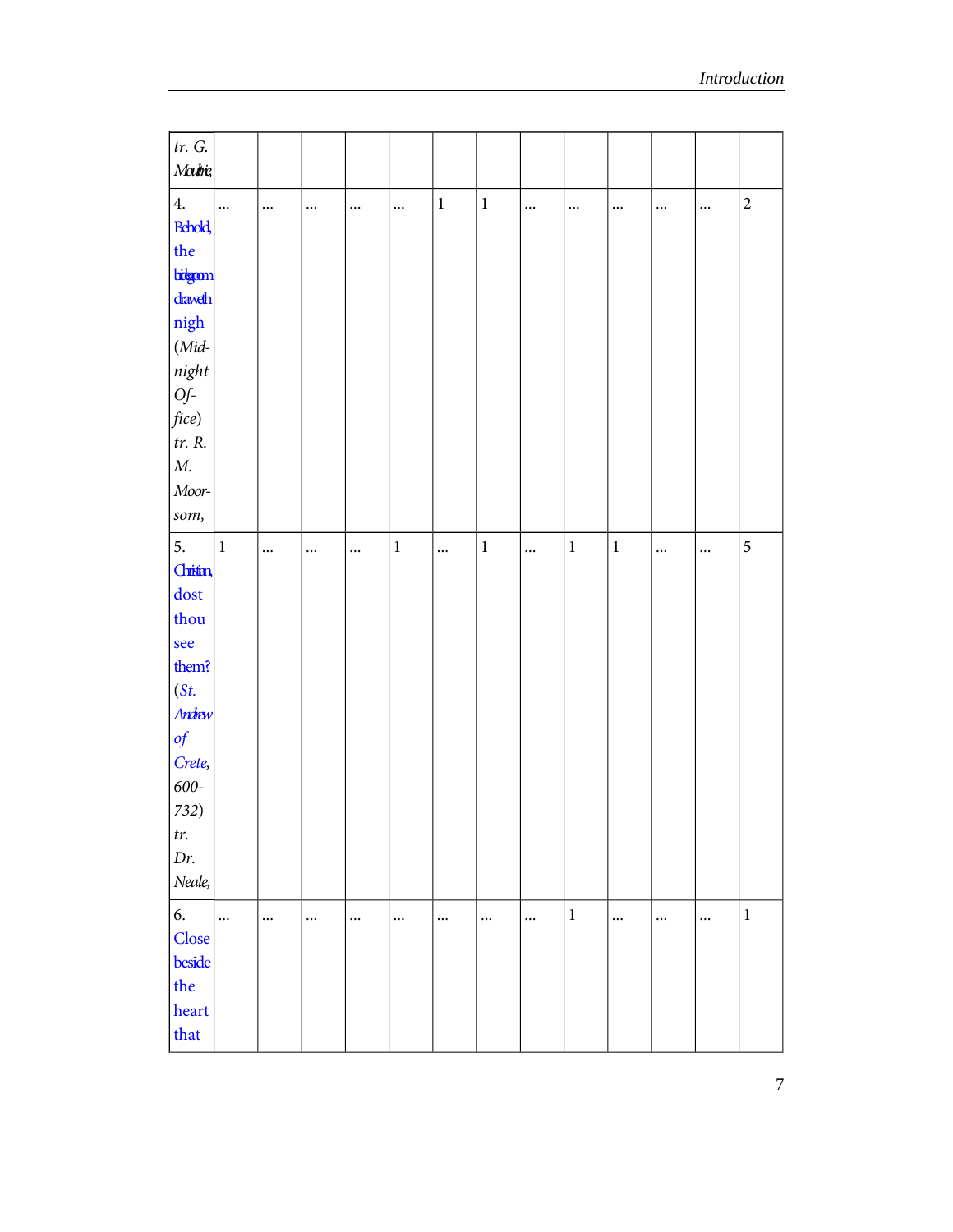| loves         |          |          |           |          |          |             |          |          |          |          |              |                      |
|---------------|----------|----------|-----------|----------|----------|-------------|----------|----------|----------|----------|--------------|----------------------|
| me            |          |          |           |          |          |             |          |          |          |          |              |                      |
| (Based)       |          |          |           |          |          |             |          |          |          |          |              |                      |
| upon          |          |          |           |          |          |             |          |          |          |          |              |                      |
| $\it the$     |          |          |           |          |          |             |          |          |          |          |              |                      |
| Greek)        |          |          |           |          |          |             |          |          |          |          |              |                      |
| tr.           |          |          |           |          |          |             |          |          |          |          |              |                      |
| Dr.           |          |          |           |          |          |             |          |          |          |          |              |                      |
|               |          |          |           |          |          |             |          |          |          |          |              |                      |
| <b>Brown-</b> |          |          |           |          |          |             |          |          |          |          |              |                      |
| lie,          |          |          |           |          |          |             |          |          |          |          |              |                      |
| 7.            | $\,1$    | $\,1$    | $\ddotsc$ | $\cdots$ |          | $\,1$       | $\,1\,$  | $\cdots$ | $\,1\,$  | $\cdots$ | $\mathbf{1}$ | <br>$\boldsymbol{6}$ |
| Come,         |          |          |           |          |          |             |          |          |          |          |              |                      |
| ye            |          |          |           |          |          |             |          |          |          |          |              |                      |
| faithful,     |          |          |           |          |          |             |          |          |          |          |              |                      |
| raise         |          |          |           |          |          |             |          |          |          |          |              |                      |
|               |          |          |           |          |          |             |          |          |          |          |              |                      |
| the           |          |          |           |          |          |             |          |          |          |          |              |                      |
| strain        |          |          |           |          |          |             |          |          |          |          |              |                      |
| (St.          |          |          |           |          |          |             |          |          |          |          |              |                      |
| John          |          |          |           |          |          |             |          |          |          |          |              |                      |
| Dunner        |          |          |           |          |          |             |          |          |          |          |              |                      |
| c.            |          |          |           |          |          |             |          |          |          |          |              |                      |
| 780)          |          |          |           |          |          |             |          |          |          |          |              |                      |
| tr.           |          |          |           |          |          |             |          |          |          |          |              |                      |
| Dr.           |          |          |           |          |          |             |          |          |          |          |              |                      |
| Neale,        |          |          |           |          |          |             |          |          |          |          |              |                      |
|               |          |          |           |          |          |             |          |          |          |          |              |                      |
| 8.            | $\cdots$ | $\cdots$ | $\ldots$  | $\cdots$ | $\cdots$ | $\mathbf 1$ | $\cdots$ | $\cdots$ | $\cdots$ | $\cdots$ | $\cdots$     | <br>$\mathbf 1$      |
| Far           |          |          |           |          |          |             |          |          |          |          |              |                      |
| ${\bf from}$  |          |          |           |          |          |             |          |          |          |          |              |                      |
| Thy           |          |          |           |          |          |             |          |          |          |          |              |                      |
| hearily       |          |          |           |          |          |             |          |          |          |          |              |                      |
| care          |          |          |           |          |          |             |          |          |          |          |              |                      |
| (St.          |          |          |           |          |          |             |          |          |          |          |              |                      |
| Joseph        |          |          |           |          |          |             |          |          |          |          |              |                      |
| of the        |          |          |           |          |          |             |          |          |          |          |              |                      |
| <b>Sudim</b>  |          |          |           |          |          |             |          |          |          |          |              |                      |
|               |          |          |           |          |          |             |          |          |          |          |              |                      |
| $9th$         |          |          |           |          |          |             |          |          |          |          |              |                      |
| $cen-$        |          |          |           |          |          |             |          |          |          |          |              |                      |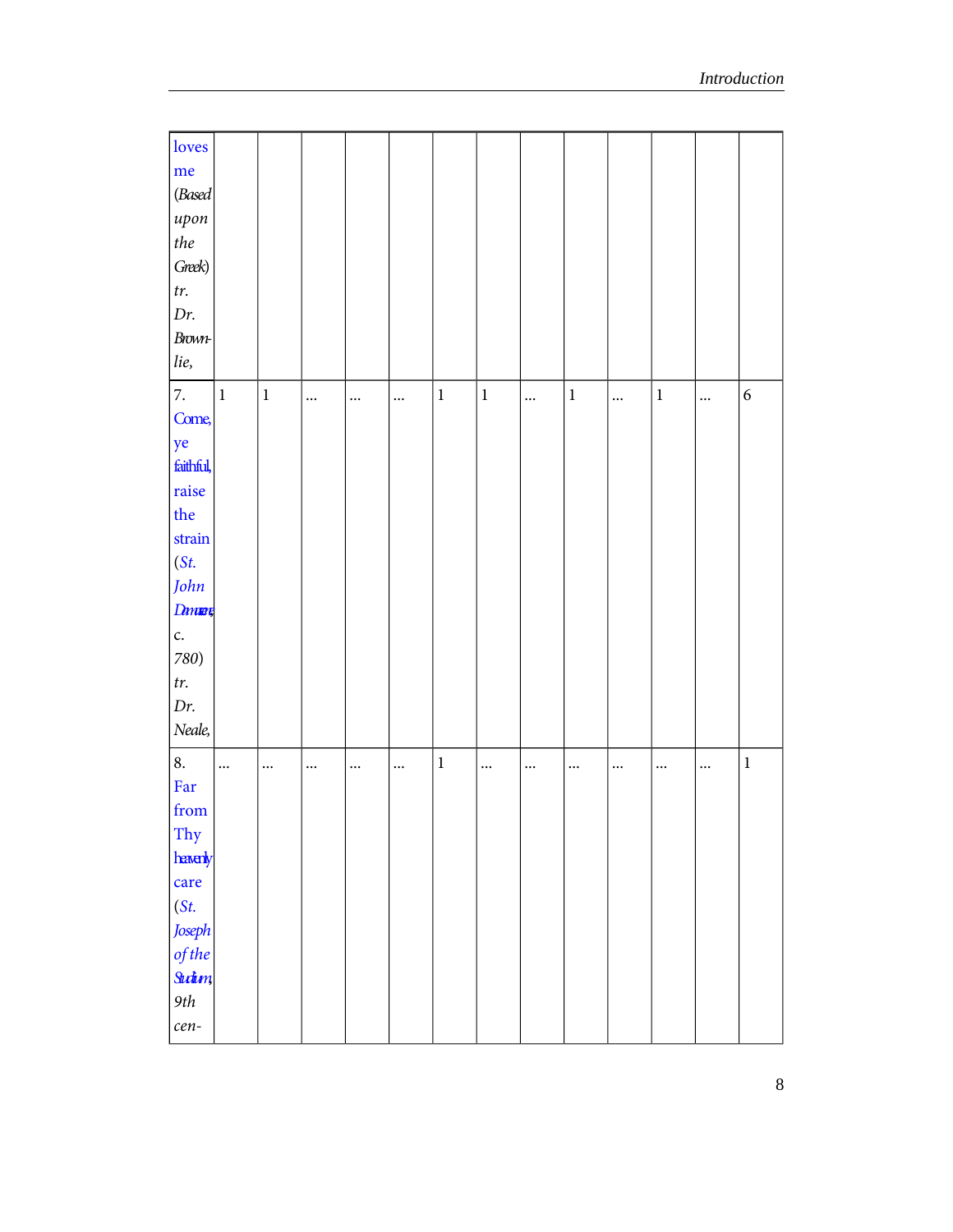| tury)                   |           |       |             |          |             |             |          |          |          |          |             |             |                |
|-------------------------|-----------|-------|-------------|----------|-------------|-------------|----------|----------|----------|----------|-------------|-------------|----------------|
| $tr.$ $Dr$              |           |       |             |          |             |             |          |          |          |          |             |             |                |
| <b>Brown-</b>           |           |       |             |          |             |             |          |          |          |          |             |             |                |
| $\it lie,$              |           |       |             |          |             |             |          |          |          |          |             |             |                |
| 9.                      | $\cdots$  | $\,1$ | $\mathbf 1$ | $\cdots$ | $\mathbf 1$ | $\,1$       | $\ldots$ | $\cdots$ | $\,1\,$  | $\cdots$ | $\mathbf 1$ | $\mathbf 1$ | $\overline{7}$ |
| Fierce                  |           |       |             |          |             |             |          |          |          |          |             |             |                |
| was                     |           |       |             |          |             |             |          |          |          |          |             |             |                |
| the                     |           |       |             |          |             |             |          |          |          |          |             |             |                |
| wild                    |           |       |             |          |             |             |          |          |          |          |             |             |                |
| billow                  |           |       |             |          |             |             |          |          |          |          |             |             |                |
| (St.                    |           |       |             |          |             |             |          |          |          |          |             |             |                |
| <b>Antis</b>            |           |       |             |          |             |             |          |          |          |          |             |             |                |
| tr.                     |           |       |             |          |             |             |          |          |          |          |             |             |                |
| Dr.                     |           |       |             |          |             |             |          |          |          |          |             |             |                |
| Neale,                  |           |       |             |          |             |             |          |          |          |          |             |             |                |
| 10.                     |           |       | $\cdots$    | $\cdots$ |             |             | $\cdots$ | $\cdots$ |          |          | $\mathbf 1$ | $\ddotsc$   | $\mathbf 1$    |
| From                    |           |       |             |          |             |             |          |          |          |          |             |             |                |
| glory                   |           |       |             |          |             |             |          |          |          |          |             |             |                |
| to                      |           |       |             |          |             |             |          |          |          |          |             |             |                |
| glory                   |           |       |             |          |             |             |          |          |          |          |             |             |                |
| ataning                 |           |       |             |          |             |             |          |          |          |          |             |             |                |
| (Liturgy                |           |       |             |          |             |             |          |          |          |          |             |             |                |
| of St.                  |           |       |             |          |             |             |          |          |          |          |             |             |                |
| James)                  |           |       |             |          |             |             |          |          |          |          |             |             |                |
| tr. C.                  |           |       |             |          |             |             |          |          |          |          |             |             |                |
| $\ensuremath{W}\xspace$ |           |       |             |          |             |             |          |          |          |          |             |             |                |
| Hirphys                 |           |       |             |          |             |             |          |          |          |          |             |             |                |
| $11.$                   | $\ddotsc$ |       |             | $\cdots$ |             | $\mathbf 1$ |          | $\cdots$ | $\cdots$ |          | $\mathbf 1$ |             | $\sqrt{2}$     |
| God                     |           |       |             |          |             |             |          |          |          |          |             |             |                |
| of all                  |           |       |             |          |             |             |          |          |          |          |             |             |                |
| grace,                  |           |       |             |          |             |             |          |          |          |          |             |             |                |
| Thy                     |           |       |             |          |             |             |          |          |          |          |             |             |                |
| mercy                   |           |       |             |          |             |             |          |          |          |          |             |             |                |
| send                    |           |       |             |          |             |             |          |          |          |          |             |             |                |
| $(Lit-$                 |           |       |             |          |             |             |          |          |          |          |             |             |                |
| any                     |           |       |             |          |             |             |          |          |          |          |             |             |                |
| $of\,the$               |           |       |             |          |             |             |          |          |          |          |             |             |                |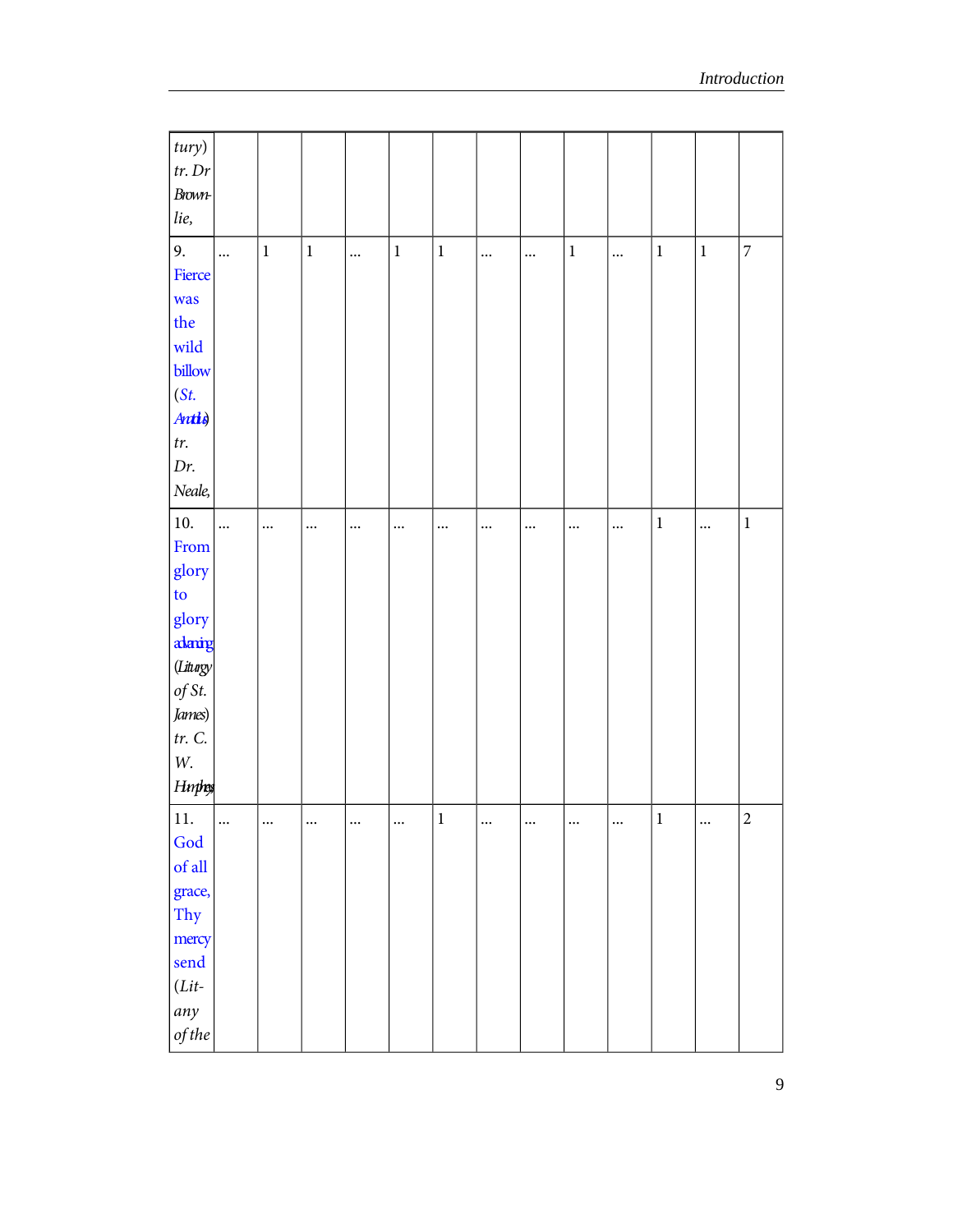| Dea-<br>con)<br>tr.<br>Dr.<br>$Brown-$<br>lie,                                                                                      |            |              |             |          |       |       |           |         |      |       |             |
|-------------------------------------------------------------------------------------------------------------------------------------|------------|--------------|-------------|----------|-------|-------|-----------|---------|------|-------|-------------|
| 12.<br>Hail,<br>glad-<br>den-<br>$\operatorname{ing}$<br>Light<br><b>Sphris</b><br>$7th$<br>cen-<br>tury)<br>tr.<br>John<br>Keble,  | $\dddotsc$ | <br>$\cdots$ | $\mathbf 1$ |          | $\,1$ | $\,1$ | $\cdots$  | $\,1\,$ | <br> | $\,1$ | 5           |
| 13.<br>$\mathop{\mathrm{In}}$<br>days<br>$\sigma$<br>$\mathbf{old}$<br>on<br>Sinai<br>(St.<br>Com <sub>s</sub><br>c.<br>760)<br>tr. | $\ddotsc$  | <br>$\cdots$ | $\cdots$    | $\cdots$ |       |       | $\ddotsc$ | $\,1\,$ | <br> |       | $\mathbf 1$ |
| Dr.<br>Neale,                                                                                                                       |            |              |             |          |       |       |           |         |      |       |             |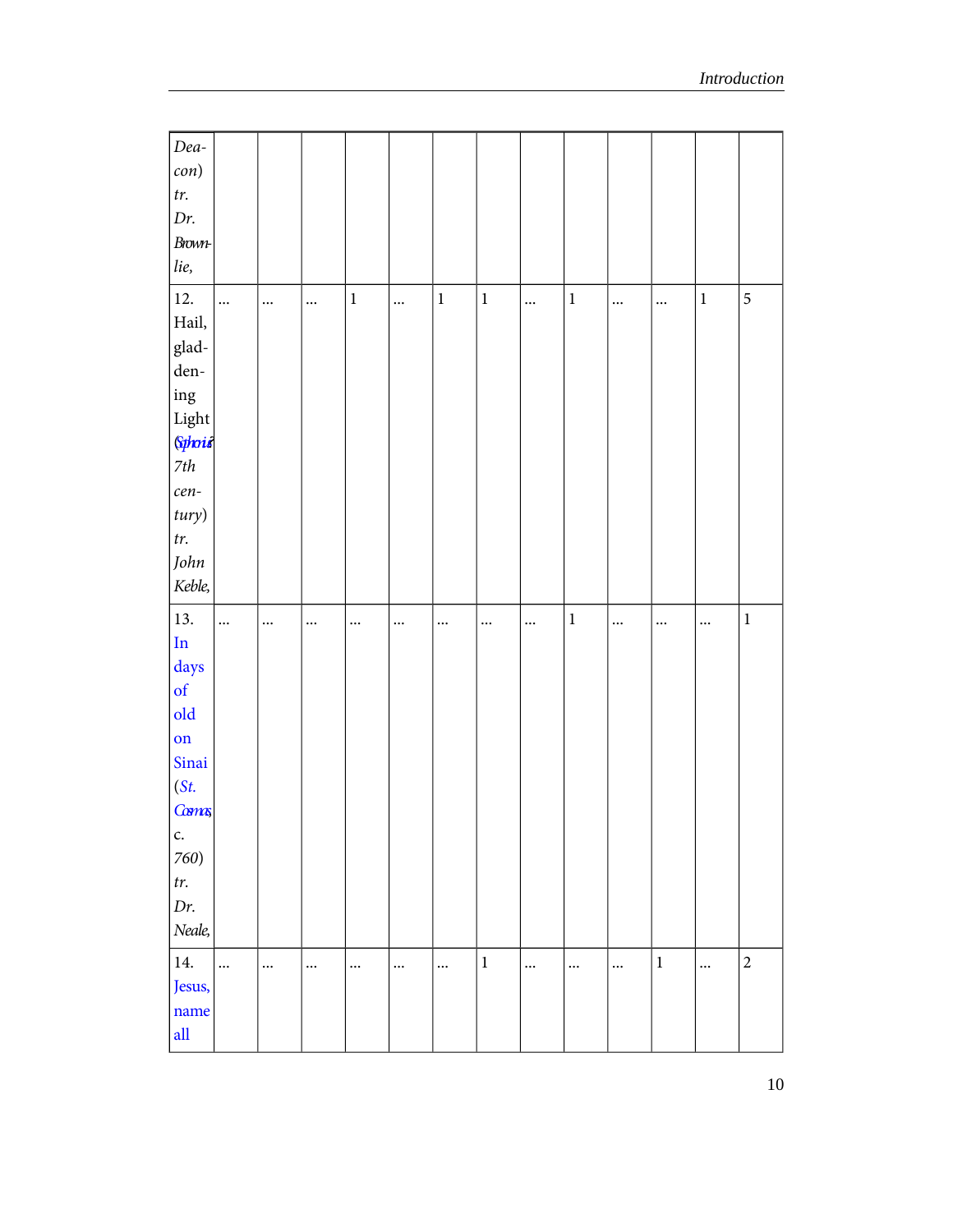| names                 |          |           |             |       |          |          |          |          |      |          |           |                |
|-----------------------|----------|-----------|-------------|-------|----------|----------|----------|----------|------|----------|-----------|----------------|
| above                 |          |           |             |       |          |          |          |          |      |          |           |                |
| (St.                  |          |           |             |       |          |          |          |          |      |          |           |                |
| <b>Thatus</b>         |          |           |             |       |          |          |          |          |      |          |           |                |
| c.                    |          |           |             |       |          |          |          |          |      |          |           |                |
| 890)                  |          |           |             |       |          |          |          |          |      |          |           |                |
| tr.                   |          |           |             |       |          |          |          |          |      |          |           |                |
| Dr.                   |          |           |             |       |          |          |          |          |      |          |           |                |
| Neale,                |          |           |             |       |          |          |          |          |      |          |           |                |
| 15.                   | $\cdots$ | $\ddotsc$ | $\mathbf 1$ | $\,1$ | $\cdots$ | $\cdots$ | $\ldots$ | $\cdots$ | <br> | $\cdots$ | $\ddotsc$ | $\overline{2}$ |
| Lead,                 |          |           |             |       |          |          |          |          |      |          |           |                |
| Holy                  |          |           |             |       |          |          |          |          |      |          |           |                |
| Shep-                 |          |           |             |       |          |          |          |          |      |          |           |                |
| herd,                 |          |           |             |       |          |          |          |          |      |          |           |                |
| $\rm lead$            |          |           |             |       |          |          |          |          |      |          |           |                |
| $\overline{u}$ s      |          |           |             |       |          |          |          |          |      |          |           |                |
| (St.                  |          |           |             |       |          |          |          |          |      |          |           |                |
| <b>Cerrent</b>        |          |           |             |       |          |          |          |          |      |          |           |                |
| b.c.                  |          |           |             |       |          |          |          |          |      |          |           |                |
| 170)                  |          |           |             |       |          |          |          |          |      |          |           |                |
| tr.                   |          |           |             |       |          |          |          |          |      |          |           |                |
| Dr.                   |          |           |             |       |          |          |          |          |      |          |           |                |
| Н.                    |          |           |             |       |          |          |          |          |      |          |           |                |
| M'Gill,               |          |           |             |       |          |          |          |          |      |          |           |                |
| 16.                   | $\cdots$ | $\cdots$  |             |       | $\cdots$ | $\cdots$ | $\ldots$ | $\cdots$ | <br> | $\,1$    |           | $\mathbf 1$    |
| Let                   |          |           |             |       |          |          |          |          |      |          |           |                |
| $\mathbf{all}$        |          |           |             |       |          |          |          |          |      |          |           |                |
| mortal                |          |           |             |       |          |          |          |          |      |          |           |                |
| $\operatorname{flex}$ |          |           |             |       |          |          |          |          |      |          |           |                |
| keep                  |          |           |             |       |          |          |          |          |      |          |           |                |
| silence               |          |           |             |       |          |          |          |          |      |          |           |                |
| (Liturgy              |          |           |             |       |          |          |          |          |      |          |           |                |
| of St.                |          |           |             |       |          |          |          |          |      |          |           |                |
| James)                |          |           |             |       |          |          |          |          |      |          |           |                |
| tr. G.                |          |           |             |       |          |          |          |          |      |          |           |                |
| Moutrie,              |          |           |             |       |          |          |          |          |      |          |           |                |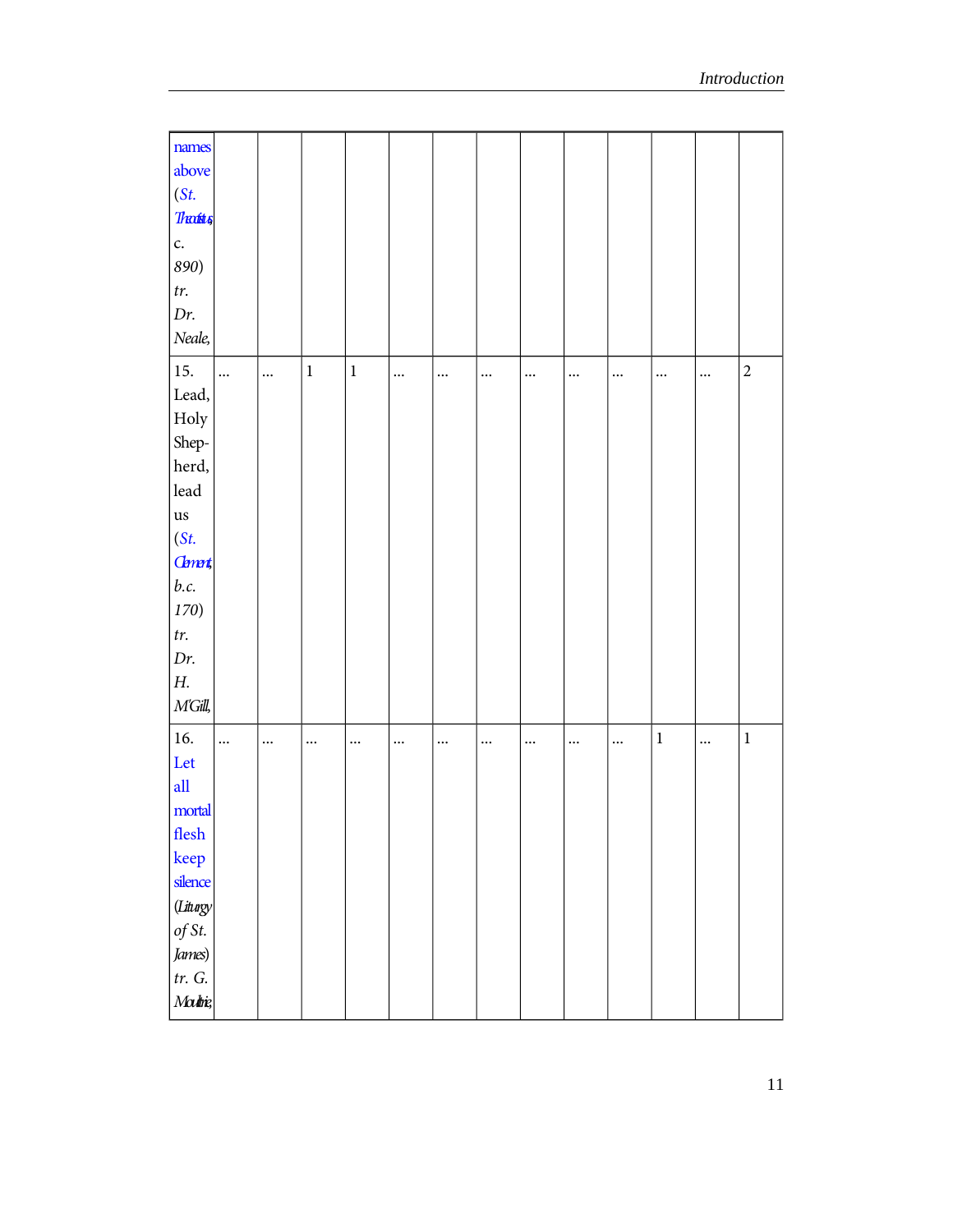| 17.                     | $\ddotsc$ |          |          |          |          | $\,1\,$ | $\mathbf 1$ |           | $\,1$       |           | $\mathbf 1$  |          | $\overline{4}$          |
|-------------------------|-----------|----------|----------|----------|----------|---------|-------------|-----------|-------------|-----------|--------------|----------|-------------------------|
| Let                     |           |          |          | $\cdots$ | $\cdots$ |         |             | $\ddotsc$ |             | $\ddotsc$ |              | $\cdots$ |                         |
|                         |           |          |          |          |          |         |             |           |             |           |              |          |                         |
| our<br>choir            |           |          |          |          |          |         |             |           |             |           |              |          |                         |
|                         |           |          |          |          |          |         |             |           |             |           |              |          |                         |
| new                     |           |          |          |          |          |         |             |           |             |           |              |          |                         |
| arthens                 |           |          |          |          |          |         |             |           |             |           |              |          |                         |
| raise                   |           |          |          |          |          |         |             |           |             |           |              |          |                         |
| (St.                    |           |          |          |          |          |         |             |           |             |           |              |          |                         |
| Joseph                  |           |          |          |          |          |         |             |           |             |           |              |          |                         |
| $of the$                |           |          |          |          |          |         |             |           |             |           |              |          |                         |
| <b>Sidin)</b>           |           |          |          |          |          |         |             |           |             |           |              |          |                         |
| tr.                     |           |          |          |          |          |         |             |           |             |           |              |          |                         |
| Dr.                     |           |          |          |          |          |         |             |           |             |           |              |          |                         |
| Neale,                  |           |          |          |          |          |         |             |           |             |           |              |          |                         |
| $18. \,$                | $\,1$     |          | $\cdots$ | $\cdots$ | $\cdots$ | $\,1$   | $\mathbf 1$ |           | $\mathbf 1$ | $\cdots$  | $\mathbf{1}$ |          | 5                       |
| Lord                    |           |          |          |          |          |         |             |           |             |           |              |          |                         |
| Jesus,                  |           |          |          |          |          |         |             |           |             |           |              |          |                         |
| think                   |           |          |          |          |          |         |             |           |             |           |              |          |                         |
| on                      |           |          |          |          |          |         |             |           |             |           |              |          |                         |
| me                      |           |          |          |          |          |         |             |           |             |           |              |          |                         |
| <b>Synsing</b>          |           |          |          |          |          |         |             |           |             |           |              |          |                         |
| $375 -$                 |           |          |          |          |          |         |             |           |             |           |              |          |                         |
| 430)                    |           |          |          |          |          |         |             |           |             |           |              |          |                         |
|                         |           |          |          |          |          |         |             |           |             |           |              |          |                         |
| tr. A.                  |           |          |          |          |          |         |             |           |             |           |              |          |                         |
| $\ensuremath{W}\xspace$ |           |          |          |          |          |         |             |           |             |           |              |          |                         |
| Chat-                   |           |          |          |          |          |         |             |           |             |           |              |          |                         |
| field,                  |           |          |          |          |          |         |             |           |             |           |              |          |                         |
| 19.                     | $\cdots$  | $\cdots$ | $\cdots$ | $\cdots$ | $\cdots$ | $\,1$   |             | $\cdots$  | $\,1$       |           | $\,1\,$      |          | $\overline{\mathbf{3}}$ |
| Lord,                   |           |          |          |          |          |         |             |           |             |           |              |          |                         |
| to                      |           |          |          |          |          |         |             |           |             |           |              |          |                         |
| our                     |           |          |          |          |          |         |             |           |             |           |              |          |                         |
| humble                  |           |          |          |          |          |         |             |           |             |           |              |          |                         |
| prayers                 |           |          |          |          |          |         |             |           |             |           |              |          |                         |
| attend                  |           |          |          |          |          |         |             |           |             |           |              |          |                         |
| (The                    |           |          |          |          |          |         |             |           |             |           |              |          |                         |
| Great                   |           |          |          |          |          |         |             |           |             |           |              |          |                         |
| $Col-$                  |           |          |          |          |          |         |             |           |             |           |              |          |                         |
|                         |           |          |          |          |          |         |             |           |             |           |              |          |                         |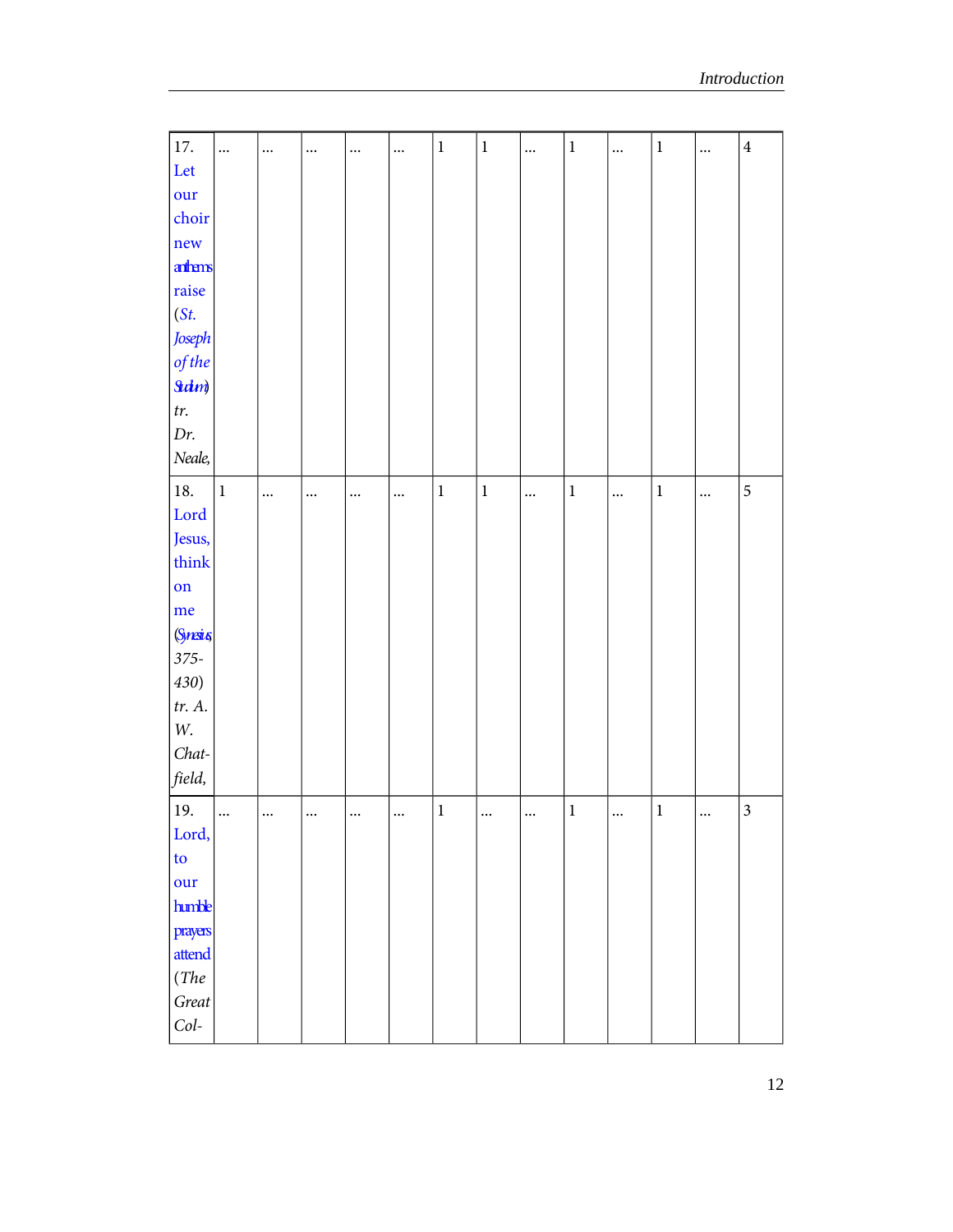| lect)                                                                                              |             |              |          |              |              |             |           |          |             |              |       |                |
|----------------------------------------------------------------------------------------------------|-------------|--------------|----------|--------------|--------------|-------------|-----------|----------|-------------|--------------|-------|----------------|
| tr.                                                                                                |             |              |          |              |              |             |           |          |             |              |       |                |
| Dr.                                                                                                |             |              |          |              |              |             |           |          |             |              |       |                |
| $Brown-$                                                                                           |             |              |          |              |              |             |           |          |             |              |       |                |
| lie,                                                                                               |             |              |          |              |              |             |           |          |             |              |       |                |
| $20.0$  1                                                                                          |             | $\cdots$     | $\cdots$ |              | $\,1$        |             | $\cdots$  | $\cdots$ |             |              |       | $\overline{c}$ |
| bright-                                                                                            |             |              |          |              |              |             |           |          |             |              |       |                |
| ness                                                                                               |             |              |          |              |              |             |           |          |             |              |       |                |
| $% \left( \left( \mathcal{A},\mathcal{A}\right) \right) =\left( \mathcal{A},\mathcal{A}\right)$ of |             |              |          |              |              |             |           |          |             |              |       |                |
| $_{\rm the}$                                                                                       |             |              |          |              |              |             |           |          |             |              |       |                |
| Etern-                                                                                             |             |              |          |              |              |             |           |          |             |              |       |                |
| $\mathbf{a} \mathbf{l}$                                                                            |             |              |          |              |              |             |           |          |             |              |       |                |
| Fath-                                                                                              |             |              |          |              |              |             |           |          |             |              |       |                |
| $\operatorname{\sf er}'\!s$                                                                        |             |              |          |              |              |             |           |          |             |              |       |                |
| $\operatorname{face}$                                                                              |             |              |          |              |              |             |           |          |             |              |       |                |
| <b>Sphris</b>                                                                                      |             |              |          |              |              |             |           |          |             |              |       |                |
| tr. E.                                                                                             |             |              |          |              |              |             |           |          |             |              |       |                |
| $\ensuremath{W}\xspace$                                                                            |             |              |          |              |              |             |           |          |             |              |       |                |
| $Ed-$                                                                                              |             |              |          |              |              |             |           |          |             |              |       |                |
| dis,                                                                                               |             |              |          |              |              |             |           |          |             |              |       |                |
| $21.0$                                                                                             |             | $\cdots$     | $\cdots$ | $\cdots$     |              | $\cdots$    | $\cdots$  | $\cdots$ | $\cdots$    | $\mathbf 1$  |       | $\,1\,$        |
| Grahme                                                                                             |             |              |          |              |              |             |           |          |             |              |       |                |
| Light,                                                                                             |             |              |          |              |              |             |           |          |             |              |       |                |
| $\mathbf{O}$                                                                                       |             |              |          |              |              |             |           |          |             |              |       |                |
| Grace                                                                                              |             |              |          |              |              |             |           |          |             |              |       |                |
| <b>Sphris</b>                                                                                      |             |              |          |              |              |             |           |          |             |              |       |                |
| tr. R.                                                                                             |             |              |          |              |              |             |           |          |             |              |       |                |
| B.,                                                                                                |             |              |          |              |              |             |           |          |             |              |       |                |
| $22.0$ 1                                                                                           | $\mathbf 1$ | $\mathbf{1}$ | $\,1\,$  | $\mathbf{1}$ | $\mathbf{1}$ | $\mathbf 1$ | $\ddotsc$ | $\,1\,$  | $\mathbf 1$ | $\mathbf{1}$ | $\,1$ | $11\,$         |
| happy                                                                                              |             |              |          |              |              |             |           |          |             |              |       |                |
| band                                                                                               |             |              |          |              |              |             |           |          |             |              |       |                |
| $\sigma$ f                                                                                         |             |              |          |              |              |             |           |          |             |              |       |                |
| pigins                                                                                             |             |              |          |              |              |             |           |          |             |              |       |                |
| (Based)                                                                                            |             |              |          |              |              |             |           |          |             |              |       |                |
| upon                                                                                               |             |              |          |              |              |             |           |          |             |              |       |                |
| $\it the$                                                                                          |             |              |          |              |              |             |           |          |             |              |       |                |
| Greek)                                                                                             |             |              |          |              |              |             |           |          |             |              |       |                |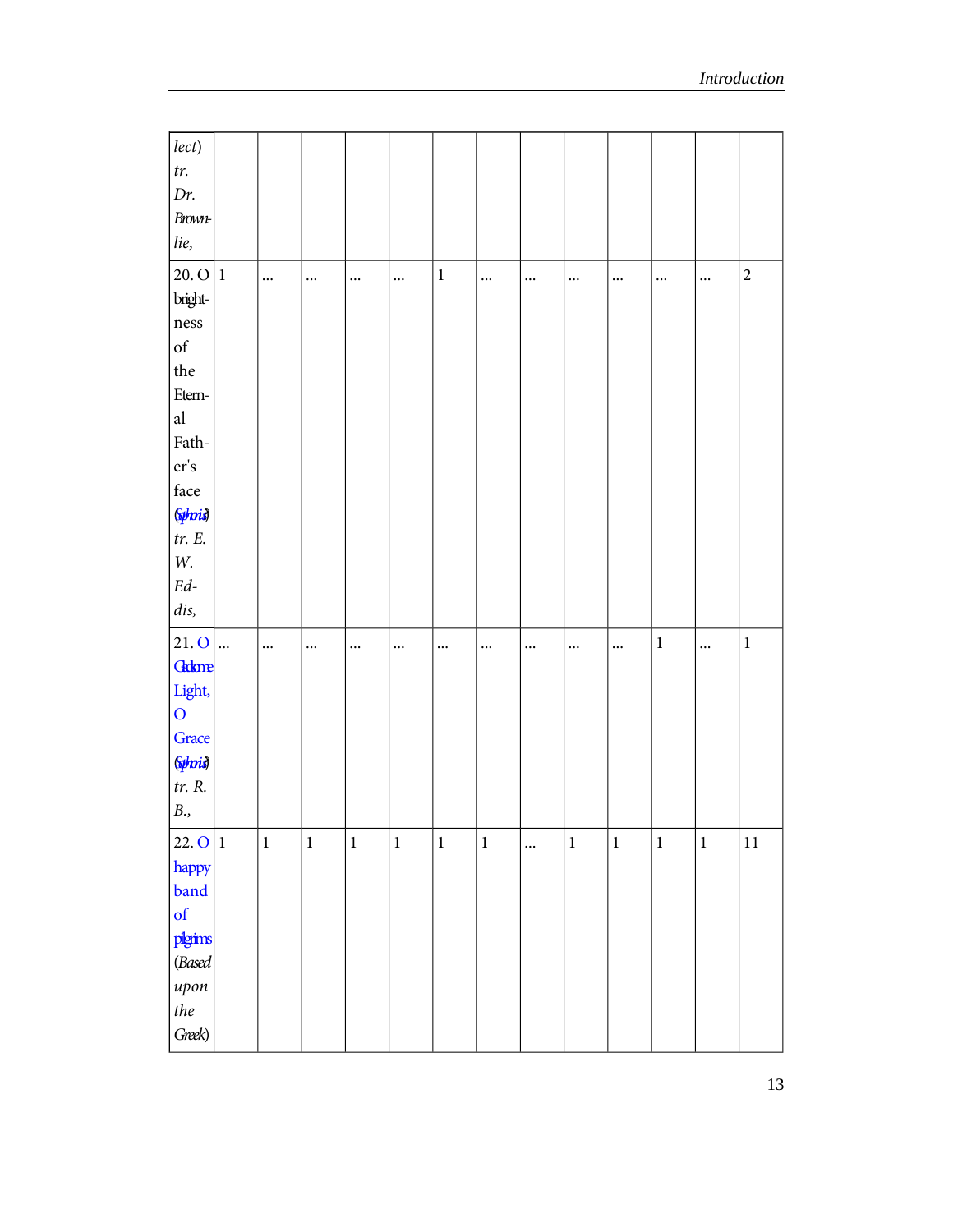| tr.             |               |          |          |          |          |             |          |          |             |           |          |          |                         |
|-----------------|---------------|----------|----------|----------|----------|-------------|----------|----------|-------------|-----------|----------|----------|-------------------------|
| Dr.             |               |          |          |          |          |             |          |          |             |           |          |          |                         |
| Neale,          |               |          |          |          |          |             |          |          |             |           |          |          |                         |
| 23.0            | $\vert \dots$ | $\cdots$ | $\cdots$ | $\cdots$ | $\cdots$ | $\,1$       | $\cdots$ | $\cdots$ | $\,1\,$     | $\ddotsc$ | $\,1\,$  | $\cdots$ | $\overline{\mathbf{3}}$ |
| king            |               |          |          |          |          |             |          |          |             |           |          |          |                         |
| ethond          |               |          |          |          |          |             |          |          |             |           |          |          |                         |
| on              |               |          |          |          |          |             |          |          |             |           |          |          |                         |
| $_{\rm high}$   |               |          |          |          |          |             |          |          |             |           |          |          |                         |
| $(Of -$         |               |          |          |          |          |             |          |          |             |           |          |          |                         |
| fice            |               |          |          |          |          |             |          |          |             |           |          |          |                         |
| for             |               |          |          |          |          |             |          |          |             |           |          |          |                         |
| Pente-          |               |          |          |          |          |             |          |          |             |           |          |          |                         |
| cost)           |               |          |          |          |          |             |          |          |             |           |          |          |                         |
| tr.             |               |          |          |          |          |             |          |          |             |           |          |          |                         |
| Dr.             |               |          |          |          |          |             |          |          |             |           |          |          |                         |
| $Brown-$        |               |          |          |          |          |             |          |          |             |           |          |          |                         |
| lie,            |               |          |          |          |          |             |          |          |             |           |          |          |                         |
| $24.0$          |               |          | $\cdots$ | $\cdots$ | $\cdots$ | $\mathbf 1$ | $\cdots$ |          | $\cdots$    | $\cdots$  |          | $\,1\,$  | $\overline{c}$          |
| Light           |               |          |          |          |          |             |          |          |             |           |          |          |                         |
| that            |               |          |          |          |          |             |          |          |             |           |          |          |                         |
| knew            |               |          |          |          |          |             |          |          |             |           |          |          |                         |
| $\overline{no}$ |               |          |          |          |          |             |          |          |             |           |          |          |                         |
| dawn            |               |          |          |          |          |             |          |          |             |           |          |          |                         |
| (St.            |               |          |          |          |          |             |          |          |             |           |          |          |                         |
| <b>Gregory</b>  |               |          |          |          |          |             |          |          |             |           |          |          |                         |
| 325)            |               |          |          |          |          |             |          |          |             |           |          |          |                         |
| tr.             |               |          |          |          |          |             |          |          |             |           |          |          |                         |
| Dr.             |               |          |          |          |          |             |          |          |             |           |          |          |                         |
| <b>Brown-</b>   |               |          |          |          |          |             |          |          |             |           |          |          |                         |
| lie,            |               |          |          |          |          |             |          |          |             |           |          |          |                         |
| $25.0$          |               | $\cdots$ | $\cdots$ | $\cdots$ | $\cdots$ | $\cdots$    | $\cdots$ | $\cdots$ | $\mathbf 1$ | $\cdots$  | $\cdots$ | $\cdots$ | $\,1$                   |
| the             |               |          |          |          |          |             |          |          |             |           |          |          |                         |
| <b>Mystery</b>  |               |          |          |          |          |             |          |          |             |           |          |          |                         |
| passing         |               |          |          |          |          |             |          |          |             |           |          |          |                         |
| worder          |               |          |          |          |          |             |          |          |             |           |          |          |                         |
| (St.            |               |          |          |          |          |             |          |          |             |           |          |          |                         |
| Andrew          |               |          |          |          |          |             |          |          |             |           |          |          |                         |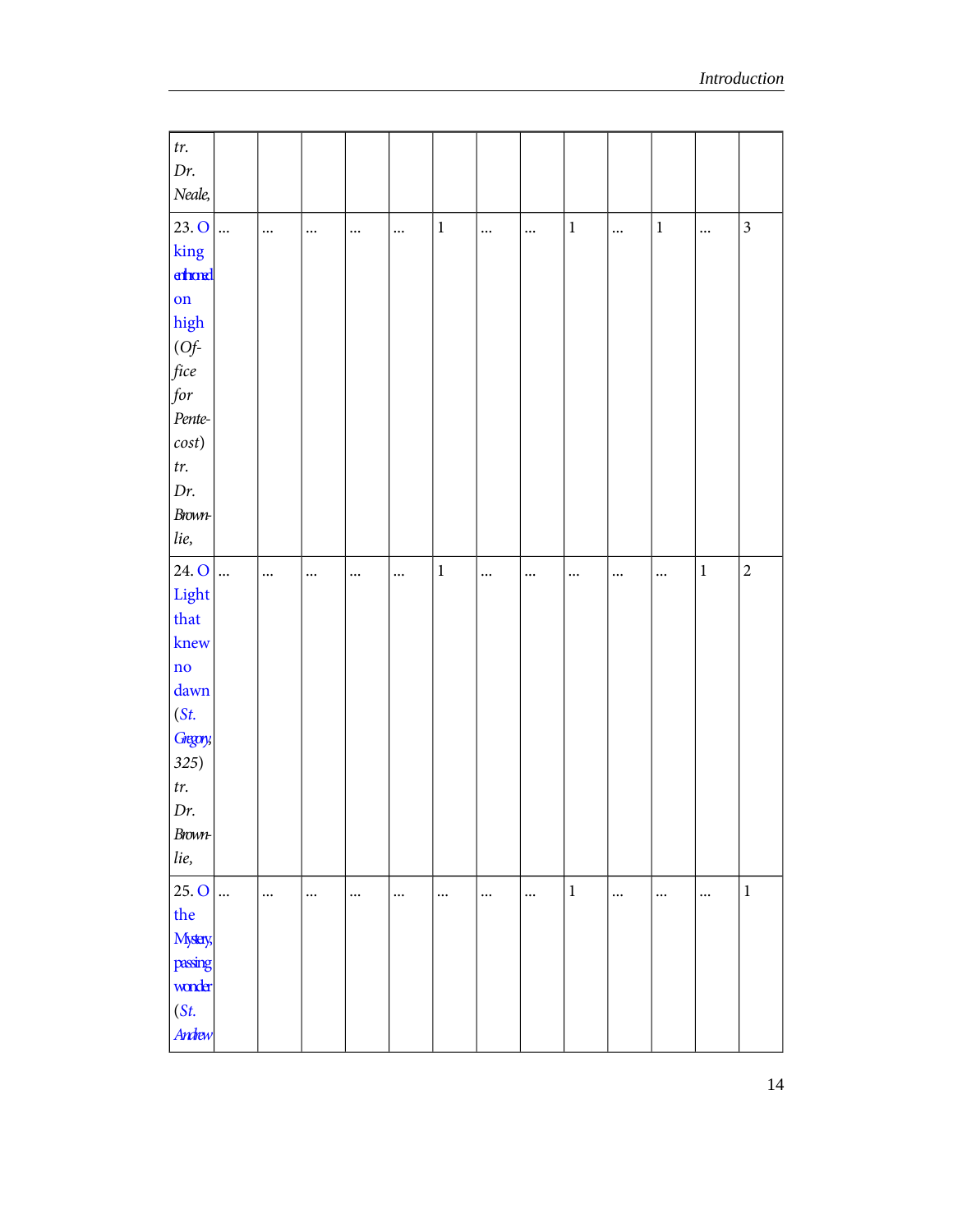| $\mathfrak{g}$                       |           |          |          |          |          |              |           |          |              |          |             |
|--------------------------------------|-----------|----------|----------|----------|----------|--------------|-----------|----------|--------------|----------|-------------|
| Crete)                               |           |          |          |          |          |              |           |          |              |          |             |
| tr.                                  |           |          |          |          |          |              |           |          |              |          |             |
| Dr.                                  |           |          |          |          |          |              |           |          |              |          |             |
| Neale,                               |           |          |          |          |          |              |           |          |              |          |             |
| $26.0$                               | $\ddotsc$ |          | $\cdots$ | $\cdots$ |          | <br>         | $\ddotsc$ | $\cdots$ | $\mathbf{1}$ | $\cdots$ | $\mathbf 1$ |
| Unity                                |           |          |          |          |          |              |           |          |              |          |             |
| $\mathbf{of}% =\mathbf{A}\mathbf{B}$ |           |          |          |          |          |              |           |          |              |          |             |
| threftl                              |           |          |          |          |          |              |           |          |              |          |             |
| light                                |           |          |          |          |          |              |           |          |              |          |             |
| <i>Mtphus</i>                        |           |          |          |          |          |              |           |          |              |          |             |
| $\textit{of}$                        |           |          |          |          |          |              |           |          |              |          |             |
| Snyma                                |           |          |          |          |          |              |           |          |              |          |             |
| 6th                                  |           |          |          |          |          |              |           |          |              |          |             |
| cen-                                 |           |          |          |          |          |              |           |          |              |          |             |
| tury)                                |           |          |          |          |          |              |           |          |              |          |             |
| tr.                                  |           |          |          |          |          |              |           |          |              |          |             |
| Dr.                                  |           |          |          |          |          |              |           |          |              |          |             |
| Neale,                               |           |          |          |          |          |              |           |          |              |          |             |
|                                      |           |          |          |          |          |              |           |          |              |          |             |
| $27.0$                               | $\cdots$  |          | $\cdots$ | $\cdots$ |          | <br>$\cdots$ | $\cdots$  | $\cdots$ | $\,1\,$      |          | $\,1$       |
| Word                                 |           |          |          |          |          |              |           |          |              |          |             |
| <b>Inmutal</b>                       |           |          |          |          |          |              |           |          |              |          |             |
| of                                   |           |          |          |          |          |              |           |          |              |          |             |
| <b>Eternal</b>                       |           |          |          |          |          |              |           |          |              |          |             |
| God                                  |           |          |          |          |          |              |           |          |              |          |             |
| <b>Grpso</b>                         |           |          |          |          |          |              |           |          |              |          |             |
| Justinian,                           |           |          |          |          |          |              |           |          |              |          |             |
| $6th$                                |           |          |          |          |          |              |           |          |              |          |             |
| $cen-$                               |           |          |          |          |          |              |           |          |              |          |             |
| tury)                                |           |          |          |          |          |              |           |          |              |          |             |
| tr. T.                               |           |          |          |          |          |              |           |          |              |          |             |
| A.                                   |           |          |          |          |          |              |           |          |              |          |             |
| Lacey,                               |           |          |          |          |          |              |           |          |              |          |             |
| $28.0$                               |           | $\cdots$ | $\cdots$ | $\cdots$ | $\cdots$ | <br>$\cdots$ | $\,1\,$   | $\cdots$ | $\cdots$     | $\cdots$ | $\,1$       |
| Word                                 |           |          |          |          |          |              |           |          |              |          |             |
| of<br>God,                           |           |          |          |          |          |              |           |          |              |          |             |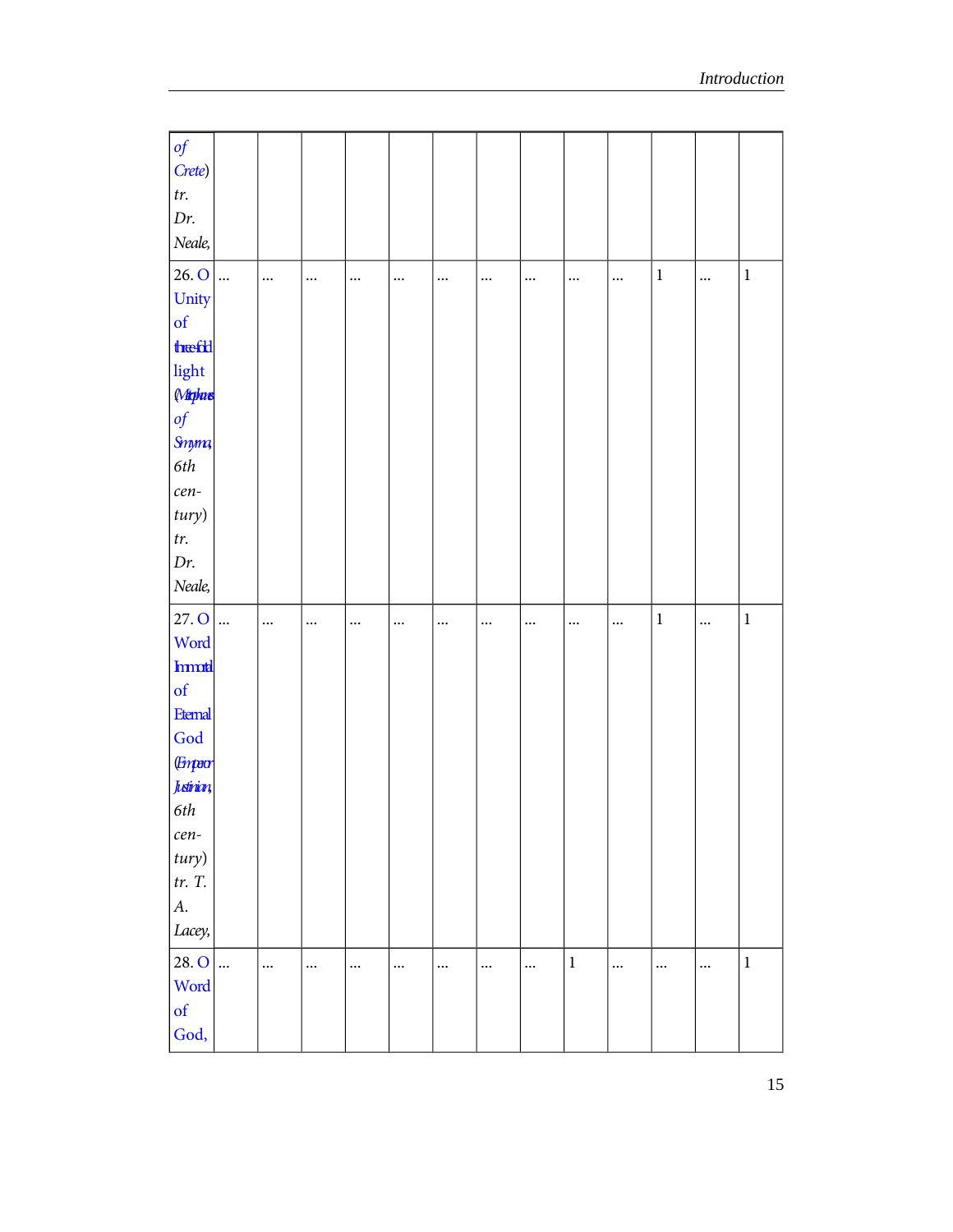| $\mathbf{in}$<br>devious<br>paths<br>(St.<br>Gregory)<br>tr.<br>Dr.<br><b>Brown-</b><br>lie,                                          |           |       |          |          |          |       |         |             |             |           |         |             |                         |
|---------------------------------------------------------------------------------------------------------------------------------------|-----------|-------|----------|----------|----------|-------|---------|-------------|-------------|-----------|---------|-------------|-------------------------|
| 29.<br>Safe<br>home,<br>safe<br>home<br>$\operatorname{in}$<br>port<br>(Based)<br>upon<br>$\it the$<br>Greek)<br>tr.<br>Dr.<br>Neale, | $\cdots$  |       | $\cdots$ | $\cdots$ | $\,1$    |       |         | $\mathbf 1$ | $\ddotsc$   | $\cdots$  |         |             | $\overline{c}$          |
| 30.<br>Support<br>$\sigma$<br>tender<br>youth<br>(Cerrent<br>$\int$<br><b>Abarth</b><br>tr. H.<br>$M_{\cdot}$<br>$Dex-$<br>ter,       | $\vert$ 1 | $\,1$ |          |          | $\cdots$ |       |         |             | $\cdots$    | $\cdots$  |         | $\mathbf 1$ | $\overline{\mathbf{3}}$ |
| 31.<br><b>Stars</b>                                                                                                                   | $\vert$ 1 |       | $\cdots$ | $\cdots$ | $\cdots$ | $\,1$ | $\,1\,$ |             | $\mathbf 1$ | $\ddotsc$ | $\,1\,$ | $\ddotsc$   | 5                       |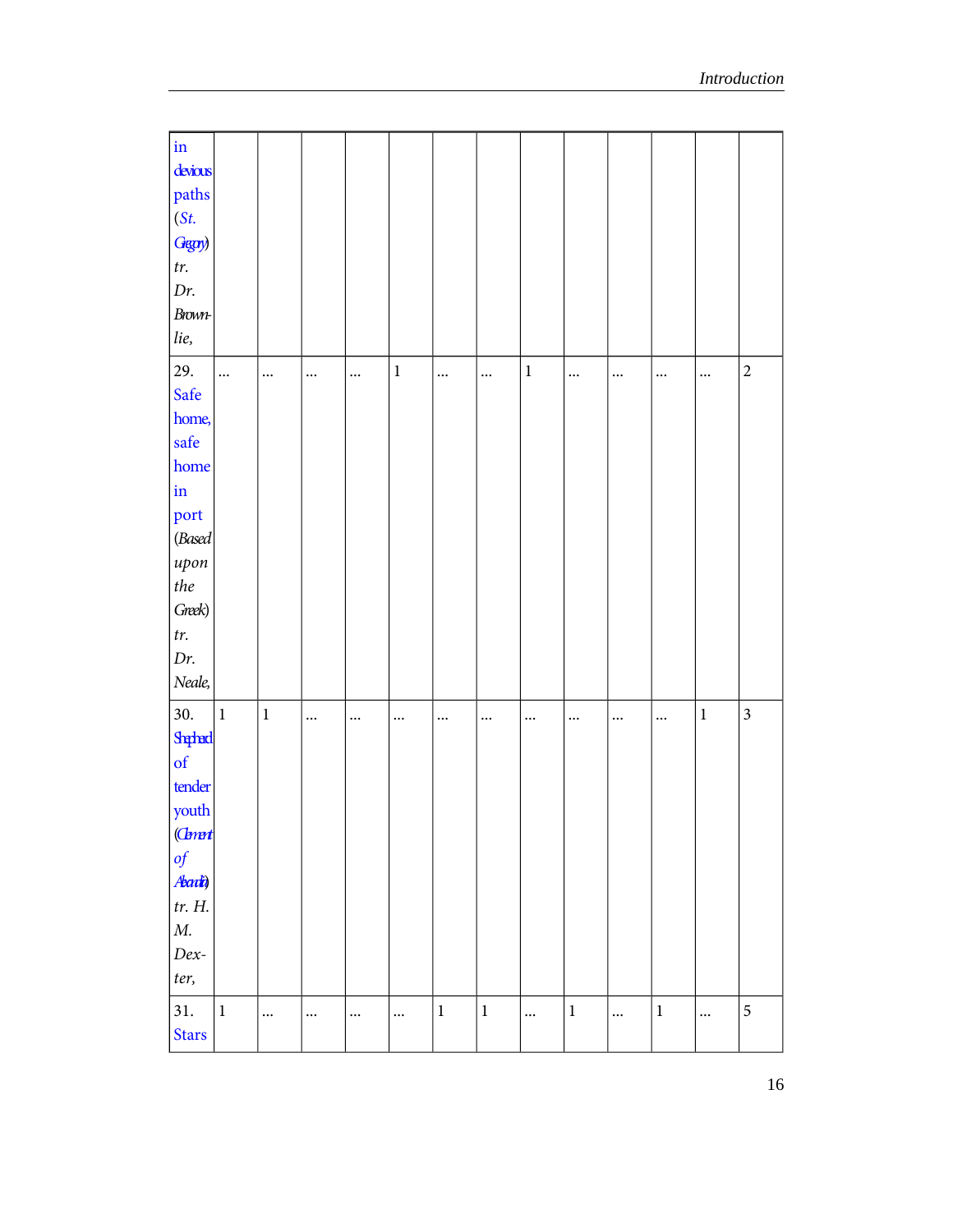| of                                   |           |              |             |          |              |             |             |             |             |             |              |             |                |
|--------------------------------------|-----------|--------------|-------------|----------|--------------|-------------|-------------|-------------|-------------|-------------|--------------|-------------|----------------|
| the                                  |           |              |             |          |              |             |             |             |             |             |              |             |                |
| mming                                |           |              |             |          |              |             |             |             |             |             |              |             |                |
| $\overline{\text{SO}}$               |           |              |             |          |              |             |             |             |             |             |              |             |                |
| gbrinky                              |           |              |             |          |              |             |             |             |             |             |              |             |                |
| bright                               |           |              |             |          |              |             |             |             |             |             |              |             |                |
| (St.                                 |           |              |             |          |              |             |             |             |             |             |              |             |                |
| Joseph)                              |           |              |             |          |              |             |             |             |             |             |              |             |                |
| tr.                                  |           |              |             |          |              |             |             |             |             |             |              |             |                |
| Dr.                                  |           |              |             |          |              |             |             |             |             |             |              |             |                |
| Neale,                               |           |              |             |          |              |             |             |             |             |             |              |             |                |
| 32.                                  | $\ddotsc$ |              |             |          |              | $\mathbf 1$ | $\mathbf 1$ |             |             |             |              |             | $\overline{c}$ |
| Sweet                                |           | $\cdots$     |             | $\cdots$ | $\cdots$     |             |             | $\cdots$    |             |             |              |             |                |
| <b>Saviour</b> ,                     |           |              |             |          |              |             |             |             |             |             |              |             |                |
| $\operatorname{in}$                  |           |              |             |          |              |             |             |             |             |             |              |             |                |
| Thy                                  |           |              |             |          |              |             |             |             |             |             |              |             |                |
| pitying                              |           |              |             |          |              |             |             |             |             |             |              |             |                |
| grace                                |           |              |             |          |              |             |             |             |             |             |              |             |                |
| (St.                                 |           |              |             |          |              |             |             |             |             |             |              |             |                |
| Thatte)                              |           |              |             |          |              |             |             |             |             |             |              |             |                |
| $tr. \; R.$                          |           |              |             |          |              |             |             |             |             |             |              |             |                |
| $M_{\cdot}$                          |           |              |             |          |              |             |             |             |             |             |              |             |                |
| $M$                                  |           |              |             |          |              |             |             |             |             |             |              |             |                |
| som,                                 |           |              |             |          |              |             |             |             |             |             |              |             |                |
|                                      |           |              |             |          |              |             |             |             |             |             |              |             |                |
| 33.                                  | $\,1$     | $\mathbf{1}$ | $\ddotsc$   | $\,1\,$  | $\cdots$     | $\ddotsc$   | $\,1\,$     | $\mathbf 1$ | $\mathbf 1$ | $\mathbf 1$ | $\mathbf{1}$ | $\mathbf 1$ | 9              |
| The                                  |           |              |             |          |              |             |             |             |             |             |              |             |                |
| day                                  |           |              |             |          |              |             |             |             |             |             |              |             |                |
| $\mathbf{of}% =\mathbf{A}\mathbf{,}$ |           |              |             |          |              |             |             |             |             |             |              |             |                |
| <b>Rancin</b>                        |           |              |             |          |              |             |             |             |             |             |              |             |                |
| (St.                                 |           |              |             |          |              |             |             |             |             |             |              |             |                |
| John                                 |           |              |             |          |              |             |             |             |             |             |              |             |                |
| <b>Danced</b>                        |           |              |             |          |              |             |             |             |             |             |              |             |                |
| $\ensuremath{tr}\xspace.$            |           |              |             |          |              |             |             |             |             |             |              |             |                |
| Dr.                                  |           |              |             |          |              |             |             |             |             |             |              |             |                |
| Neale,                               |           |              |             |          |              |             |             |             |             |             |              |             |                |
| 34.                                  | $\,1\,$   | $\mathbf{1}$ | $\mathbf 1$ | $\,1\,$  | $\mathbf{1}$ | $\mathbf 1$ | $\,1\,$     | $\mathbf 1$ | $\,1\,$     | $\mathbf 1$ | $\mathbf{1}$ | $\,1$       | $12\,$         |
| The                                  |           |              |             |          |              |             |             |             |             |             |              |             |                |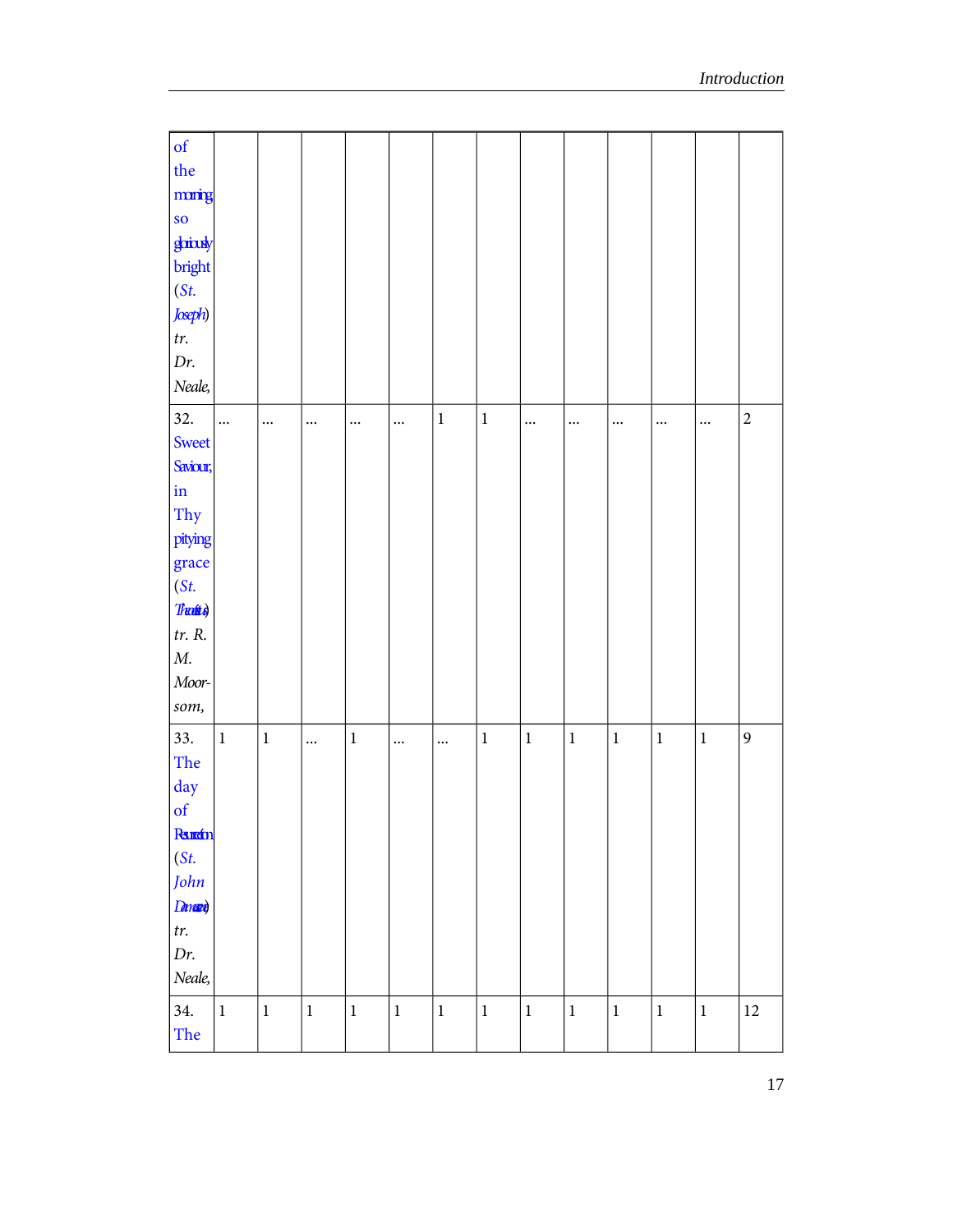| day                       |              |          |             |          |          |          |             |          |          |          |             |           |       |
|---------------------------|--------------|----------|-------------|----------|----------|----------|-------------|----------|----------|----------|-------------|-----------|-------|
| is                        |              |          |             |          |          |          |             |          |          |          |             |           |       |
| past                      |              |          |             |          |          |          |             |          |          |          |             |           |       |
| and                       |              |          |             |          |          |          |             |          |          |          |             |           |       |
| over                      |              |          |             |          |          |          |             |          |          |          |             |           |       |
| (St.                      |              |          |             |          |          |          |             |          |          |          |             |           |       |
| <b>Antis</b>              |              |          |             |          |          |          |             |          |          |          |             |           |       |
| $\ensuremath{tr}\xspace.$ |              |          |             |          |          |          |             |          |          |          |             |           |       |
| Dr.                       |              |          |             |          |          |          |             |          |          |          |             |           |       |
| Neale,                    |              |          |             |          |          |          |             |          |          |          |             |           |       |
| 35.                       | $\cdots$     |          |             |          |          |          | $\cdots$    | $\cdots$ |          |          | $\mathbf 1$ |           | $\,1$ |
| The                       |              |          |             |          |          |          |             |          |          |          |             |           |       |
| Lord                      |              |          |             |          |          |          |             |          |          |          |             |           |       |
| and                       |              |          |             |          |          |          |             |          |          |          |             |           |       |
| King                      |              |          |             |          |          |          |             |          |          |          |             |           |       |
| of all                    |              |          |             |          |          |          |             |          |          |          |             |           |       |
| things                    |              |          |             |          |          |          |             |          |          |          |             |           |       |
| (St.                      |              |          |             |          |          |          |             |          |          |          |             |           |       |
| <b>Antis</b>              |              |          |             |          |          |          |             |          |          |          |             |           |       |
| tr.                       |              |          |             |          |          |          |             |          |          |          |             |           |       |
| Dr.                       |              |          |             |          |          |          |             |          |          |          |             |           |       |
| Neale,                    |              |          |             |          |          |          |             |          |          |          |             |           |       |
| 36.                       | $\mathbf{1}$ |          | $\mathbf 1$ | $\,1\,$  |          |          | $\mathbf 1$ |          | $\,1\,$  |          |             |           | 5     |
| Those                     |              | $\cdots$ |             |          | $\cdots$ |          |             | $\cdots$ |          | $\cdots$ | $\cdots$    | $\cdots$  |       |
| eternal                   |              |          |             |          |          |          |             |          |          |          |             |           |       |
| bowers                    |              |          |             |          |          |          |             |          |          |          |             |           |       |
| (St.                      |              |          |             |          |          |          |             |          |          |          |             |           |       |
| John                      |              |          |             |          |          |          |             |          |          |          |             |           |       |
| Danced                    |              |          |             |          |          |          |             |          |          |          |             |           |       |
| $\ensuremath{tr}\xspace.$ |              |          |             |          |          |          |             |          |          |          |             |           |       |
| Dr.                       |              |          |             |          |          |          |             |          |          |          |             |           |       |
| Neale,                    |              |          |             |          |          |          |             |          |          |          |             |           |       |
|                           |              |          |             |          |          |          |             |          |          |          |             |           |       |
| 37.                       | $\ddotsc$    | $\cdots$ | $\cdots$    | $\cdots$ | $\cdots$ | $\cdots$ |             | $\cdots$ | $\cdots$ | $\cdots$ | $\mathbf 1$ | $\ddotsc$ | $\,1$ |
| Thou                      |              |          |             |          |          |          |             |          |          |          |             |           |       |
| habwed,                   |              |          |             |          |          |          |             |          |          |          |             |           |       |
| chosen                    |              |          |             |          |          |          |             |          |          |          |             |           |       |
| morn                      |              |          |             |          |          |          |             |          |          |          |             |           |       |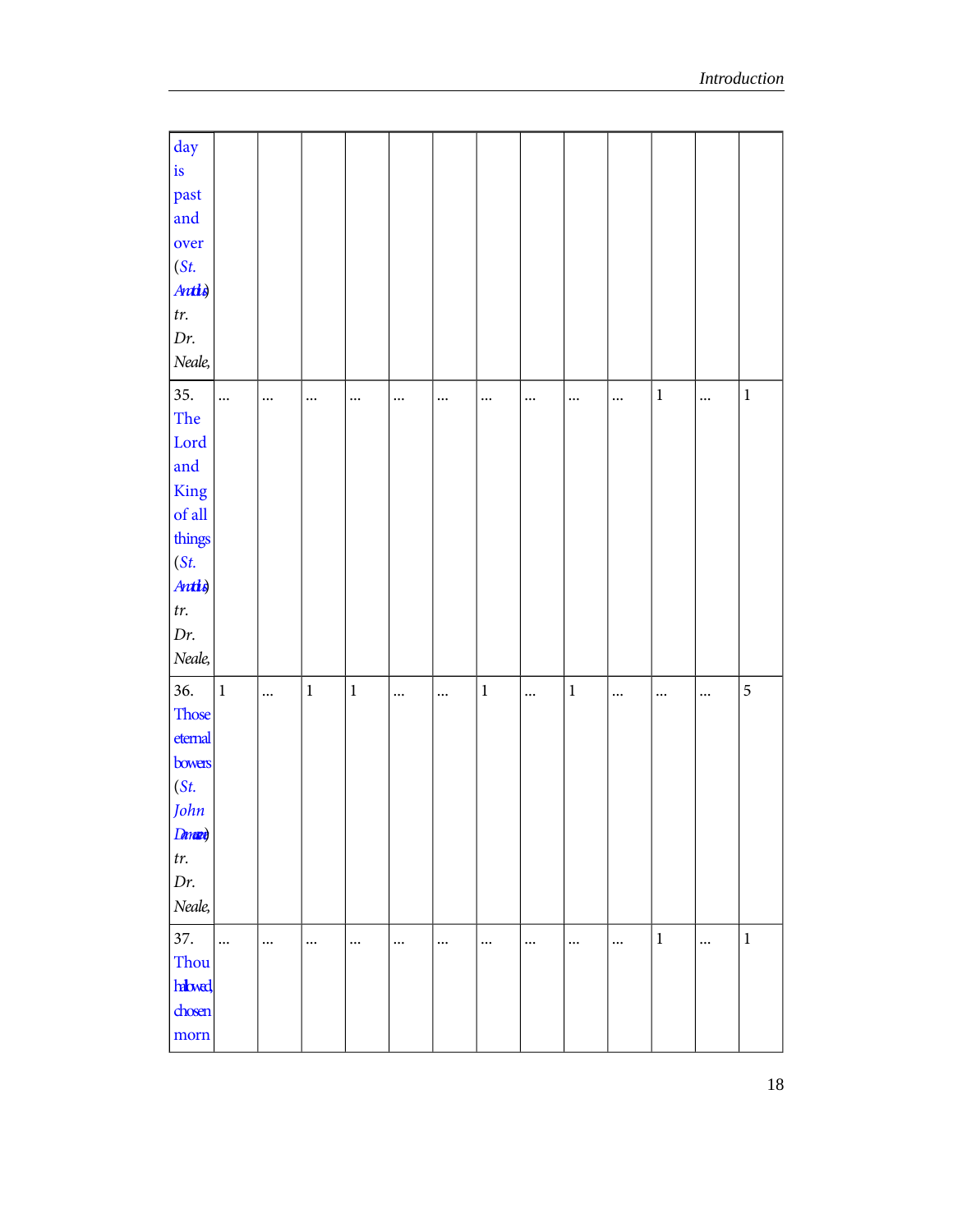| of                        |           |          |           |          |          |          |          |          |             |          |             |           |             |
|---------------------------|-----------|----------|-----------|----------|----------|----------|----------|----------|-------------|----------|-------------|-----------|-------------|
| praise                    |           |          |           |          |          |          |          |          |             |          |             |           |             |
| (St.                      |           |          |           |          |          |          |          |          |             |          |             |           |             |
| John                      |           |          |           |          |          |          |          |          |             |          |             |           |             |
| Danced                    |           |          |           |          |          |          |          |          |             |          |             |           |             |
| $\ensuremath{tr}\xspace.$ |           |          |           |          |          |          |          |          |             |          |             |           |             |
| Dr.                       |           |          |           |          |          |          |          |          |             |          |             |           |             |
| Neale,                    |           |          |           |          |          |          |          |          |             |          |             |           |             |
| 38.                       | $\ddotsc$ | $\cdots$ | $\ddotsc$ | $\cdots$ | $\cdots$ | $\cdots$ | $\cdots$ | $\cdots$ |             |          | $\mathbf 1$ |           | $\mathbf 1$ |
| Thou,                     |           |          |           |          |          |          |          |          |             |          |             |           |             |
| Lord,                     |           |          |           |          |          |          |          |          |             |          |             |           |             |
| hast                      |           |          |           |          |          |          |          |          |             |          |             |           |             |
| power                     |           |          |           |          |          |          |          |          |             |          |             |           |             |
| $\mathsf{to}$             |           |          |           |          |          |          |          |          |             |          |             |           |             |
| heal                      |           |          |           |          |          |          |          |          |             |          |             |           |             |
| $(Or-$                    |           |          |           |          |          |          |          |          |             |          |             |           |             |
| $\det$                    |           |          |           |          |          |          |          |          |             |          |             |           |             |
| $of\;$                    |           |          |           |          |          |          |          |          |             |          |             |           |             |
| Holy                      |           |          |           |          |          |          |          |          |             |          |             |           |             |
| $Unc-$                    |           |          |           |          |          |          |          |          |             |          |             |           |             |
| tion)                     |           |          |           |          |          |          |          |          |             |          |             |           |             |
| tr.                       |           |          |           |          |          |          |          |          |             |          |             |           |             |
| Dr.                       |           |          |           |          |          |          |          |          |             |          |             |           |             |
| $Brown-$                  |           |          |           |          |          |          |          |          |             |          |             |           |             |
| lie,                      |           |          |           |          |          |          |          |          |             |          |             |           |             |
| 39.                       | $\cdots$  |          |           | $\cdots$ | $\cdots$ | $\cdots$ | $\cdots$ |          | $\mathbf 1$ | $\cdots$ | $\cdots$    | $\ddotsc$ | $\mathbf 1$ |
| What                      |           |          |           |          |          |          |          |          |             |          |             |           |             |
| shall                     |           |          |           |          |          |          |          |          |             |          |             |           |             |
| we                        |           |          |           |          |          |          |          |          |             |          |             |           |             |
| bring                     |           |          |           |          |          |          |          |          |             |          |             |           |             |
| to                        |           |          |           |          |          |          |          |          |             |          |             |           |             |
| Thee?                     |           |          |           |          |          |          |          |          |             |          |             |           |             |
| (St.                      |           |          |           |          |          |          |          |          |             |          |             |           |             |
| <b>Antis</b>              |           |          |           |          |          |          |          |          |             |          |             |           |             |
| $\ensuremath{tr}\xspace.$ |           |          |           |          |          |          |          |          |             |          |             |           |             |
| Dr.                       |           |          |           |          |          |          |          |          |             |          |             |           |             |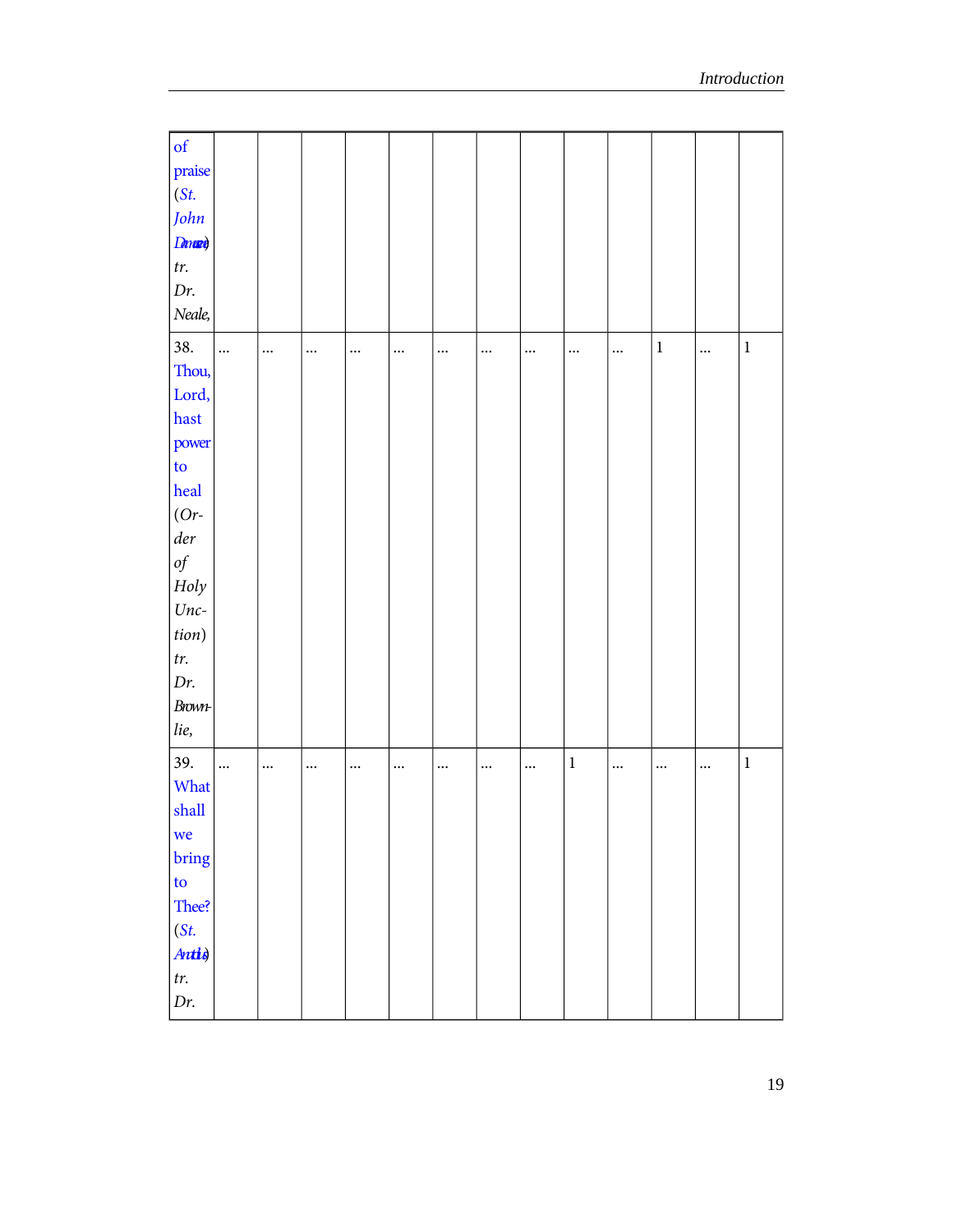| <b>Brown-</b>  |           |                |                  |                |            |           |           |                |             |                  |             |           |              |
|----------------|-----------|----------------|------------------|----------------|------------|-----------|-----------|----------------|-------------|------------------|-------------|-----------|--------------|
| lie,           |           |                |                  |                |            |           |           |                |             |                  |             |           |              |
| 40.            | $\ddotsc$ | $\ddotsc$      | $\ddotsc$        | $\ddotsc$      | $\ddotsc$  | $\ddotsc$ | $\ddotsc$ | $\ddotsc$      | $\cdots$    |                  | $\mathbf 1$ | $\ddotsc$ | $\mathbf 1$  |
| What           |           |                |                  |                |            |           |           |                |             |                  |             |           |              |
| sweet          |           |                |                  |                |            |           |           |                |             |                  |             |           |              |
| $\sigma$ f     |           |                |                  |                |            |           |           |                |             |                  |             |           |              |
| life           |           |                |                  |                |            |           |           |                |             |                  |             |           |              |
| enduch         |           |                |                  |                |            |           |           |                |             |                  |             |           |              |
| (St.           |           |                |                  |                |            |           |           |                |             |                  |             |           |              |
| John           |           |                |                  |                |            |           |           |                |             |                  |             |           |              |
| Danced         |           |                |                  |                |            |           |           |                |             |                  |             |           |              |
| tr. A.         |           |                |                  |                |            |           |           |                |             |                  |             |           |              |
| Riley,         |           |                |                  |                |            |           |           |                |             |                  |             |           |              |
| 41.            | $\ddots$  |                | $\cdots$         |                | $\cdots$   | $\ddotsc$ |           |                | $\mathbf 1$ |                  |             | $\ddotsc$ | $\mathbf{1}$ |
| When           |           |                |                  |                |            |           |           |                |             |                  |             |           |              |
| Thou           |           |                |                  |                |            |           |           |                |             |                  |             |           |              |
| shalt          |           |                |                  |                |            |           |           |                |             |                  |             |           |              |
| come,          |           |                |                  |                |            |           |           |                |             |                  |             |           |              |
| $\overline{O}$ |           |                |                  |                |            |           |           |                |             |                  |             |           |              |
| Lord           |           |                |                  |                |            |           |           |                |             |                  |             |           |              |
| $(M \circ n +$ |           |                |                  |                |            |           |           |                |             |                  |             |           |              |
| ing,           |           |                |                  |                |            |           |           |                |             |                  |             |           |              |
| Sexages-       |           |                |                  |                |            |           |           |                |             |                  |             |           |              |
| ima            |           |                |                  |                |            |           |           |                |             |                  |             |           |              |
| Sinda)         |           |                |                  |                |            |           |           |                |             |                  |             |           |              |
| tr.            |           |                |                  |                |            |           |           |                |             |                  |             |           |              |
| Dr.            |           |                |                  |                |            |           |           |                |             |                  |             |           |              |
| <b>Brown-</b>  |           |                |                  |                |            |           |           |                |             |                  |             |           |              |
| lie,           |           |                |                  |                |            |           |           |                |             |                  |             |           |              |
|                | $11\,$    | $\overline{7}$ | $\boldsymbol{6}$ | $\overline{7}$ | $\sqrt{6}$ | 17        | 14        | $\overline{4}$ | 21          | $\boldsymbol{6}$ | 24          | $\,8\,$   | 131          |

Is it too much to hope for, in the interests of congregational praise, that more attention will be given to the contents of the Greek Office Books in the future than has been given to them in the past? But intending students must have ready access to them. Where are they to be found? Unless it is resolved to purchase them, which may be done through a bookseller in Athens or Constantinople, search will probably be made for them in vain in our libraries. They are to be found in the Bodleian Library, and in the library of St. John's College, Oxford, and also in the library of Cambridge University; but it is doubtful if the library of any other

20

24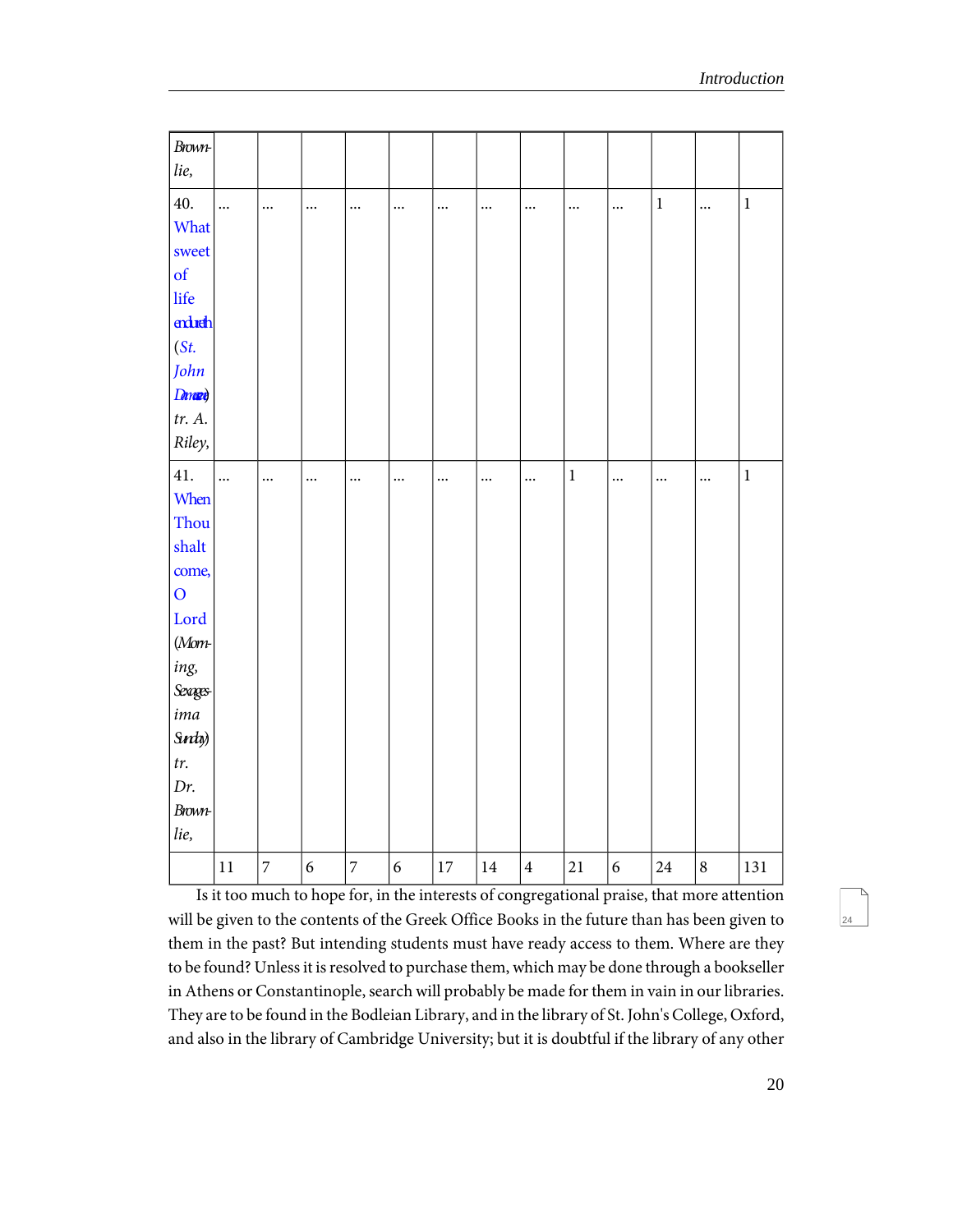26

university or theological school in England possesses them. We, in Scotland, are even less fortunate. A year ago, the writer was unaware of the existence of a set of the Greek Service Books, other than his own, in Scotland. Last year, the Library Committee of Glasgow University purchased a complete set, and her students may now acquaint themselves with the contents as they feel inclined. Will Edinburgh, St. Andrews, and Aberdeen follow the example of Glasgow? And will our theological schools do the same? And when that has been done, will our professors of theology suggest to their students that it might be worth their while to dip into their contents? In this way, the fact of the existence of these books would be kept before the minds of those from whose number interpreters of their hymns are most likely to come, and some hope be reasonably entertained of a growing acquaintance with them as time passes. Meanwhile, the density of ignorance of even well informed men, on the subject of the Greek Church generally, is disheartening, while to our ordinary worshippers it is little more than a name, if even that.

The hymns in this, and in former volumes, have been prepared in the hope that they may be of service in the public worship of the Three-One God, and hymnal compilers who may be attracted to them, and who may deem them suitable for their purpose, are at liberty to make use of them without the payment of any fee, but on the following simple conditions:—(1) Permission must be asked, and a formal acknowledgment made in the hymnal when published. This is not always done. In a recent case, an historical error was set afoot which may cause future hymnologists some trouble to rectify, and which would certainly have been obviated had this common courtesy been observed. (2) The text of the hymns must not be tampered with in the very slightest particular: they must be printed exactly as they appear in the author's collection. If compilers wish to omit any verse or verses, permission to do so must be asked. (3) The author expects that a copy of the hymnal containing his work will be sent to him on publication.

> Trinity Manse, Portpatrick, Easter, 1909.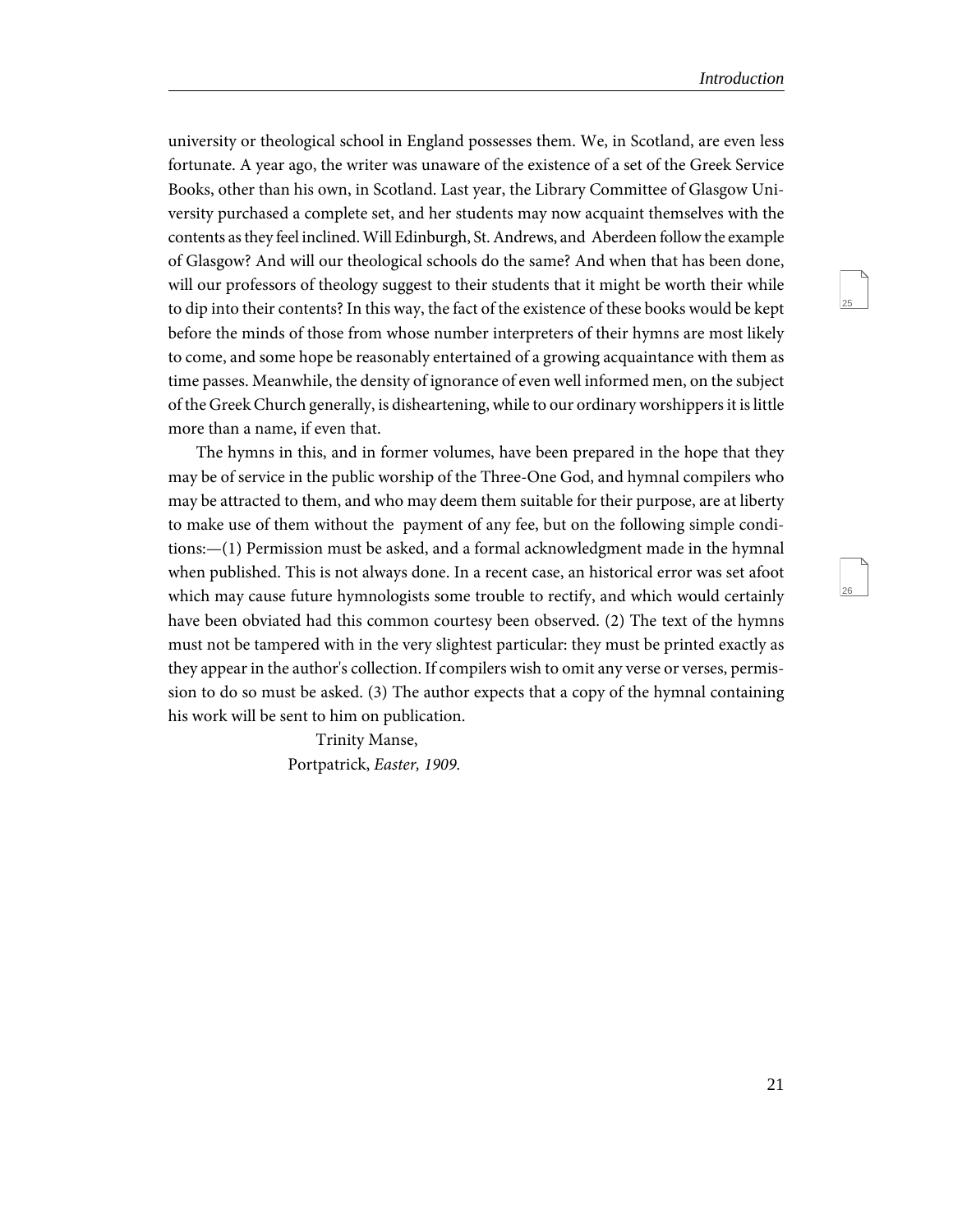#### **BIOGRAPHICAL AND HISTORICAL**

<span id="page-28-0"></span>The following Notes have reference only to those Hymn Writers of the Greek Church whose work is represented by English versions in the Hymnals collated in the foregoing Table, and which are consequently, to some extent, in common use. They are only twelve in number, and account for thirty of the forty-one hymns. The authorship of the remaining eleven is unknown.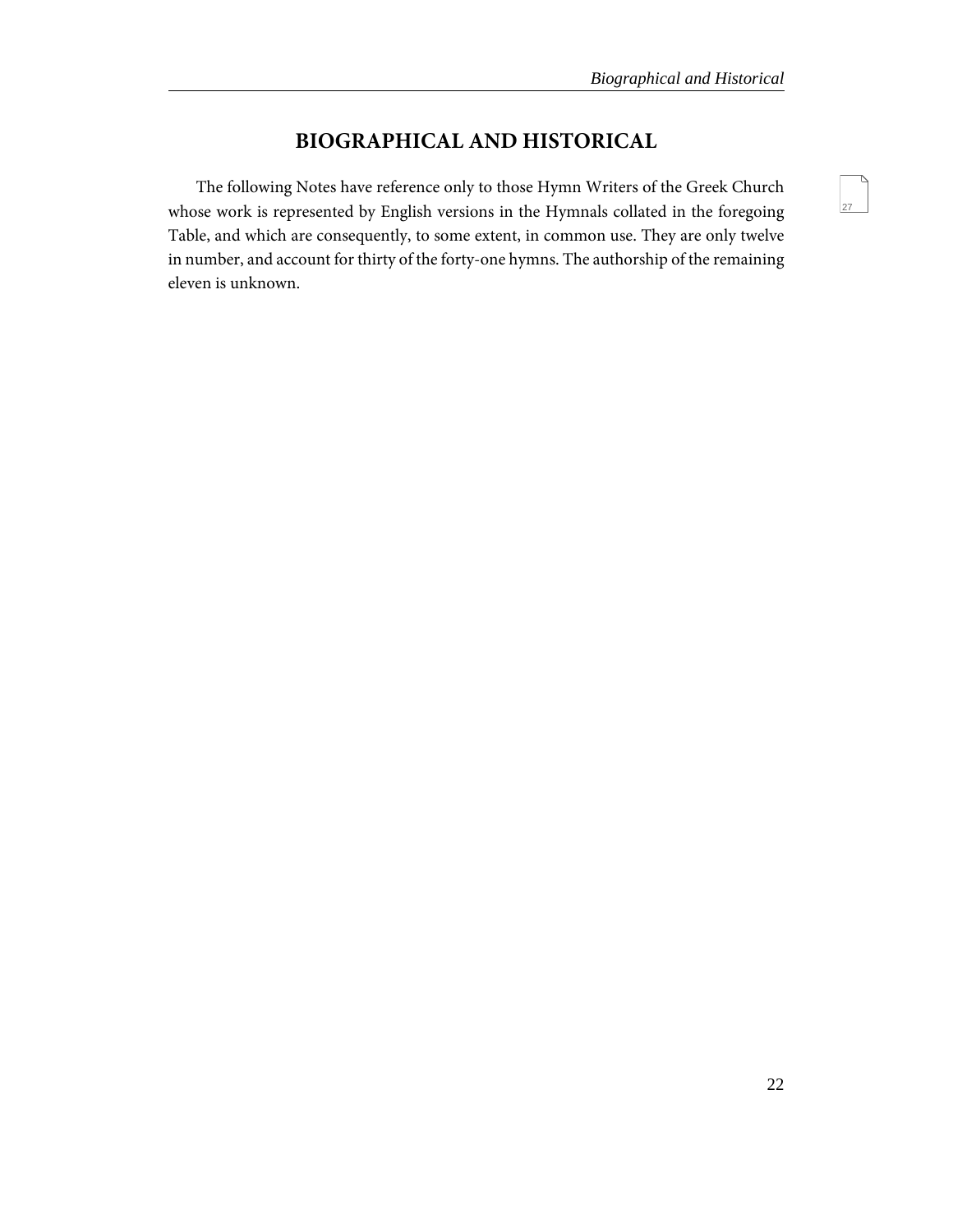30

31

#### **BIOGRAPHICAL AND HISTORICAL**

#### **St. Clement of Alexandria**

<span id="page-29-1"></span><span id="page-29-0"></span>Clemens, Titus Flavius(Clemens Alexandrinus), St. Clement of Alexandria. This remarkable man was born either at Athens or Alexandria, but the exact date of his birth is uncertain. He was a philosopher and theologian, and lived in the end of the second and beginning of the third century. He was well versed in Greek science, and being attracted by the teaching of Christianity, he set himself to investigate its truth. Wherever an exponent of the new religion could be found, Clement sought him out to learn more from his lips. With this end in view, he travelled over Greece, Italy, Egypt, Palestine, and the East. Among all his teachers, he expressly mentions Pantaenus, by whom he was induced to embrace Christianity. When Pantaenus, who was head of the Catechetical School at Alexandria, died, Clement succeeded him as its head, and continued to work there as an exponent of Christianity, from 190 to 203 (?) He attracted numerous pupils, so great was his fame as a teacher, some of whom rose to distinction in later years. Among these may be mentioned Origen, and Alexander who ultimately became Bishop of Jerusalem. When the persecution under Severus broke out, Clement, with others professing the Christian faith, fled. Of his subsequent life very little is known.

A peculiarity of Clement's teaching was that, when he embraced Christianity, he did not abandon his eclectic system of philosophy, afterwards called Neo-Platonism, and always utilized heathen antiquities, when, with their help, he could throw light upon Christian doctrine.

Clement's works are published as part of the [Anti-Nicene Christian Library](http://www.ccel.org/ccel/schaff/anf02.vi.html) (1867). The one we have to do with here is The Instructor, or Paedagogus, in which he gives advice and instruction on questions of morality. Appended to this work is the poem Στομίον πώλων ἀδαῶν, which was first translated by Dr. H. M. Dexter in 1846, as ["Shepherd of Tender](http://ccel.org/ccel/schaff/hcc2.v.vii.viii.html) [Youth.](http://ccel.org/ccel/schaff/hcc2.v.vii.viii.html)" The original, which is a dithyrambic ode to the Saviour, is a curious production. Here is a literal rendering of the latter part of the ode:—"Guide [us] Shepherd of rational sheep; guide unharmed children, O Holy King, along the footsteps of Christ; O Heavenly Way, Perennial Word, Immeasurable Age, Eternal Light, Fount of Mercy, Performer of Virtue; noble [is the] life of those who hymn God, O Christ Jesus, heavenly milk of the sweet breasts of the graces of the Bride pressed out of Thy wisdom. Babes nourished with tender mouths, filled with the dewy wisdom of the rational pap, let us sing together simple praises, true hymns to Christ [our] King, holy fee for the teaching of life." From this string of epithets several translators have, with remarkable ingenuity, woven very attractive versions.

Clement is interesting to hymnologists as having been the author of this earliest extant versified Christian hymn. He died early in the third century.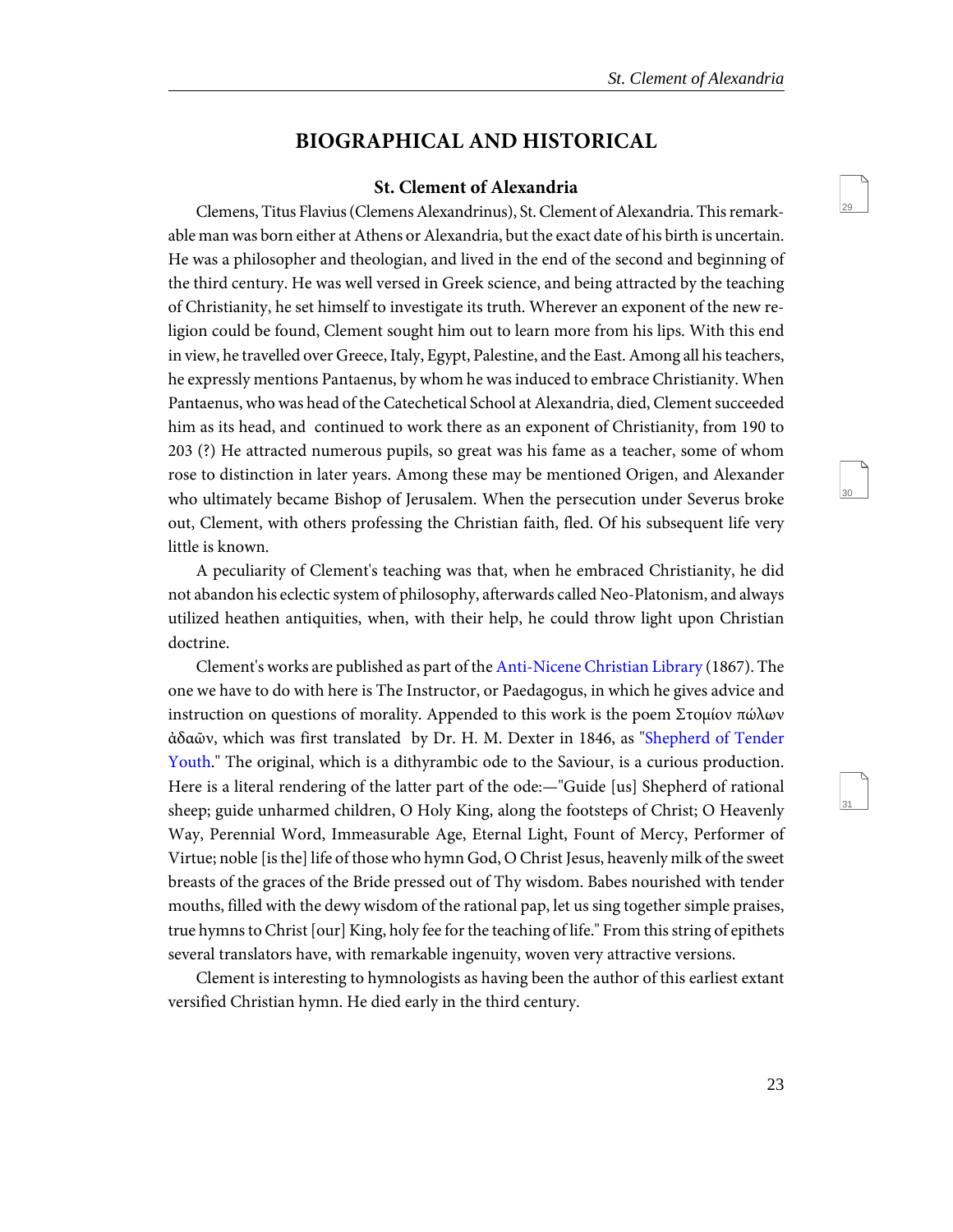33

#### **St. Gregory Nazianzen**

<span id="page-30-0"></span>Gregory of Nazianzus, son of Gregory, Bishop of Nazianzus in Cappadocia, and lifelong friend of Basil, Bishop of Caesarea, was born at a village near Nazianzus, 325 A.D. He was early taught the truths of Christianity by his mother, and passed into the school of Carterius at Caesarea, who subsequently became the head of the monasteries of Antioch, and teacher of Chrysostom, Bishop of Constantinople. He took up the priestly office at the earnest request of his father, and for some time was helpful to the aged Bishop.

The times in which Gregory lived were trying times. The orthodox Christians clung to the creed of Nicea, and their champions did valiant battle with the Arians. As an advocate and exponent of evangelical truth, Gregory was summoned to Constantinople in 379, and as Bishop of that See, adorned the high office with gifts and graces as brilliant as they were rare. But he was not the man for such a prominent position at a time so eventful. Hilary, the "Hammer of the Arians," could keep the heretics at bay, and accomplish in the Latin Church what Gregory failed to do in the Greek Church—maintain his position and his cause against all comers. For one thing, the retiring disposition of Gregory made him shrink from the din of conflict, and his high ideals weakened his hopefulness. The result was that he abandoned the position, and retired to Nazianzus in 381. Deprived by death of his life-long friend and brother, Caesarius, he retired from the world, and penned those poems, some of which are among the treasures of the Church catholic.

Gregory is better known as a theologian than as a poet, although his verses exceed in number thirty thousand. They are found in the second volume of the Benedictine Edition of his works, which was published in Paris in 1842. A selection can be seen in Daniel's Thesaurus Hymnologicus, and in the Anthologia Graeca, Carminum Christianorum.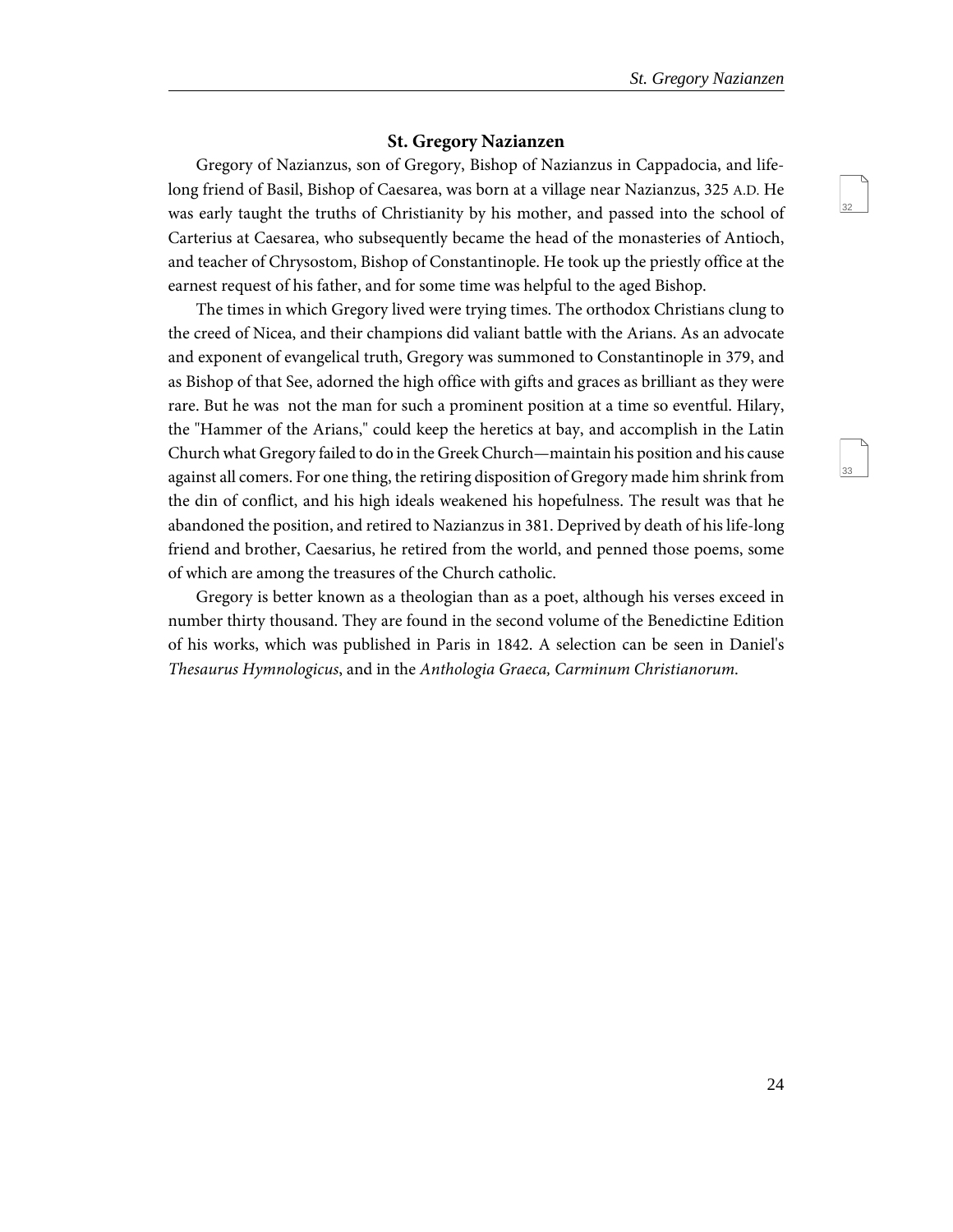#### **Synesius**

<span id="page-31-0"></span>Synesius was born about 375 A.D. In many particulars he was an outstanding man. His pedigree is said to have extended through seventeen centuries, and to have included the names of the most illustrious. Not only was he of noble lineage, he was also a man of high character and brilliant attainments. He was versed in the Neo-Platonic philosophy, and his Christianity has been called in question by no less an authority than Mosheim; but how anyone can read his [odes](http://www.ccel.org/ccel/chatfield/greeksongs.synesius.html) and doubt the reality of his Christianity, even in the fullest sense of the term as including belief in the Divinity of Christ and in His Resurrection, is difficult to understand. He certainly was a good man, and knew Christ, and loved Him. His writings prove that; and in 410, though reluctantly, he became Bishop of Ptolemais. Very little of his poetry has come down to us, but that little is of the highest order. His hymns are not found in the Greek Offices. He died 430 A.D.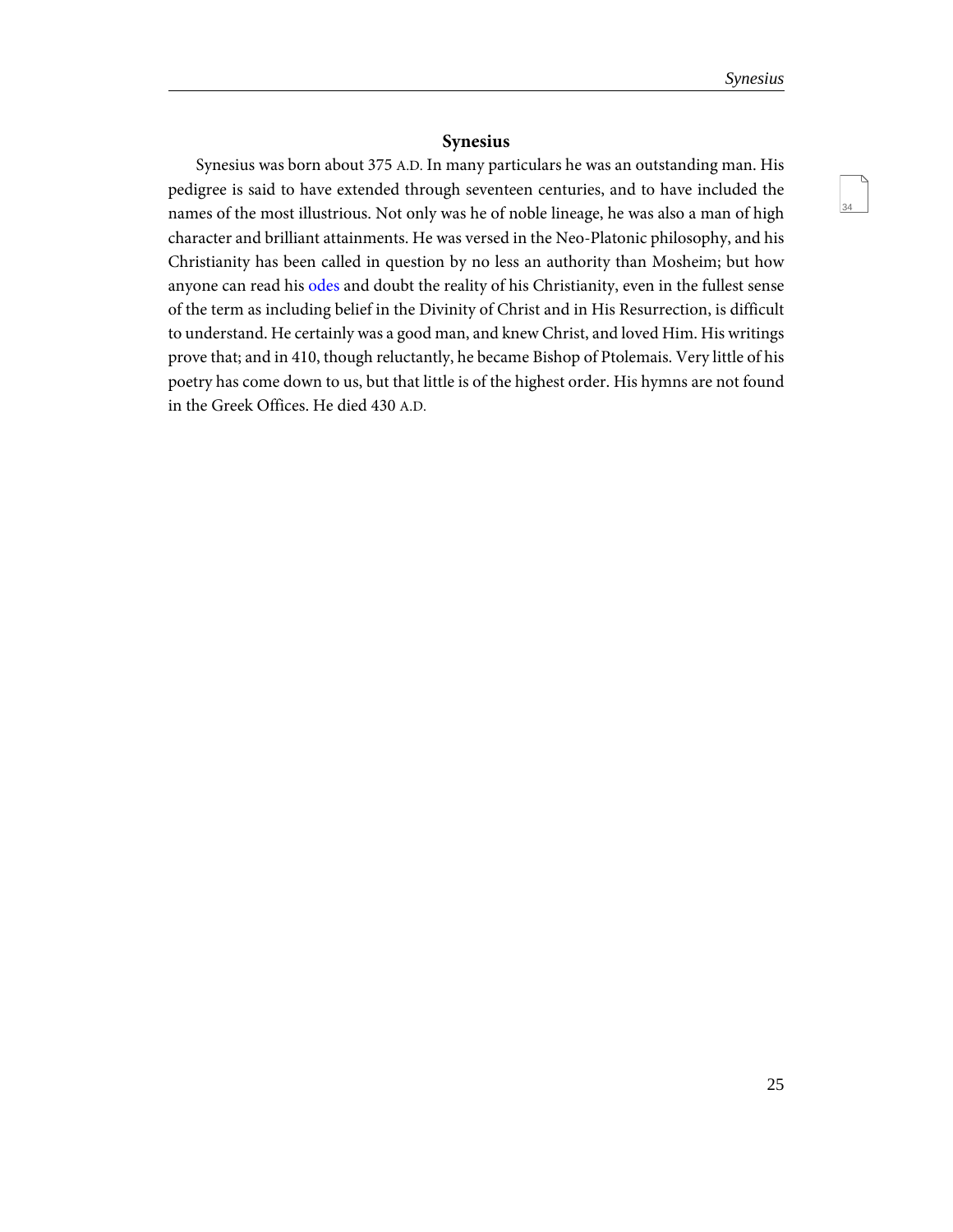36

37

#### **Justinian I.**

<span id="page-32-0"></span>Justinian I. (Flavius Anicius Justinianus), Emperor of the Eastern Roman Empire, was born at Tauresium, the modern Kustenje, on the Black Sea, 11th May, 483 A.D. He was educated at Constantinople, and succeeded his uncle, Justin I., 527. The crowning misfortune of his life was his marriage to Theodora, a professional actress, who, along with Antonina—wife of his friend and victorious general, Belisarius—was responsible for most of the unhappiness of his life. His reign was a most eventful one. His victories over the Persians in the East, and the Goths and Vandals in Italy, were numerous. At the outset of his reign, Justinian was orthodox, but, under the influence of Theodora, he gradually veered round to the monophysite error. It was at her instigation that he attempted to coerce the monophysites into orthodoxy—an attempt which ended in the faction fight of the hippodrome, in which thirty thousand were killed.

Justinian was the founder of that style of architecture called Byzantine, the distinctive features of which are the Greek cross and the cupola. He adorned Constantinople and other cities of his dominions with costly and magnificent churches. In Constantinople alone he built twenty-seven—one of these being St. Sophia, which stands to-day a monument to his enterprise. The St. Sophia of Julian had been destroyed by fire in the insurrection of 532. The re-building occupied six years, and gave work to about ten thousand men, who were paid at the close of each day. It cost the equivalent of £13,000,000. "I have vanquished thee, O Solomon!" was Justinian's pardonable exclamation at its completion.

The crowning glory of Justinian's reign, however, and a lasting monument to his genius, was the Corpus Juris Civilis, or body of civil law, which he executed. By that great work he gave the Roman law, which has formed the groundwork of the civil law of all civilized peoples, a definite code.

Justinian died 565, at the age of eighty-two, having reigned for thirty-eight years. He was a man of great business capacity, resourceful and energetic. He was, moreover, a man of much learning, which he applied to good purpose, but his religious bigotry, and the evil influence of Theodora, marred his good qualities.

The Hymn of Justinian is found in the liturgies of St. Mark and St. James, and is generally attributed to him. Whether he himself composed it, or whether it bears his name for some other reason, there is no means at hand to determine. It is believed to have been his own composition. In a literal translation it runs thus:—

"Only Begotten Son, and Word of God, Immortal Who didst vouchsafe for our salvation to take flesh of the Holy Mother of God and ever Virgin Mary, and didst without change become man, and wast crucified, Christ our God, and by death didst overcome death, being One of the Holy Trinity, and glorified together with the Father and the Holy Ghost, save us."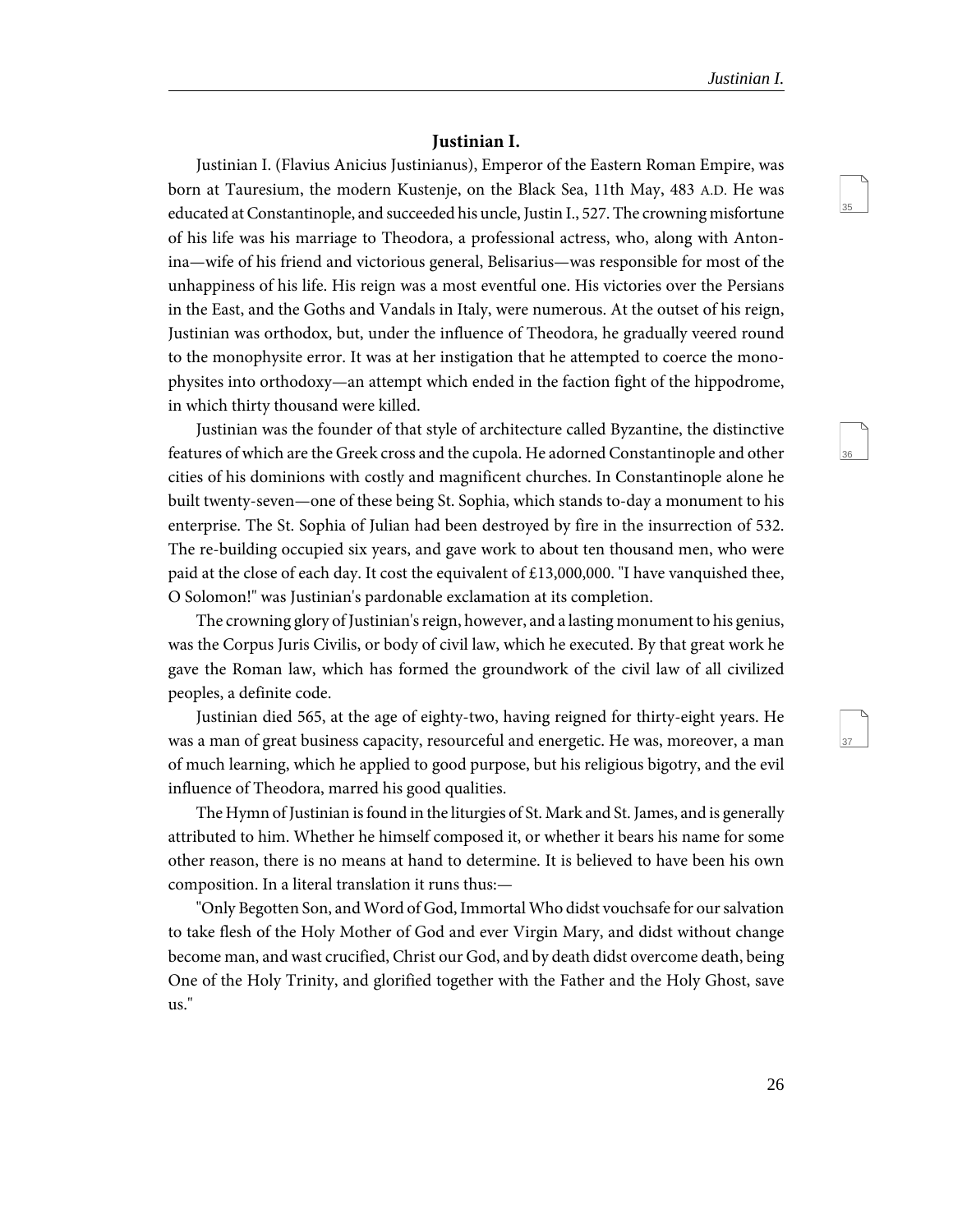This hymn has been rendered into English verse, "[O Word Immortal of Eternal God,](http://ccel.org/ccel/dearmer/englishhymnl/h325.htm)" by T. A. Lacey, and appears in [The English Hymnal](http://ccel.org/ccel/dearmer/englishhymnl/).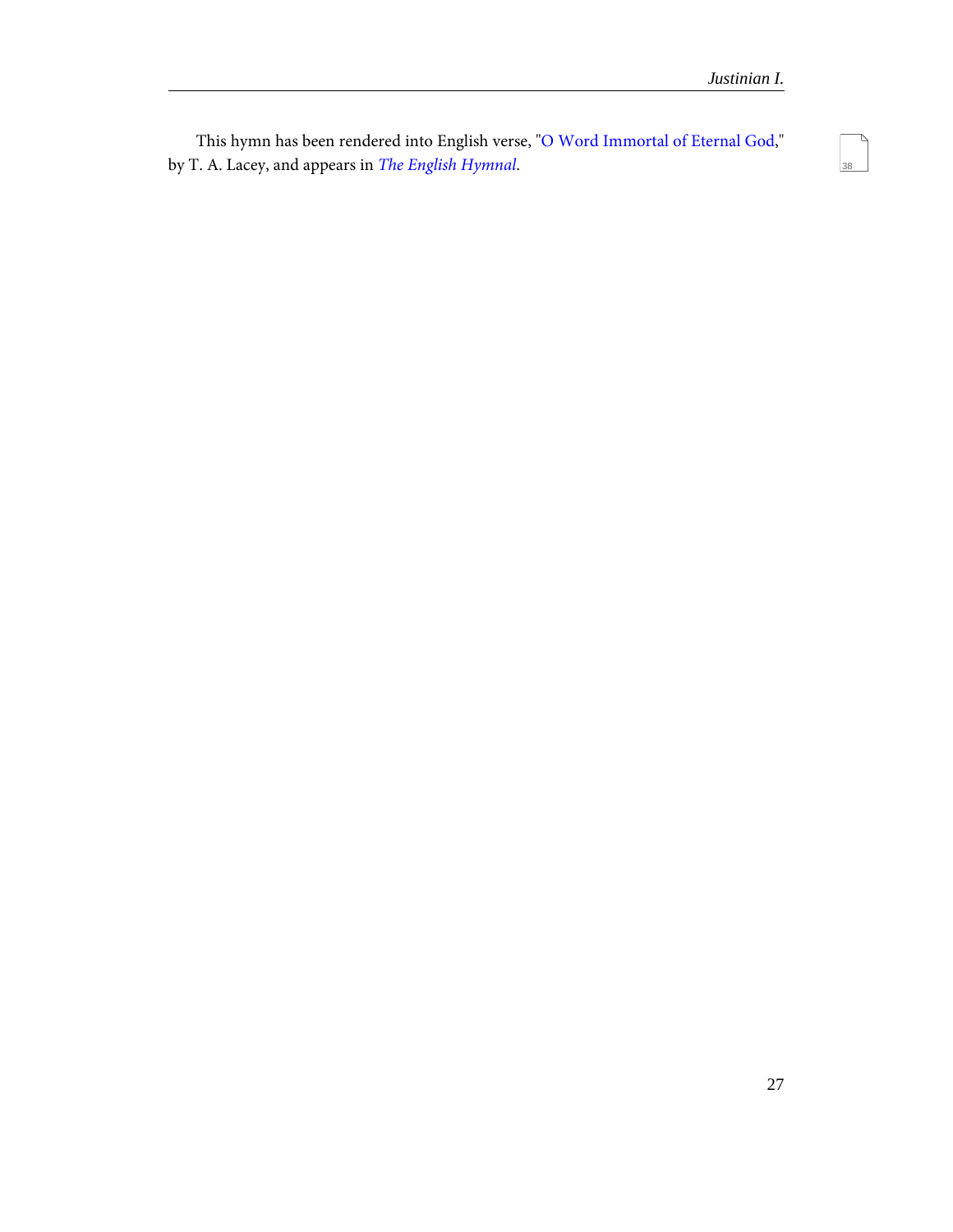40

#### **St. Andrew of Crete**

<span id="page-34-0"></span>St. Andrew of Crete was born 660 A.D., in the city of Damascus. For the reason that he embraced the monastic life at Jerusalem, he is sometimes called St. Andrew of Jerusalem. In his early life he revealed an unchristian lack of decision for truth which has not tended to sweeten his memory. He was raised to the Archiepiscopate of Crete by the usurper Philippicus, called Bardanes, who had been raised to the throne by his army—although he was only its general—after the murder of Justinian II. As Archiepiscopate, he agreed to act as a deputy at the pseudo synod of Constantinople, which met in 712 under the auspices of Philippicus, and there condemned the decisions of the former Council, of which he had been a member. The Monothelite heresy, which taught that our Lord had only one will as He had but one nature, was there restored. Andrew, however, abandoned his error in later life. He died in the island of Hierissus, in the Aegean Sea, about 730 A.D.

To what extent his hymns appear in the Service Books it is difficult to discover. His authorship of certain of the earlier canons is undisputed. He wrote also many Idiomela. His Great Canon, or, as the Greeks delight to term it, "The King of Canons," is in use at Mid Lent. It is an ambitious composition of about three hundred stanzas, in which numerous scriptural examples are used to inspire a spirit of penitence. Some of the stanzas are attractive. Dr. Neale, in his *[Hymns of the Eastern Church](http://ccel.org/ccel/neale/easternhymns)*, gives a few from the beginning of the canon. The stichera for Thursday of Holy Week, beginning, ["O the Mystery passing wonder,](http://ccel.org/ccel/neale/easternhymns.H5.html)" are included in The New Office Hymn Book.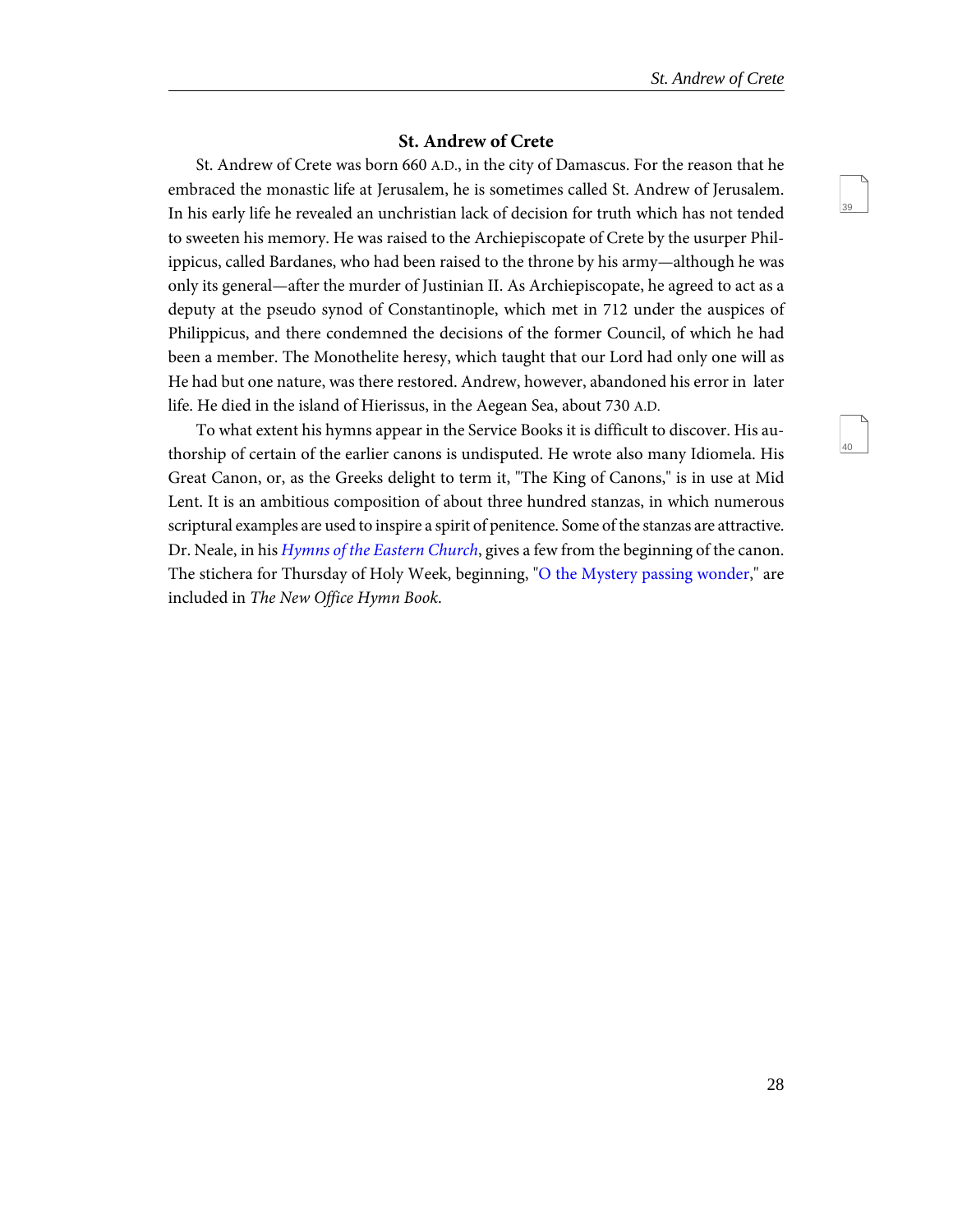#### **Sophronius**

<span id="page-35-0"></span>Sophronius was Patriarch of Jerusalem early in the seventh century. Specimens of his poetical work can be seen in the third volume of Daniel's Thesaurus. A few of his Idiomela are found in the Menaea, and also in the Horologion. If we except the hymn rendered by John Keble, "Hail, gladdening Light," and which has been attributed to him—although Athenogenes of Cappadocia, who suffered martyrdom under Diocletian c. A.D. 200, and is said to have sung the hymn while the flames encircled him, shares the honour in the Greek Church—none of his hymns have been translated into English. That hymn, φῶς ἱλαρὸν ἁγίας δόξης, is quoted by St. Basil in the fourth century, and then as of unknown authorship. The likelihood is, therefore, that it is one of the earliest Christian hymns, possibly of the second century. It is used as a vesper hymn in the Greek Church, and as such finds a place in the Service Books. It has been often translated, and in John Keble's version is one of the best known hymns from the Greek Offices.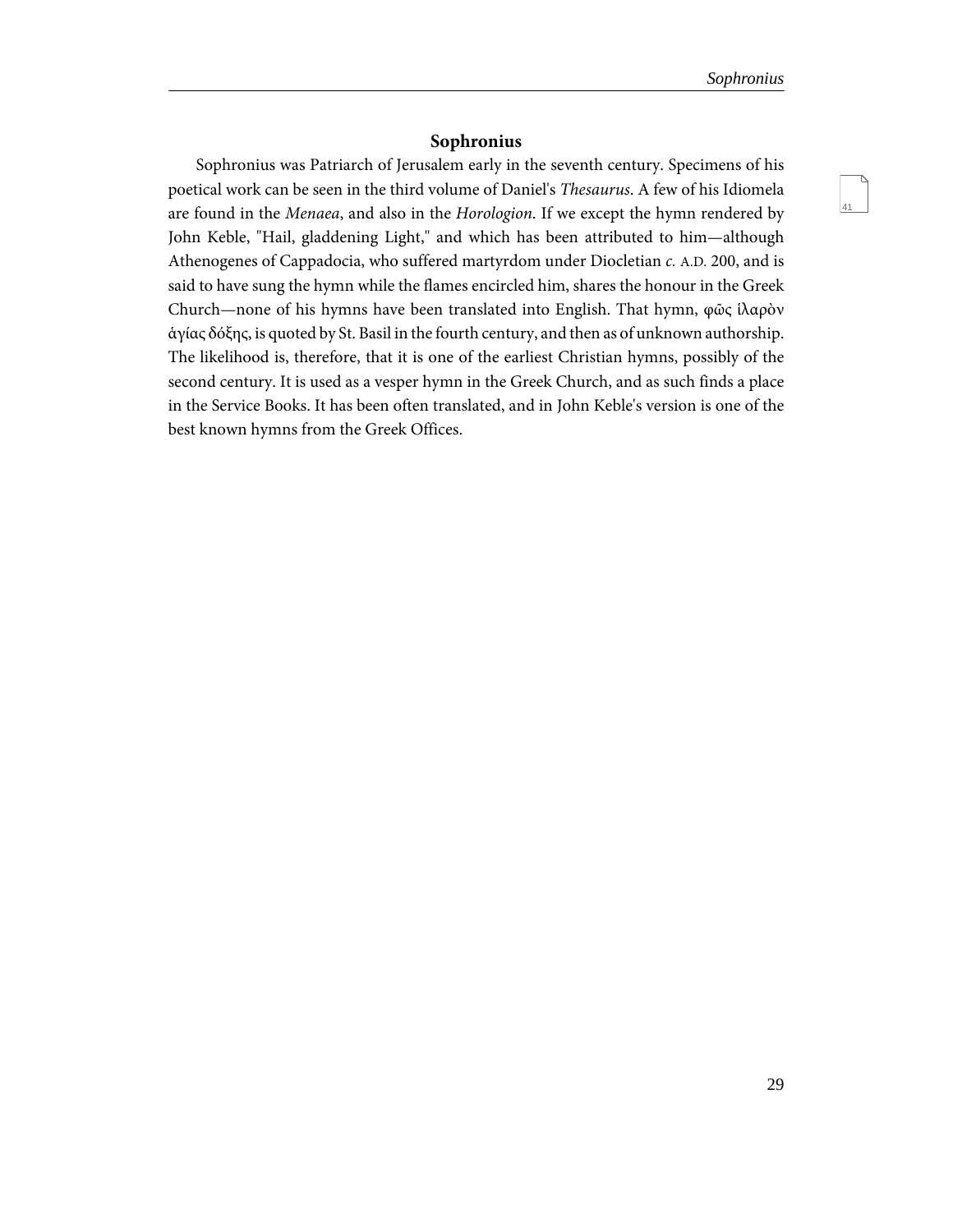#### **St. Anatolius**

Very little is known of Anatolius. Dr. Neale gives the date of his death as 458 A.D. In this he is mistaken, and would seem to be identifying him with a patriarch of that name who succeeded Flavius in 449. From the fact that a letter from him exists addressed to [Joseph](#page-39-0) [of the Studium](#page-39-0) (eighth century), and also that he celebrates the martyrs who suffered in the sixth and seventh centuries, his date cannot be earlier than the beginning of the eighth century.

His hymns, which number about one hundred, are found in the Menaea and Octoechus. Several of them were rendered by Dr. Neale, and are included in [Hymns of the Eastern](http://ccel.org/ccel/neale/easternhymns) [Church](http://ccel.org/ccel/neale/easternhymns); and a few by Dr. Littledale can be seen in his Offices of the Holy Eastern Church. "[The day is past and over](http://ccel.org/ccel/neale/easternhymns.H2.html)," and ["Fierce was the wild billow](http://ccel.org/ccel/neale/easternhymns.H1.html)," are both, in the original, the work of Anatolius, and are well known in their attractive renderings by Dr. Neale.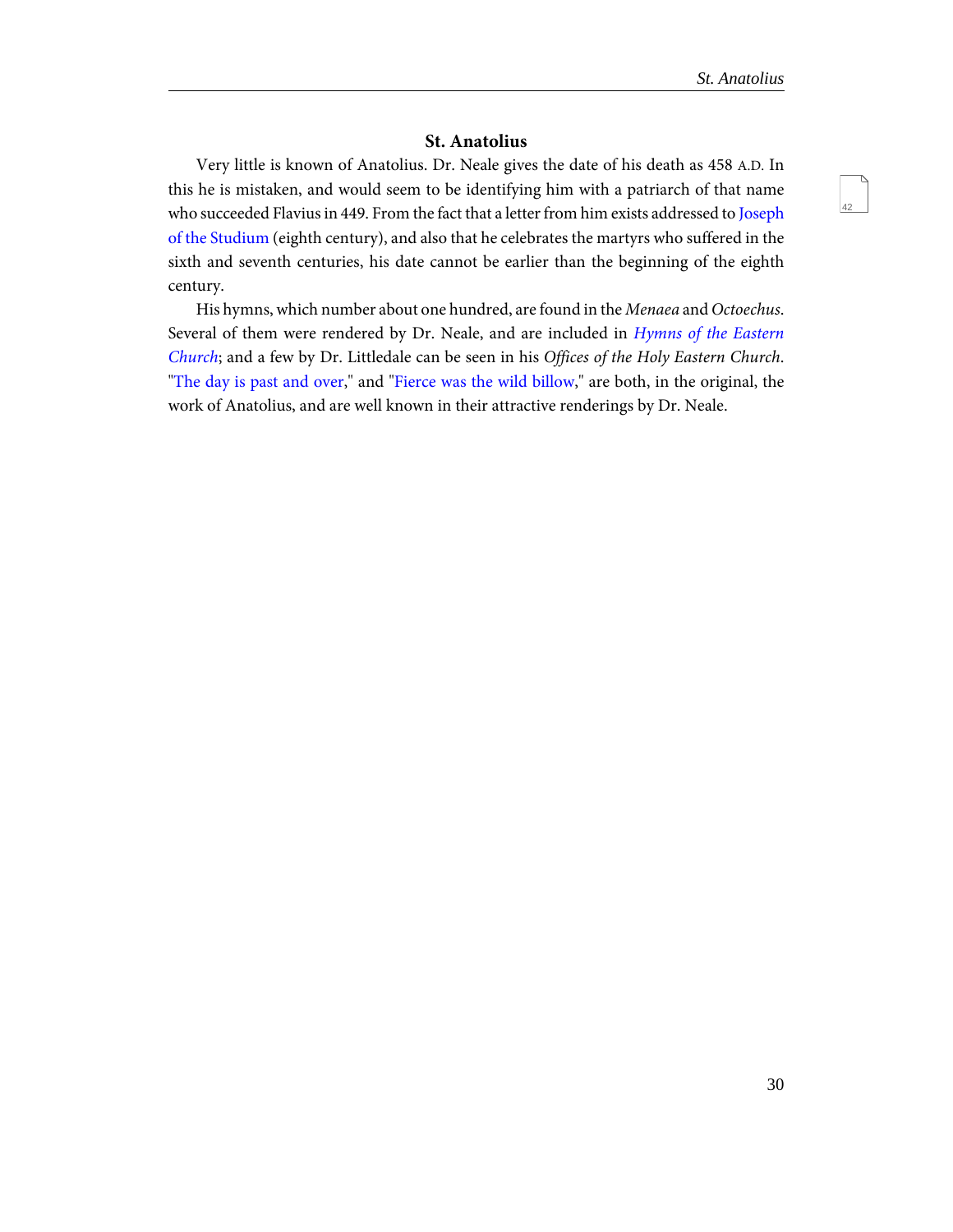44

#### **St. John of Damascus**

<span id="page-37-0"></span>John of Damascus is by far the most prominent, and most poetical of all the Greek Christian poets. The exact date of his birth is unknown, but he died c. 780 A.D. the last of the theologians of the Greek Church. He dwelt for many years in Damascus, his native city, a valiant champion of orthodoxy against all opponents. His influence on Greek hymnody was immense, and he was held in high esteem by the Greek Church for his work in that department. The Octoechus, which contains the Ferial Office, was largely the work of John. There his canons are found which are perhaps his greatest work in hymnody. The canons under the name of John Arklas are usually attributed to St. John, and also those under the name of John the Monk. John, in company with [Cosmas](#page-38-0) his foster-brother, retired eventually to the monastery of St. Sabas, in Palestine, where he spent a life of devotion, and sang those Christian hymns which have cheered and inspired so many generations of Christians in the East. There he penned the "Golden Canon" for Easter Day, which breathes the glorious hopes of the Resurrection. He lived, it is believed, to extreme old age, dying at the close of the year 780.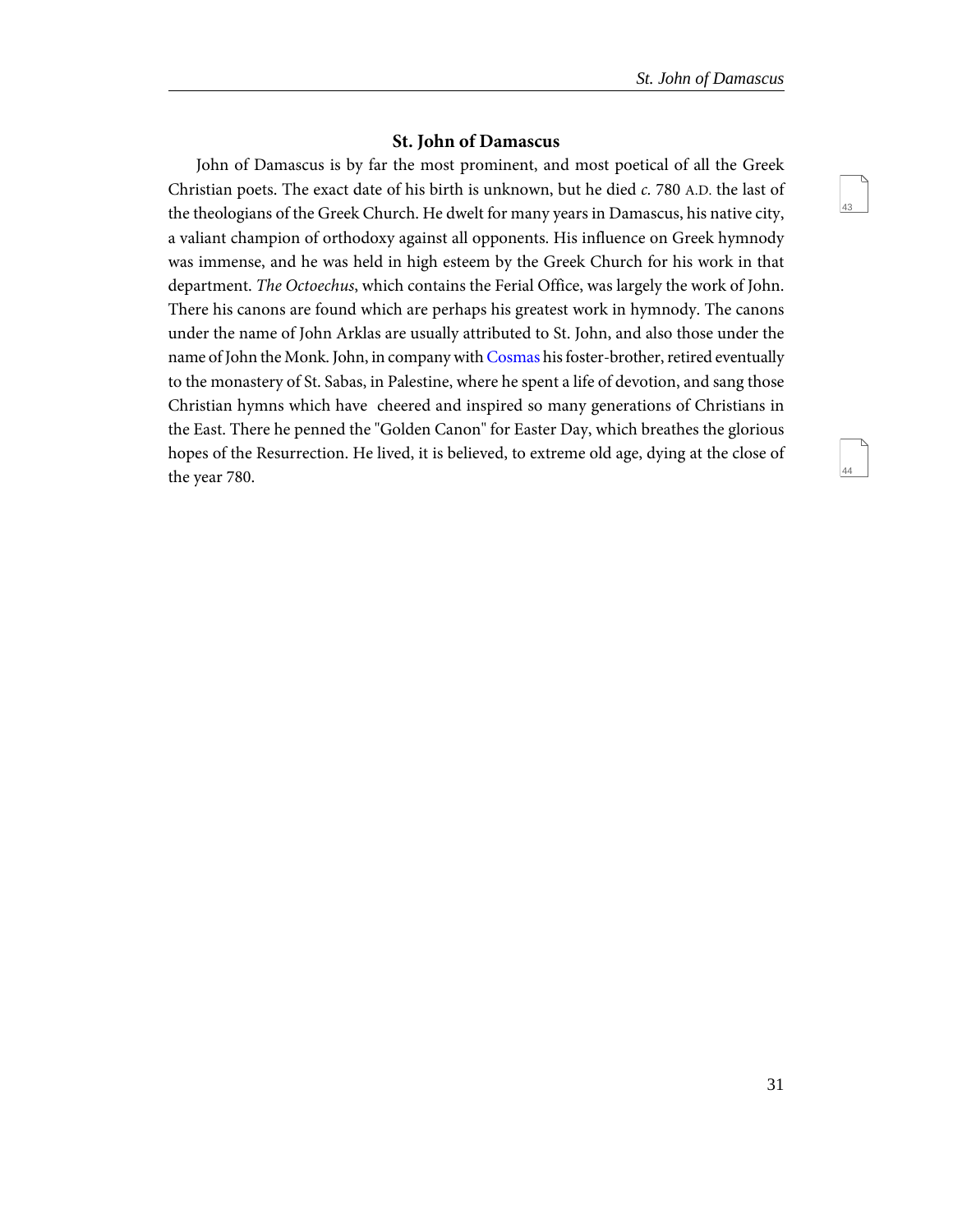46

#### **St. Cosmas, the Melodist**

<span id="page-38-0"></span>St. Cosmas, surnamed the Melodist, was foster-brother of [John of Damascus,](#page-37-0) to whom he was attached by closest bonds of friendship. He retired with the famous theologian and hymn writer, to the monastery of St. Sabas, in Palestine, where he spent his leisure in the composition of hymns, many of which found their way, along with those of John of Damascus, into the Greek Offices. There he also shared the work connected with the preparation of The Octoechus with his foster-brother. To what extent his hymns found a place in the Greek Offices, it is difficult to say. If all those bearing his name are accepted as his, then his contribution is a fairly large one. He is represented by canons on The Nativity, The Epiphany, The Transfiguration, and Palm Sunday; also by sundry other pieces. His poetry, although it is said they composed in friendly rivalry, cannot bear comparison with that of St. John, in any particular. It has, however, qualities which claim for it the appreciative reference which [Dr. Neale](http://ccel.org/ccel/neale/easternhymns.cosmas.html) bestows upon it.

Cosmas became Bishop of Maiuma, near Gaza, in 743, and died about 760. He is commemorated by the Greek Church on October 14th.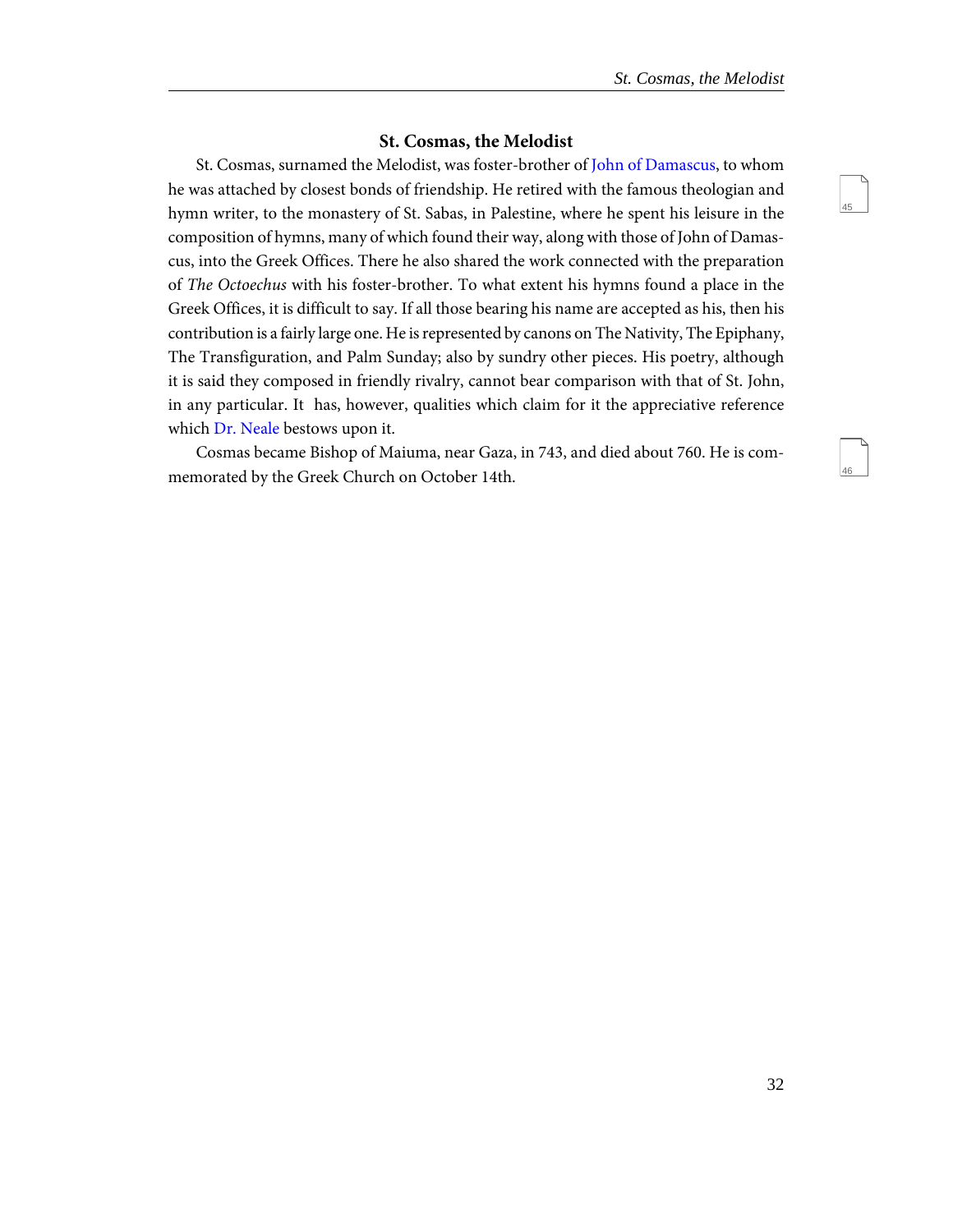48

#### **St. Joseph of the Studium**

<span id="page-39-0"></span>Joseph of the Studium, sometimes designated The Hymnographer, was born on the island of Sicily, in the end of the eighth century, or the beginning of the ninth. It has been disputed whether indeed the double designation belongs to one person. Into that question we have no occasion to enter here. Up to the present time we have had no evidence to prove that the Hymnographer was not of the Studium, and that the hymns of St. Joseph, which are so much in evidence in the Service Books, are not the work of one writer.

St. Joseph left Sicily in 830 A.D., and at Thessalonica embraced the monastic life. Removing later to Constantinople, he entered the monastery of the Studium. There he devoted himself to hymn writing. He was by far the most voluminous writer of hymns of the Greek Church, his verses exceeding in number those of [St. Gregory of Nazianzus](#page-30-0). There are nearly two hundred canons from his pen in the *Menaea*, and when we consider that each canon is made up of eight odes, to say nothing of the accompanying contakia, it is easy to gauge the extent of his work in that one class of composition. Like most other voluminous writers, however, his quality is not of the best. Many of the canons are exceedingly poor, and reflect little credit on the writer. "[Stars of the morning, so gloriously bright,](http://ccel.org/ccel/neale/easternhymns.H44.html)" a cento by Dr. Neale, gives a very good sample of his use of figure. ["Far from Thy heavenly care,](http://www.ccel.org/ccel/brownlie/earlyhymns.H66.html)" a contakion after the sixth ode of the canon for Septuagesima, perhaps owes more to the translator than at first sight appears. St. Joseph died, 883.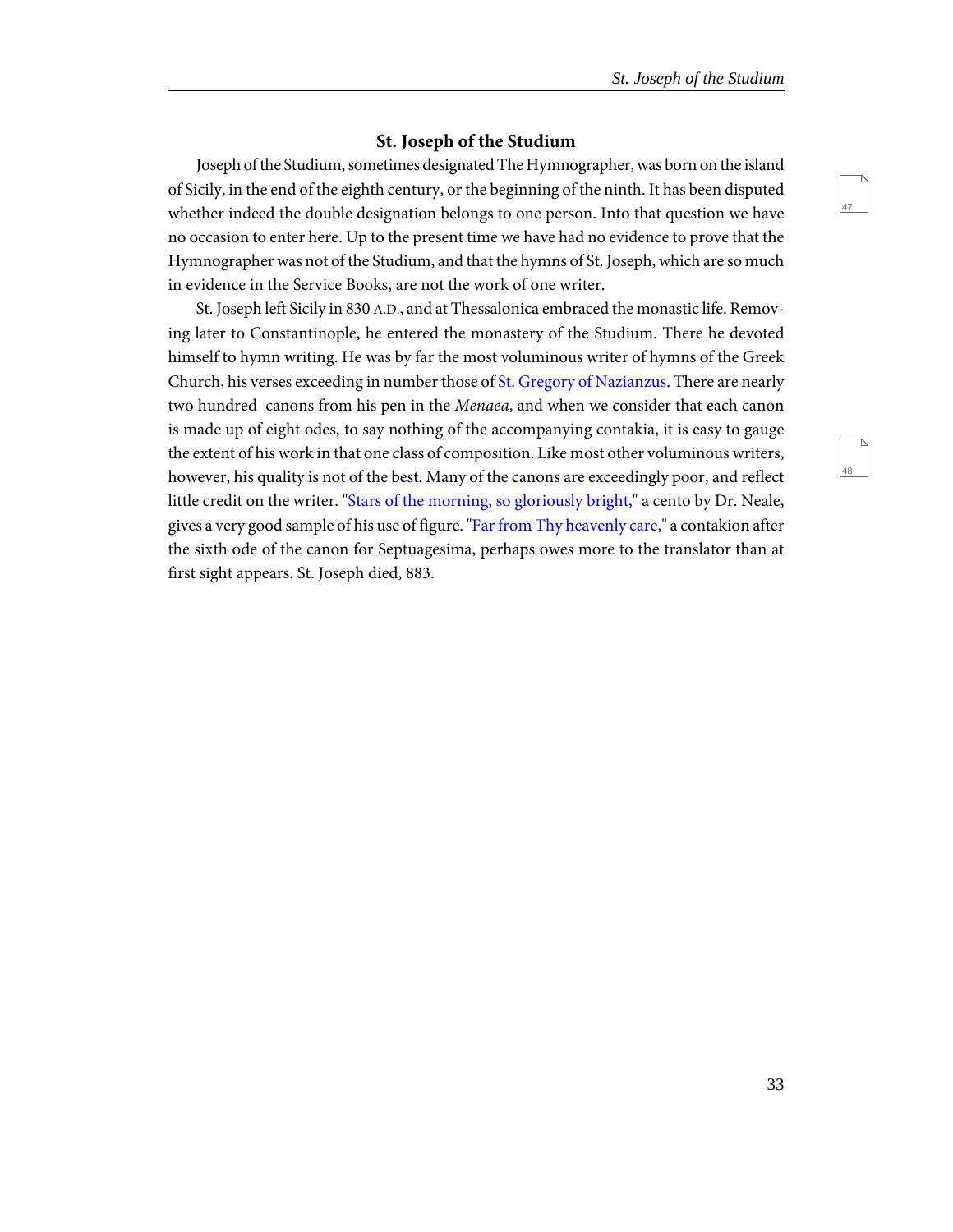### **Theoctistus**

Theoctistuswas a friend of [St. Joseph](#page-39-0), and was a monk at the Studium at Constantinople in the latter part of St. Joseph's residence at that famous monastery, about the middle of the ninth century. Very little is known about Theoctistus, and the only hymnodical work which can be attributed to him with certainty, is a very attractive canon in the Parakletike, called The Supplicant Canon of Theoctistus to Jesus. A cento from that canon beginning ["Jesus,](http://ccel.org/ccel/neale/easternhymns.H53.html) [name all names above,](http://ccel.org/ccel/neale/easternhymns.H53.html)" is in common use.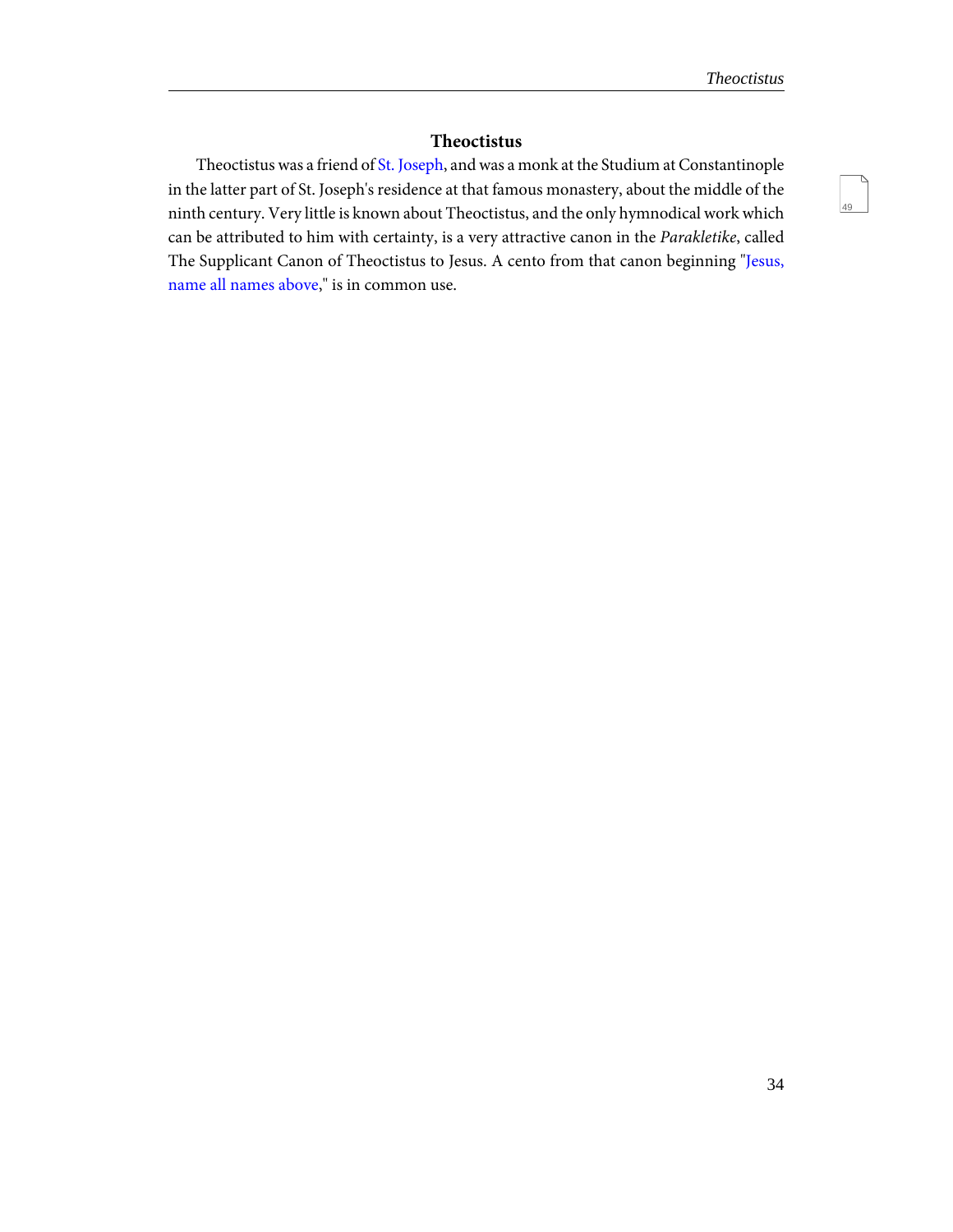## **Metrophanes of Smyrna**

Metrophanes, Bishop of Smyrna in the latter part of the ninth century, was one of the minor poets of the Greek Church. He composed several canons in honour of the Blessed Trinity, which find a place in the Octoechus. Very little of his work has been translated. Dr. Neale gives a cento from one of the canons in his [Hymns of the Eastern Church](http://ccel.org/ccel/neale/easternhymns), which is repeated in [The English Hymnal](http://ccel.org/ccel/dearmer/englishhymnl/), ["O Unity of Threefold Light](http://ccel.org/ccel/neale/easternhymns.H54.html)." Metrophanes died about 910 A.D.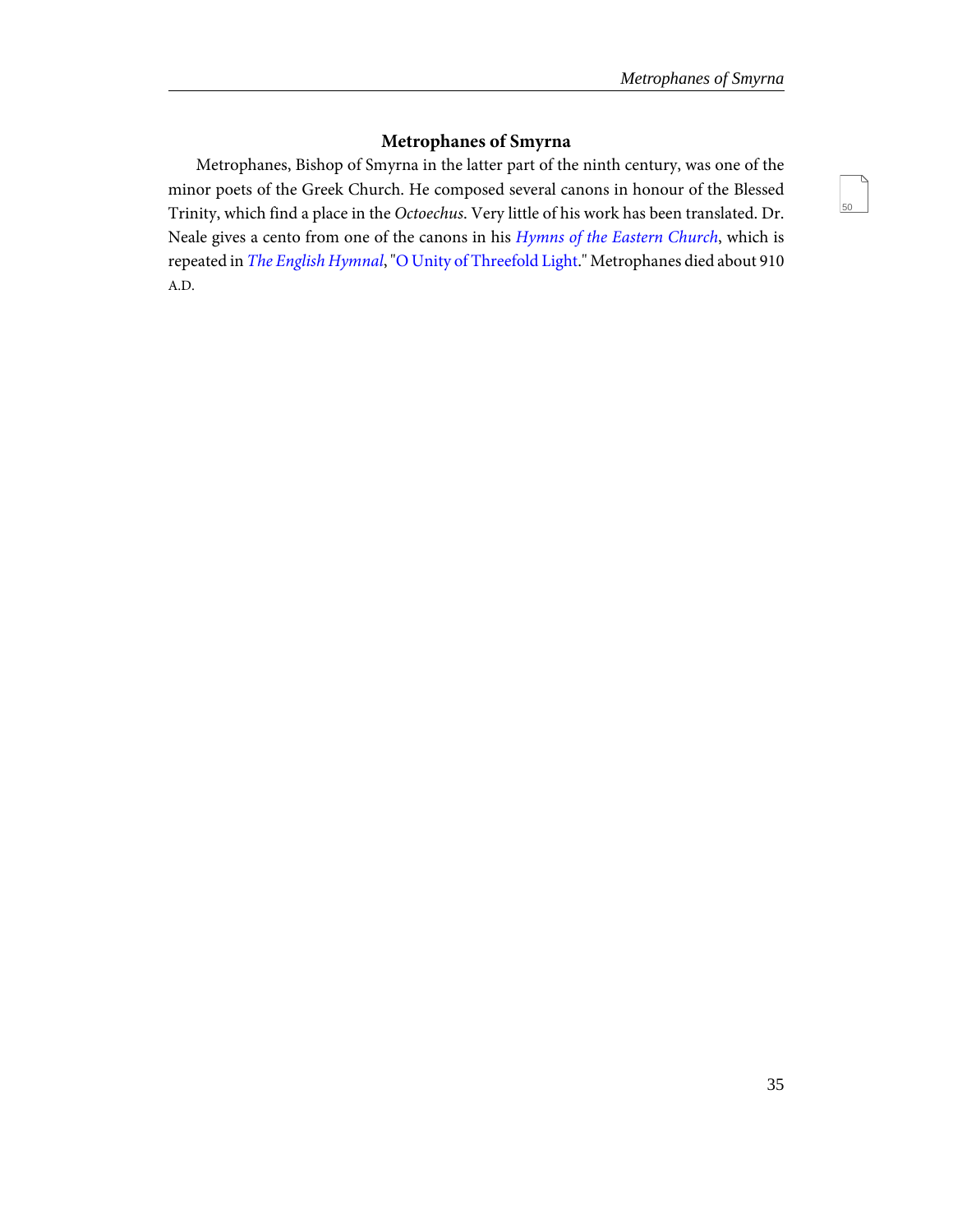## **Hymns of the Apostolic Church**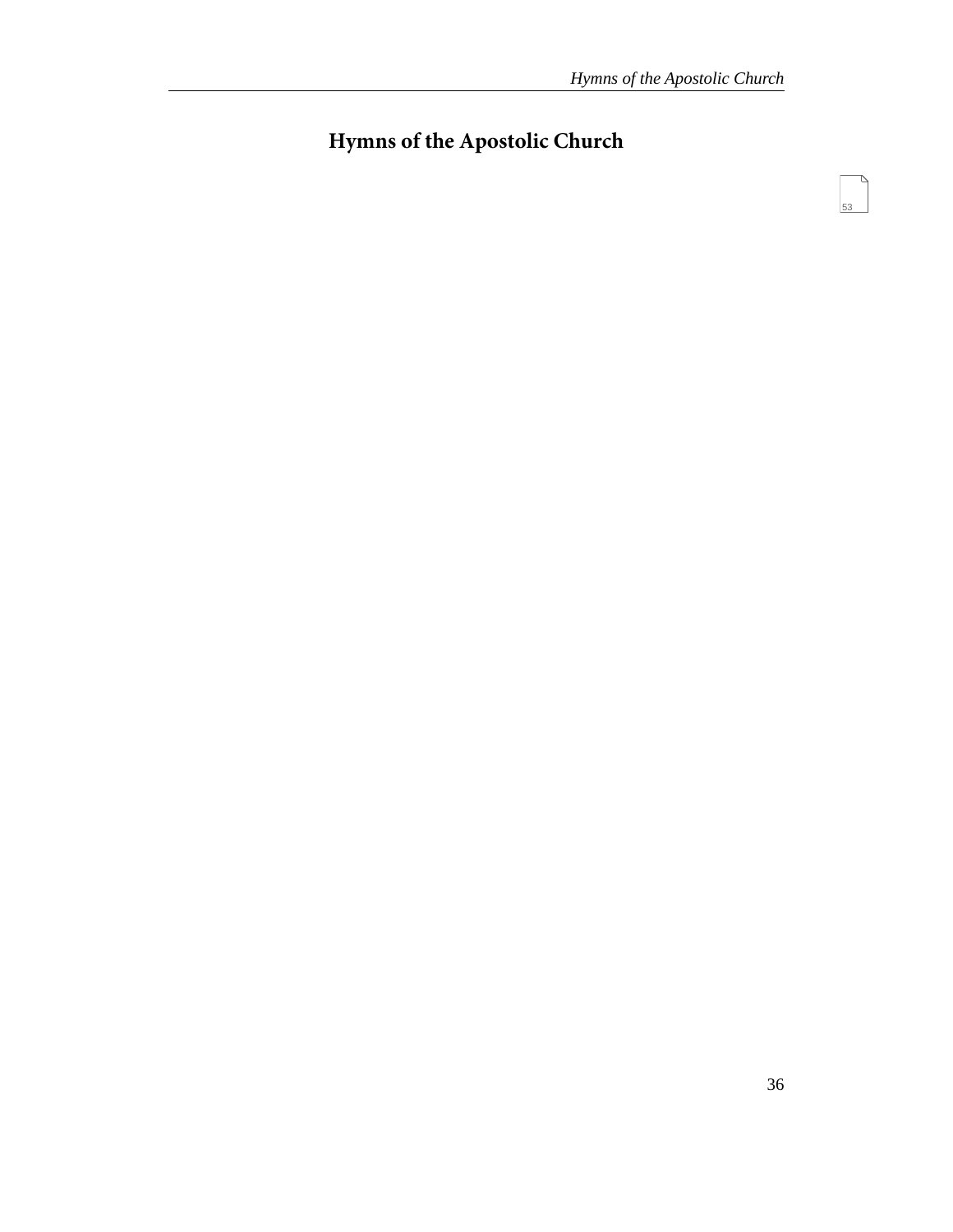**INFINITE GOD**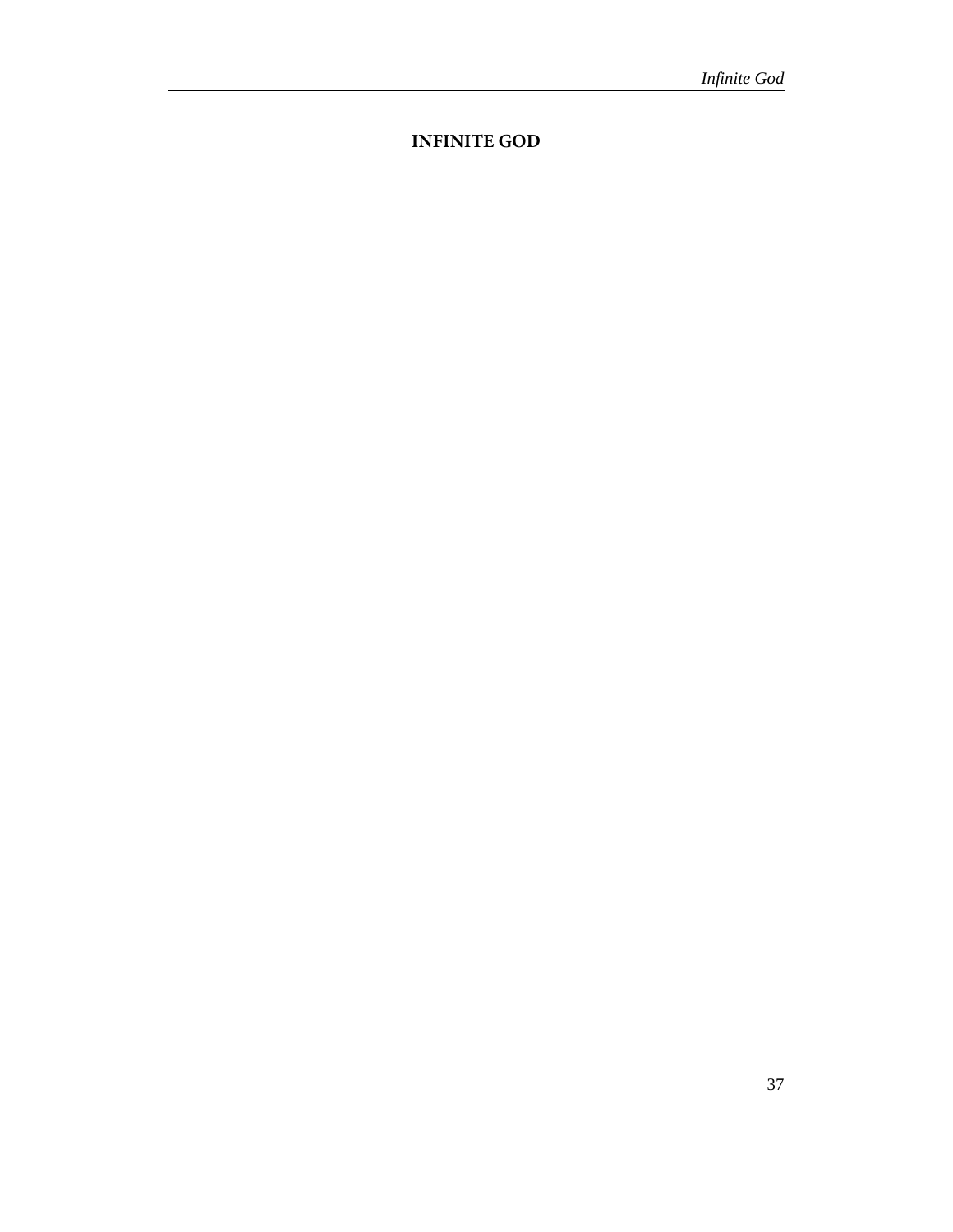Κύριε ὁ Θεὸς ἡμῶν, οὗ τὸ κράτος ἀνείκαστον, καὶ ἡ δόξα ἀκατάληπτος, οὗ τὸ ἔλεος ἀμέτρητον, καὶ ἡ φιλανθρωπία ἄφατος·

I

Our highest thought of God is vain; Whate'er of knowledge we may know, Our darkened minds but darker grow, We ne'er can to the light attain.

#### II

Beyond the mountain tops that rise, Still higher altitudes appear; Climb as we may, we come not near The peaks that pierce the azure skies.

#### III

Beyond the farthest stretch of mind, The wisdom of our God extends; We touch the love that never ends, And only know that it is kind.

#### IV

We cannot gaze upon the sun, Save through the mists from earth that rise; God's glory only meets our eyes When veiled in the Incarnate One.

### V

Yea, none but God His love can know, Nor can The Christ that love express; The gift is ever something less, Than is the love the gift would show.

### VI

Our minds, our hearts, our spirits fail In all our searching God to find;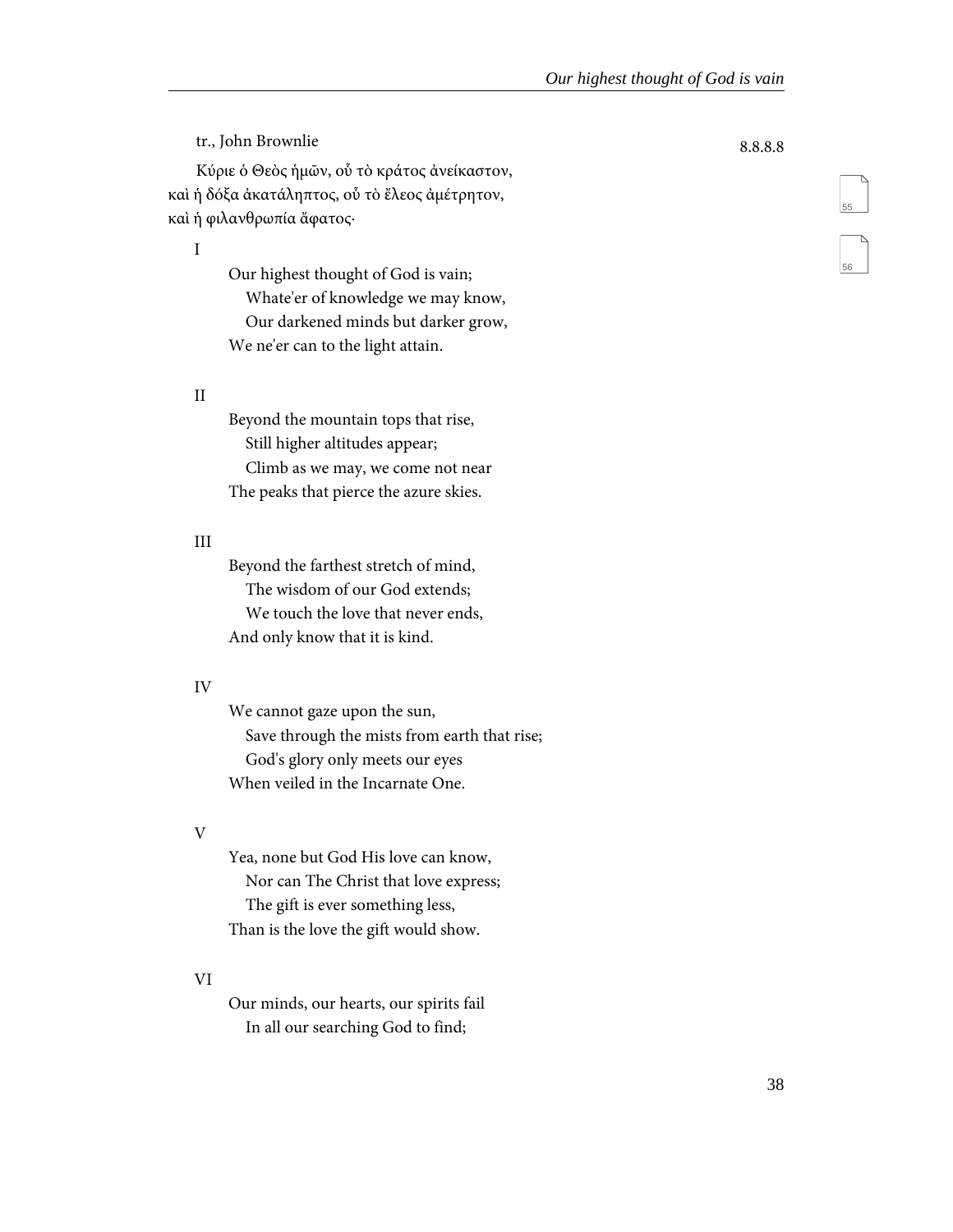We only know that He is kind, And nought that knowledge can assail.

VII

No soul can rise to God, alone,

The height divine we cannot reach;

Do Thou, O Christ, our blindness teach,

Until we know as we are known.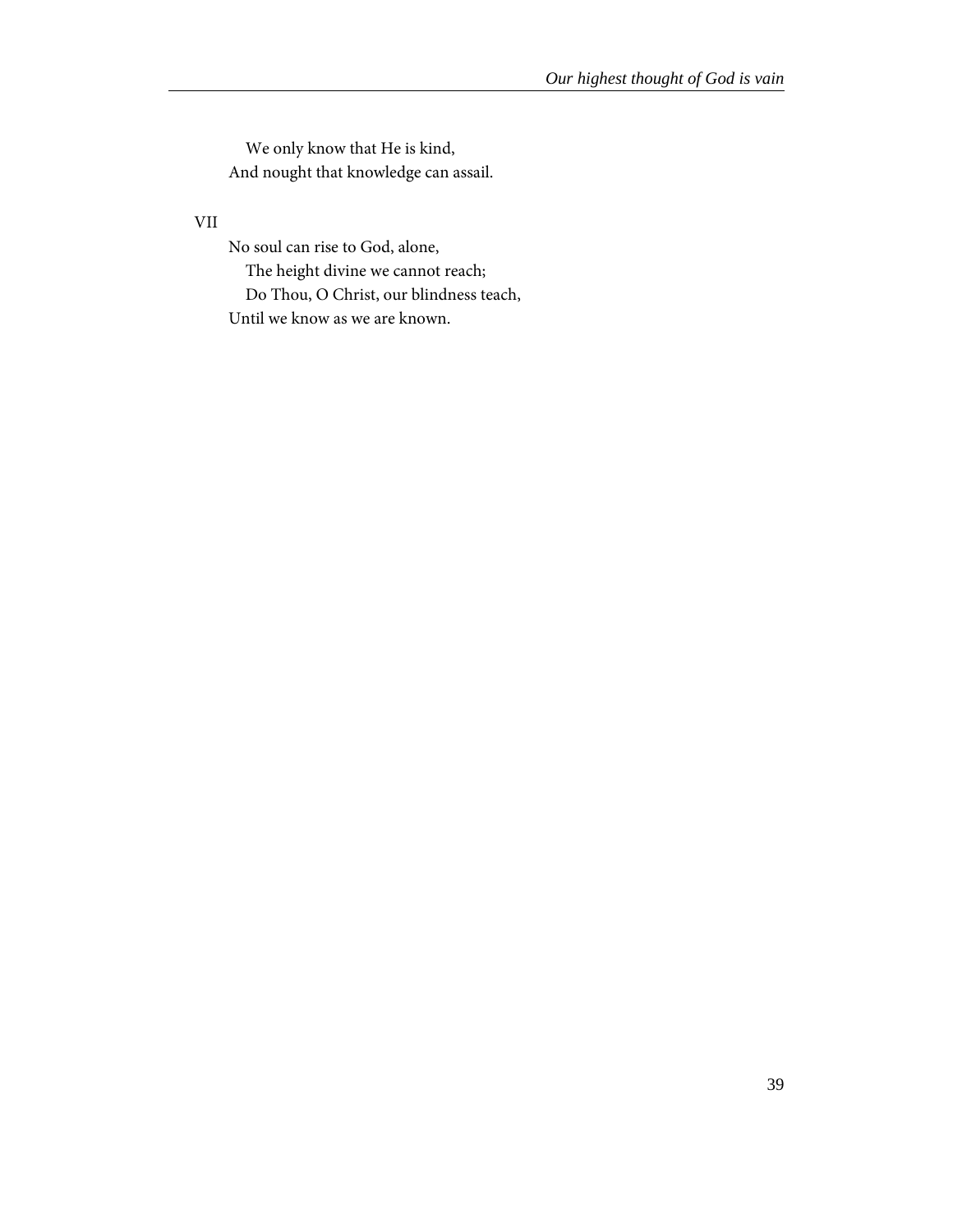## **MORNING**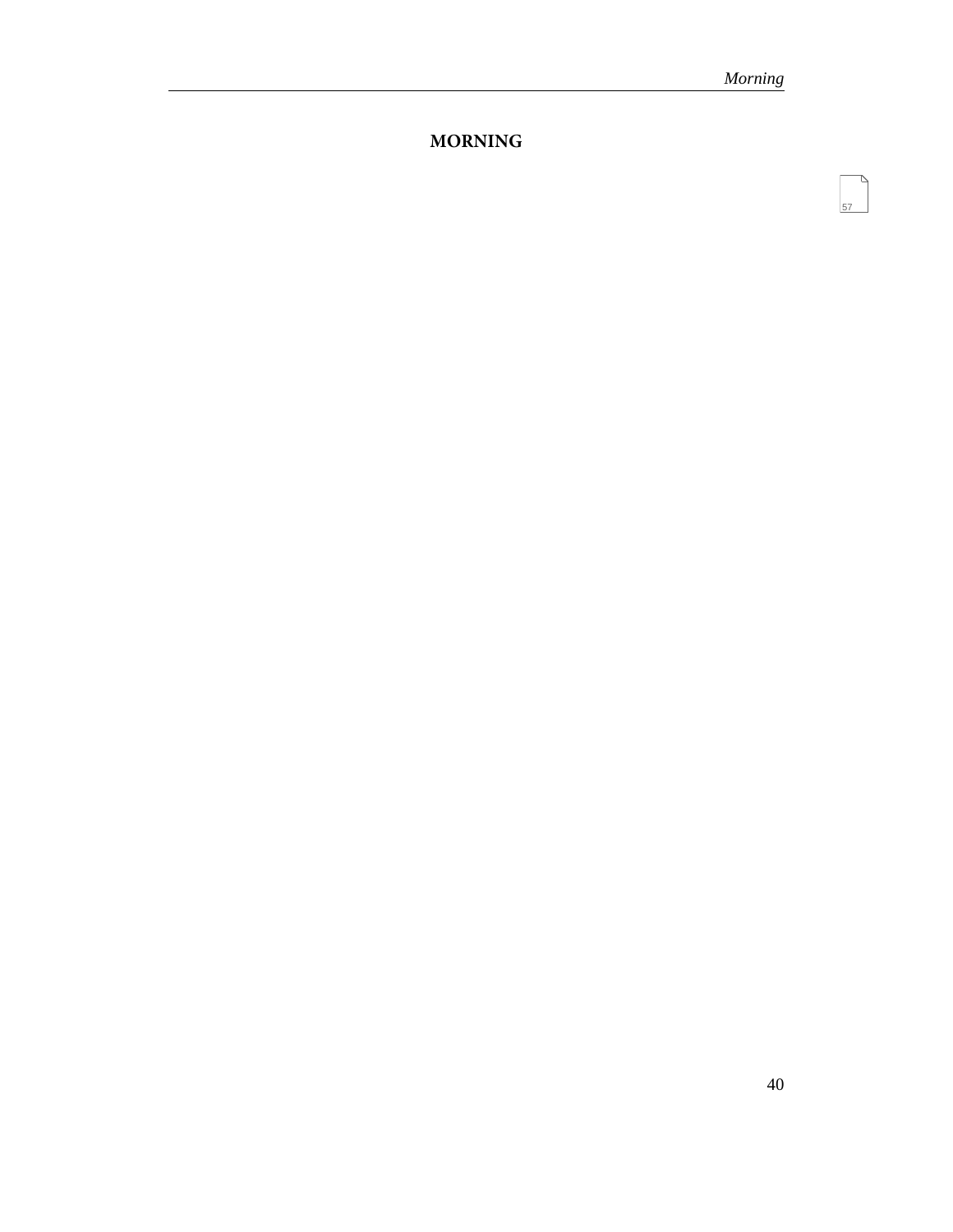I

The morning dawns; on gilded height, The glory of the early light Awaits the rising sun; Awake, my soul, to life awake! Inspired with hope, thy task o'ertake, And fill the day begun.

II

O Light, beyond our utmost light, To Whom our day is as the night, Our sun a feeble star; Lead me to where Thy glories rise, Beyond the earth, beyond the skies, On fairer fields afar.

### III

Thou art the Light, Eternal Christ, Whose glory at the first sufficed To fire the endless spheres; Night has no more abiding place, Before the brightness of Thy face The darkness disappears.

IV

O that a searching ray might shine Within this darkened soul of mine, And bid my night depart! Then would the joy of life abound, And summer music ever sound Within my joyless heart.

59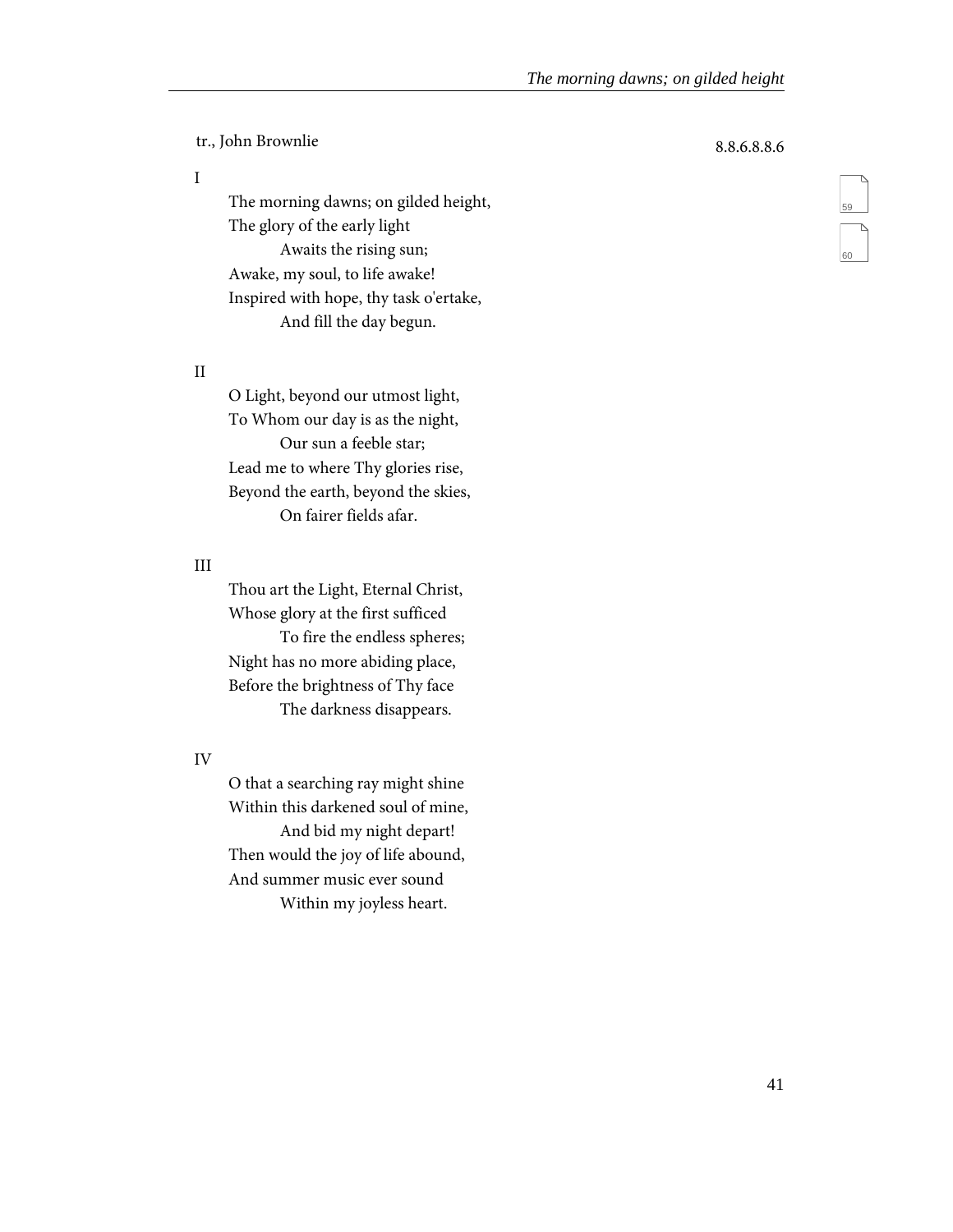I

See, from the eastern hills, the morn Its glowing shafts unsparing flings; And to a waking world are borne The light and joy that morning brings: O God of love, to Thee we raise Our early song of gladsome praise.

II

There, on the flower-bespangled sod, The petals open to the sun; And feathered songsters sing to God, And hail the cheerful day begun: With theirs, our early songs unite, To praise our God Who gives the light.

#### III

Morn of a better day, we sing Thy praise, O Christ, Whose wondrous grace Can brightness to our darkness bring, And scatter night before Thy face: Now let our morning praise arise, A glad accepted sacrifice.

#### IV

O let our life a morning know,— The promise of a better day; And set our night-chilled hearts aglow, And fill them with Thy joy, we pray: Then shall our praise to Thee arise, A glad accepted sacrifice.

#### V

Sun of our life, O Christ, art Thou; No clouds depress when Thou art near; Come with Thy radiant beauty now,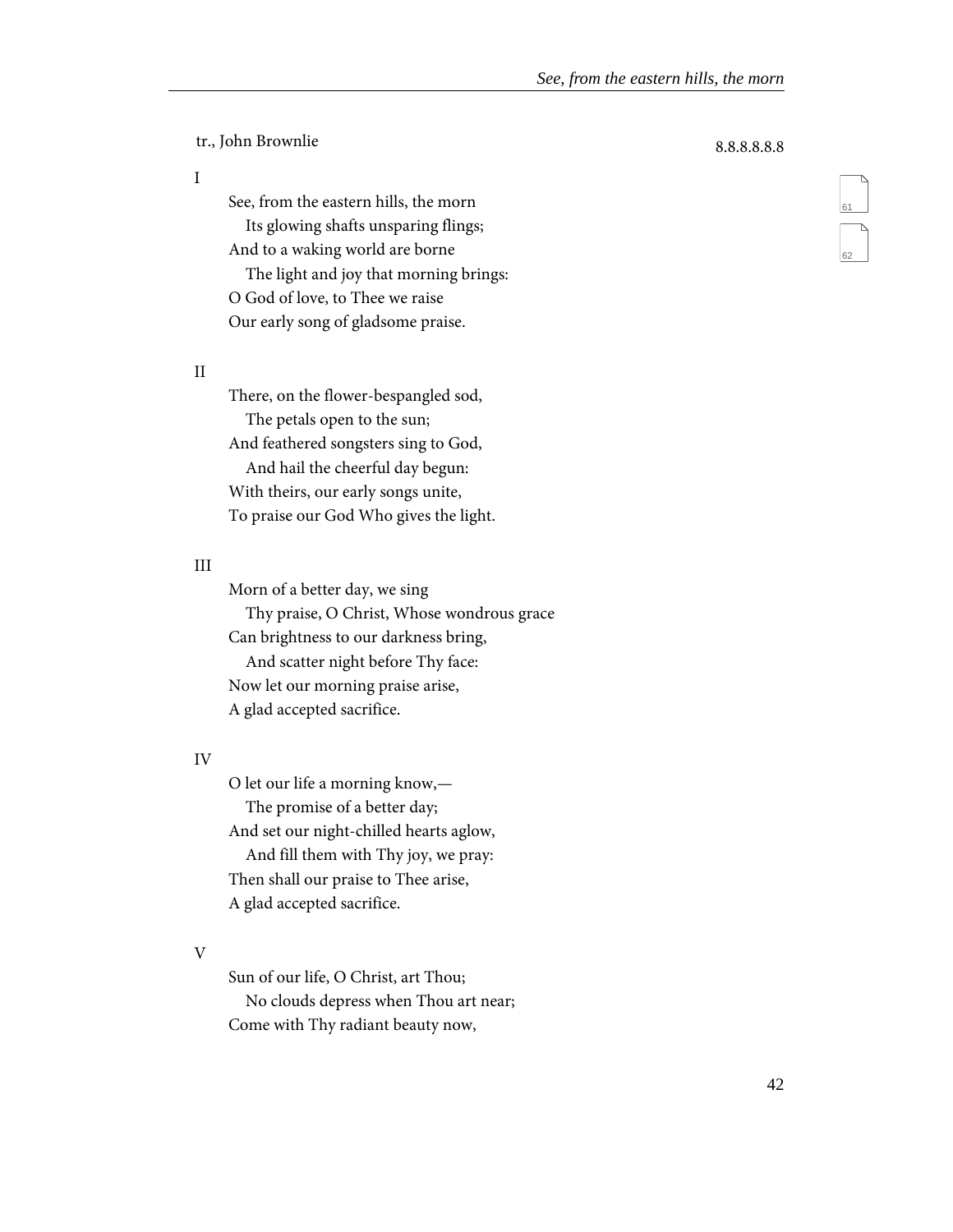And let that morn of joy appear: Glad shall our songs of praise arise When morn is shining in our skies.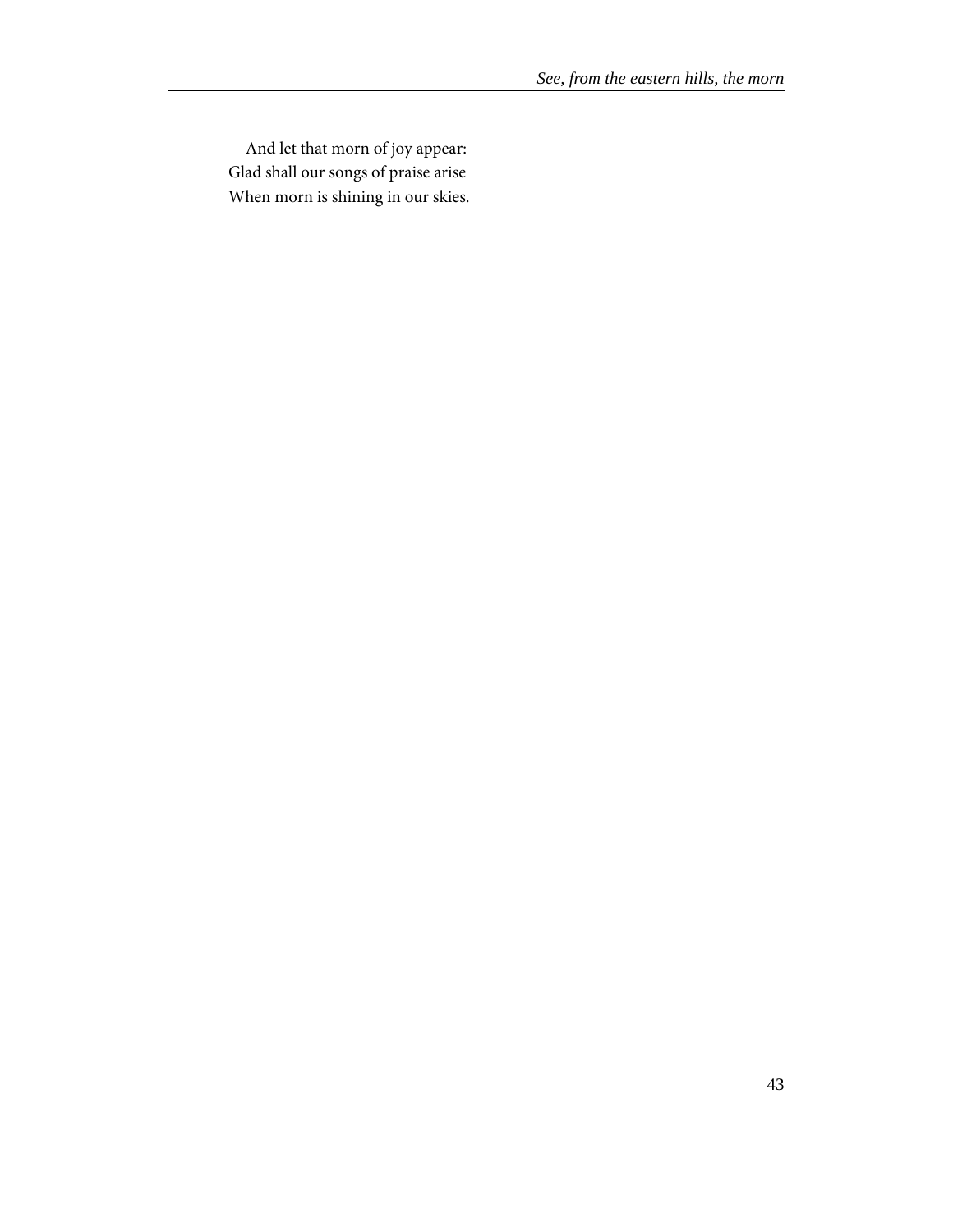tr., John Brownlie 11.10.11.10 Light in the dark, before the dawn awaking Brings in the east the growing light of day, Comes to the soul that, earthly lights forsaking, Lives in the light that never dies away.

#### II

I

Here, light and dark, and sun, and cloud, and sadness, Come to the soul that makes the world its all; There, endless noon, and unabating gladness, Reign in a realm where night can never fall.

#### III

Live in my soul, O Light of lights supernal, Charged with the joy that rising morning gives; Be Thou my foretaste of the light eternal, Bright in the realm where joy unfailing lives.

#### IV

Christ, to my soul, be all my soul-desiring, Seeks in a land where light and darkness come; And, when set free, to fairer fields aspiring, There let me find with Thee a lasting home.

63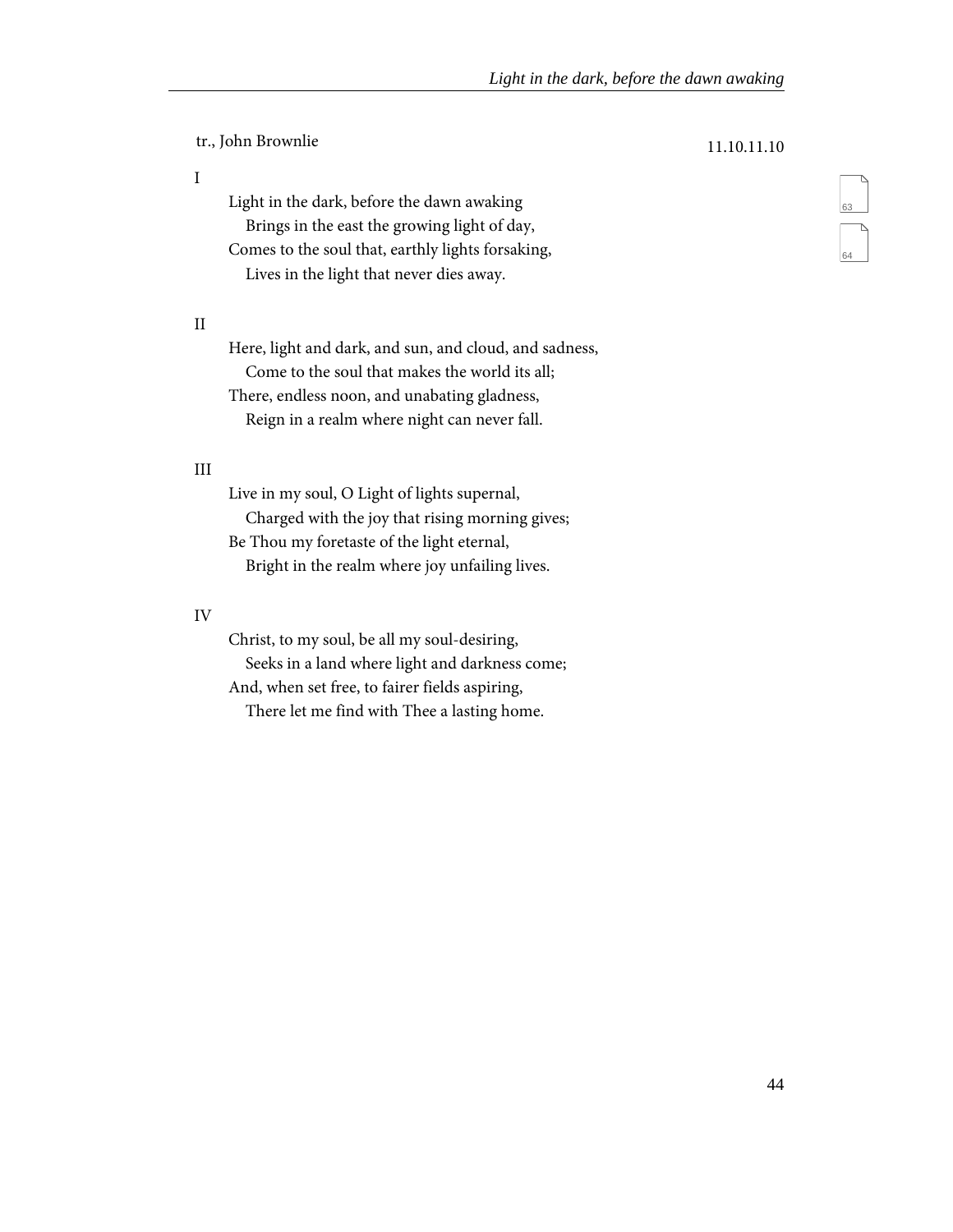### I

Awake! the morn is here, The long, dark night is past; The gladness and the light appear, And beauty shines at last.

#### II

Awake! the morning sings, The clouds have passed away; The rising sun triumphant brings The long-expected day.

#### III

Awake! the Christ arose The first faint dawn to greet; The smiling world in sweetness strews Its flowers among His feet.

#### IV

Awake, my soul, awake! Arise on buoyant wings, The sordid and the sin forsake, And mount to better things.

#### V

Immortal Christ, all hail! Thy power hath triumphed quite; Sin can no more our souls assail,

Nor death, nor grave, nor night.

65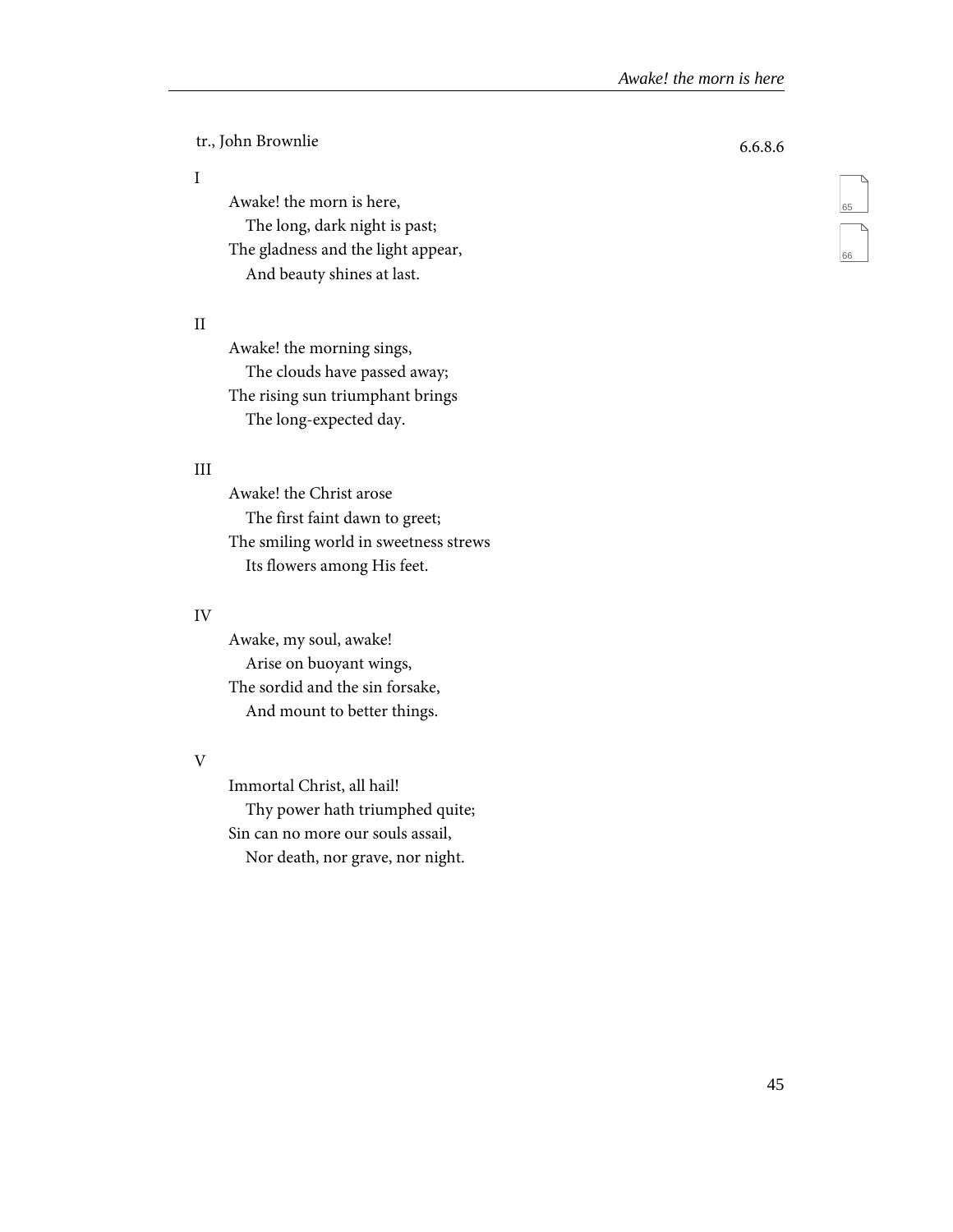I

The crimson blush of morning glows On towering peaks where clouds repose, And, lo! the sombre robe of night Is rent with shafts of golden light.

II

O Light Divine, each opening day Illume our souls with gladdening ray; And, as the sun his course pursues, With growing light our lives diffuse.

#### III

In childhood's morn, when wondering eyes Behold the light that fills the skies; And loins art girt at opening day Life's myriad voices to obey,

#### IV

O Light Divine, serene and pure, Shine on a path of life, secure; Let joy, like songs the morn that greet, Make music for the willing feet.

V

When, prompted by the will of God, A path we tread, before untrod; And doubts our onward course attend,— Thy light upon our path extend.

#### VI

O Light of lights, when day is done, And night pursues our setting sun, Be ours to hail that better day, Whose light Thou art eternally.

67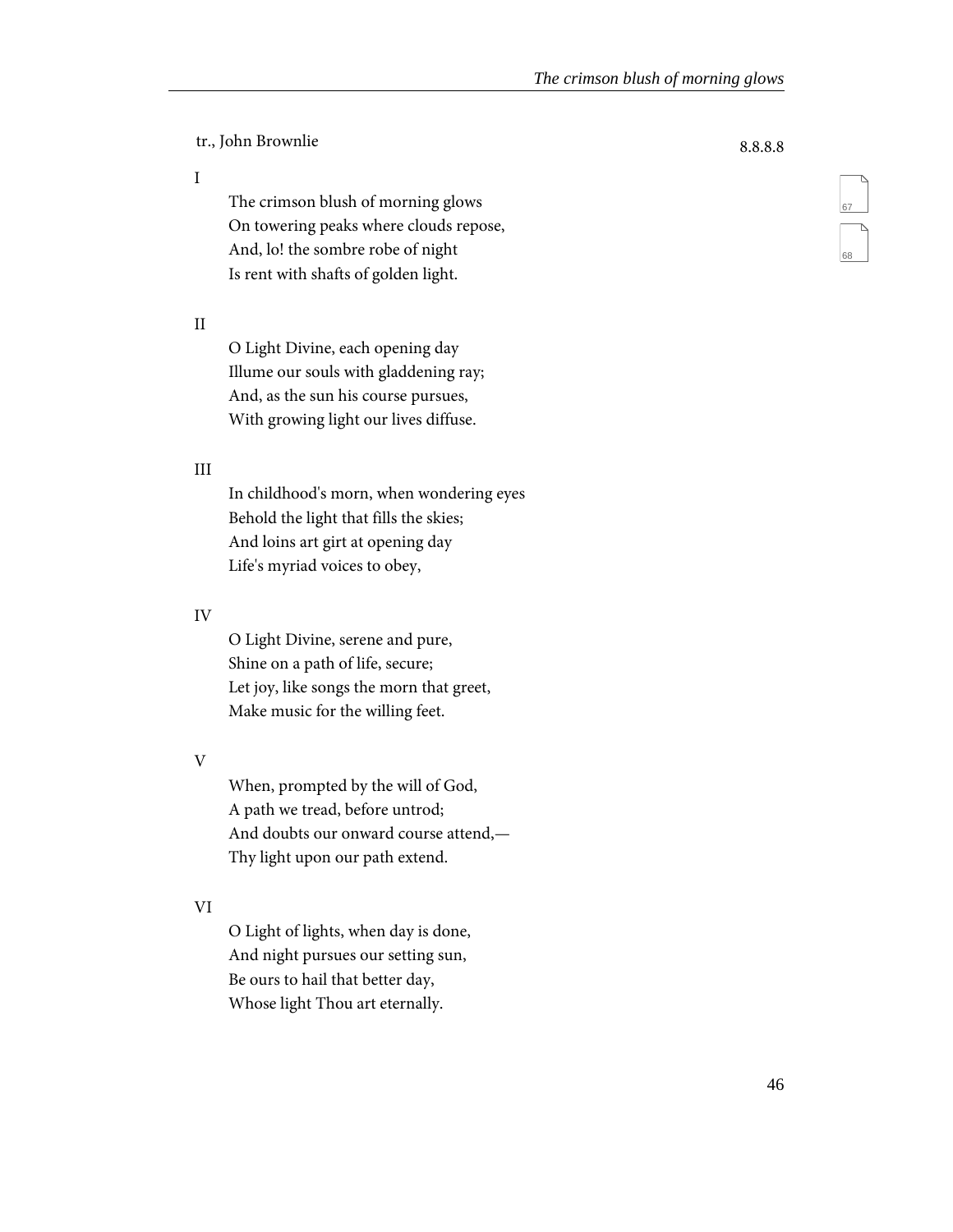I

The morn awakes; from eastern hills The golden light creation fills; And arrows chase the night that flies Before the ever-brightening skies.

II

The morn awakes; up, soul of mine, And, like the morn, in beauty shine; Strong, as the high-ascending sun, Thy race of duty boldly run.

#### III

Night for the weary comes at length; Morn gives the soul the needed strength; Light shall thy path encircling, cheer, And melt each lingering cloud of fear.

#### IV

O Light of lights, when night descends, And brooding fear my life attends, Shew to my soul, that night departs When morning trims her glowing darts.

V

O Christ, Who art my Better Sun, Bright shines the day with Thee begun; No terror can the mind oppress, Nor cloud th' aspiring soul distress.

### VI

To Thee, O glorious Light of light, Be honour paid when morn is bright; To Father, and to Spirit blest, Be glory every day exprest.

69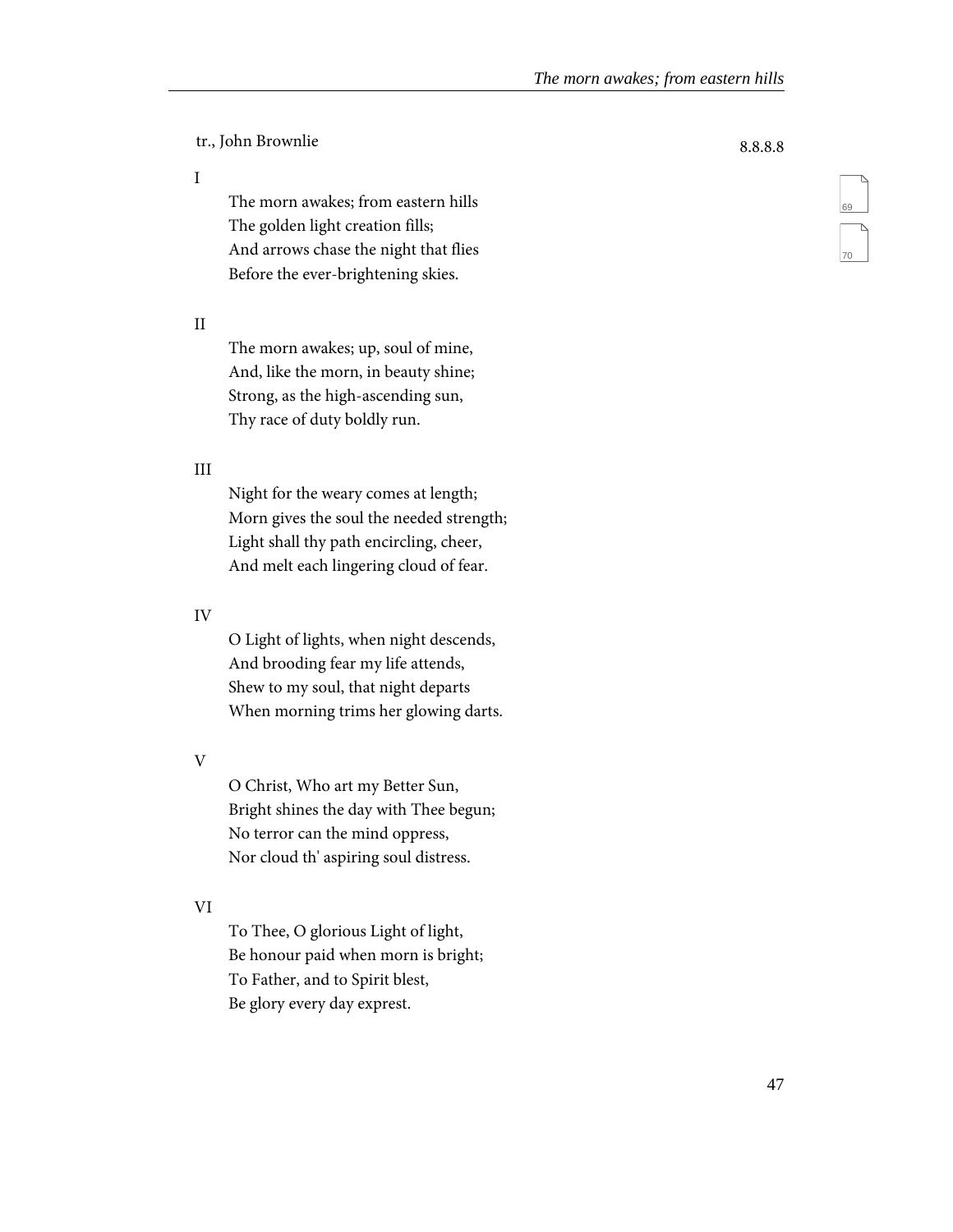I

All glorious, see, the morning breaks; Awake, my soul, creation wakes: And, while the purple tints the skies, Prepare for God thy sacrifice.

II

Thanks to my God, my best of friends, For all the care His love extends; For rest, and peace, and waking eyes To view the light that fills the skies.

#### III

Let sleep my waking eyes forsake; From sloth my soul her pinions shake; And may the light that gladdens all Illume my task till evening fall.

#### IV

O Christ, my Morning Star, my Light, With Thee no dread infects the night; May darkness ne'er my life appal, Nor night, at noon-tide, darkly fall.

V

Bring me where morn eternal shines, And light, unfailing, life entwines; Where darkness ne'er its clouds unrolls To charge with dread our fearful souls.

#### VI

To Thee, O Christ, be endless praise, O Light of lights, my Light always; Be aye my morn, forever shine, And fill my soul with peace divine.

71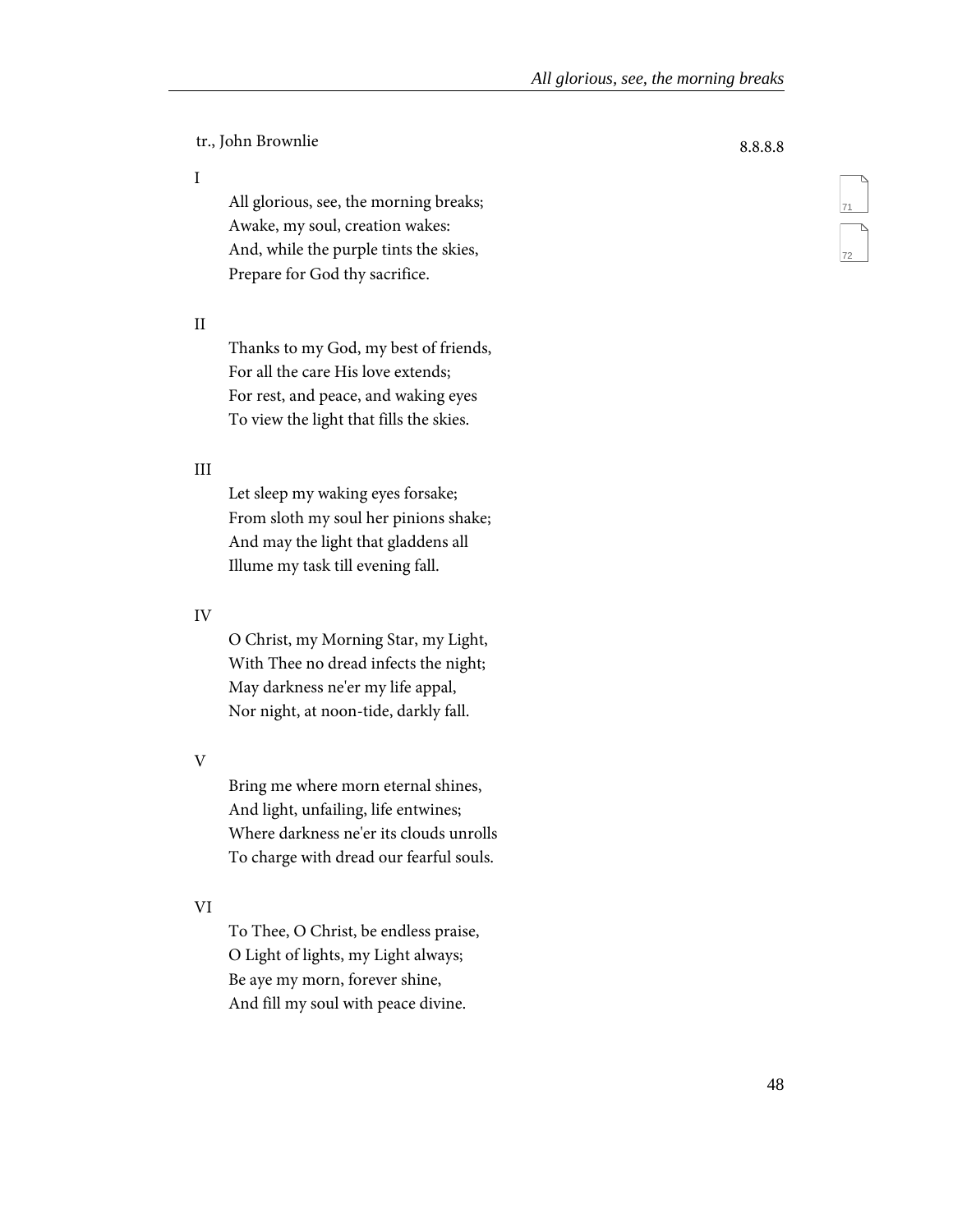**EVENING**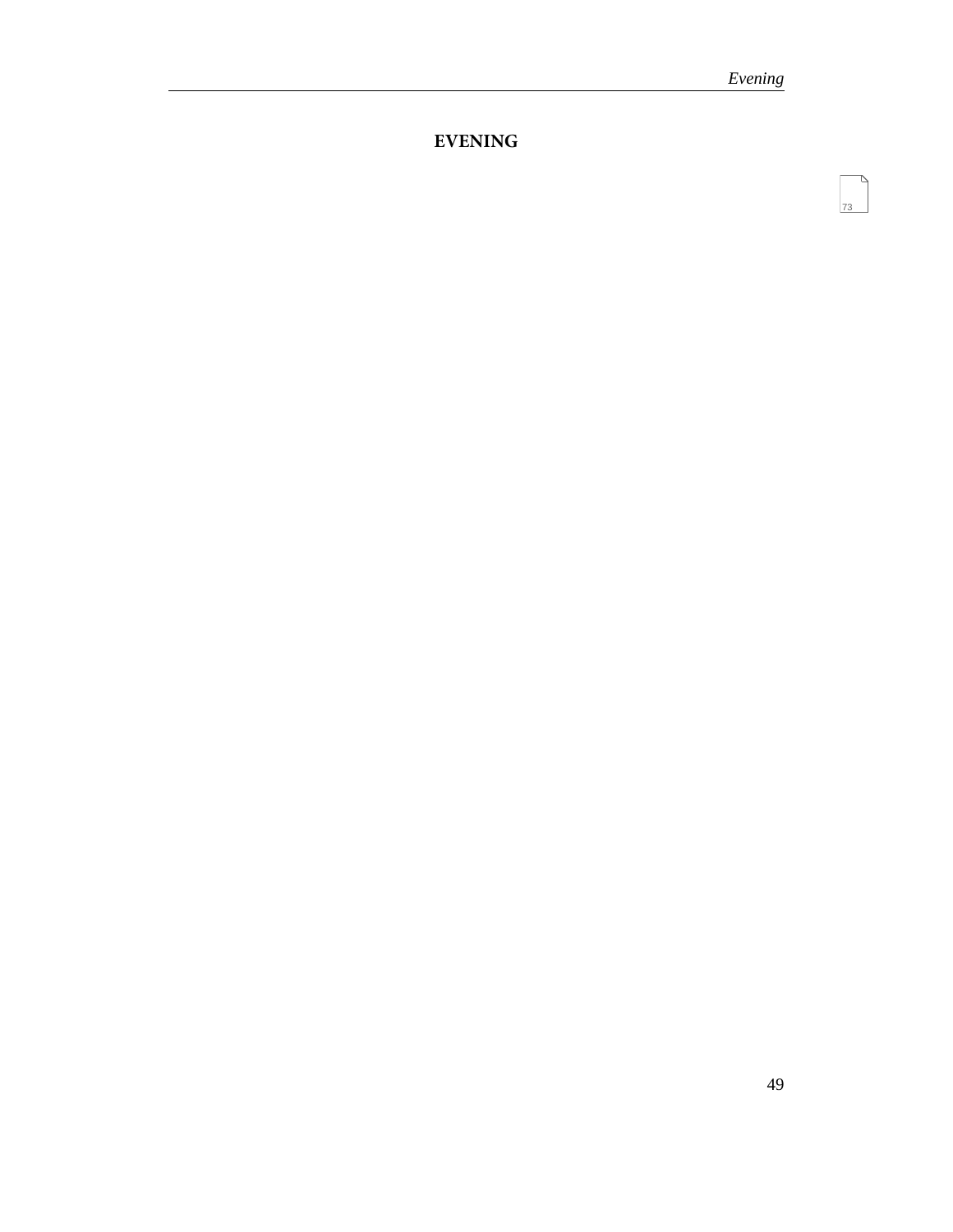I

The darkness deepens in the skies, The light before the shadows flies And earth forsakes; My prayer, O Christ, in mercy hear, Keep Thou my soul from doubt and fear, Till morn awakes.

#### II

Light of my life, O Christ, Thou art, Joy of my soul, my trusting heart Confides in Thee; Night cannot hide Thy loving face, Nor bar the outflow of Thy grace, O Christ, to me.

#### III

Darker than night that awful day, When sin and death in grim array, The Christ assailed; Now from the Cross, in light serene, The radiance of the morn is seen, Where night prevailed.

#### IV

Lord, may Thy Cross my night subdue, My morning deck with crimson hue And golden light; And all day long, while work is done, Outshine the brightness of the sun, Even at its height.

#### V

Now, give the weary calm repose Till morning light in beauty glows, And life awakes;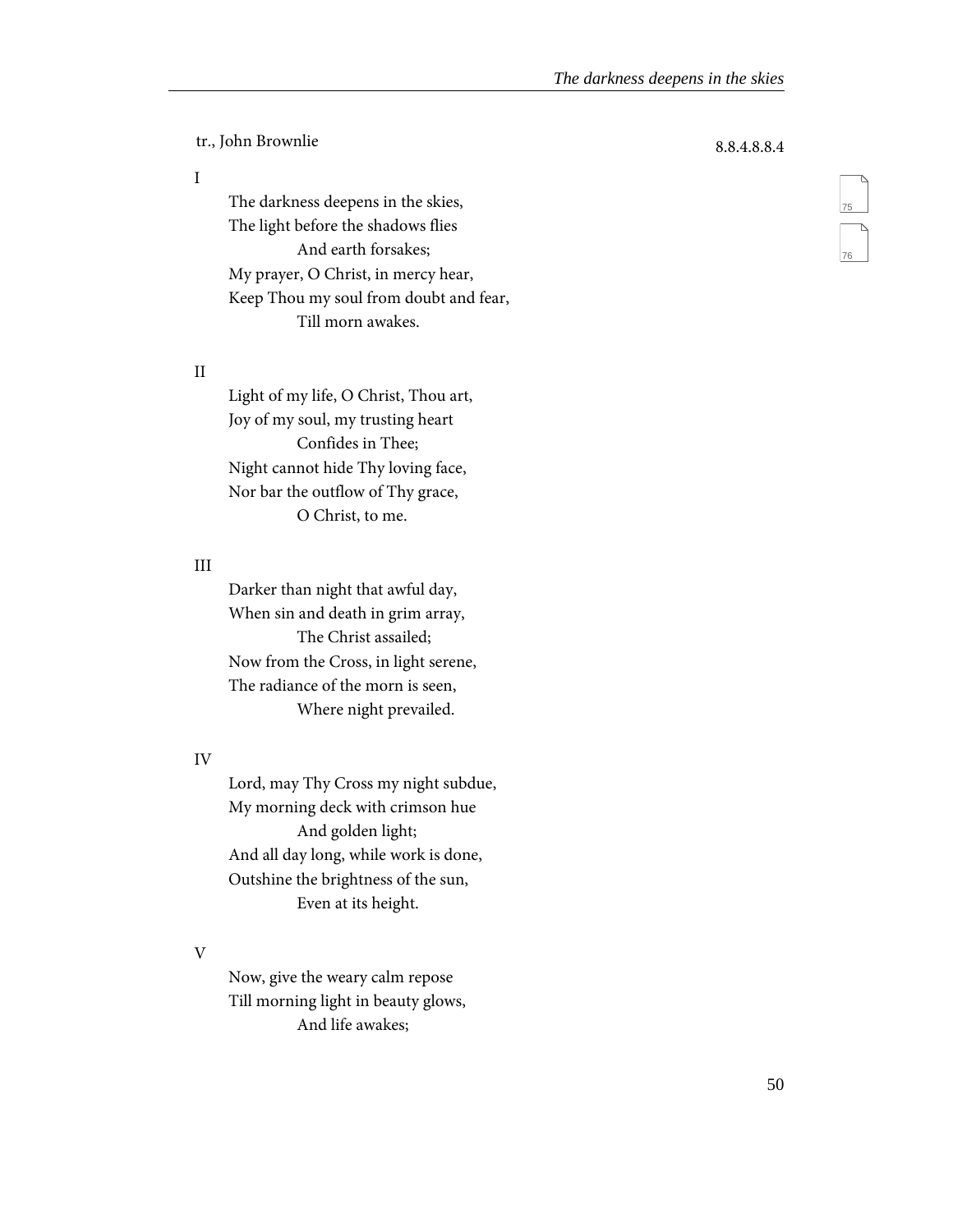And when we sleep the last long sleep, Safe through the night Thy servants keep, Till morning breaks.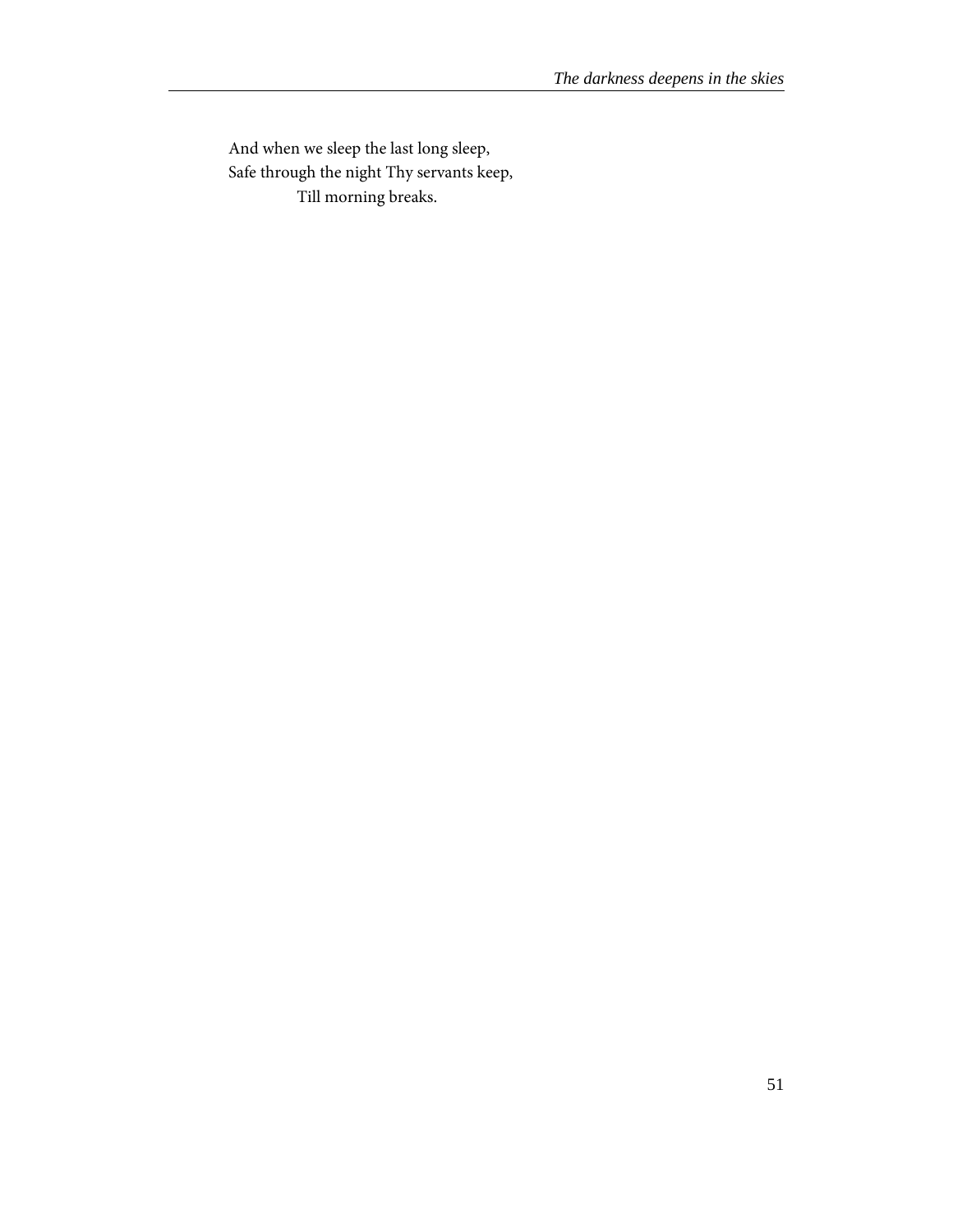#### **Cathismata of the Resurrection**

I

Gone is the glowing orb of day, The hues of sunset fade away, And all the world is still; The starlight sparkles to the sight, As fall the curtains of the night On every vale and hill.

#### II

O God, 'twas night when, all too soon, The dark eclipsed the light at noon; And men, convulsed with dread, The Cross upon the hill descried On which the God-man groaned and died, With shame upon His head.

#### III

And night prevailed with dismal gloom While, 'prisoned in the awful tomb, The Christ in stillness lay: But every night a morn precedes, And darkness into brightness leads,— And dawned the glorious day.

#### IV

O God, in mercy, grant that we The Resurrection light may see When death's still night is past; And to the risen Christ arise, While morning fills th' eternal skies With glory that shall last.

#### V

Gone is the glowing orb of day,

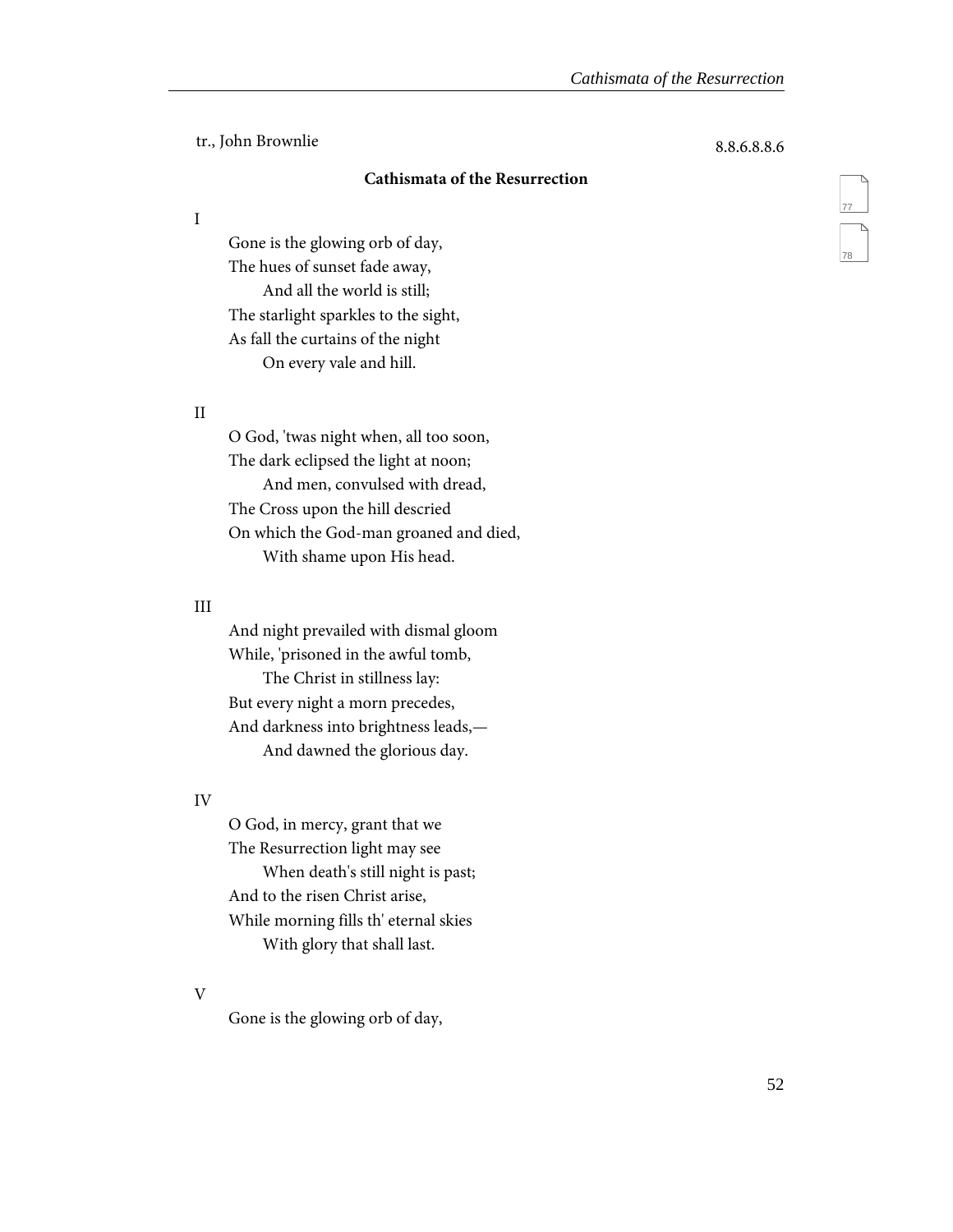The hues of sunset fade away, And dark the night descends; O God, Thy servants guard, we pray, Till morn awakes another day, And till life's journey ends.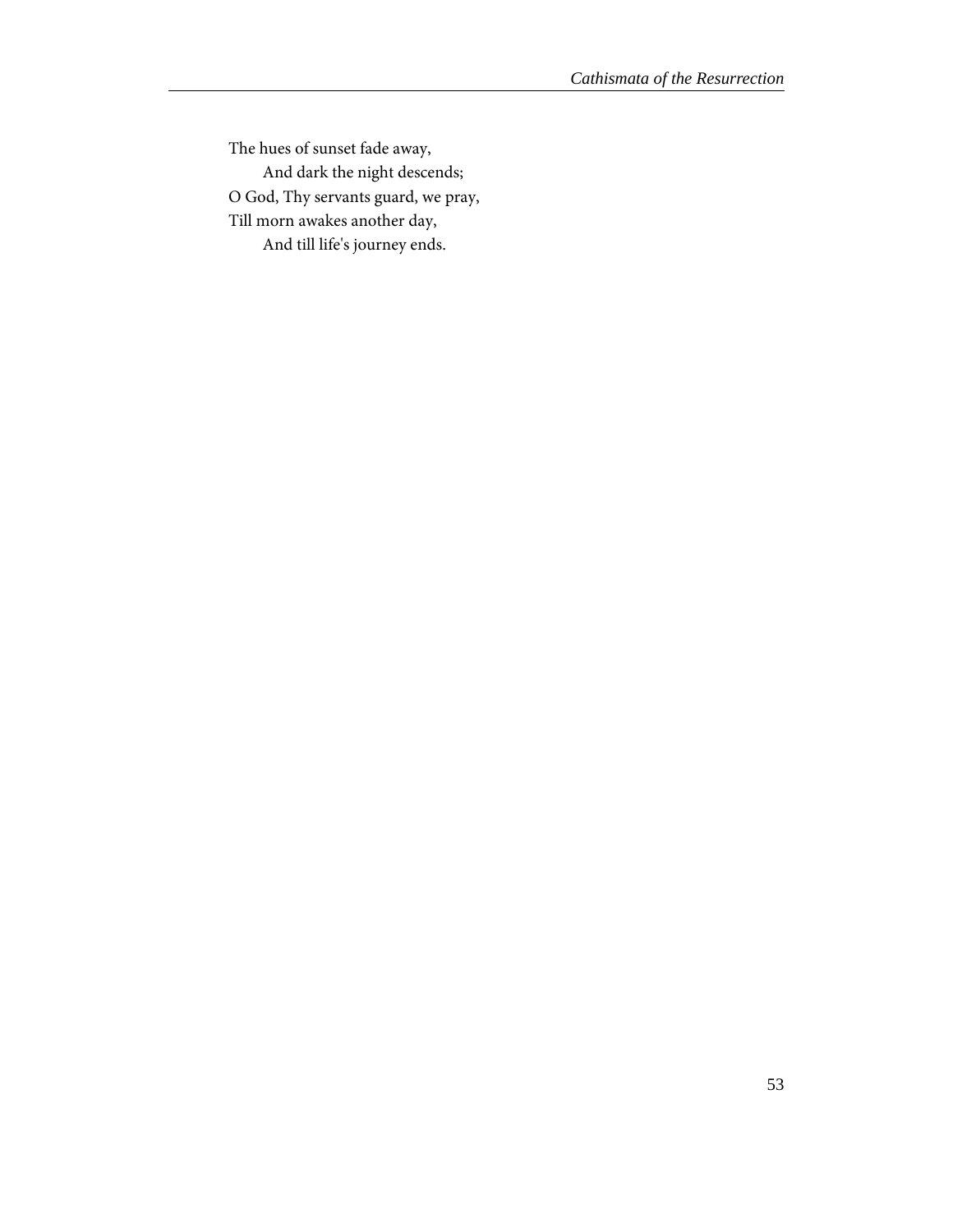I

O Lord of light, Thy beams display, And waken joy in every heart; Bring to our souls the light of day, And bid our brooding night depart.

II

In Thy fair realm there is no gloom, The radiant day is never done; They need no candle to illume, Nor wait the rising of the sun.

#### III

No morning ushers in the day, Nor evening marks its slow decline; There Thou art sun, and shinest aye, And all the light and joy are Thine.

#### IV

Eternal Light, Eternal Day, No eve obscures, no darkness hides; But clear the noon-tide shines alway, For there Thy presence aye abides.

V

Come at this hour, O Light divine, As daylight fades, and night is nigh, And in our souls with radiance shine,

As Thou art wont in realms on high.

79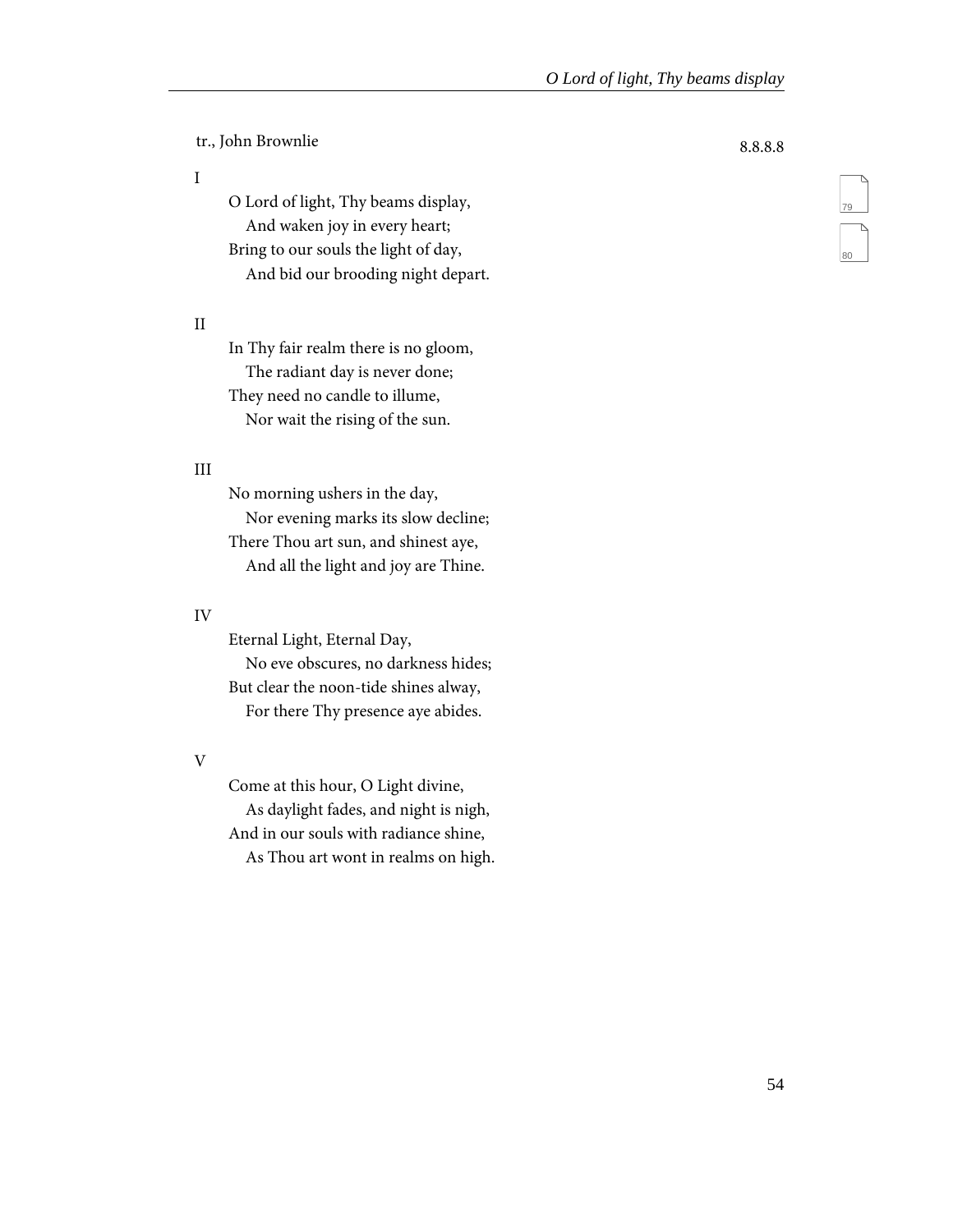I

The sun has reached his western goal, And night winds hush the world to rest; Be still, and worship God, my soul, Who through the day thy life hath blest.

II

To God thy Maker, thanks accord, For life, and hope, and every good, And all the comfort of the Word Incarnate, for the spirit's food.

#### III

Ah! night is dark when clouds of guilt The shrinking soul with fears distress,— Call on the Christ Whose blood was spilt, And all thy guiltiness confess.

#### IV

Then let me rest in calm repose,— Secure in Him, my rest is sweet; The fears of night no dread impose, If I have worshipped at His feet.

#### V

O Christ, Who art my Light, I pray, Keep Thou my soul till morning shine; Then, brighter than the orb of day, Illume my path with light divine.

81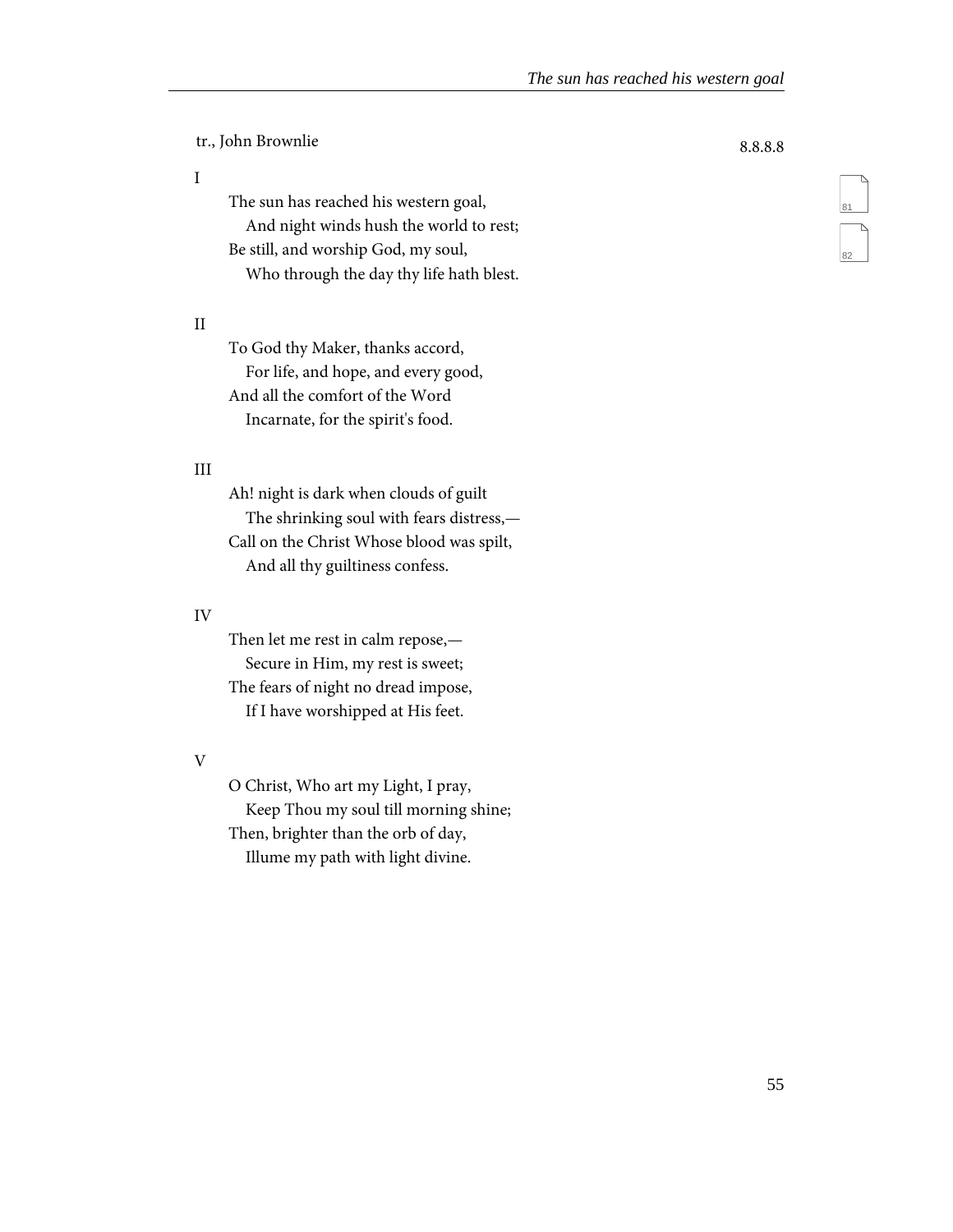## **ADVENT AND CHRISTMAS**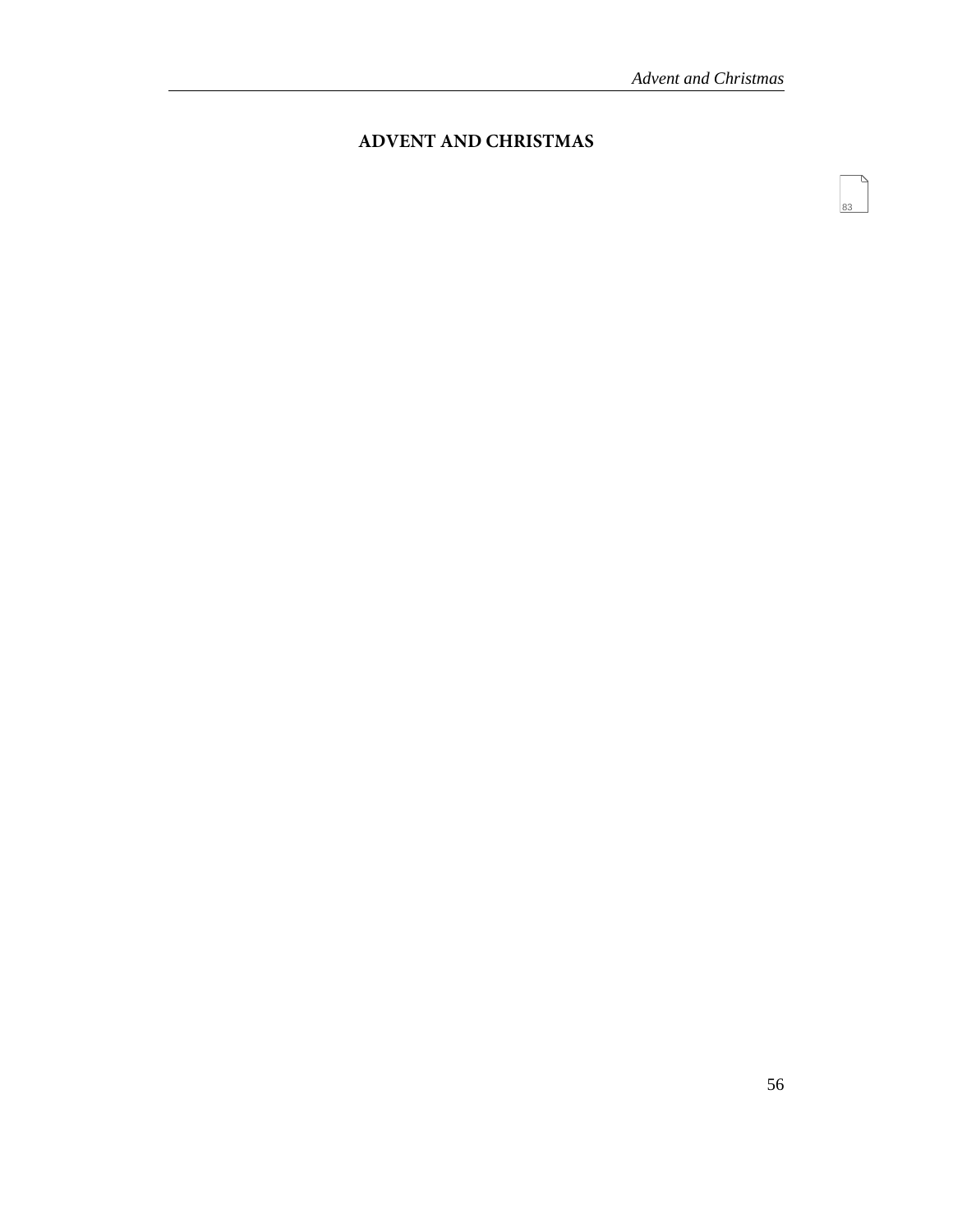I

The longing eyes that sought the light Are filled with glad amaze, As, from the depths of brooding night, The morning meets their gaze; O weary night! its hours are past, And morning light hath dawned at last.

II

O Christ, Who in the heart of God, Eternal, did'st repose; Whom to proclaim to earth abroad, The seer and prophet rose; Now comes to earth, Incarnate Word, To tell the love of God our Lord.

#### III

Now hearts respond that, mute before, In night and silence dwelt,— Who longed, in worship, to adore A love they never felt; For night is gone, and silence rings, And every heart responsive, sings.

#### IV

Hail, Christ of God! Anointed One, From sin's dark night to free; Thou art the One-begotten Son Whom ages longed to see; O weary night, its hours are past, And morning light hath dawned at last.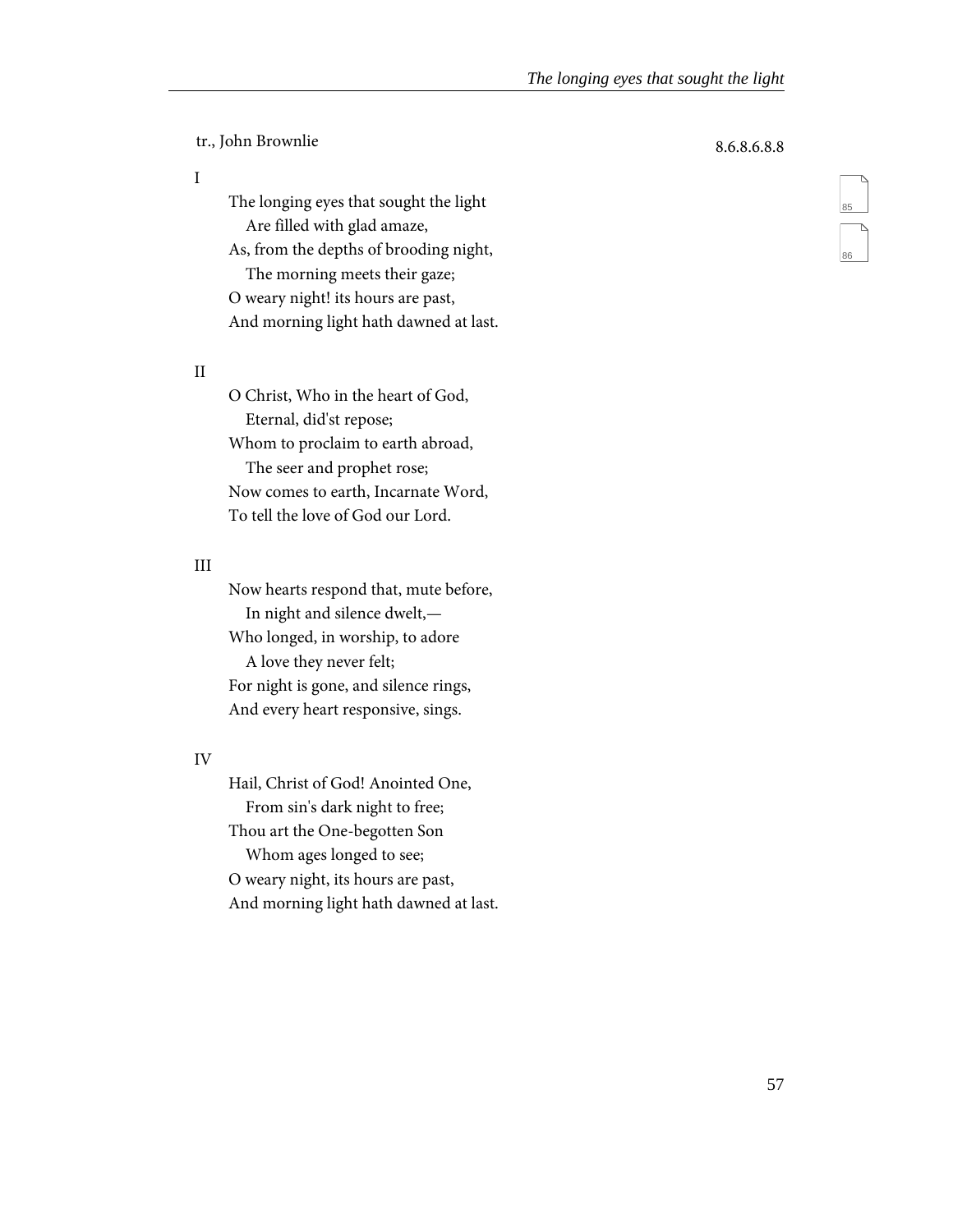tr., John Brownlie 8.8.6.8.8.6 Ὢ Δεσπότου φιλανθρωπίας!

I

O Love supreme, exceeding broad, Great source of love, the love of God, Outreaching all we know; High as the heavens where glories shine, Far towers that mighty love divine, And deep as hell below.

#### II

God looked from heaven on man's estate, To view our need exceeding great, And all our loss and shame; And God Incarnate came to earth, The Godman by mysterious birth, And bore our sinful name.

#### III

He walked the earth, but all unknown; In vain the love of God was shown, For sinners spurned His grace; And while He pled, they mocking cried, "Away, let Him be crucified," And mocked Him to His face.

#### IV

They raised Him up 'twixt earth and sky, And left the Godman there to die, In all His suffering sore; And ere He died, the prayer was made That guilt might not on men be laid, For all the ill He bore.

V

O love supreme, so broad, so high! Here, prostrate, at the Cross I lie,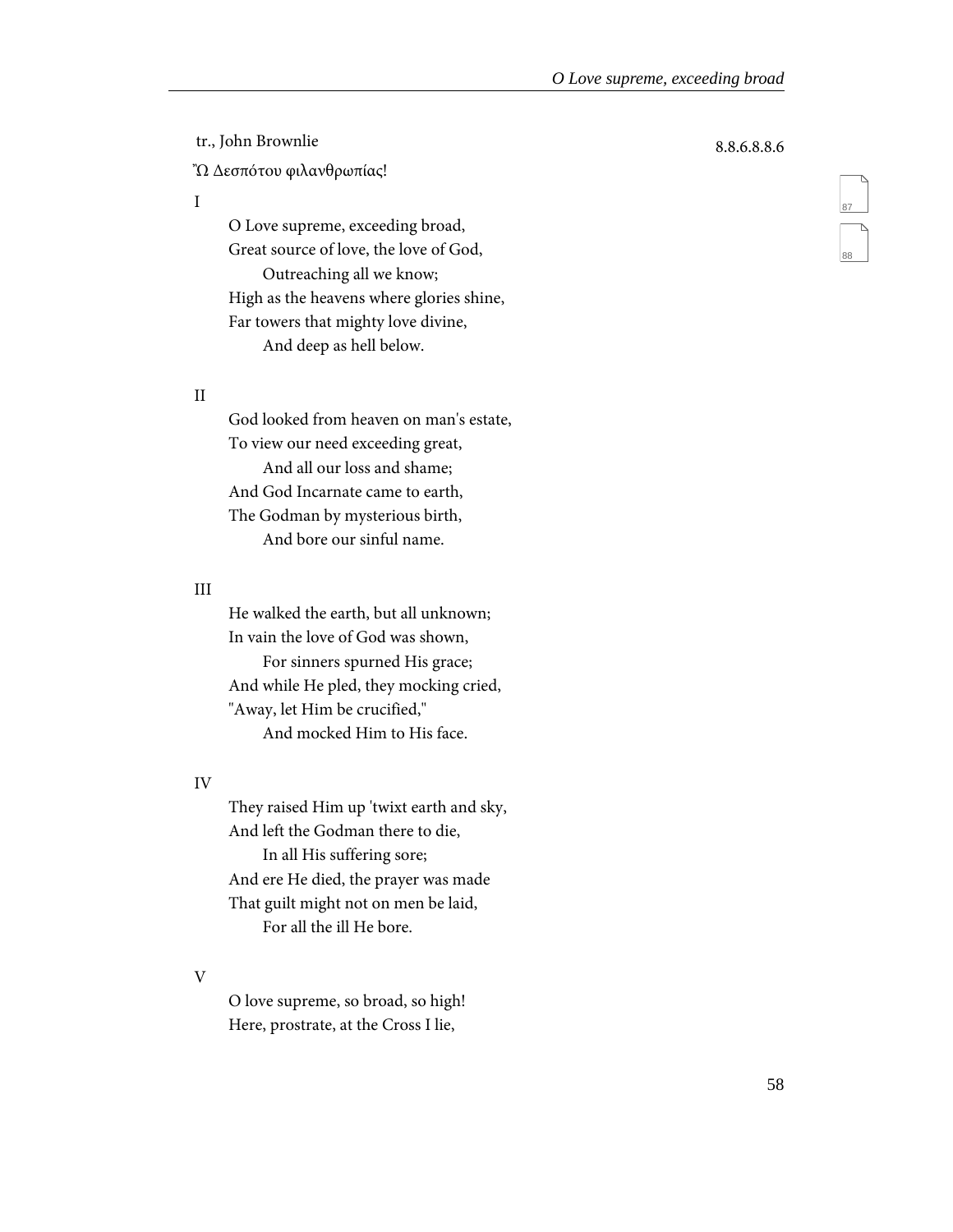But I adore and praise; For me, for me, Thy blood was spilt, Mine is the sin, and mine the guilt— O God, my guilt erase.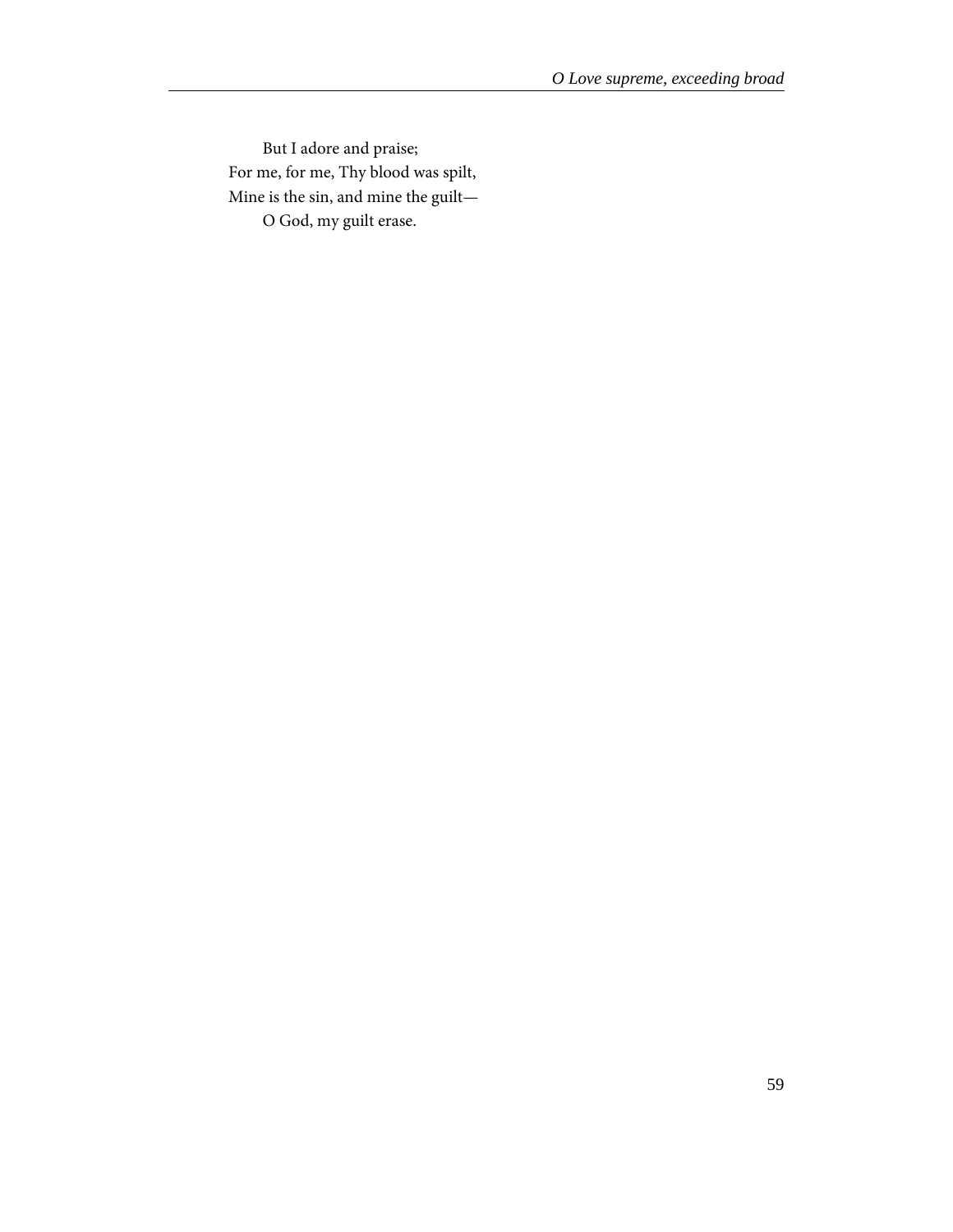ἄγγελοι μετὰ ποιμένων δοξάζουσι.

I

A band of herdsmen tarried late, Through hours of night disconsolate; Around, the snow lay glistening white, And stars o'erhead were shining bright;

> O favoured shepherds, there shall rise A brighter star in yonder skies.

II

Whence comes this glory, brighter far Than light that shines from midnight star? An angel from the Lord appears, And lo! their minds are filled with fears; O favoured shepherds, wherefore fear? The messenger of God is here.

#### III

"O band of herdsmen, list! I bring Glad tidings of a promised King; Go, in a manger ye shall find The new-born Saviour of mankind;" O favoured shepherds, such surprise!

To see the Christ in mean disguise.

#### IV

Then stood the herdsmen all amaze, For heaven with glory was ablaze; And choirs of angels, clad in white, Awoke with song the silent night;

> O favoured shepherds, ye were blest, To hear that heavenly song exprest.

#### V

To God be glory," thus they sang, While earth and heaven with music rang;

# 89 90<br>91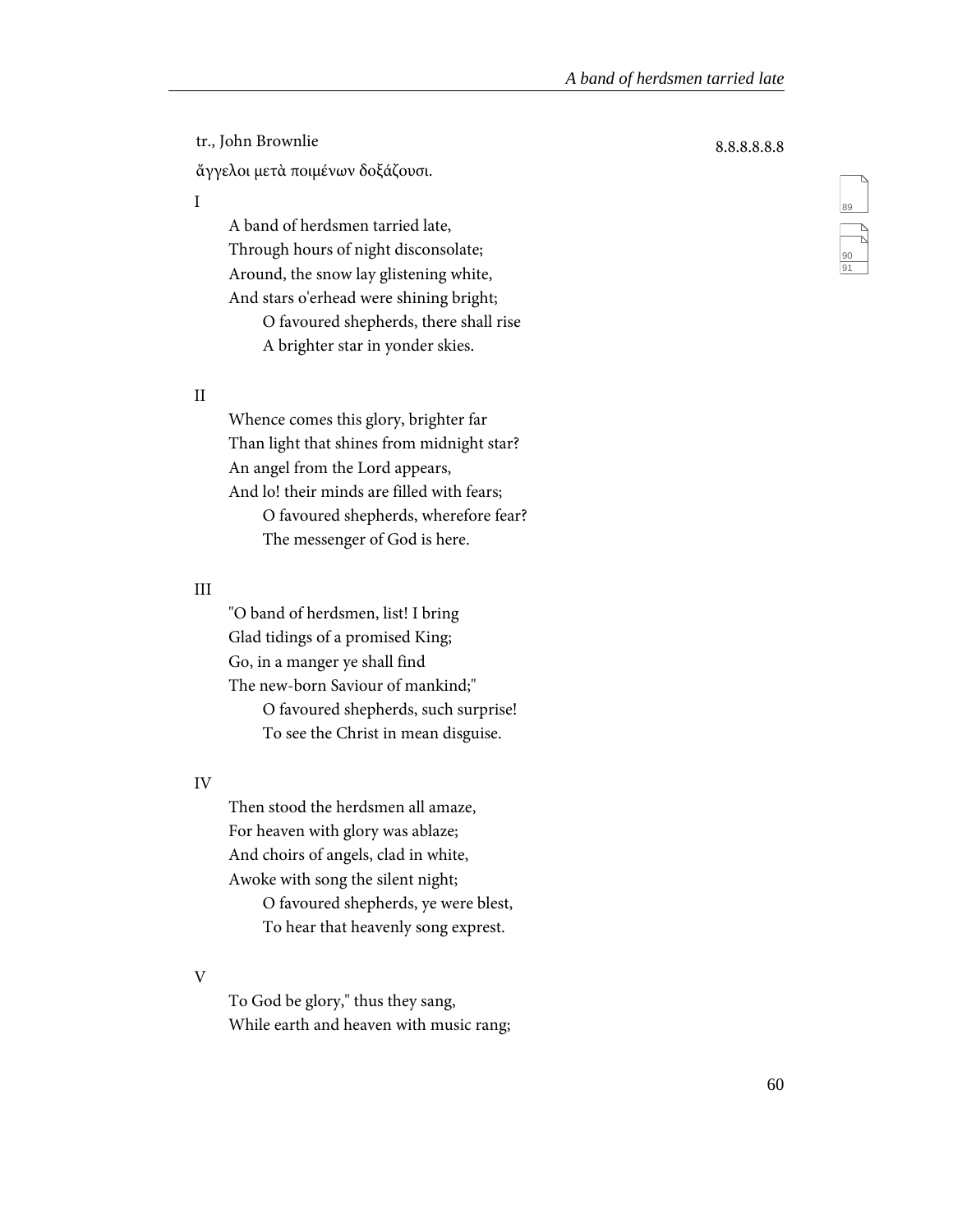"And peace abounding henceforth dwell

With those on earth who please me well;"

O favoured shepherds, night is past,

And morn, bright morn, is come at last.

#### VI

O band of herdsmen, long ago, That song was sung on earth below, Now myriad hosts uplift the strains That first awoke on Bethlehem's plains; O favoured shepherds, round the throne,

The angel's song is now your own.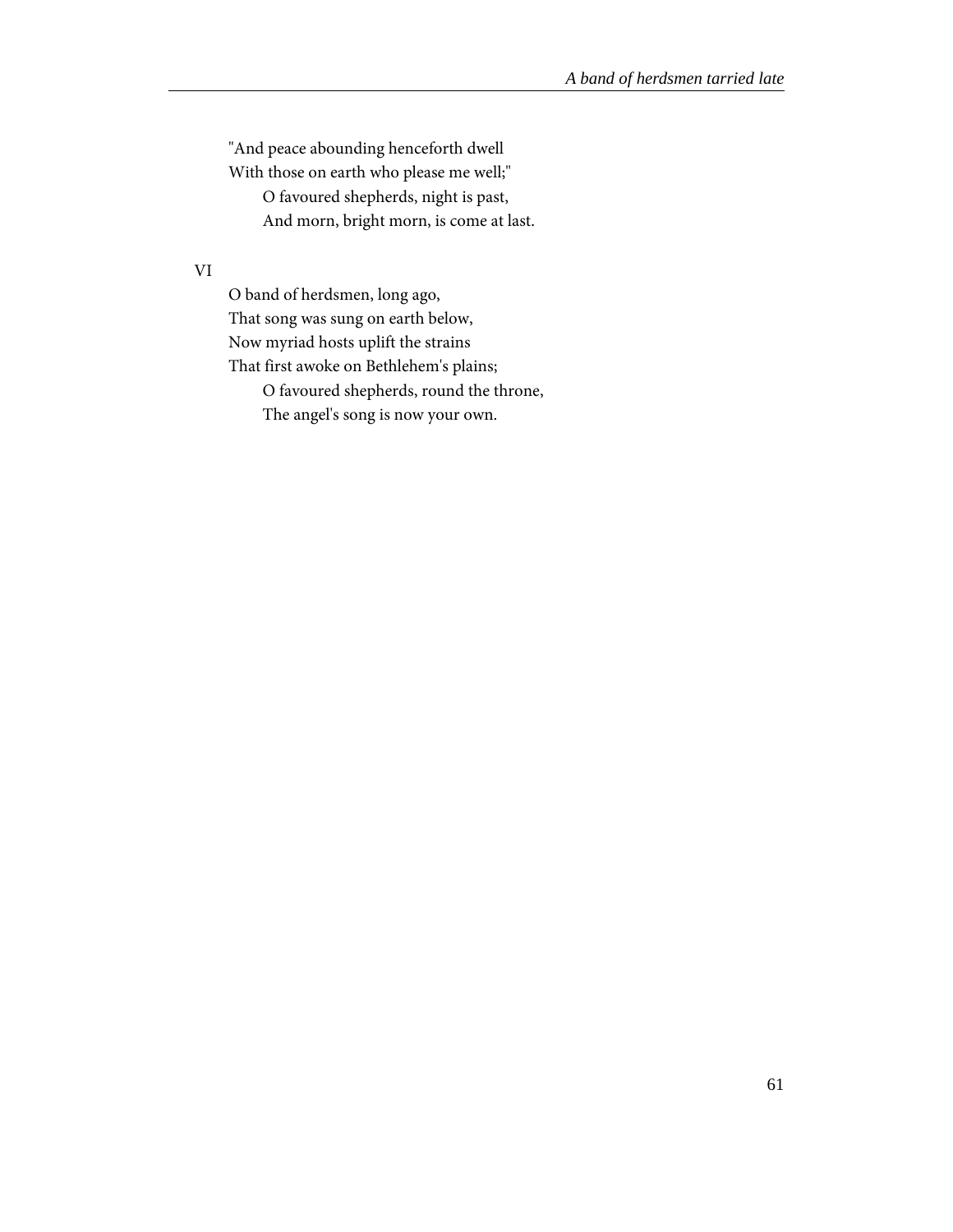## **PASSIONTIDE AND EASTER**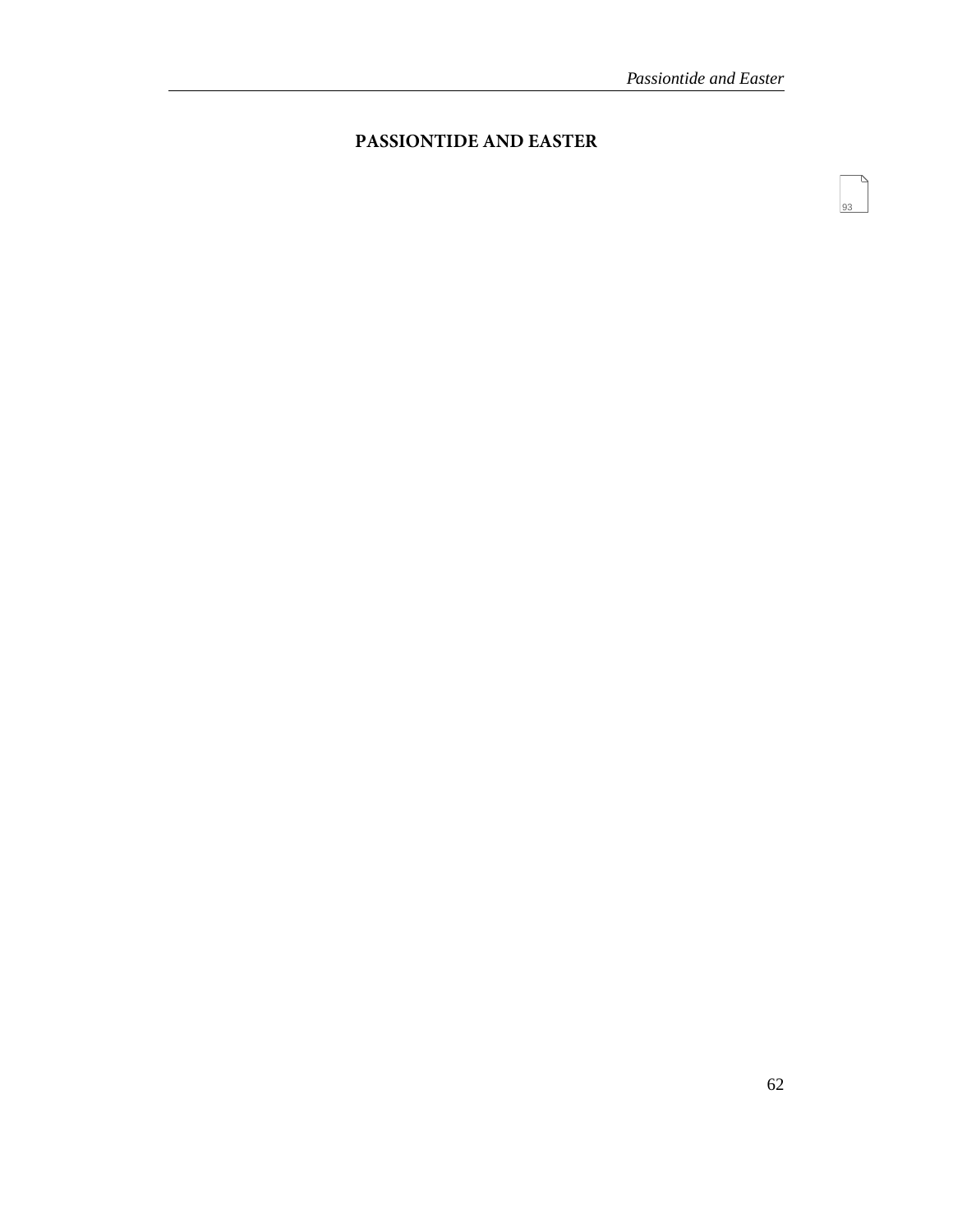tr., John Brownlie 8.6.8.6 Δόξα κύριε τῷ Σταυρῷ σου.

#### I

They set the Cross upon a hill, And led Him forth to die; And while the wondering heavens were still, They nailed the Christ on high.

#### II

And hosts beheld in blank dismay, The power to sinners given, To raise their wicked hands to slay The mighty King of Heaven.

#### III

O patience of Almighty God! O love of Christ the Son! To lie beneath the awful rod, Until the task was done.

#### IV

O sin of man! O cruel sin! Who can its vileness tell? That slew the Christ Who came to win The souls He loved so well.

#### V

Praise to Thy Cross, Immortal Christ! For Thou didst die to live; And that the gift of life, unpriced, Thou mightst to sinners give.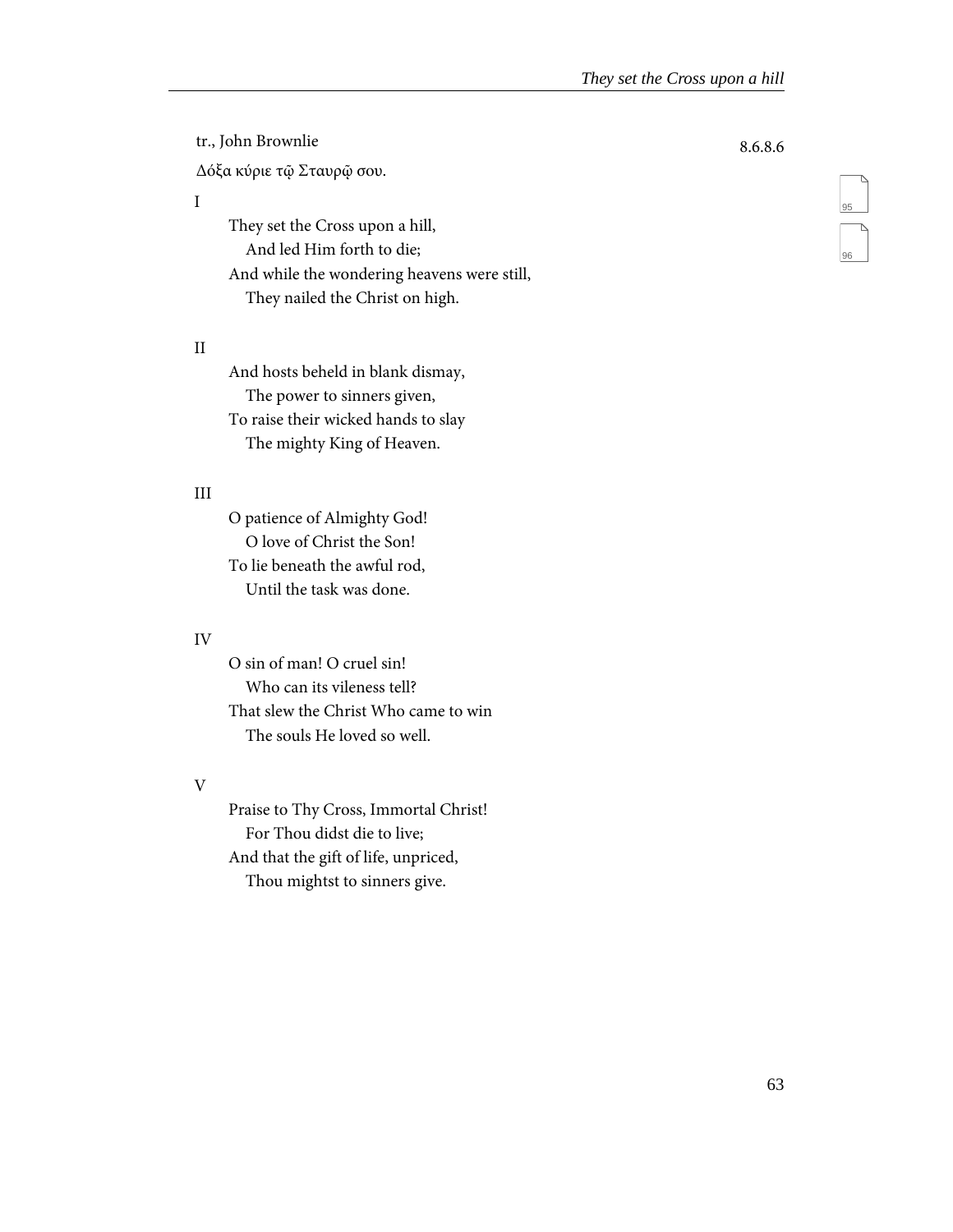## tr., John Brownlie 10.10

## τετέλεσται!

### I

Lo, He is dead! The suffering Christ is dead; Closed are His eyes, and bowèd is His head.

#### II

Dead, too, in shame! Upon a Cross! and see, Thorns crown His brow, in stinging mockery.

#### III

O night, and woe! The sun and stars are gone; Dark is the world, and hope, despairing, flown.

#### IV

Art Thou not Christ? the Son of God, art Thou? How then this death? This awful silence, how?

#### V

O sin and death, and victory of the grave! Canst Thou, in death, O Christ, Thy people save?

#### VI

Weep in the night, O mortals, at the grave; Dead is the Christ, and dead He cannot save.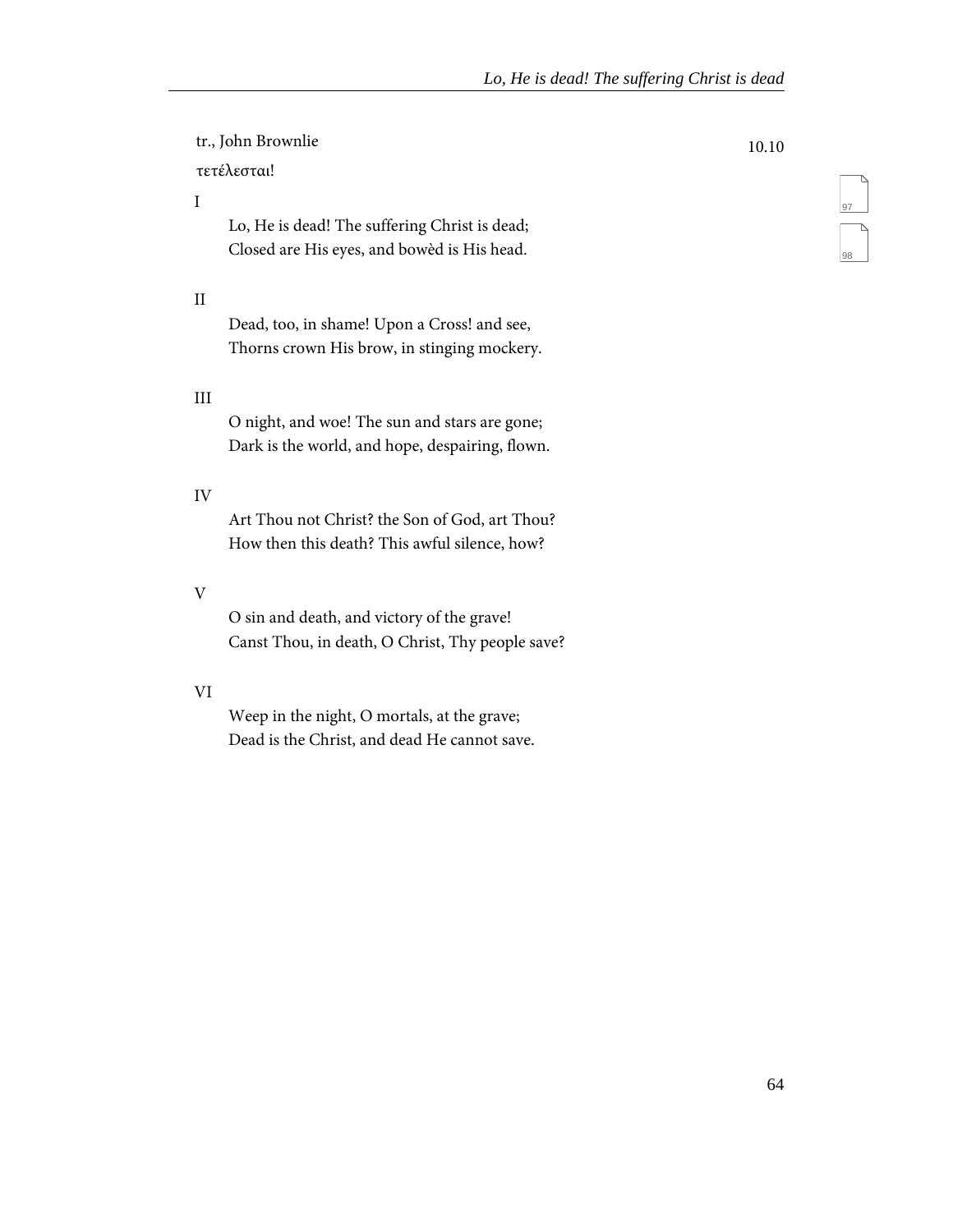tr., John Brownlie 10.10

Χριστὸς ἀνέστη ἐκ νεκρῶν.

#### I

Morning awakes, and morn awaking sings; Light speeds from heaven to earth with glowing wings.

#### II

Haste to the tomb! Ye mourners, haste, with glee! Christ hath arisen, from death's grim fetters free.

#### III

Gone are the night, the terror, and the gloom; Christ hath arisen, and left the awful tomb.

#### IV

Death now is dead, the grave hath lost its power; Death and the grave are vanquished at this hour.

#### V

Thou art the Christ, victorious Christ art Thou, Death has no sting, and grave no victory now.

#### VI

Glory to Thee, O Christ, Thy people bring; Thou art our God, and our Immortal King.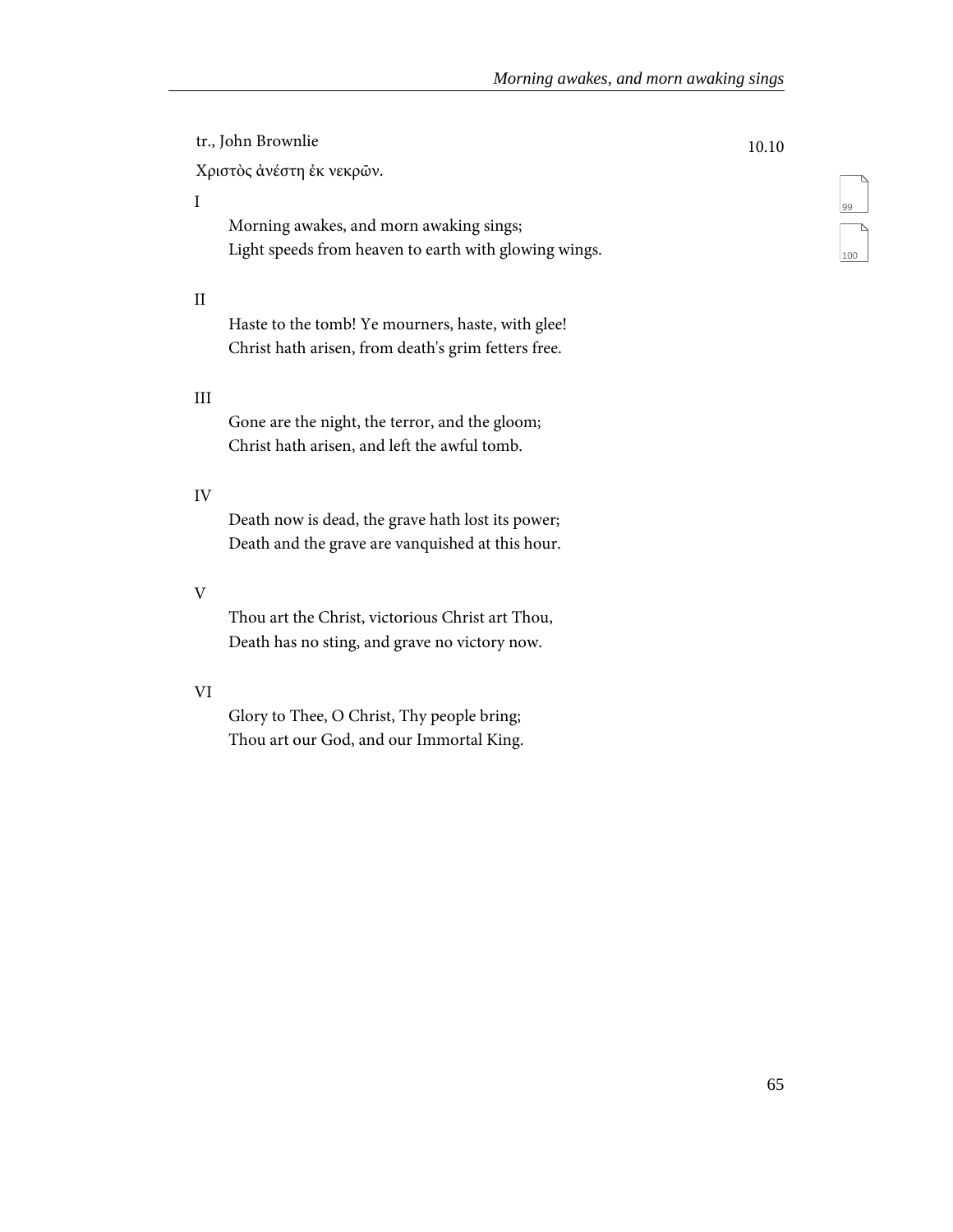tr., John Brownlie 10.10.10.10

I

Life from the dead the King Immortal gives, Who from the grave arose and ever lives; Slain is the foe, the foe by death is slain, By Him Who died, and rose to life again.

II

Sight to the blind this morn of beauty brings, As from the dark it speeds with glowing wings; Grope they no more, nor stumble in the night; Christ hath arisen, the one Immortal Light.

### III

Joy to the sad, to hearts by sorrow wrung; Gone are the clouds that dark and threatening hung; Night weeps no more, for lo! the morn awakes, And all creation into music breaks.

### IV

Hope to the lost, among the wilds forlorn, Far from their home, by prickly tangle torn; Straight to the eye the path ascending lies, Clear in the light that fills the morning skies.

V

Mortals awake! The Resurrection morn, Fresh from the dark of death's grim night is born; Mortals awake! the morn in beauty glows; Life is the gift the risen Lord bestows.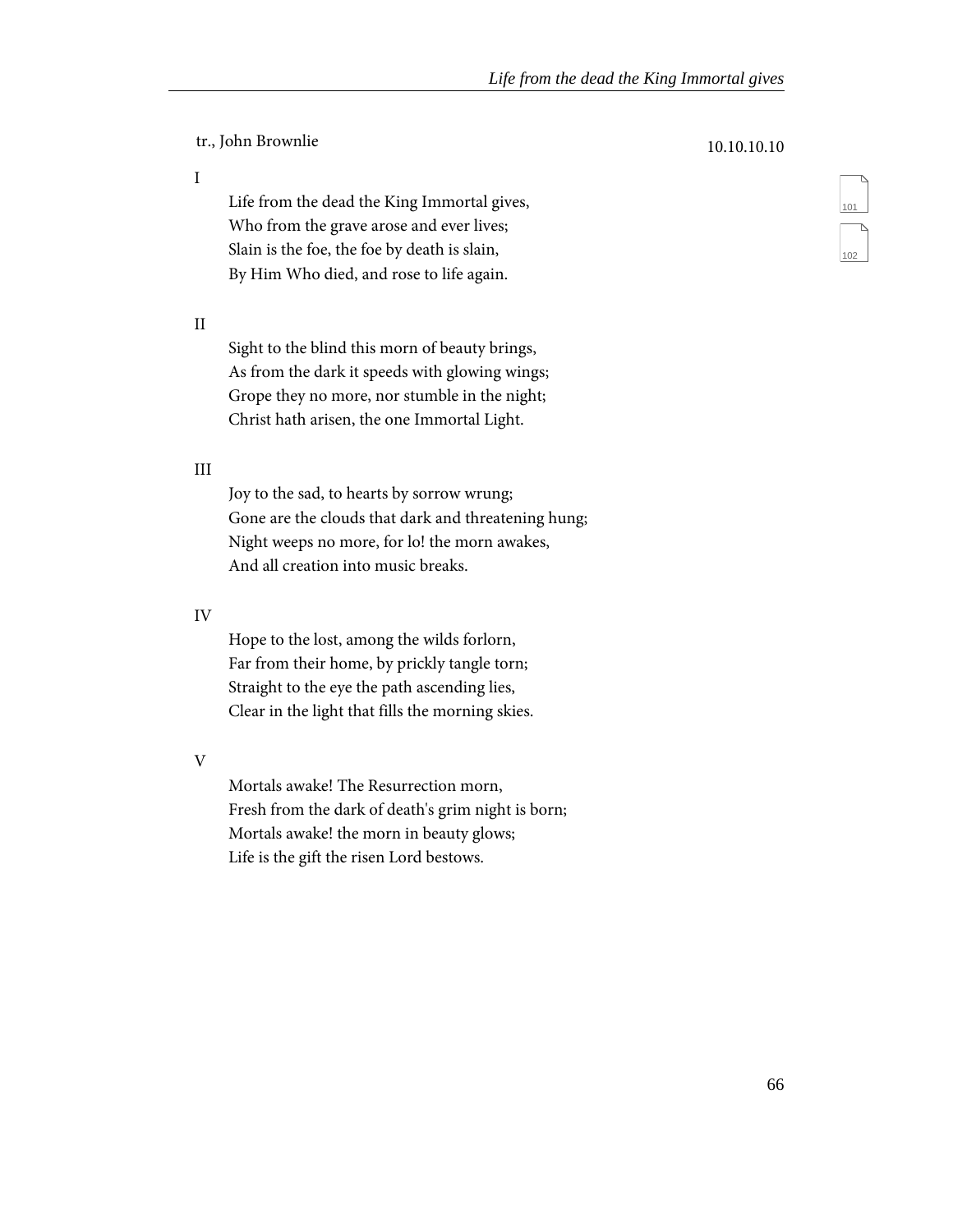tr., John Brownlie 7.7.7.7.7.7

I

Light more glorious than the sun, Dawns upon our fearful night; And the longed for day, begun, Pours its everlasting light; Christ hath risen, with gladness, then, Hail His rising, sons of men.

II

Women came at early gloom, Sad at heart, and full of fears, Bearing to the dismal tomb Spices mingled with their tears; "Wherefore weep?" the angel said, "Christ hath risen from the dead."

### III

Lone disciples, all amazed, Sought the place where He had lain; And they knew not as they gazed, That their Lord had risen again;— Mortals, hail the day begun, Christ hath risen, our glorious Sun.

### IV

Mourners, lo! the Christ hath risen,— Lord of Life, and Lord of Light; Broken now is hades' prison; Sin is wounded in the fight; Lo! we hail Thy rising, now, Christ, the King Immortal, Thou.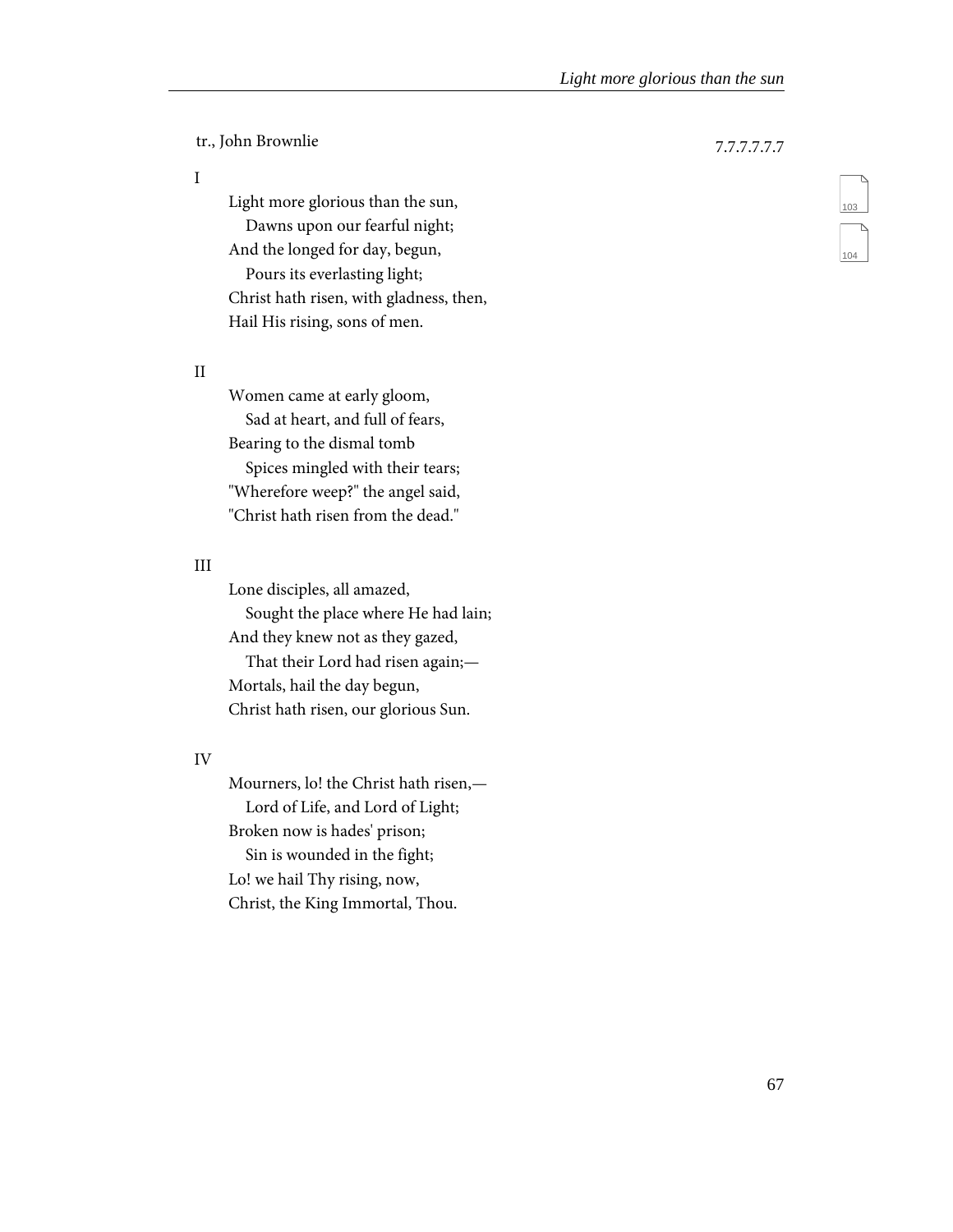tr., John Brownlie 6.6.8.6.6.6 θανάτῳ θάνατον καθήσας.

I

The gate of life stands wide, For Christ hath entered in; Now fearless mount the upward path, Nor dread the power of sin; For sin and death were slain By Him Who rose again.

### II

'Twas on the Cross He died, And death a victory won, Short lived as night that flies before The rising of the sun;— For death by Christ was slain Who died to live again.

## III

The might of sin prevailed,— Its cruel hate and scorn,— It drove the cruel spear and nails, And crowned the Christ with thorn; The spear was broke in twain By Christ Who rose again.

### IV

Up, mortals! life is yours, The prize is yours to win; For Christ hath vanquished by His might, The power of death and sin; For sin and death were slain By Christ Who rose again.

## V

To thee, O Christ, be praise, Whose power decayeth never;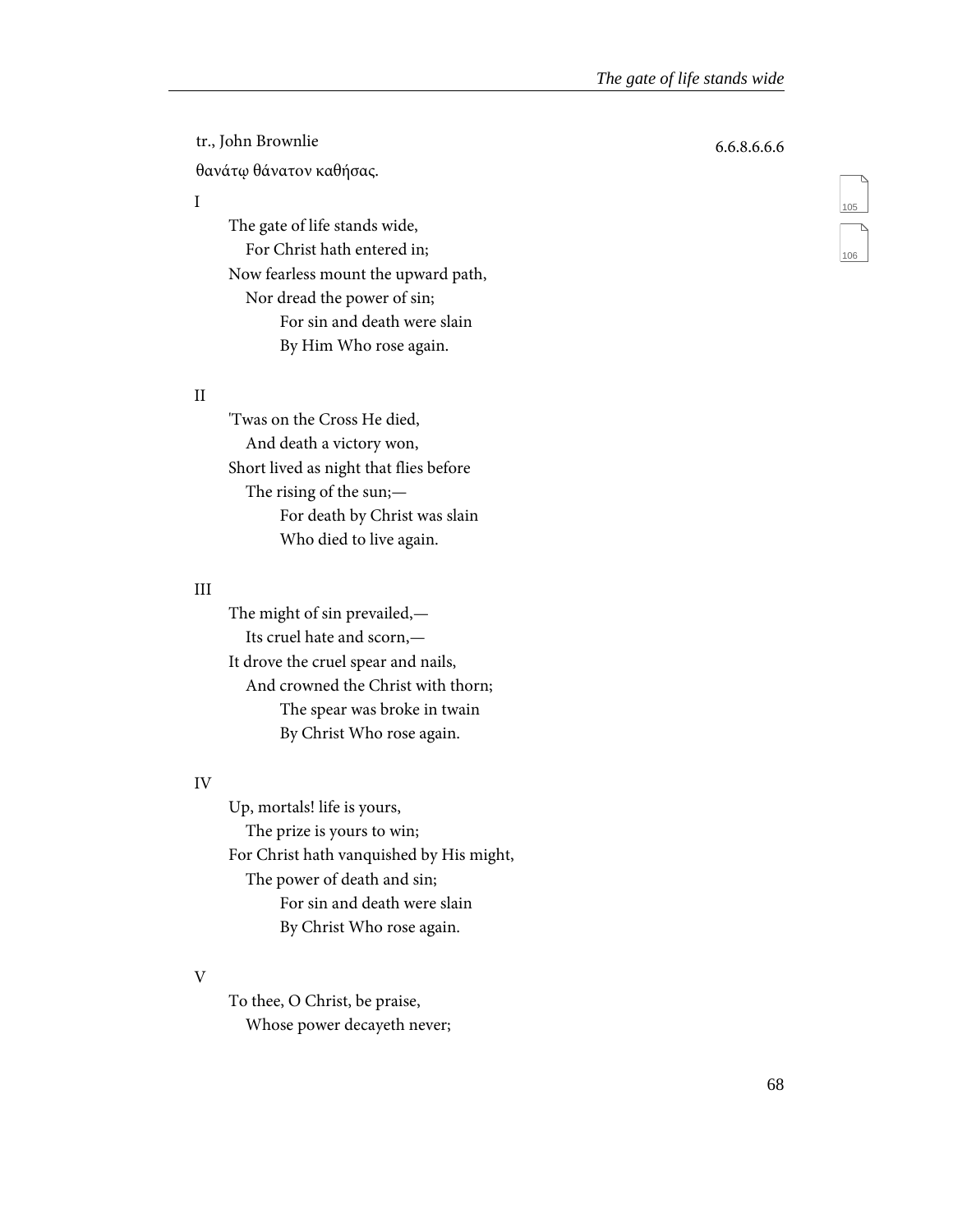To Father, and to Holy Ghost, Be laud, and glory, ever; For death by Christ was slain, Who died to live again.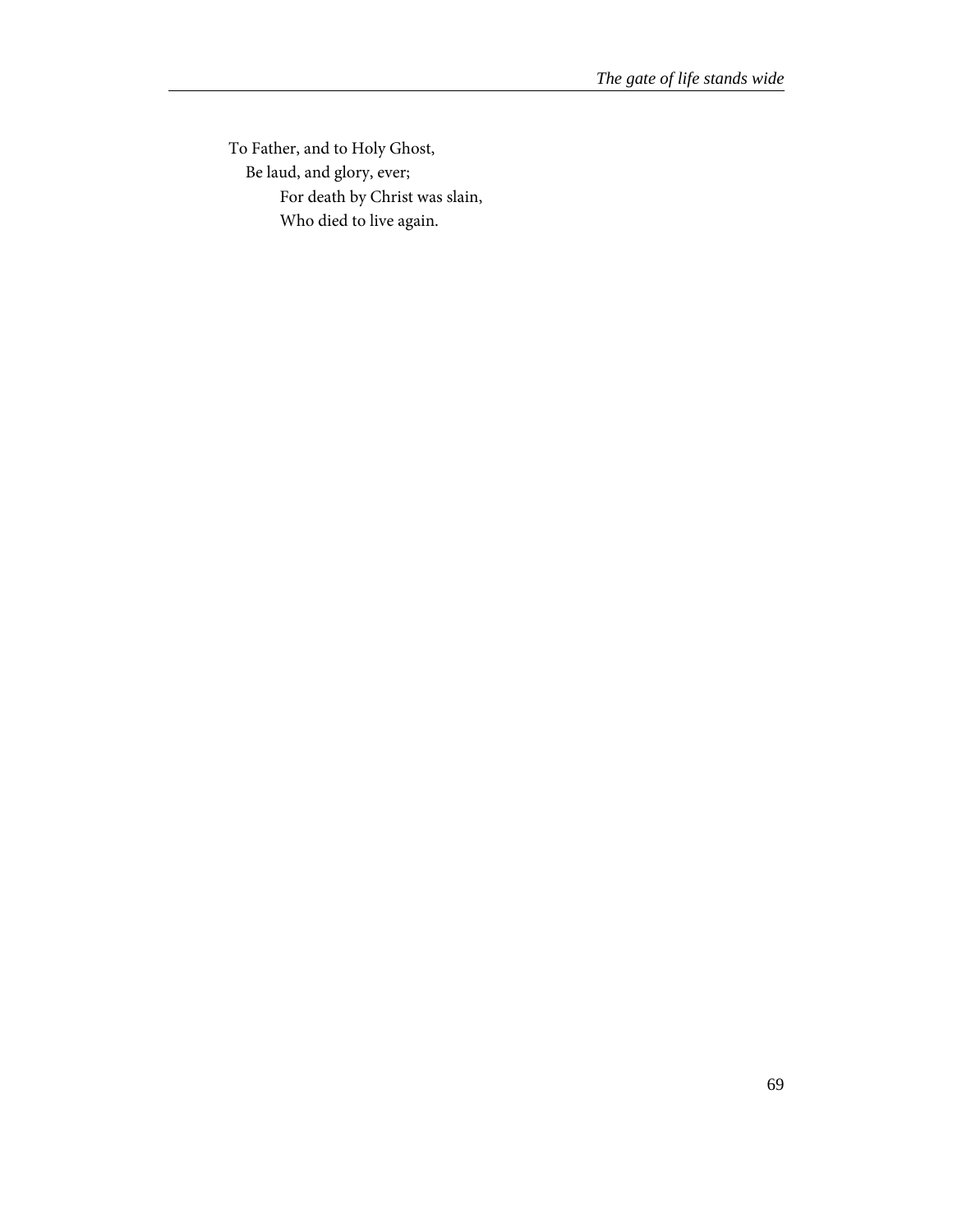I

Go, tell the world the Lord hath risen, See, empty stands the mortal prison; Now morn illumes the eastern skies, Awake my soul! with Christ arise.

II

Dawn of a day no night shall shroud, When sun declines in darkling cloud; But brighter still, and brighter glows, As morn illumes and noontide glows.

### III

Go, tell the world that death no more Rules with the power he held before; For, in the grave, the Lord of life The tyrant crushed in glorious strife.

### IV

Why bear ye spices for the dead? Lo! He is risen, even as He said, And empty stands the mortal prison,— Go, tell the world that Christ hath risen.

V

Glory to Thee, O Christ our King, Our hearts, our songs, our voices bring; For sin is crushed, and death is slain, By Him Who died and rose again.

107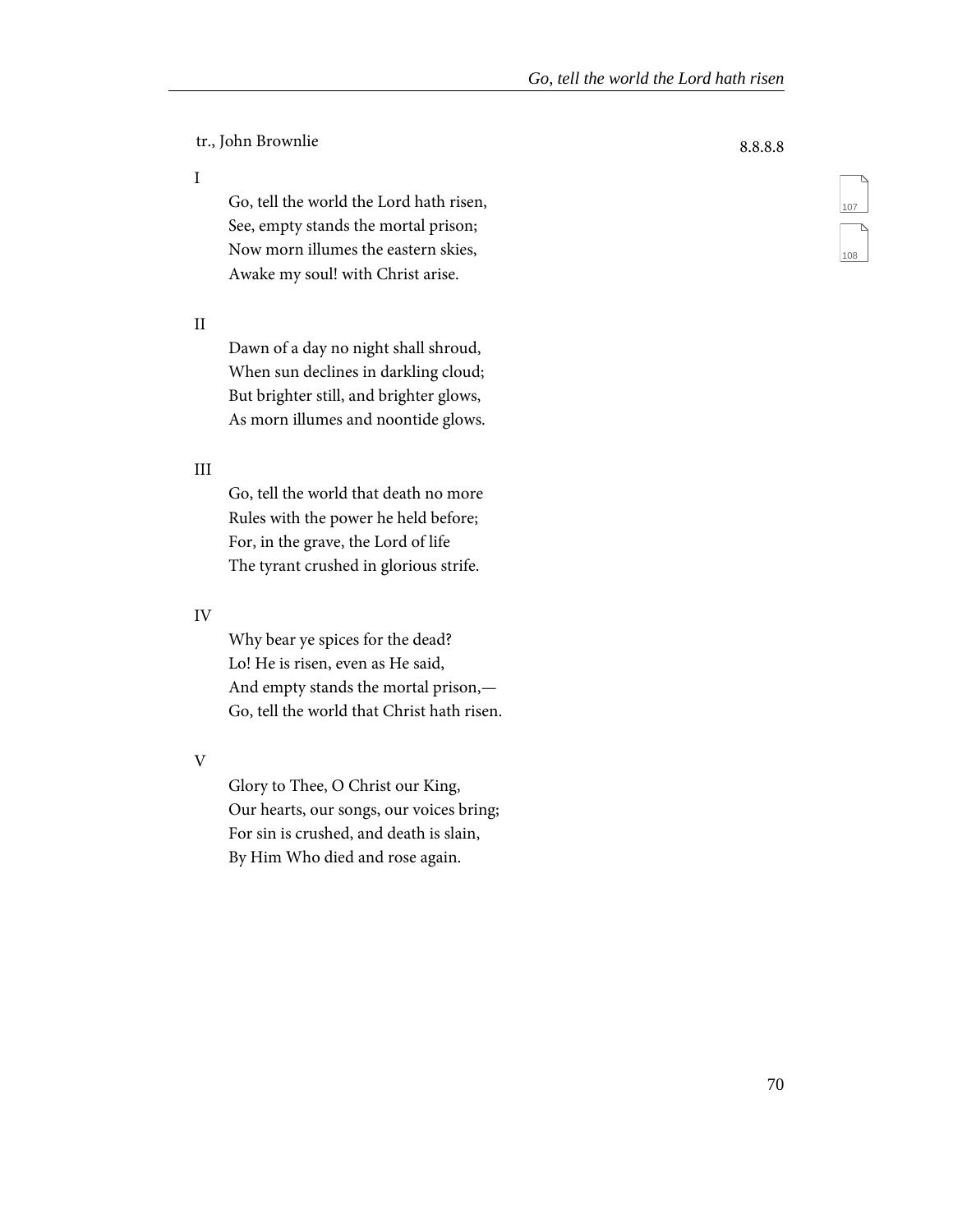tr., John Brownlie 6.6.8.6.8.8

### I

The stone is rolled away, The Christ hath left the tomb; Come, see the place where once He lay, Amid its awful gloom; And bring no spices for the dead, For He is risen, even as He said.

### II

Awake! the morn is here; Awake! the night is o'er; And lo! the shadows disappear, To visit earth no more; The sun that wakes our glorious day Shall shine upon the world for aye.

### III

Hence now the Cross and woe; Hence now the cruel spite; The weary wanderings here below, The death, the grave, the night; The power of sin is thrust aside, The gates of life are opened wide.

### IV

Now sin and death are slain; The grave and hades groan; For He Who died now lives again, The triumph is His own; No thorns afflict His aching brow, He wears the Victor's garland now.

V

Hail! risen Christ, our God, The world rejoicing sings; Proclaim the tidings far abroad,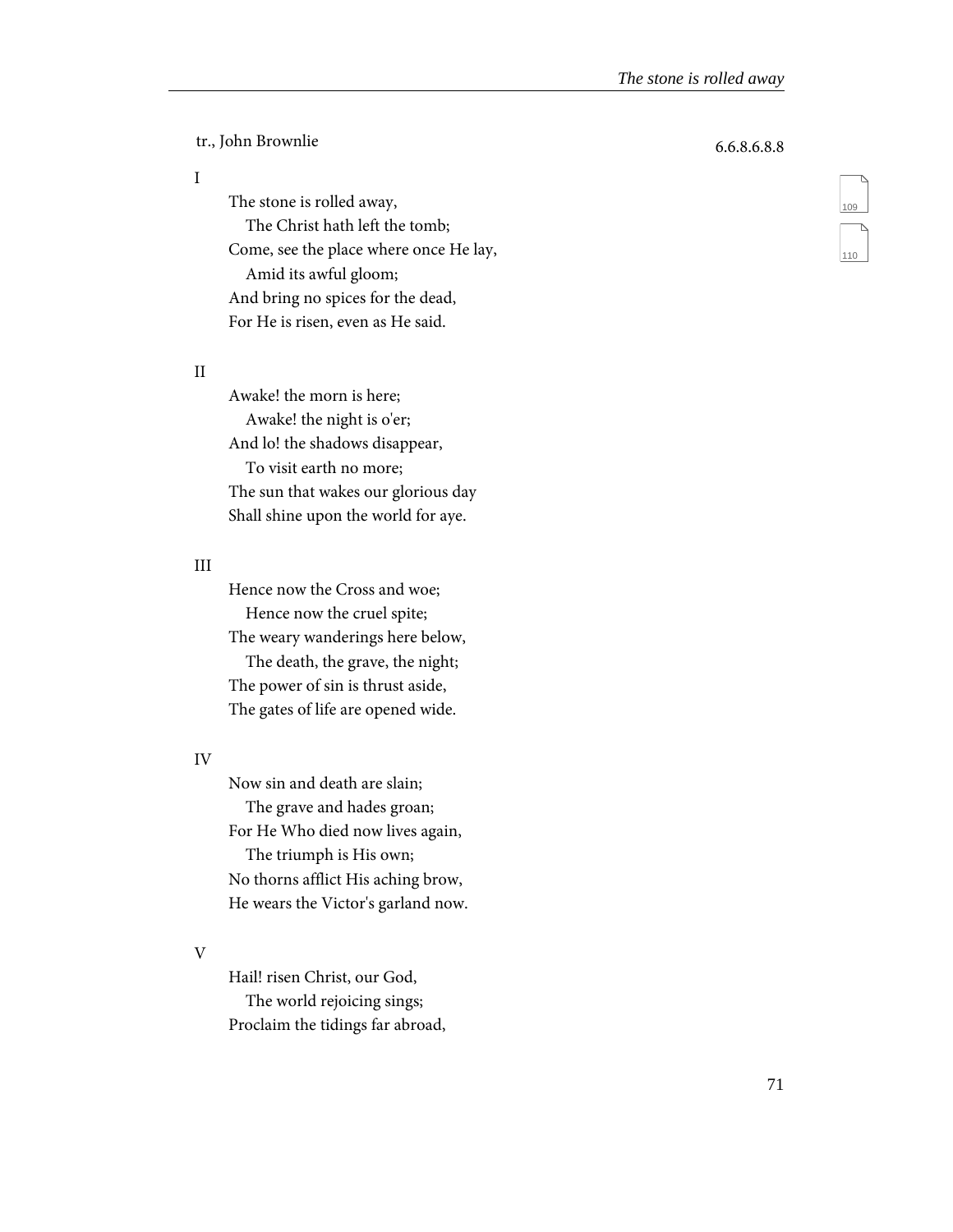That Christ is King of kings; A King by right of conquest, He Sits on His throne of majesty.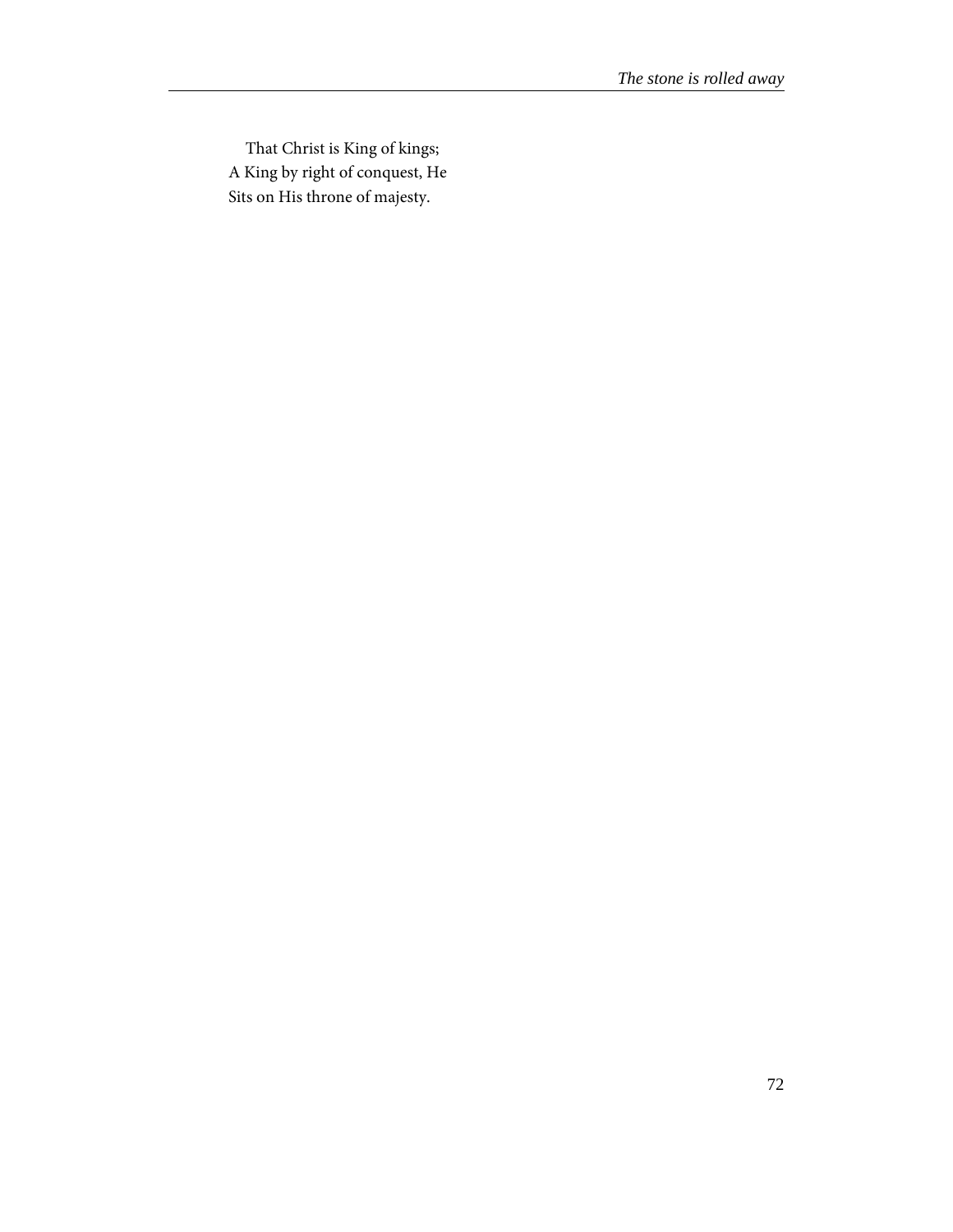tr., John Brownlie 10.10

### I

Glory to God, the promised day awakes, And light eternal on our darkness breaks.

### II

Hail to the King, the King that comes to reign; Burst are our bands, and we are free again.

### III

He Who in shame the Cross of anguish bore, Now lives to reign in glory evermore.

## IV

Death and the grave, and sin, have lost their sway; Death is destroyed, and sin is borne away.

### V

Hades' abode that lay in silent night, Hailed with acclaim the dawning of the light.

## VI

Hail to the Christ, Who mounts His throne again; Life is His gift unto the sons of men.

### VII

Thou art the Christ, Eternal Christ art Thou; We rise with Thee to life immortal now.

111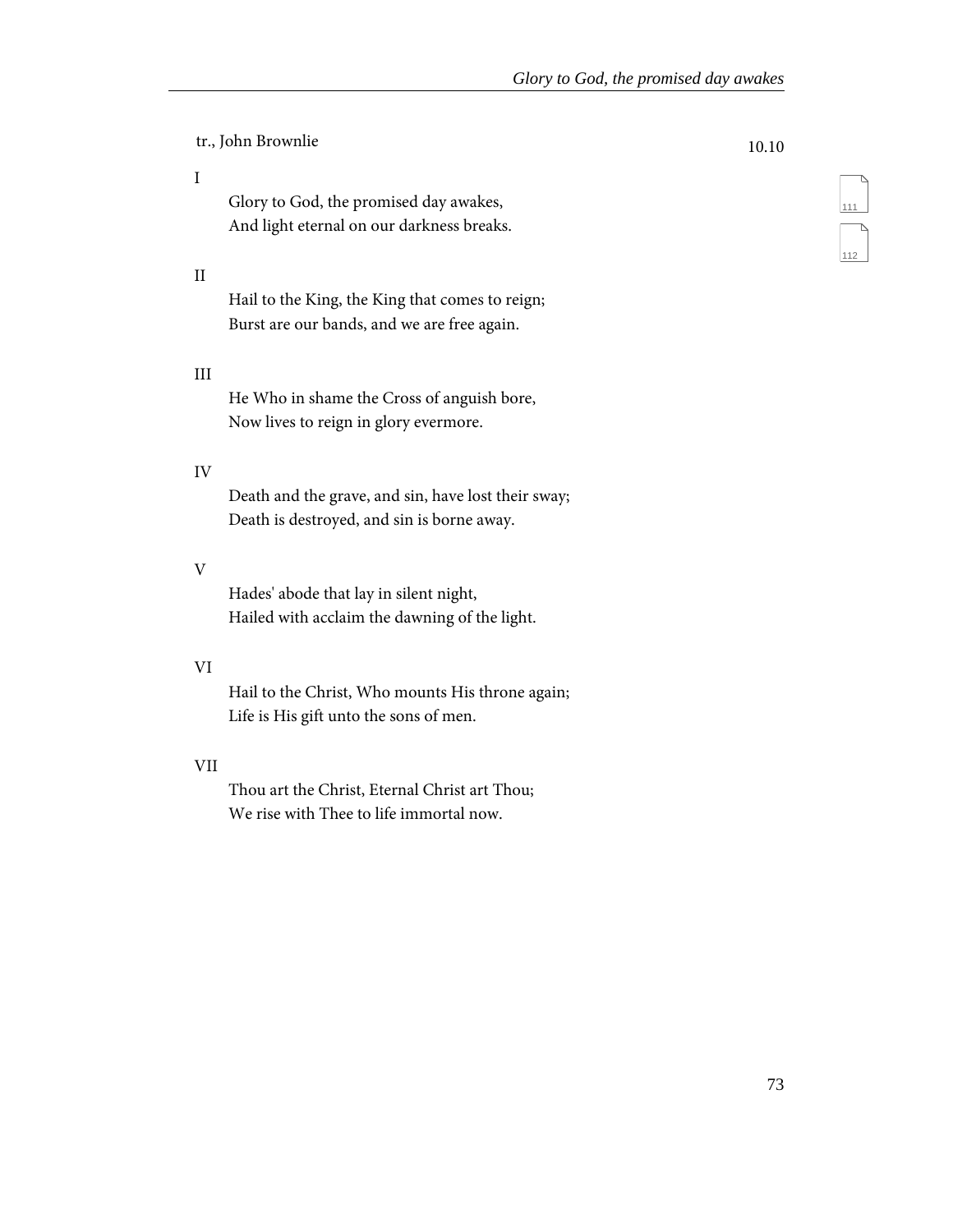I

Light, ere the dawn in beauty broke, Sprang from the darkness and the gloom, When Christ the King from death awoke, And burst the fetters of the tomb.

### II

Light of our souls! a glorious day Broke on the darkness of our world; Hell and his hosts, in black array, From their usurpèd power were hurled.

### III

Hope of the hearts with anguish wrung, Light of the eyes bedimmed by woe,— When, on the Cross forsaken, hung, He Who had shared their life below.

### IV

All hail, the Christ! Immortal, Thou! Death and the grave are conquered quite; Gone is the power that held us, now, Gone are the terrors of the night.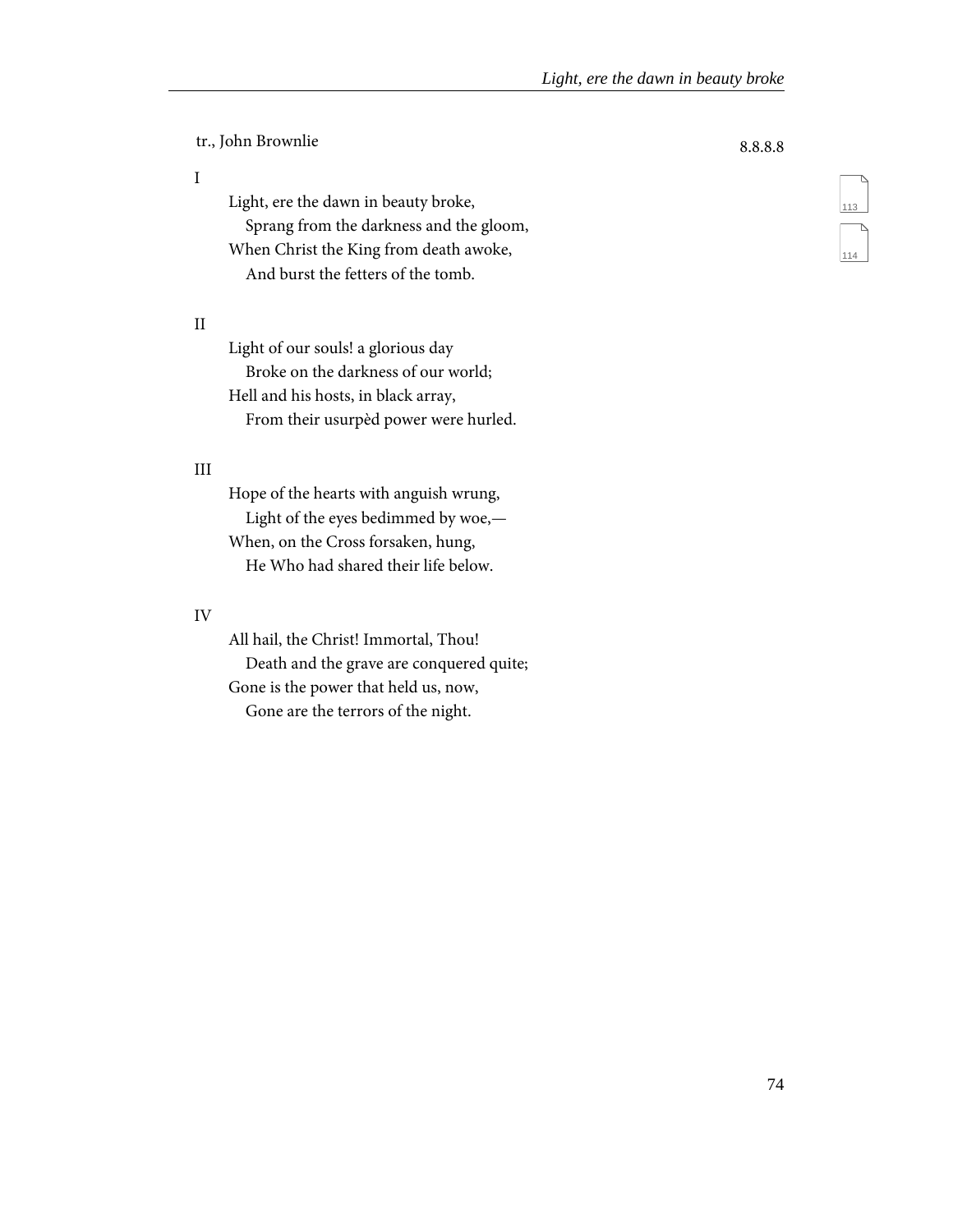tr., John Brownlie 8.7.8.7.8.8 ἐπὶ τῆς θείας φυλακῆς.

I

Watchman, from the height beholding, Look towards the eastern sky; Is the light of heaven unfolding? Comes the radiant angel nigh, Telling to our lost creation

Christ hath risen for our salvation?

### II

Yea, He came to earth to save us,— As a lamb, the Christ was slain; For our Passover He gave us His own flesh, in direst pain; On a Cross of anguish dying, Very God, our need supplying.

## III

Watchman, from the height beholding, Comes the angel through the gloom, Ere the morning light unfolding Fills the darkness of the tomb? Comes the angel through the sadness, Waking souls of men to gladness?

### IV

See the gates of hades shaken; Burst asunder is the prison; Souls of men from bondage taken, Praise the Lord, from death arisen; Hail the Resurrection morning,

All our life with hope adorning.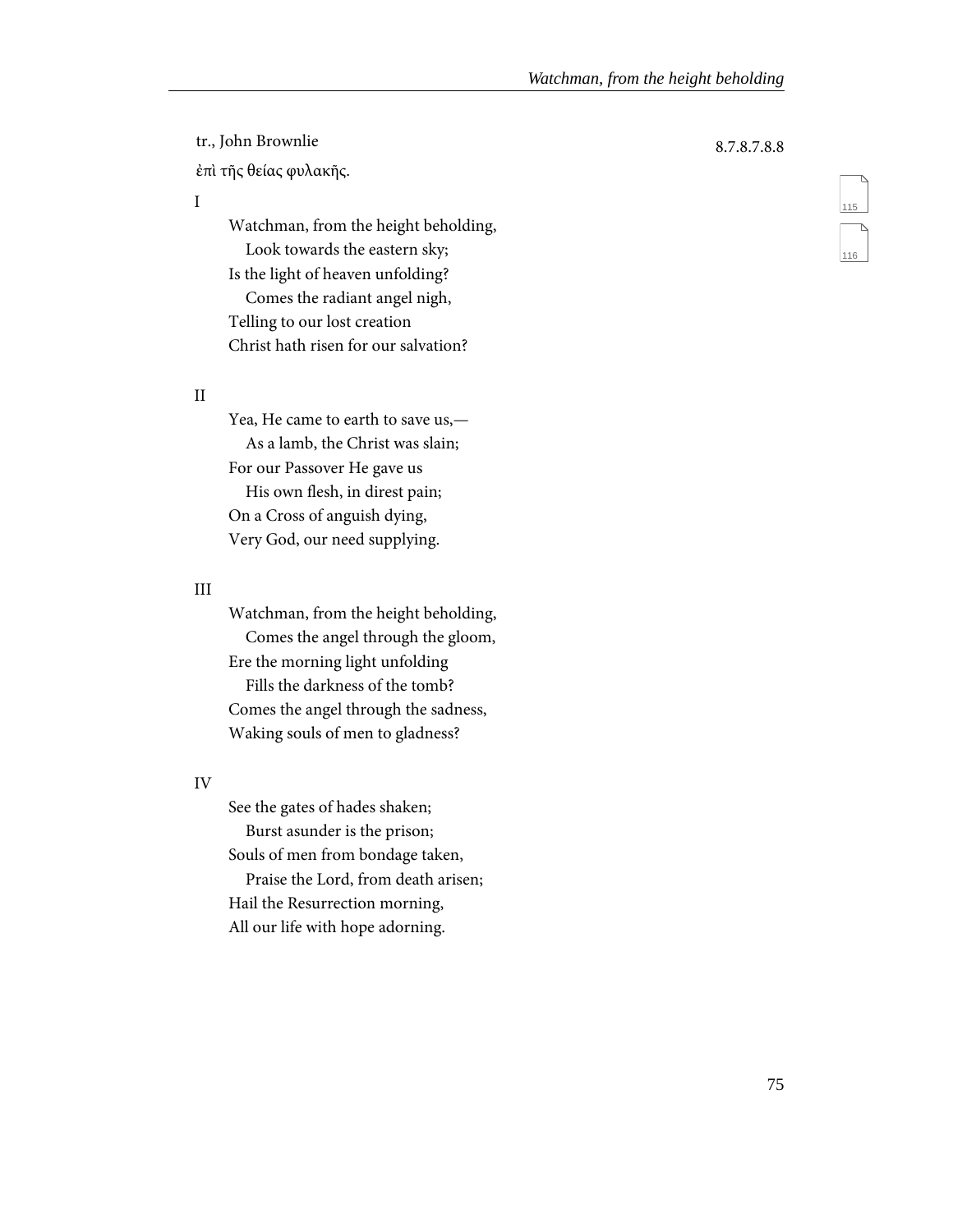I

At earliest dawn the Lord awoke, True Light upon our dismal gloom, And from the darkness of the tomb Arose ere yet the morning broke.

II

Vainly the watchers lingered nigh: No watch could stay immortal power, Nor stone nor seal at that great hour, The heavenly messenger defy.

### III

Like flax before the living flame, The bands of death asunder break, And ere the sons of men awake, The Christ from death's grim shadows came.

### IV

Morning awake! a Morn is here; Welcome its dawn on darker night, Than flies before the rising light When tinged with gold thy beams appear.

### V

Morning awake! the night shall fall, And quench the light thy rising gives; The Light Immortal ever lives, True Light that comes to lighten all.

### VI

Glory to Thee, O Christ, we bring— Glad from the tomb Thy Light we greet, Thy rising hail with praises meet, O Thou Immortal Christ our King.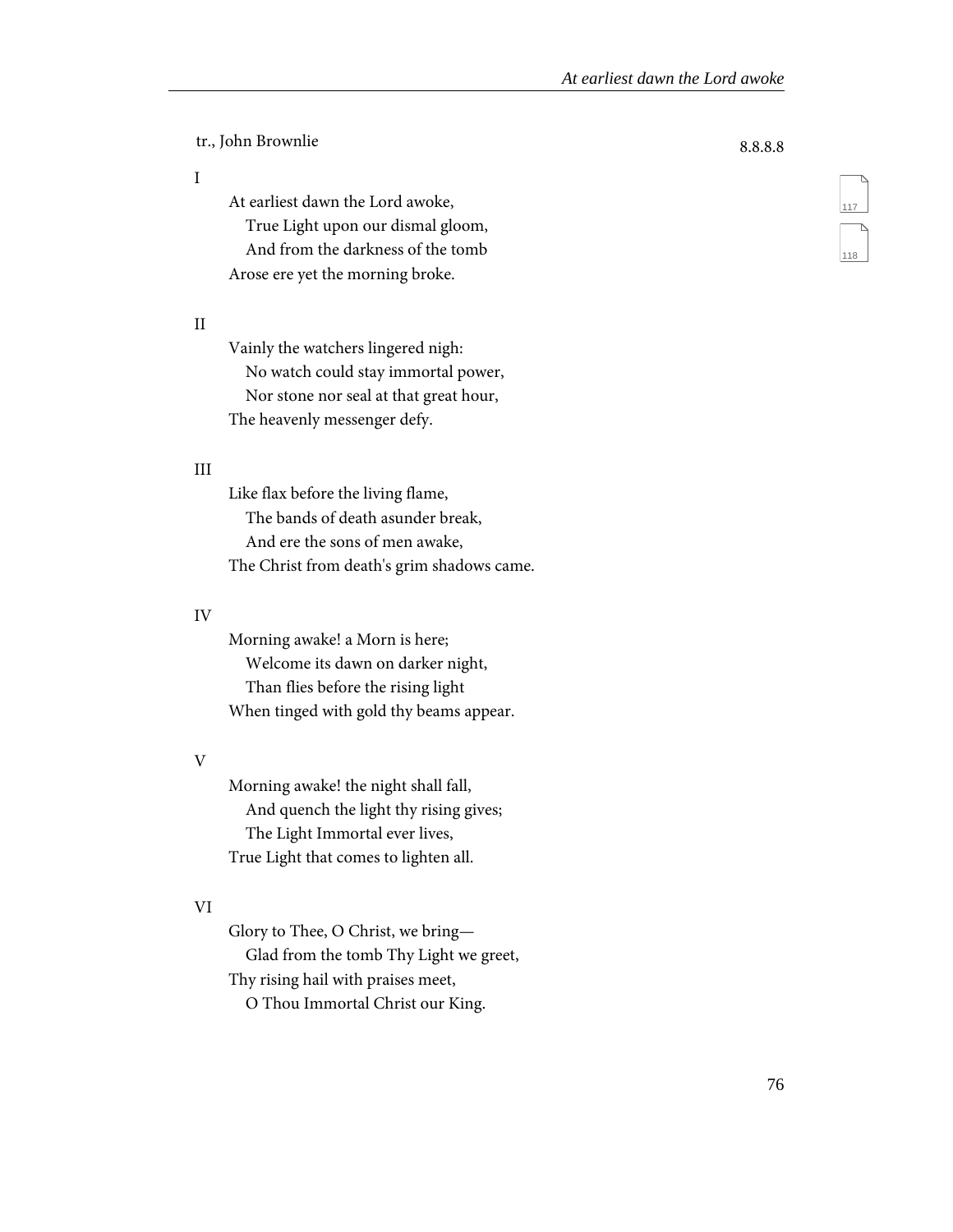tr., John Brownlie 10.10.10.10 γῆ δὲ ἀγαλλιάσθω· Χριστὸς γὰρ ἐγήγερται.

I

Sleepers awake! the night's long reign is past; Purple and gold adorn the hills at last; Songs of delight from myriad hearts arise, Borne on the wind that bears them to the skies.

II

Sleepers awake! The Christ from death awakes; Light from the tomb in radiant beauty breaks; Song from the heavens to listening earth descends; Gladness of earth with heavenly gladness blends.

### III

Sleepers awake! to hope immortal spring, Mount to the heights with never tiring wing; Clouds are of earth where linger doubt and fear, There, in the light, no threatening clouds appear.

### IV

Sleepers awake! no time for slumber now, Day shines from heaven with glory on its brow. Darkness and night, and clouds are passed away, Christ is the Light of our Eternal Day.

V

Sleepers awake! the night's long reign is past; Purple and gold adorn the hills at last; Christ hath arisen, awake! creation wakes, Light everlasting on our darkness breaks.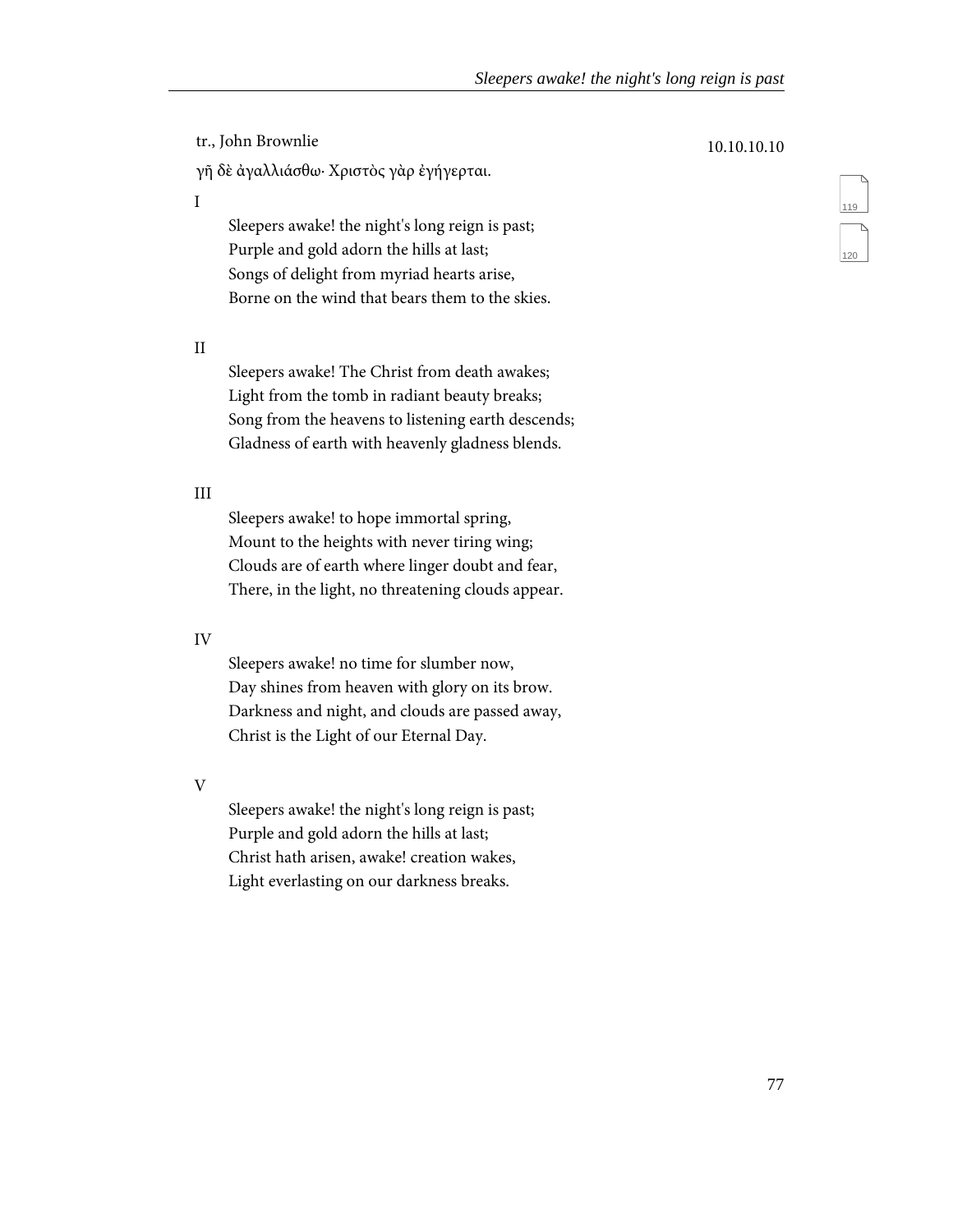121

122

tr., John Brownlie 8.6.8.6 Χριστὸς ἀνέστη ἐκ νεκρῶν, θανάτῳ θάνατον πατήσας. I What wonder wakes a sleeping world, And gives the morn her crown? Death from usurped dominion hurled,

II

And slaves in fettered bondage cast, Their glorious Victor hail, For lo! the reign of death is past, The grave and hades quail.

By death is trodden down.

### III

And night is gone, and morn is here, And clouds no longer frown; For death that filled the soul with fear, By death is trodden down.

### IV

O Christ, Immortal from the tomb! To Thee our songs arise— Thou, Who hast filled our dismal gloom With light of Paradise.

### V

And Thou shalt wear a glorious crown, Who wore the crown of thorns, Since death by death is trodden down, This glorious Morn of morns.

## VI

Let earth and sky, and all who dwell In hades' dark abode, With cheerful voice the chorus swell, Of praise to Christ our God.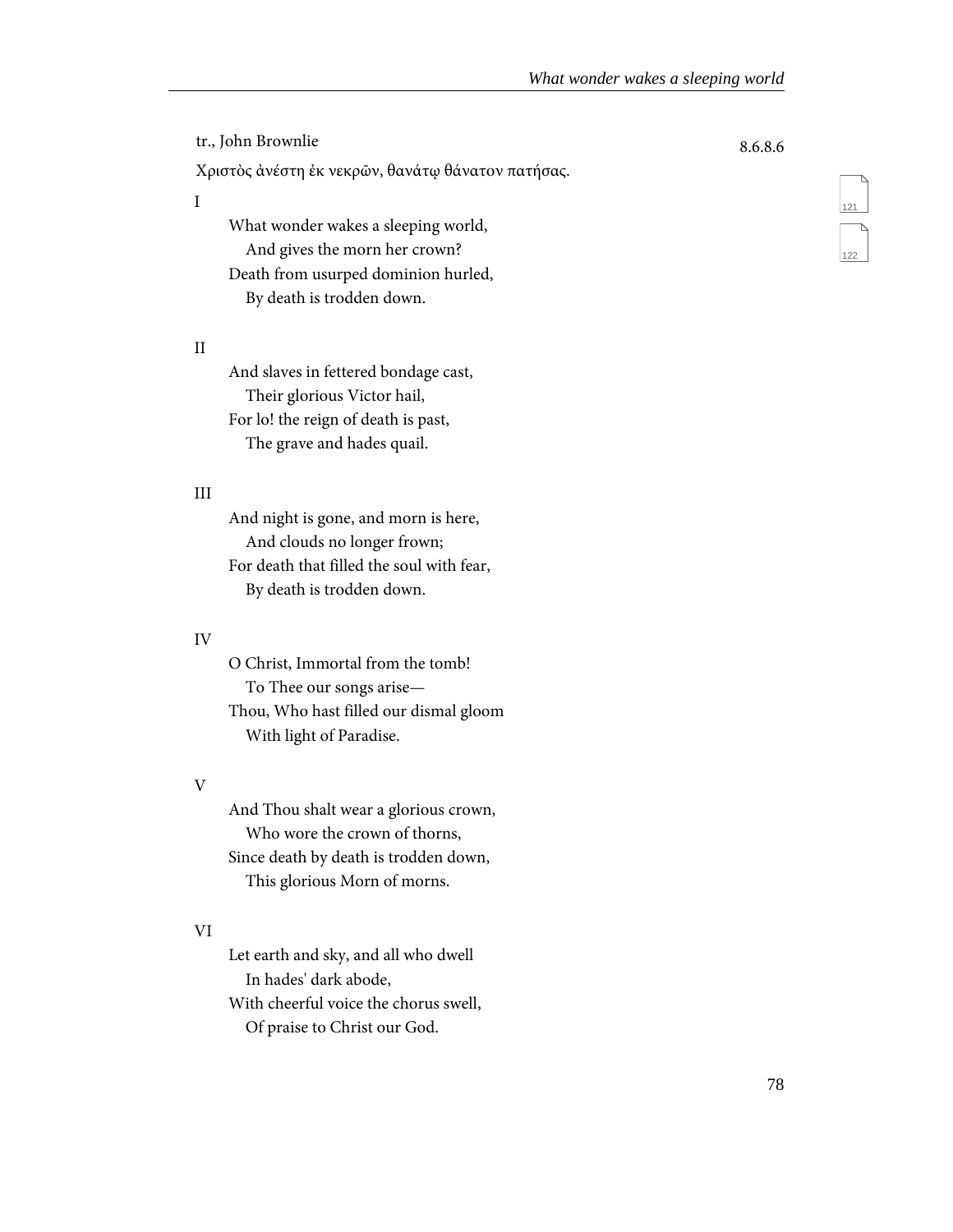VII

Awake, my soul! to praise arise, And give The Christ His crown, Who mounts Immortal to the skies—

For death is trodden down.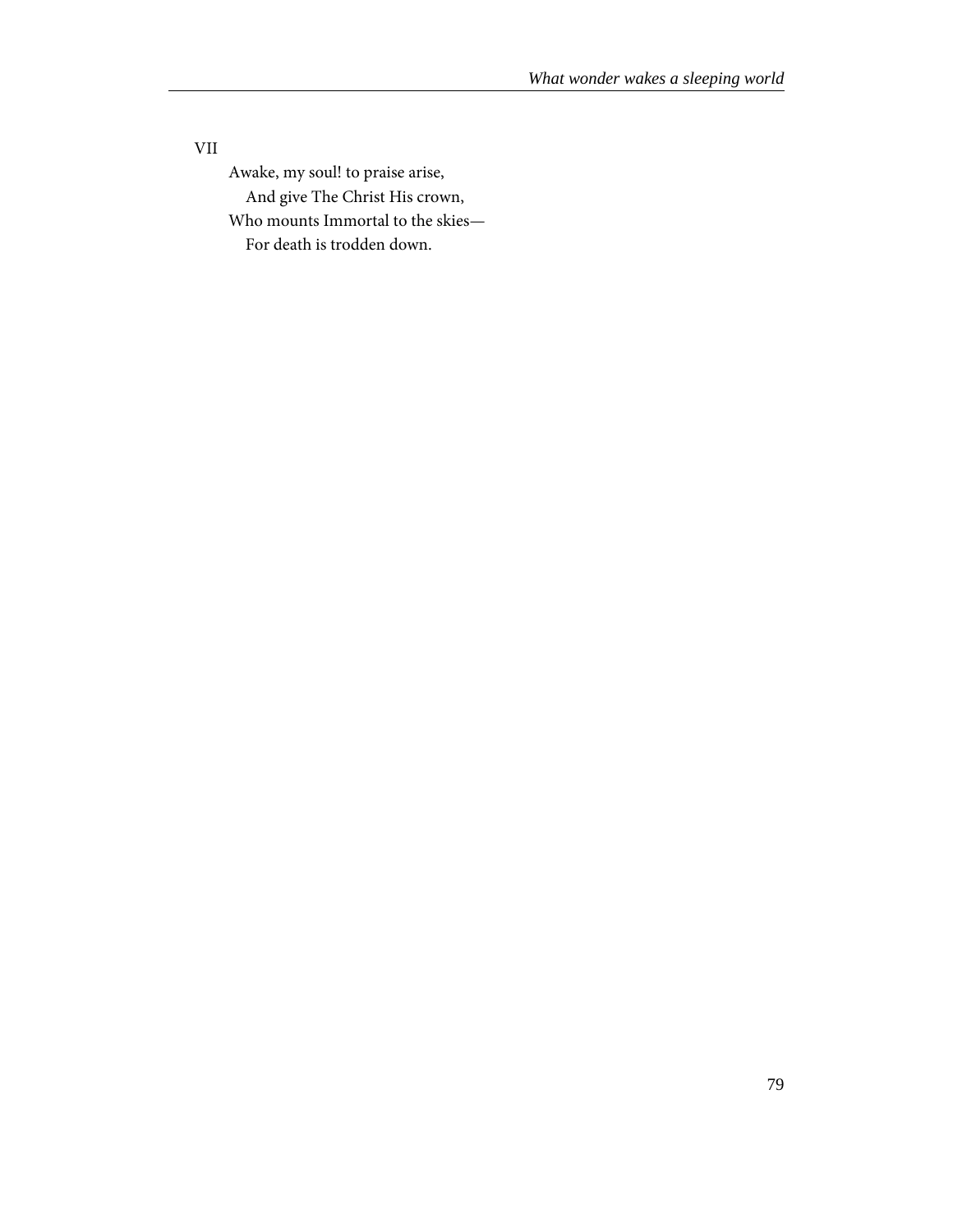tr., John Brownlie 7.7.7.7.7.7 ὡς ἠγέρθη ὁ κύριος, θανατώσας τὸν θάνατον. I Glorious from the field of strife, Lo! the Victor mounts His throne; Lord of death and King of life,

His the triumph, His alone— Glorious from the field of strife, Christ, Immortal King of Life.

II

Wake to gladness, sons of men! Heaven, your gates eternal raise! Welcome to your bliss again Him, the worthiest of praise,— Glorious from the field of strife, Christ, Immortal King of Life.

### III

Ah! the rage of angry foes, Ah! the garments rolled in blood; Where were dealt the fiercest blows, There the valiant Victor stood— Glorious on the field of strife, Christ, Immortal King of Life.

### IV

Sin and death—the twain assailed, And the Christ expiring fell; But the Death o'er death prevailed, And the might of sin and hell; Victor from the field of strife, Hail! Immortal King of Life.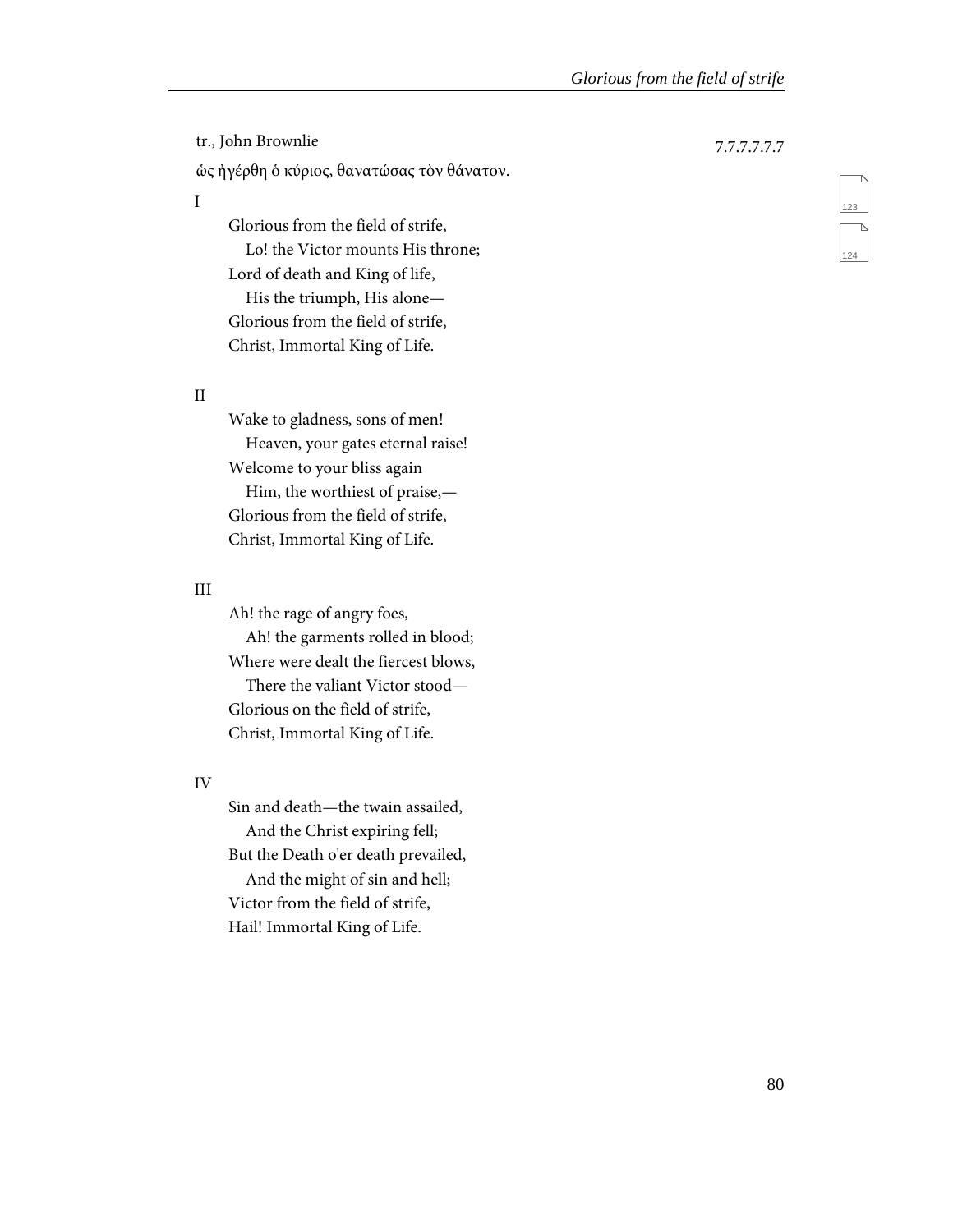I

The light that from the fire of love With glory girds the throne above, Falls on our world by sin undone, All radiant as the morning sun.

II

O souls of men, in darkness lost, Look upwards where the shining host, Like stars around the Christ are set, More bright than earthly coronet.

### III

These are the souls of men restored, By Him Whose blood on earth was poured, Who, though a Son, was bound and led To where His heart in anguish bled.

### IV

Death at the Christ in fury sprung, As on the Cross He meekly hung; But by His dying, death was slain, And sin, and all their hideous train.

### V

O souls of men, to such a prize, Thine is the power with these to rise; No barrier flung across the way Can stay thy course to endless day.

## VI

O deathless Christ! O sinless One! Son of the Father, God's own Son, Thine is the power from sin to free Their souls who put their trust in Thee.

25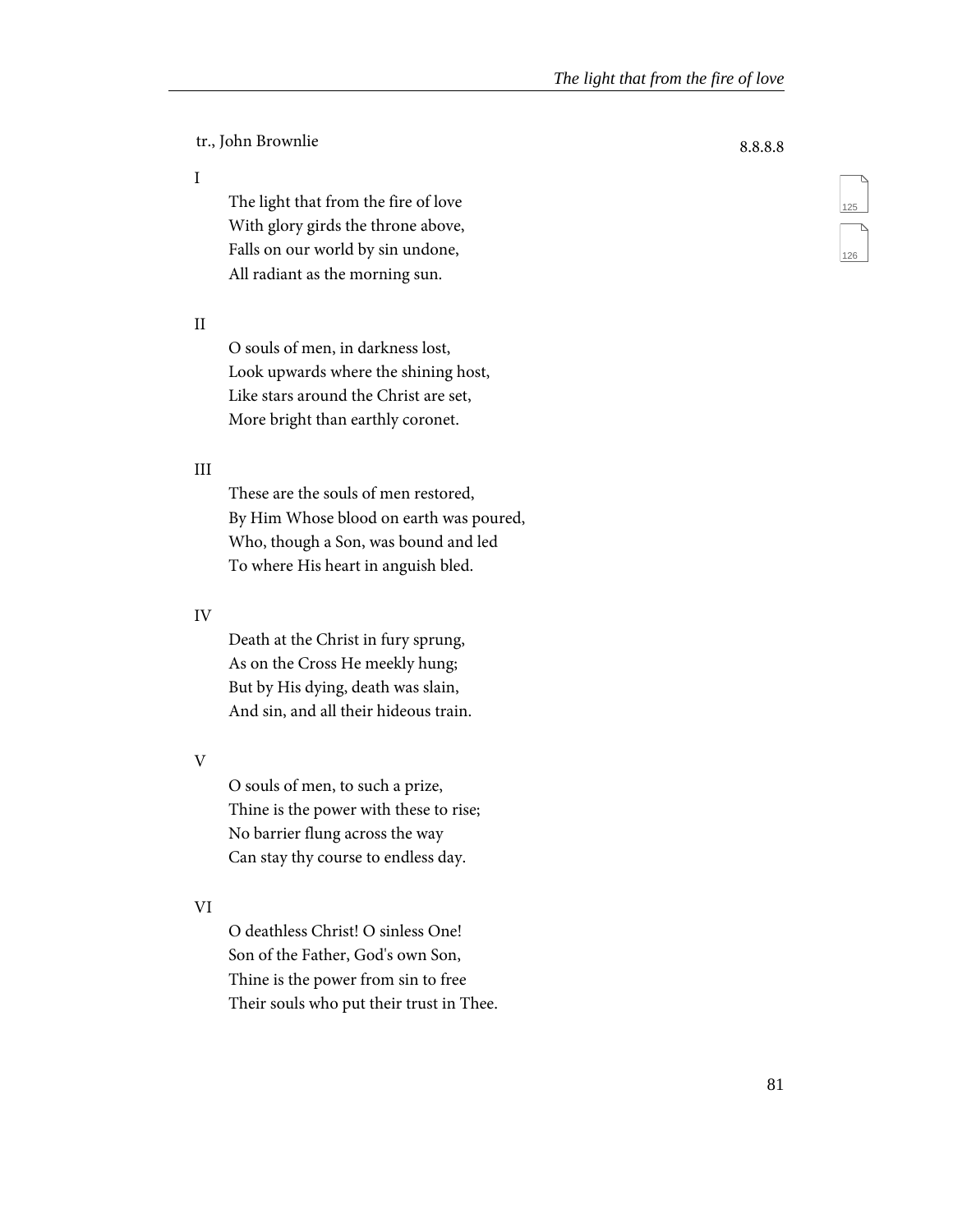VII

Glory to Thee, O Christ, be given By souls redeemed in earth and heaven; Our souls, exulting, seek the place Where dwells the fulness of Thy grace.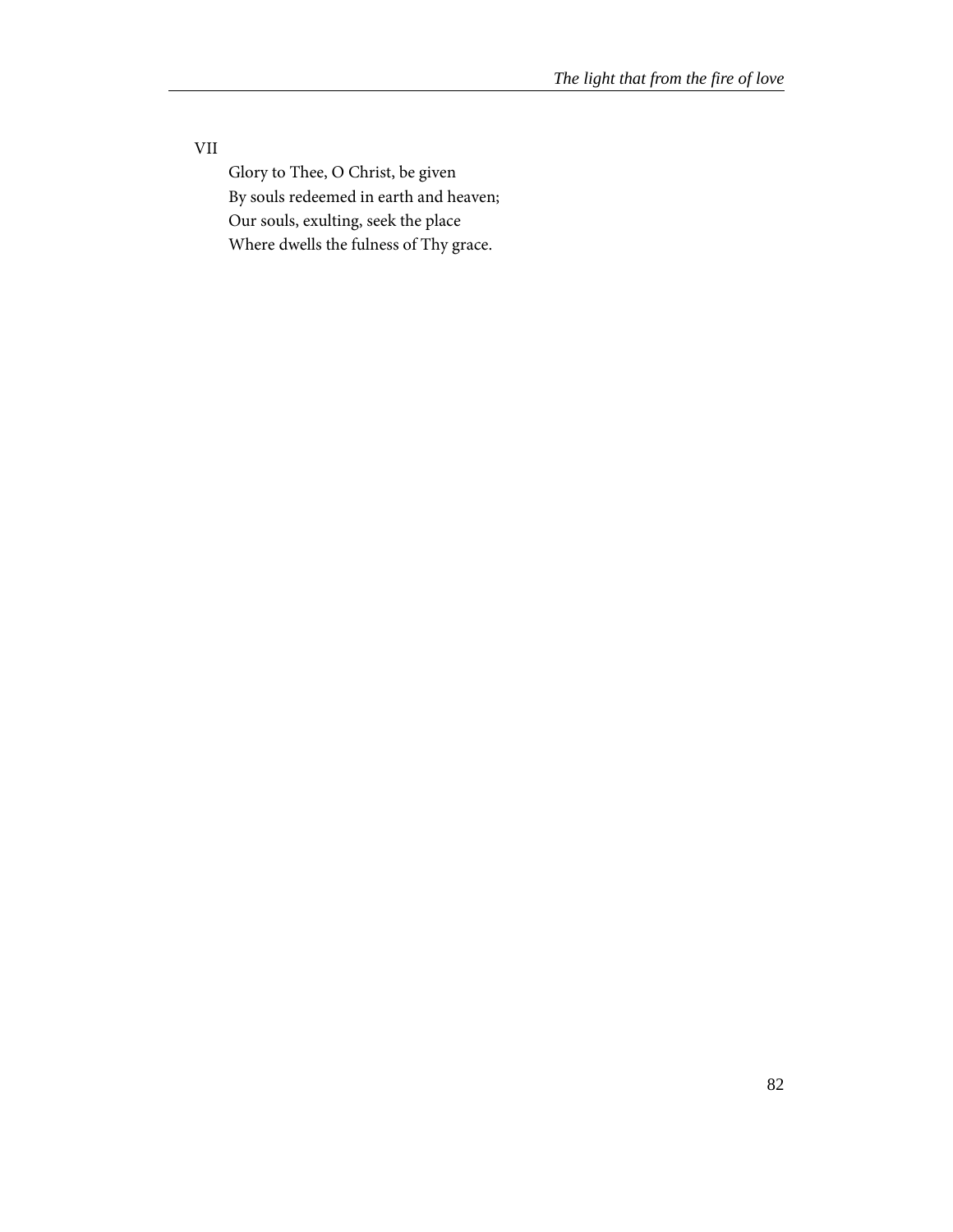tr., John Brownlie 10.10.10.10

Κύριε, ἠ ἐν πολλαῖς ἁμαρτίας.

This Idiomelon, the original of which may be seen at p. 384 of the Athens edition of the Triodion, bears the title, ποίημα Κασσιαννῆς Μοναχῆς ("A poem of Kassia the Recluse"). It is still sung on Wednesday of Holy Week.

Kassia had been chosen as consort by the Emperor Theophilos the Iconoclast (A.D. 829- 843), son of Michael II. the Stammerer, and when she was brought into his presence, the Emperor greeted her, exclaiming, "Woman is the source of all evil;" to which Kassia replied, "And also of all good." Trifling as the circumstance may seem, it roused the anger of the monarch, and the match was broken off.

Thereupon Kassia devoted herself to religion, and founded a nunnery, in which she remained till her death. In the quiet and seclusion of her life, she wrote many idiomela, which are scattered over the Greek Office Books, chiefly The Menaea.

None of her poetry, so far as the present writer has been able to discover, has ever been rendered into English. Certainly this, which is one of the finest of her idiomela, appears here for the first time in English verse. It is brimful of pathos and tinged with melancholy, without doubt traceable to the sad experiences of her life. May it not be that in the second line of the first stanza there is a suggestion of her own name? κᾰσία (kasia) is sometimes written κάσσια (kassia), the sweet herb. The sweetness of cassia had been changed to the bitterness of myrrh.

I

Burdened with sin, more, Lord, than I can tell, I bear the myrrh with those that loved Thee well; And to the grave lamenting, lo, I bring, For this last solemn rite, my offering.

II

The love of sin, ah, that it should be so, That held my truant spirit long ago,— That love of sin my foolish heart hath found, And moonless night now circles me around.

### III

O Thou, Who by the clouds that drape the sky, Bearest the waters of the sea on high, Accept the offering of my bitter tears, From springs that issue in a night of fears.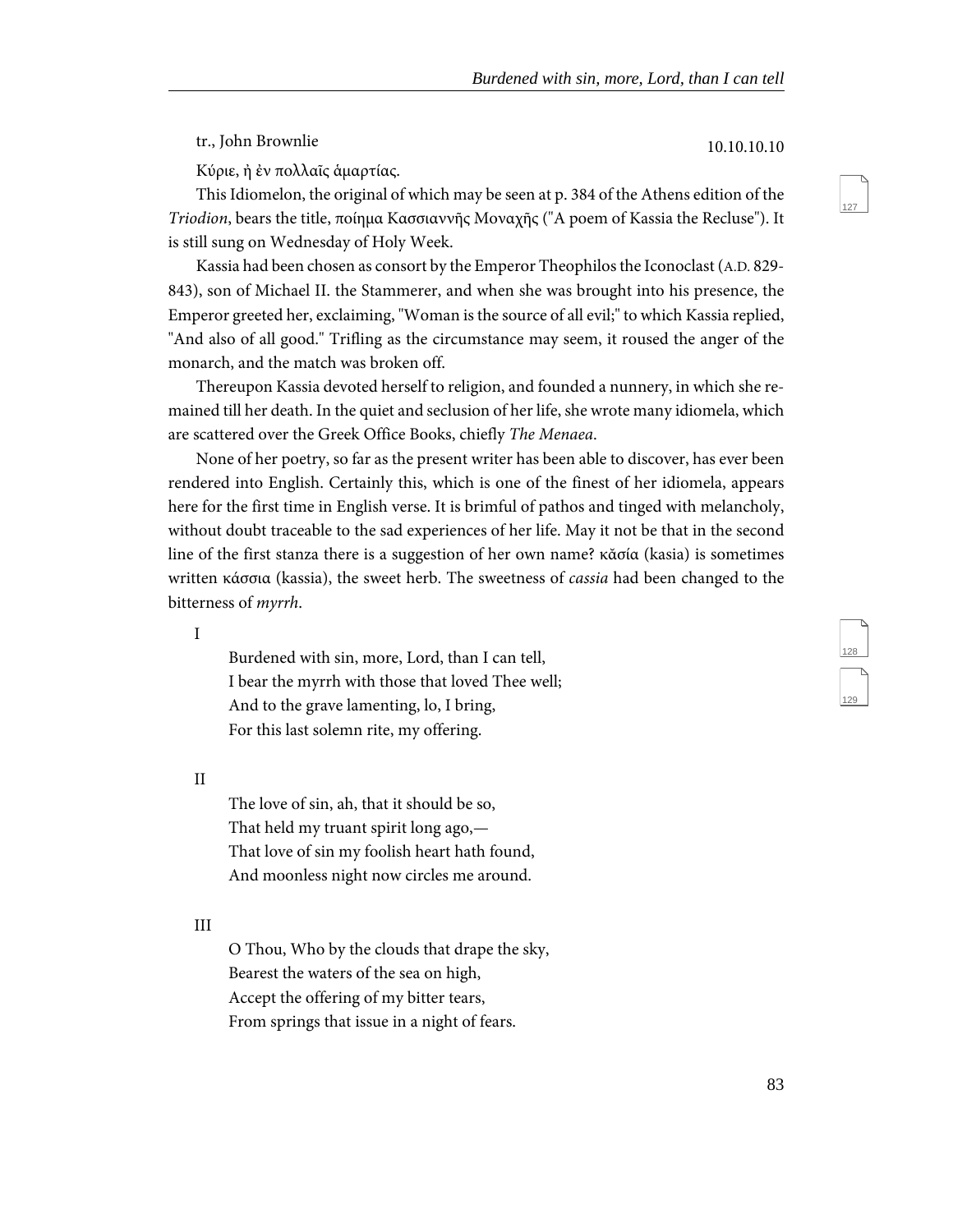IV

O Thou, Who mad'st the heavens of old to bow, Incline Thine ear and hear Thy servant now, And let my sighing and my grievous moan, Enter Thine ear, O God, my God alone.

V

Prostrate I fall, and in my worship meet, Would kiss amid my tears Thy stainless feet, And wipe them with my hair, that by Thy grace, I with the penitent may take my place.

VI

To Thy fair Paradise, when eve has come, Take Thou Thy servant in Thy mercy home; From fear of Judgment, and from evil free, There let me dwell for evermore with Thee.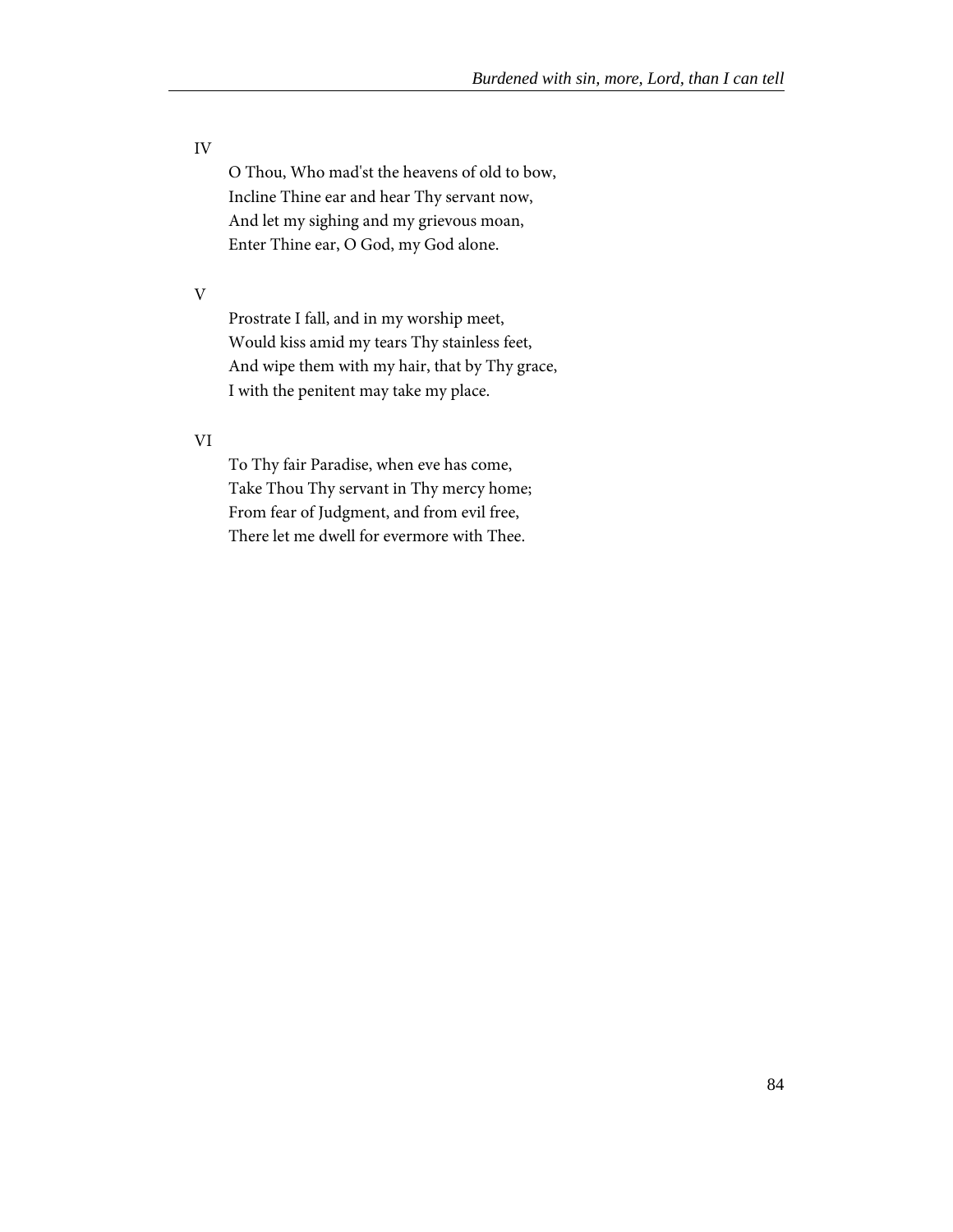131

## **ASCENSION**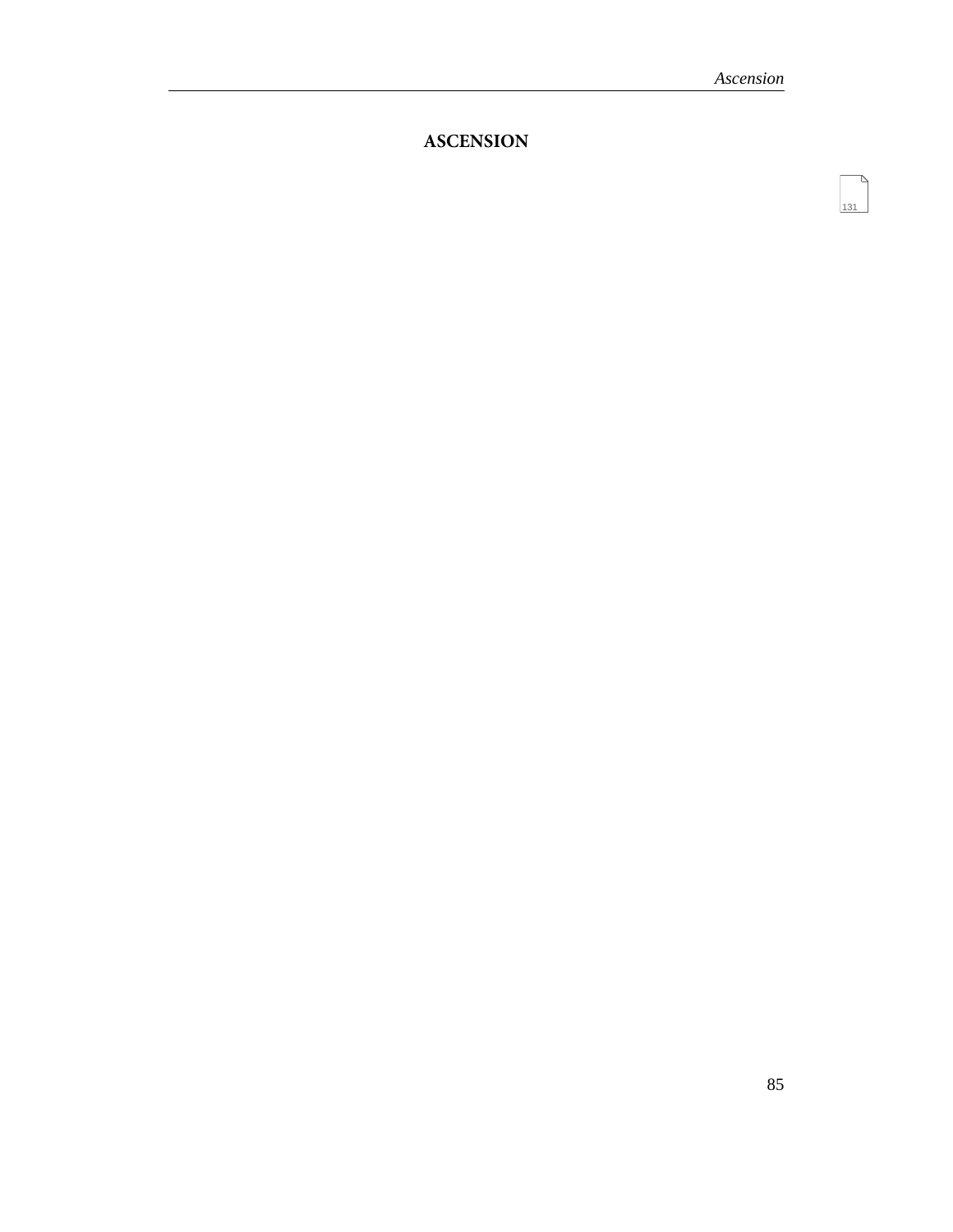tr., John Brownlie 8.6.8.6 καὶ τὴν πρὸς ὕψος οὐρανοῦ θείαν ἀνάληψιν. I He mounts to where the azure shines, Triumphant as the light; Till, past the glowing gates, The Christ

II

And now amid the bliss of heaven, The Father's throne He shares; And gems of radiant beauty deck The sparkling crown He wears.

Is lost to mortal sight.

### III

Remember, Lord, Thy promise made, When hearts in sadness pined, And send the Comforter to soothe The sorrows of mankind;

### IV

And as the lingering ages pass, To teach the souls of men, That they may hail the Christ when He In glory comes again.

### V

All praise to Thee, Eternal God, And to the Son be given, Whose glory, darkly veiled on earth, Now fills the light of heaven;

### VI

And to the Holy Comforter, By Whom our lives are blest, Be praise, by every waiting heart, For evermore expressed.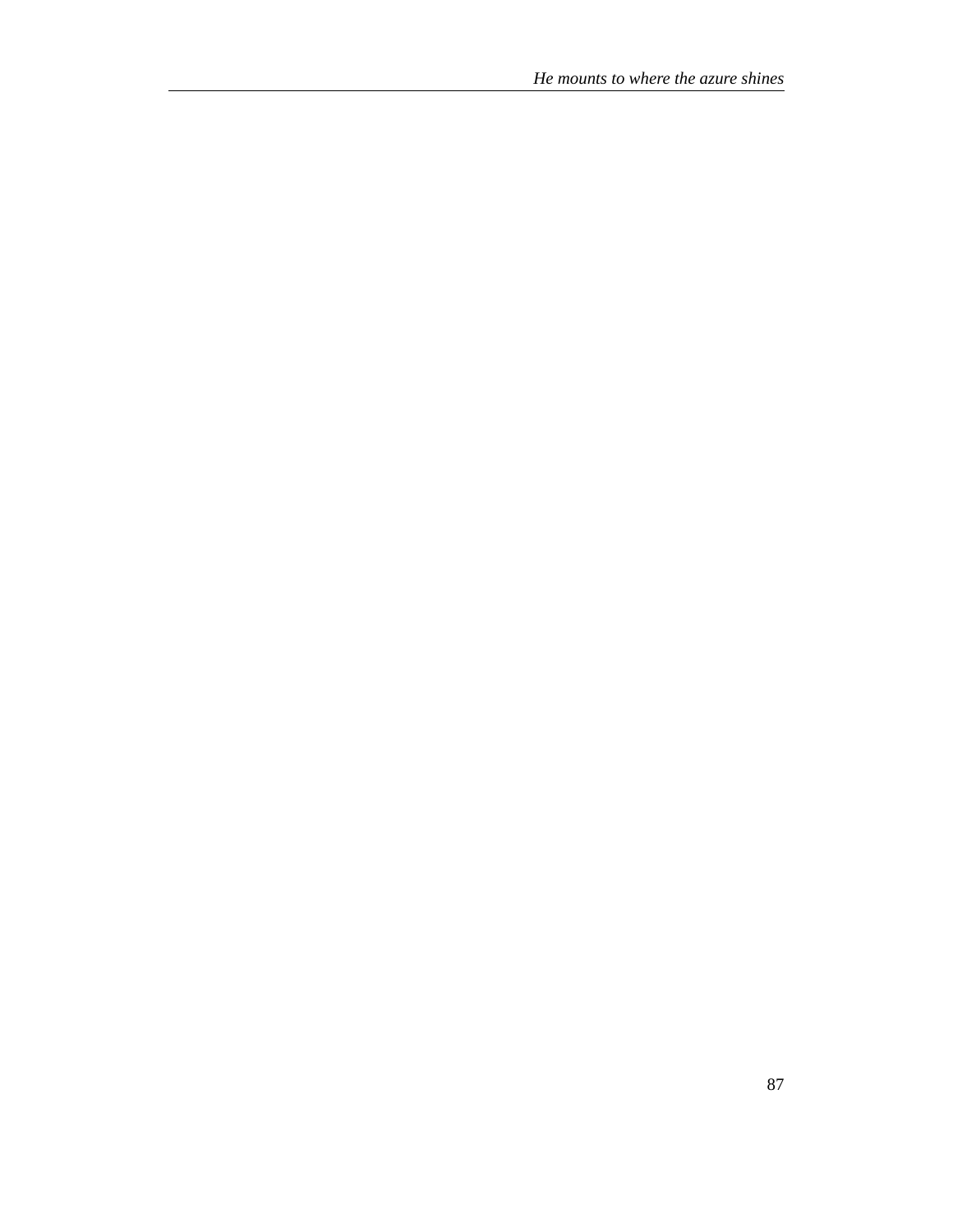### I

See the King of kings ascending To His throne of power again; Who in humble garb descending, Came to dwell with lowly men.

### II

Glad the angel hosts adoring Fling the golden gates aside; Mortals, view the Victor soaring, Heaven receives the Lord with pride.

### III

Strike your harps, ye choirs supernal; Lift your songs of welcome now; For, behold your King eternal Comes with laurels on His brow.

### IV

Gone the sorrow and the sighing; All the anguish and the pain; Gone the weakness and the dying,— Choirs immortal, raise the strain;

### V

Hallelujah! endless glory To the King of Glory give; Mortals, heed the gladsome story, Christ is risen, and thou may'st live.

135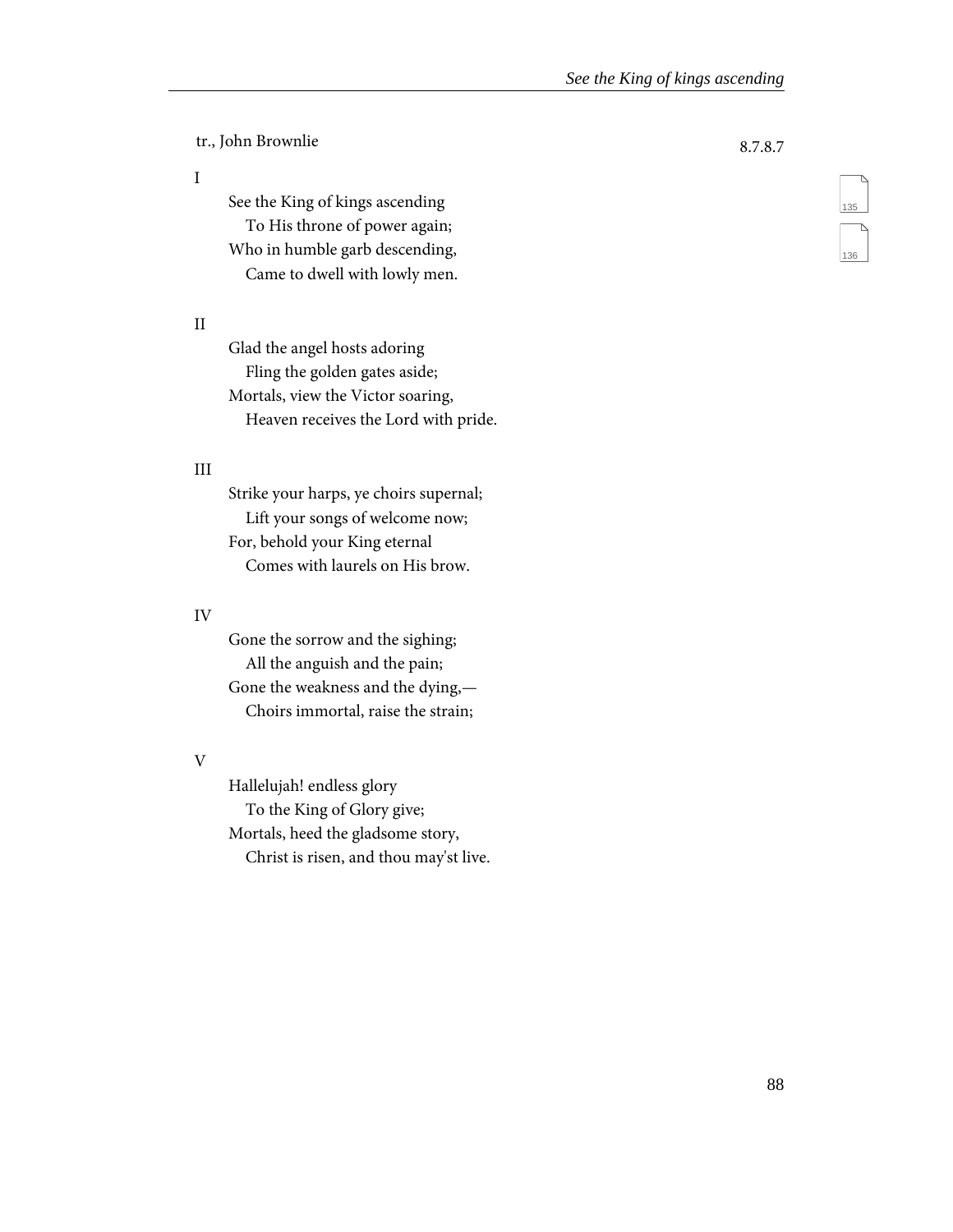I

Now let the gates be lifted up, That Christ may enter in, Who drank for man the bitter cup, And crushed the power of sin; He enters, lo! a Victor brave, Triumphant from the yawning grave.

### II

Did death and hell their power unite To hold their prize? in vain; For morn awoke upon the night, And death and hell were slain; All hail the Victor from the grave, Who rose from death our souls to save.

## III

Now let the Christ His right assume,— The throne of high renown; No more do thorns His temples fret, He wears a regal crown;— Up, myriad hosts, your praises bring, And laud the All-victorious King.

### IV

To God the Father, God the Son, And God the Spirit blest, Be glory while the ages run, By angel hosts exprest; And souls from death's dark bondage won, By Christ, the All-victorious Son.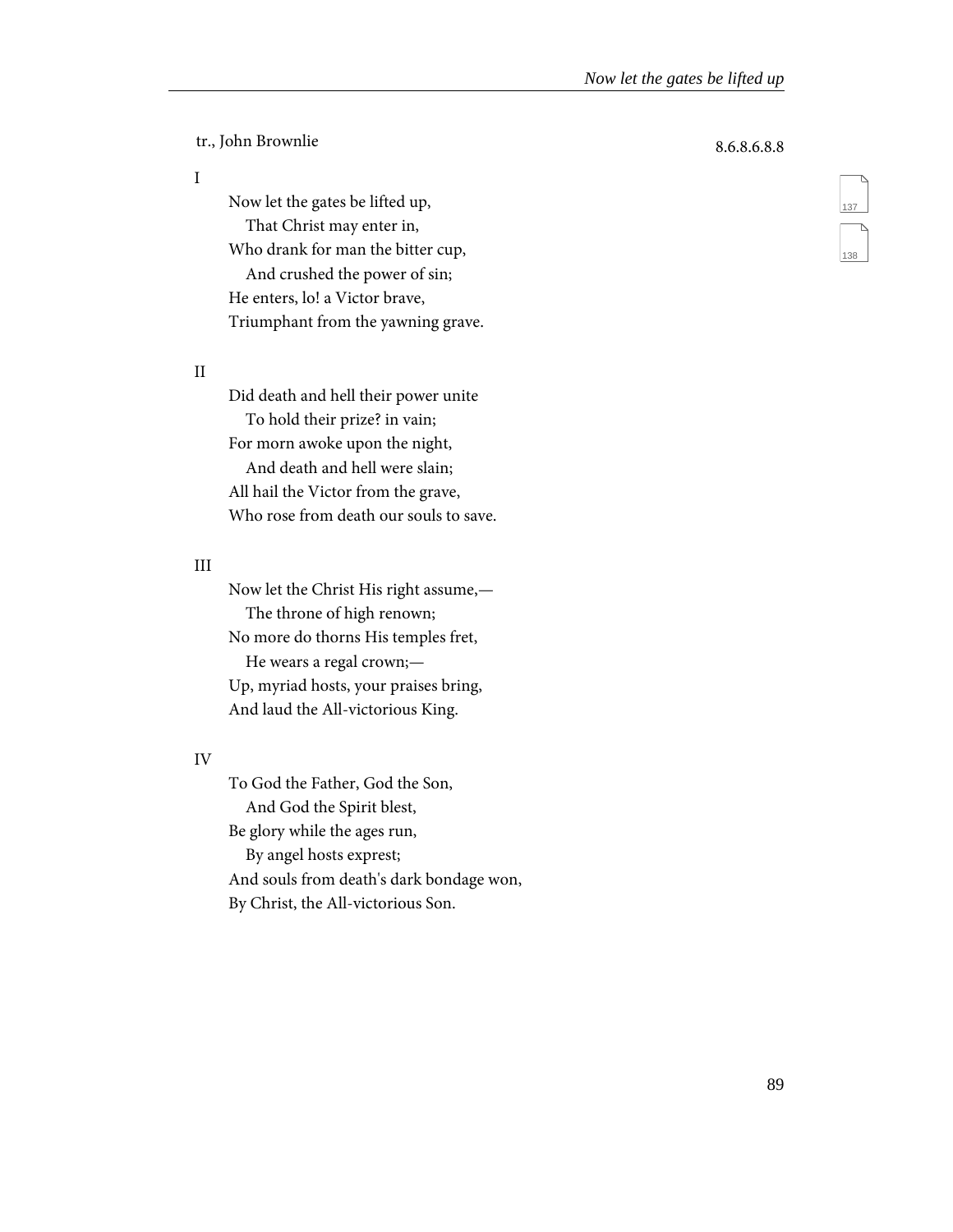tr., John Brownlie 7.7.8.8.7.7

I

Wrapt in wonder and amaze, On the throne of God I gaze;— Sparkling are the gems abounding, Sweet the harps and viols sounding; See the palms of victory wave,— 'Twas the Christ the triumph gave.

II

Lo, He sits in glory now, Thorns no longer clutch his brow,— Glory, laud, and honour bringing, Choirs of the redeemed are singing,— Thus the King enthroned they greet, And their crowns are at His feet.

### III

Past, the life He lived below, Gone the weariness and woe; Now the painful strife is ended, Christ a victor hath ascended, Sin and death are bound with chains, And the King Immortal reigns.

IV

Ah! Good Lord, when life is past, Bring me to such bliss at last; Where love wakens gleams of gladness, In the eyes that wept for sadness;— Where the weary rest, and praise Christ, the Victor King, always.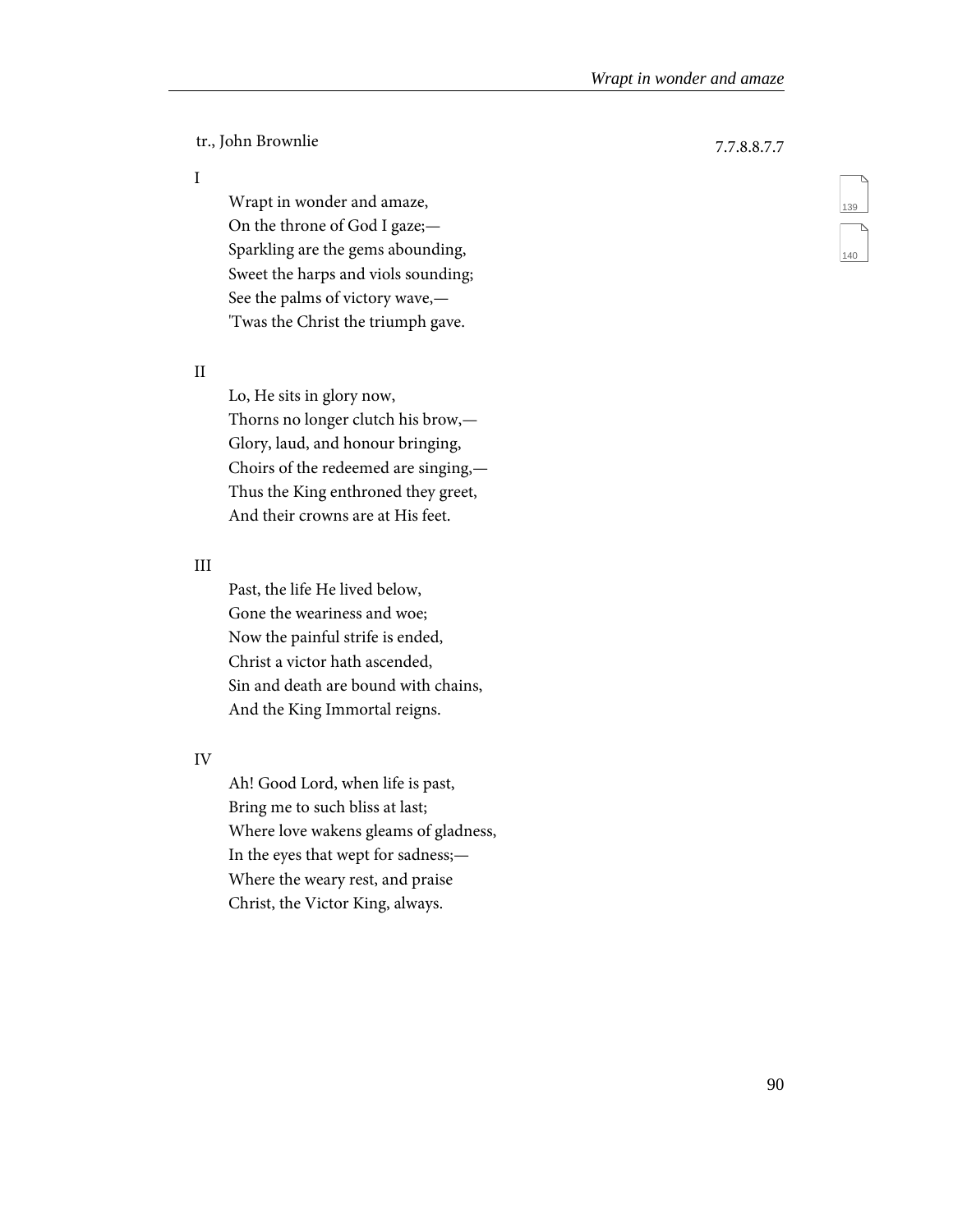ἀνεφέρετο εἰς τὸν οὐρανόν.

I

A Love divine, exceeding broad, Shines glorious from the throne of God, Where Christ above all power is set, Who rose to reign from Olivet.

II

A mercy great to sinners brought, Exceeding far man's kindest thought, Wide as the hope to mortals given, Springs from that love enthroned in heaven.

### III

Far as the need of man extends, The grace of Christ our life attends; For love enthroned can ne'er forget The tears and joys of Olivet.

### IV

And mercy still the love obeys That ever loved, and loves always, And from the bliss of heaven descends To seek the soul that love befriends.

V

O King of Life, Immortal One! Thy grace extend to souls undone, Nor on the throne of heaven forget The tears and joys of Olivet.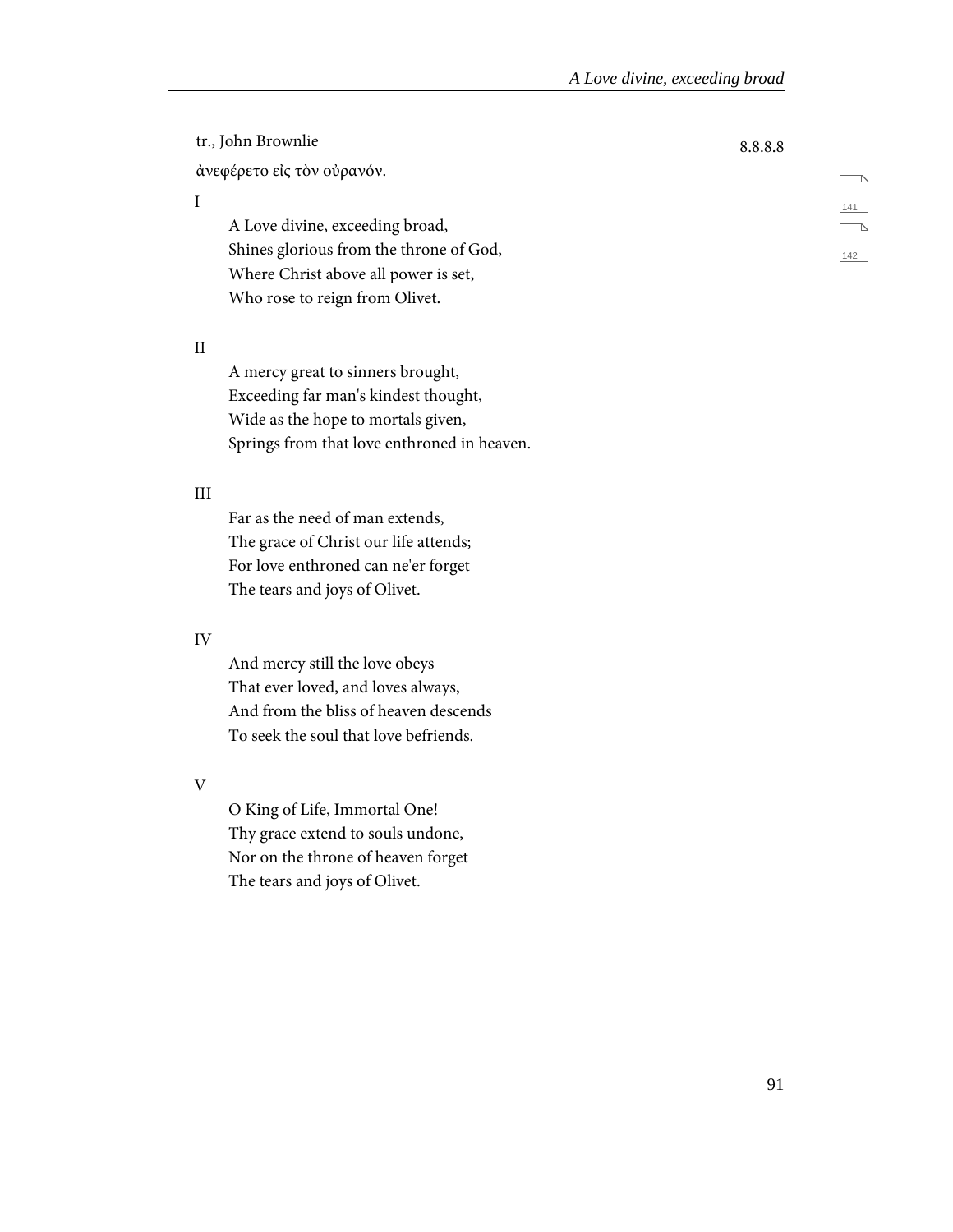143

## **PENTECOST**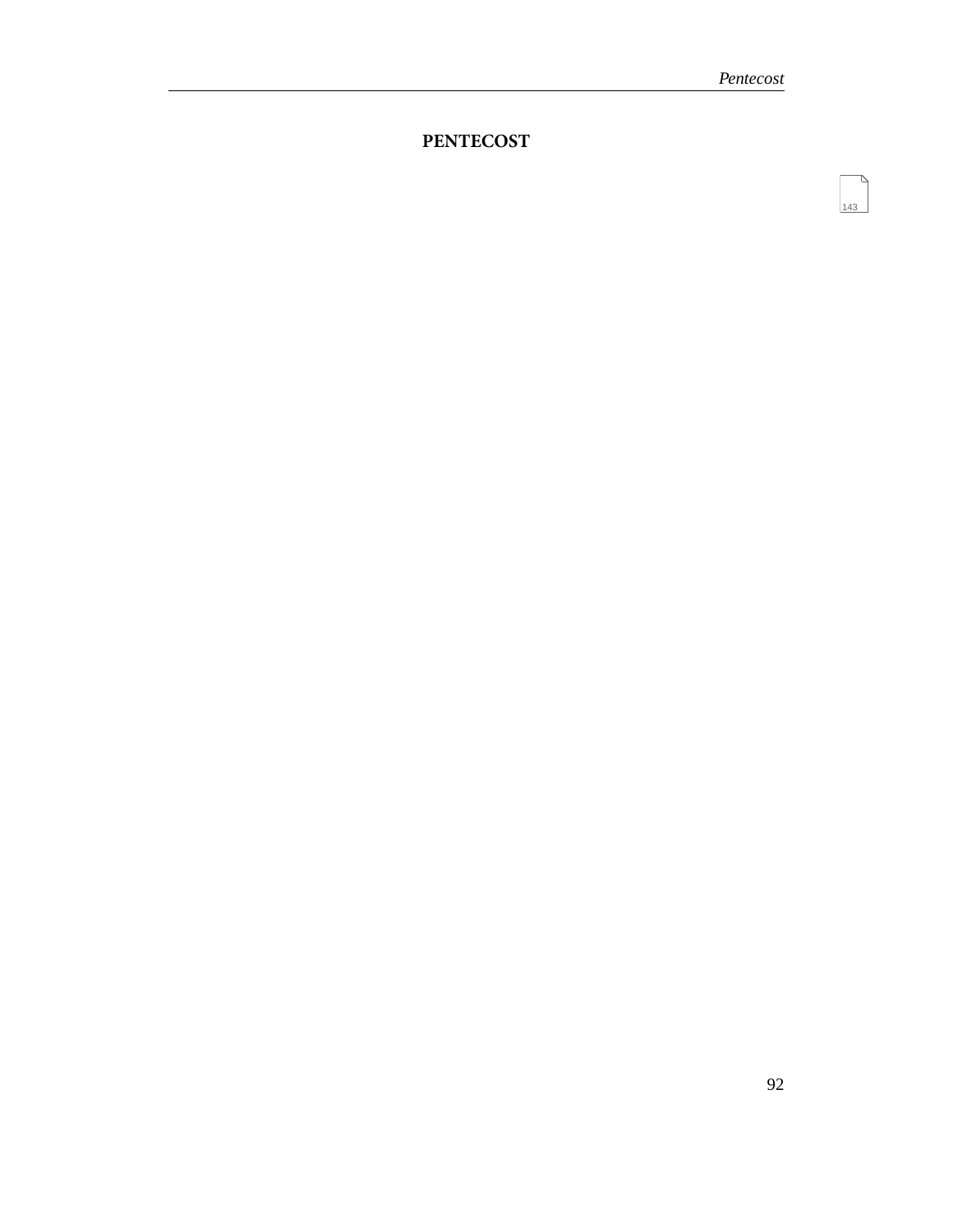I

When Jesus at the feast reclined, And sad disciples sorrowed most, He gave, to soothe their troubled mind, The promise of the Holy Ghost.

II

"I will not leave you," thus He spake, "As orphans here alone to dwell; With you My sure abode I'll make, And all your loneliness dispel."

### III

And when amid the clouds of heaven, Th' ascending Lord to sight was lost; The promised Gift of Christ was given Upon the hallowed Pentecost.

### IV

He came upon a rushing wind, The faint apostles to inspire; And on their waiting band declined, In form of cloven tongues of fire.

### V

And as the Spirit utterance gave, Their tongues expressed the thought inspired; And faltering, timid hearts were brave, And fainting souls with zeal were fired.

### VI

O Spirit, Gift of Christ adored, Our need behold, in power descend; And, as was promised by our Lord, Abide our Comforter, and Friend.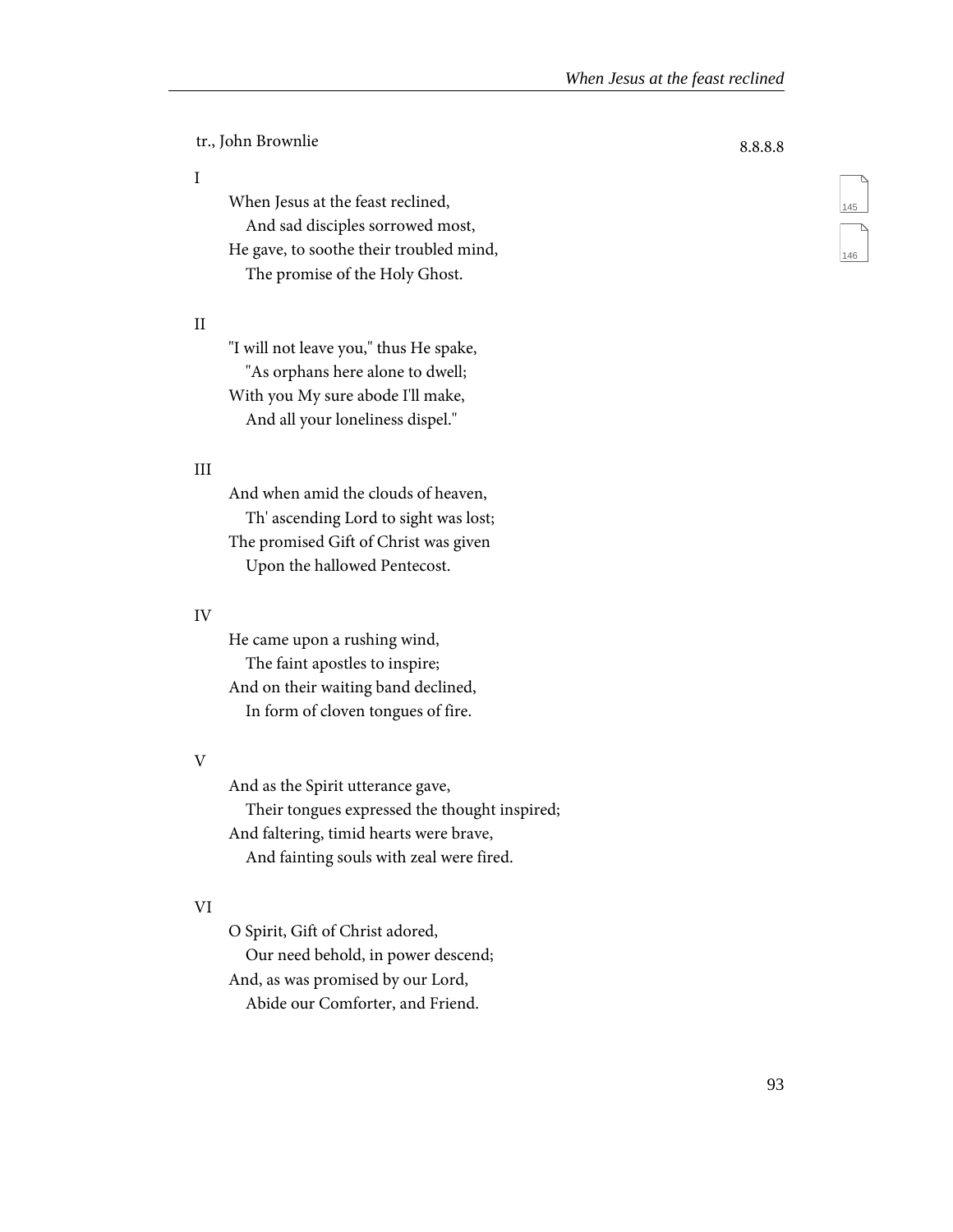ζωῆς χορηγὸς, ἐλθὲ, καὶ σκήνωσον ἐν ἡμῖν, καὶ καθάρισον ἡμᾶς ἀπὸ πάσης κηλίδος.

I

O Spirit, Lord Almighty, Blest, Of all the Gifts of Christ the Best; Come with Thy power, our lives control, The weak make strong, the sin-sick whole.

II

Let Thy pervading light reveal The sin our subtle hearts conceal; And when we humbly guilt confess, Let penitence our souls possess.

### III

O Spirit, God of love and light, Shine on the Cross in sin's dark night, And there reveal the Christ of God, Bruised for our sin beneath the rod.

### IV

Shine on the road that upward tends, Where Christ the pilgrim soul befriends; Where 'mid the toil our spirit feels, The promised aid Thy grace reveals.

V

O Spirit, Lord of love and power, Help Thou the soul in needful hour; Thy soothing balm in love bestow, Through all our troubled life below.

### VI

Glory to Thee, the Risen Christ, Through Whom the gift of love unpriced, From God the source of every good,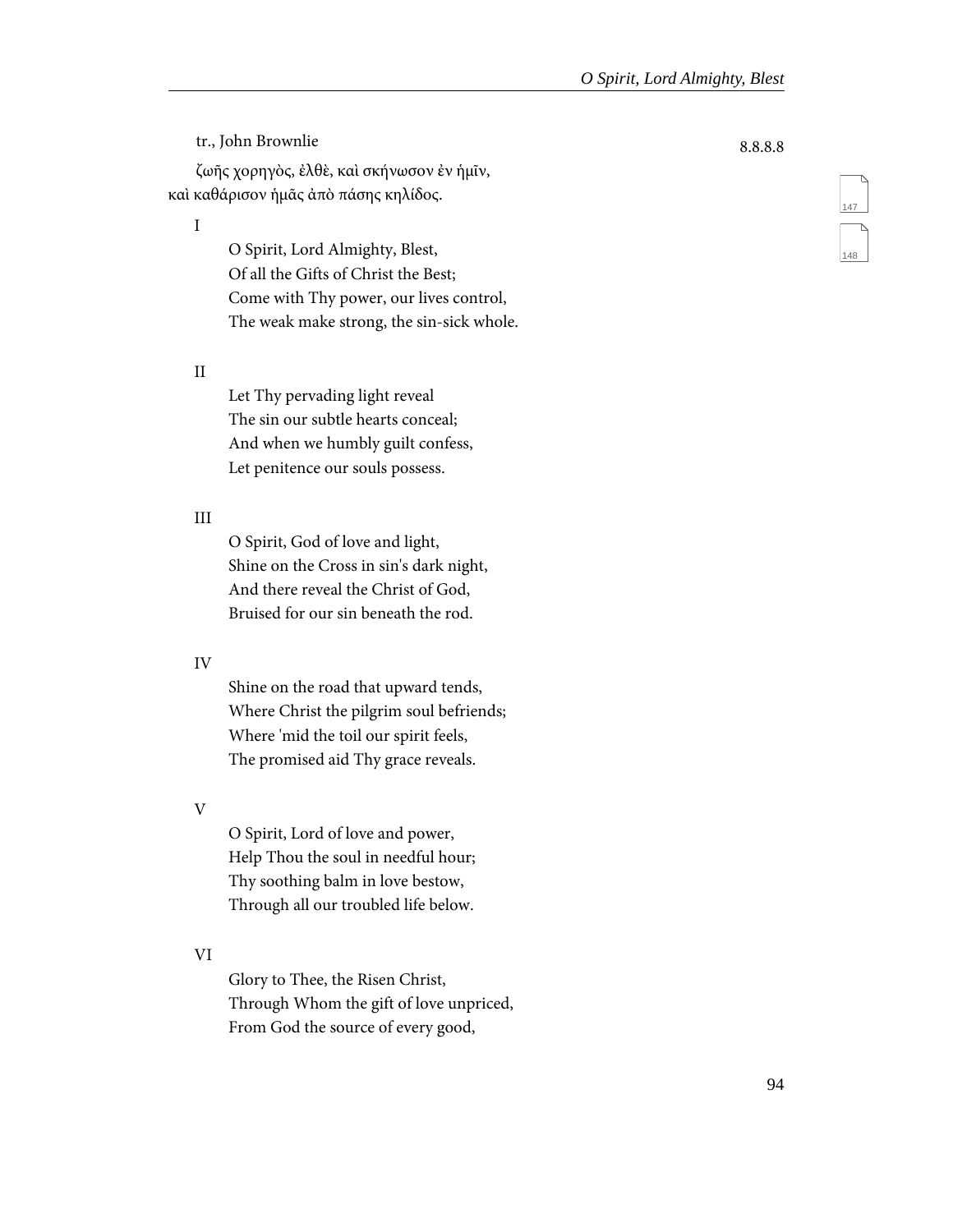Descends to us in plenitude.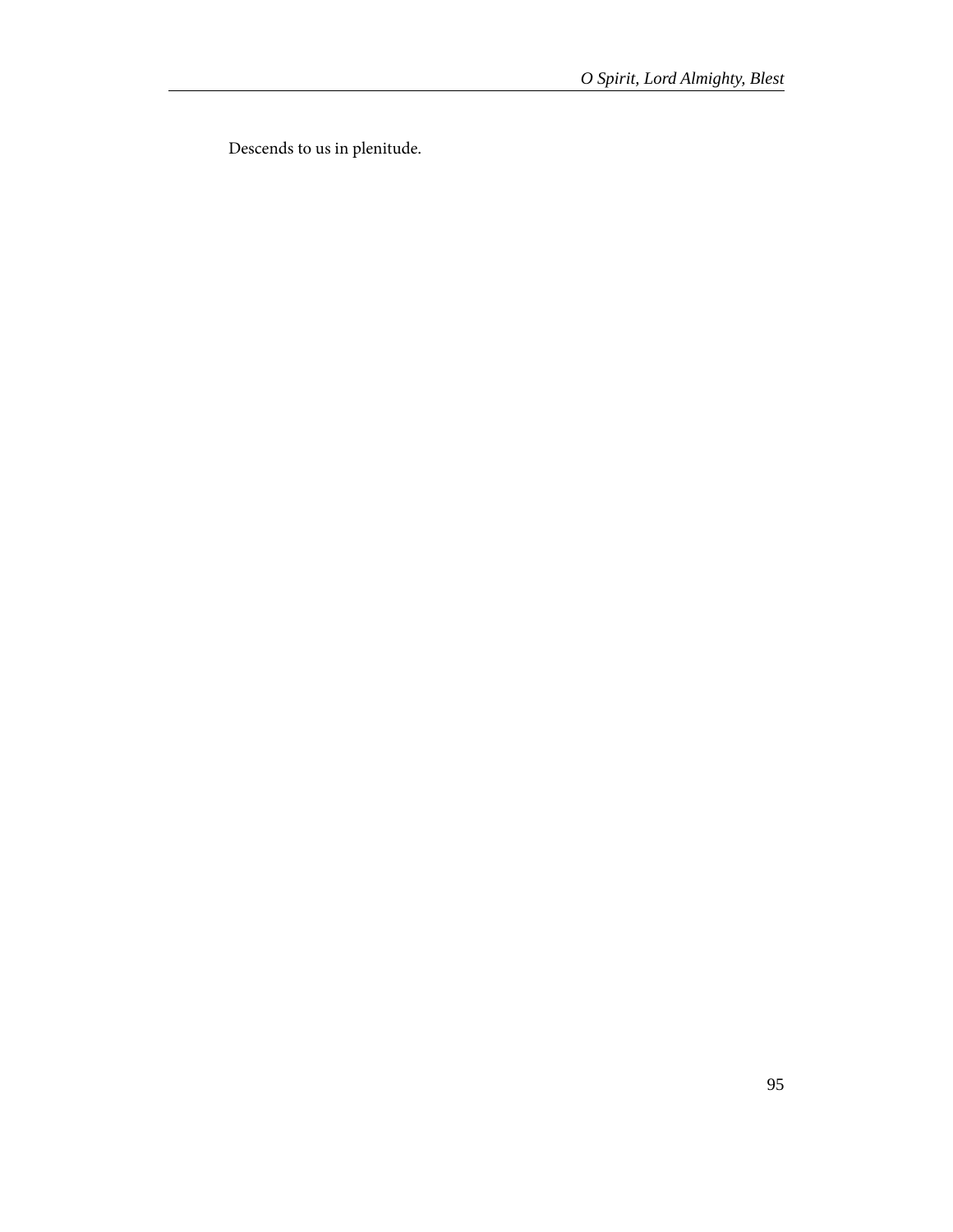I

O Holy Ghost, eternal Lord, One with the Father and the Word; Who art, and wast, and aye shalt be, While ages pass, eternally.

II

Thou spring of Life, Thou source of Light, Fountain of Goodness, God of Might; By Thee the Love of God is known, And Christ in all His fulness shown.

### III

O Lord of grace, how good Thou art, To soothe with balm the wounded heart; To fire with zeal the fainting soul, To teach, to comfort, and control.

### IV

To Thee eternal praise be given, Thou Light of earth, Thou Joy of heaven; Who from the Immortal Father came, In living tongues of fiery flame.

V

Eternal Spirit, One in Three— Father and Son unite with Thee, In one great, glorious Trinity, Now, and for evermore to be. Amen.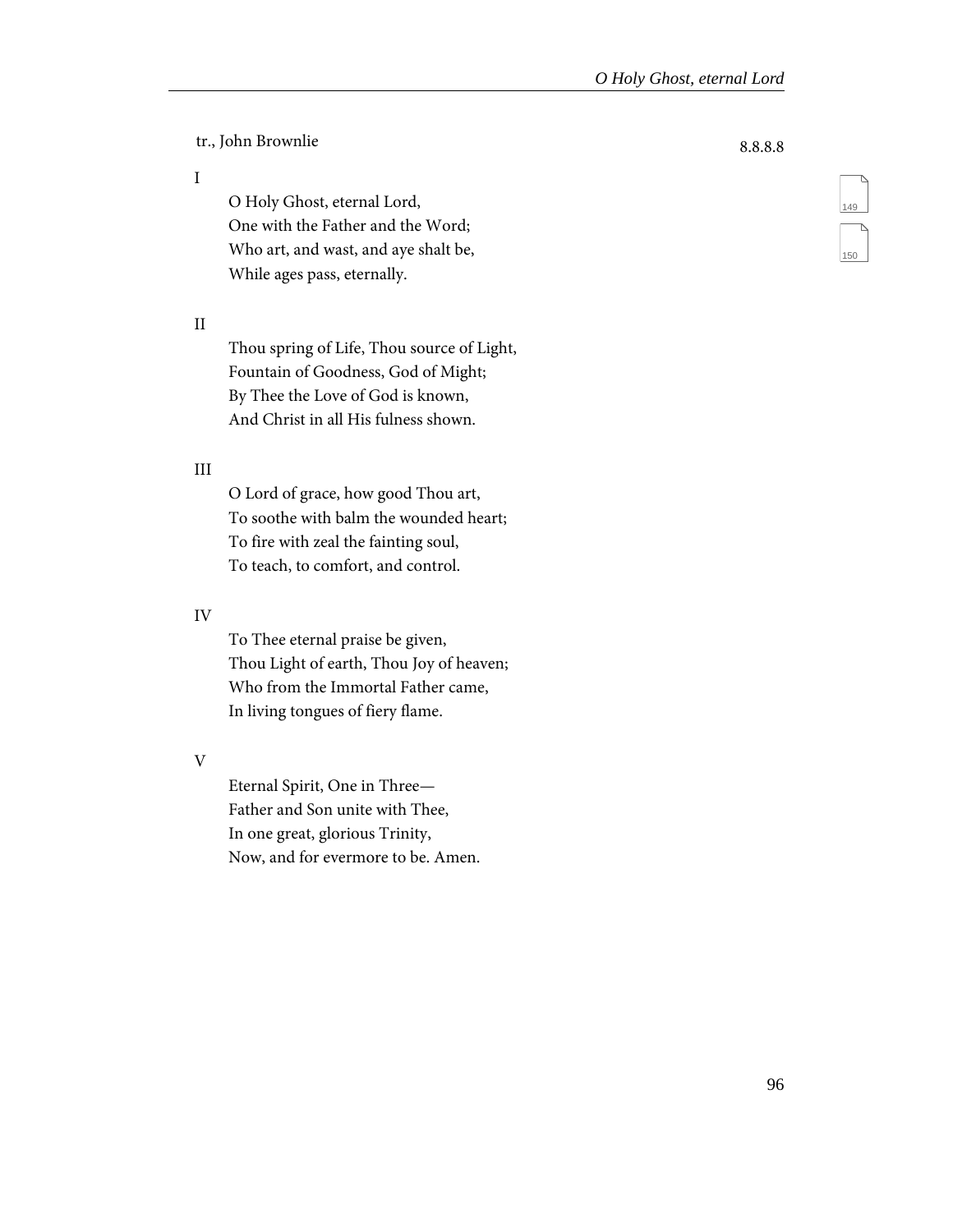tr., John Brownlie 8.8.8.8 Eternal Spirit, Lord of grace, Descend, and in each waiting heart,

Find a preparéd resting-place, And all Thy sevenfold gifts impart.

### II

I

Our sins reveal, our awful blame, Shew in the light Thy truth supplies; And as we feel our guilty shame, Lead to the Cross where Jesus dies.

### III

To needy souls give rich supplies; Let comfort calm the troubled mind; Give seeing to the sightless eyes; Heal all the sorrows of mankind.

### IV

Where doubts becloud, or fears distress, Thy peace her healing balm apply; Thy light, the night clouds that oppress, Chase from our dark and threatening sky.

### V

Our languid souls that lifeless live, Revive anew, O Heavenly Breath; The Holy inspiration give,

That saves the drooping soul from death.

151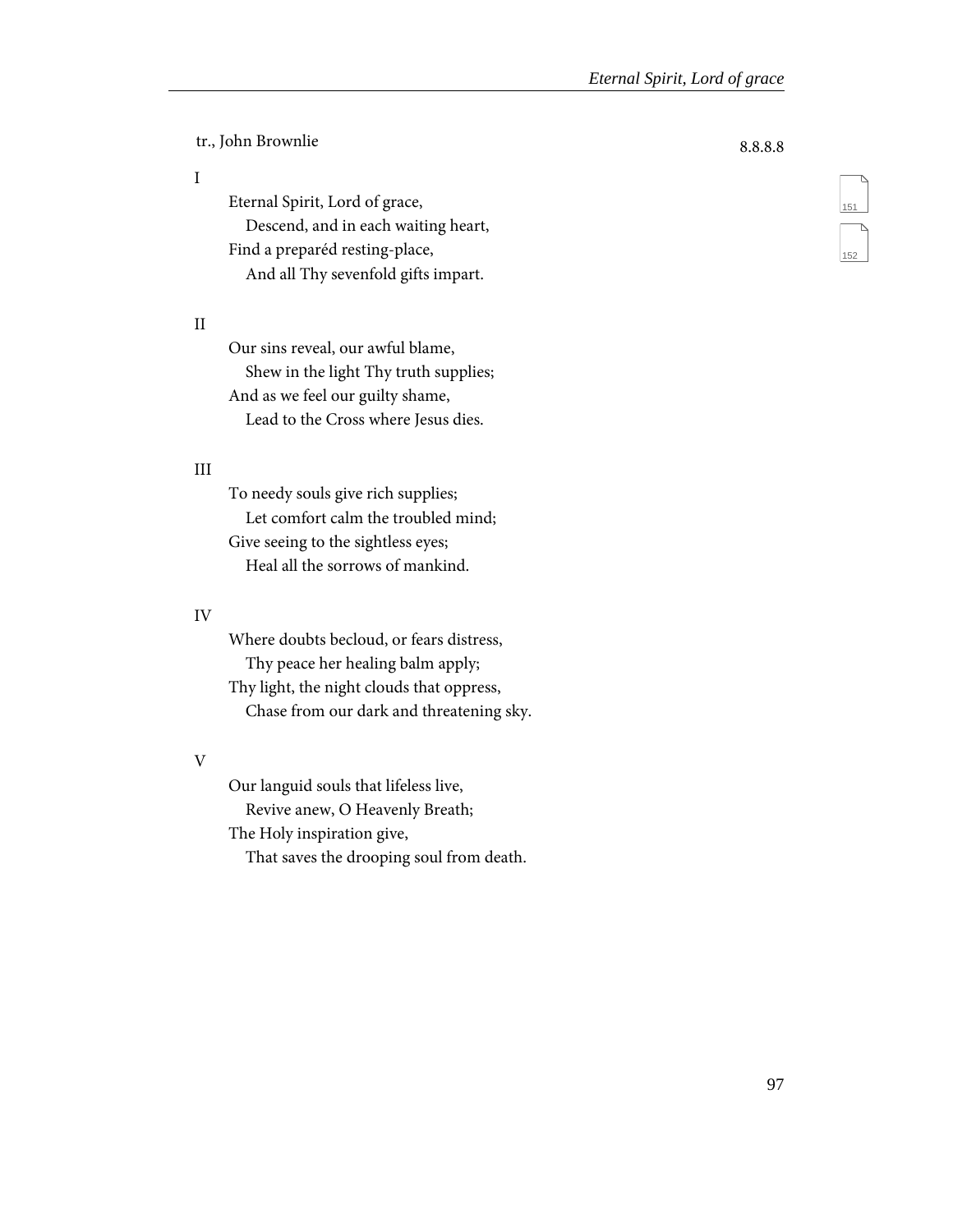I

O God of grace, Thou Spirit blest, Find in our hearts a place to rest, And there abide for aye; And let Thy soothing comfort heal The smarting wounds our spirits feel, And all our fears allay.

II

When, of the dismal past, misspent, Our stricken souls in grief repent And shun the memory drear; Then, let Thy sweet forgiving grace, Reveal to us the Father's face, And scatter all our fear.

### III

When, fearful, to the hidden goal, With timid flight the anxious soul Would upward, onward press; Rend Thou the brooding clouds of fear, To let the cheering light appear, The doubting soul to bless.

### IV

O God of comfort, Spirit blest, Find in our hearts a place to rest, And give a calm, secure;— The past of all its threatening shorn, The future shining like the morn, With light that shall endure.

153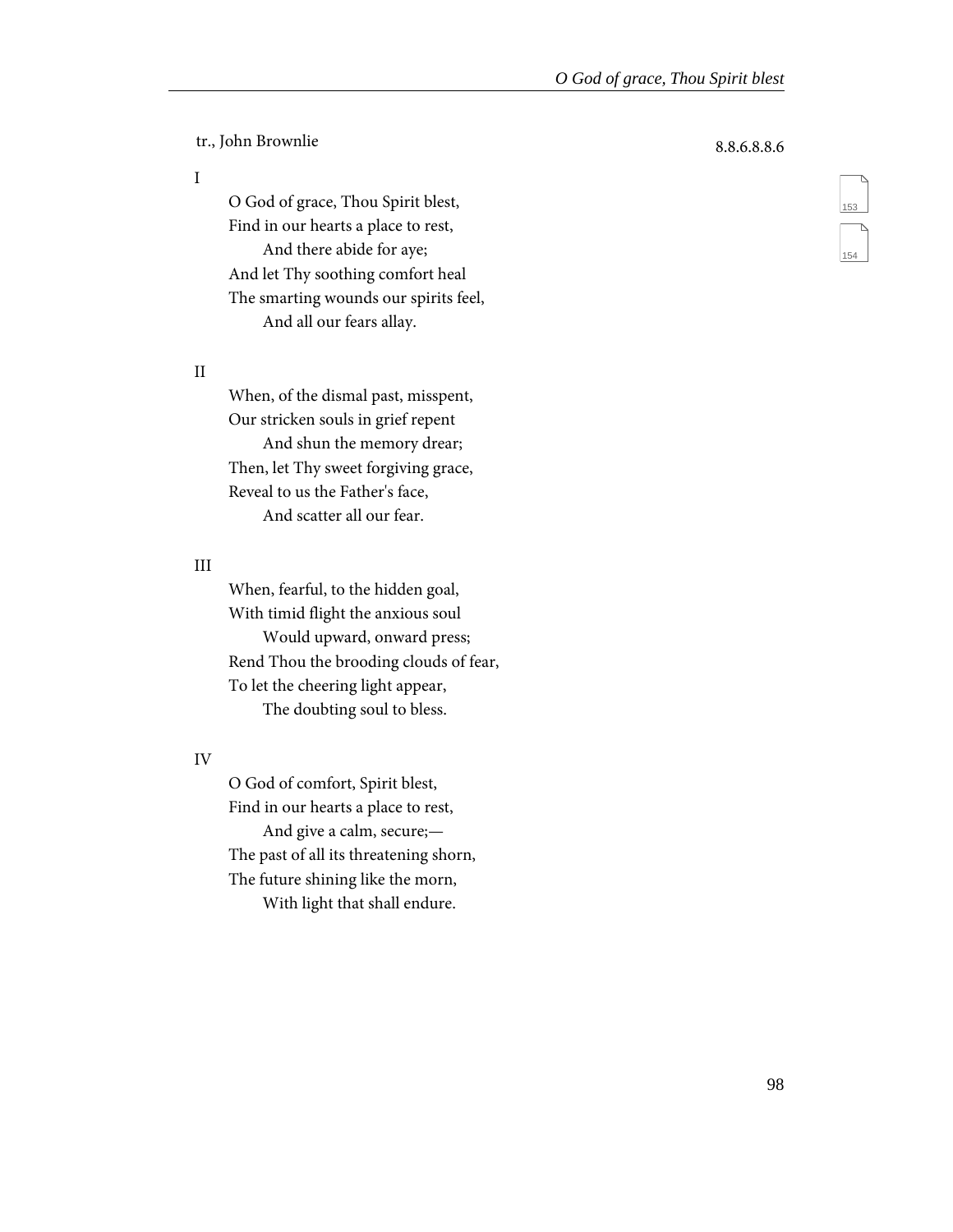155

## **JUDGMENT**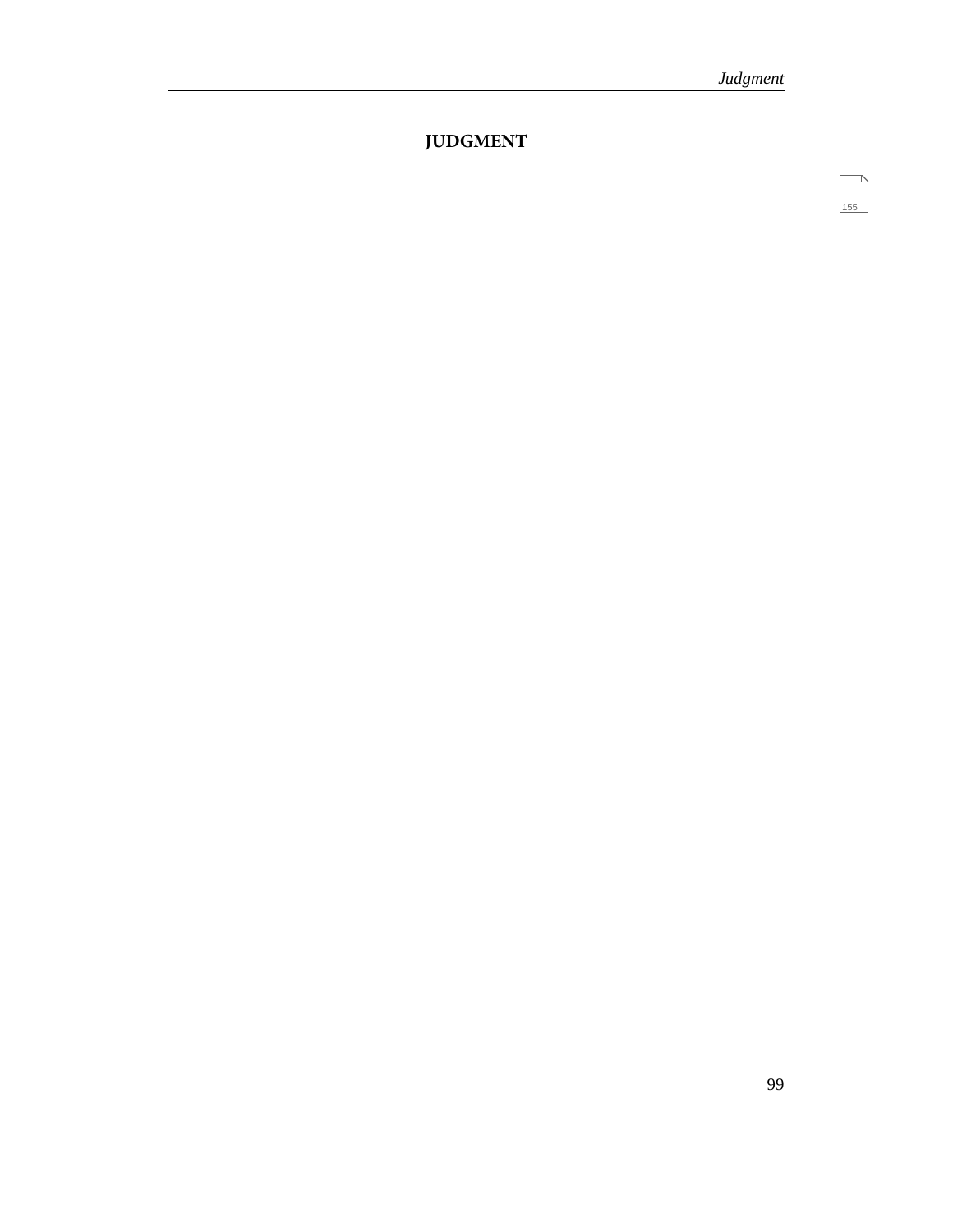I

O Lord of mercy, at Thy gate I loudly knock though coming late, And seek to enter in; Noon passed with all its promise clear, The day declined, now night is here— Forgive, O Lord, my sin.

### II

I wandered while the daylight shone, Nor thought until the light had flown How far my feet had strayed; I said, "My wanderings I'll control," But while the world sang to my soul, I sinfully delayed.

## III

O let me in—I see the light, Its golden arrows pierce the night, But all without is drear, And cold, and chill; O night winds, bear The burden of my heart-born prayer, And bring it to His ear.

### IV

I hear the music and the song, The laughter of the gleeful throng That fill the festal hall; The night dews fall, I've journeyed far— O wilt Thou not the gate unbar, In answer to my call?

### V

Thou sought'st, O Lord, the wandering child, By wood and stream, and moorland wild, When Thou on earth did'st dwell;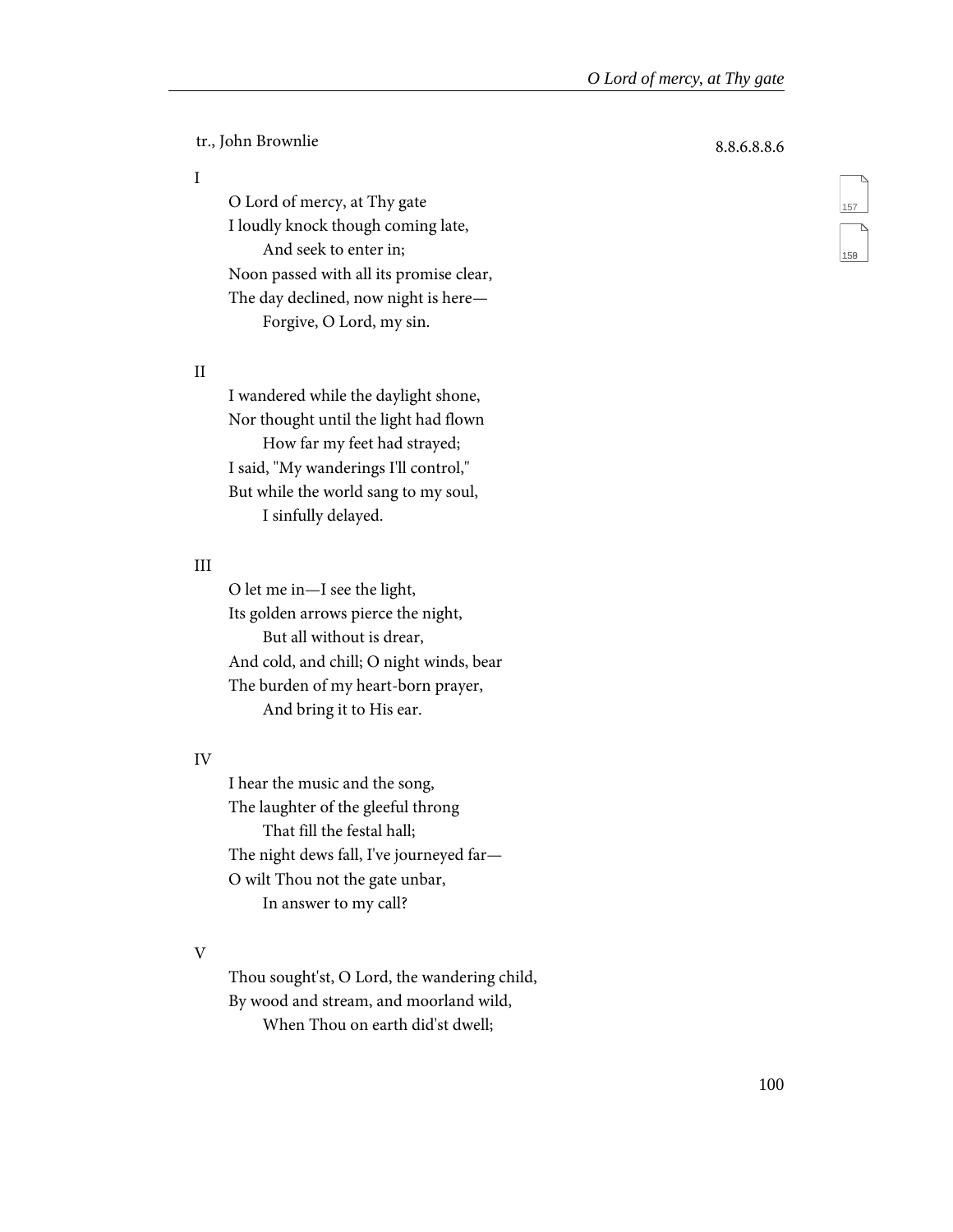The fold, secure, was left behind, That Thou might'st seek the lost, and find Whom Thou did'st love so well.

### VI

Yea, 'tis Thy voice! the gate unbar,— O let me in, I've travelled far, The midnight wind is chill; O Christ, what means the silent dread? Why is the voice of gladness dead, And all within so still?

### VII

Yea, 'tis His voice—Thy servant hears, Speak, Lord! "Depart?" O night, and fears! O deepest, darkest woe! "Depart, for thou hast come too late, The day is gone, and closed the gate, Hence from My presence go!"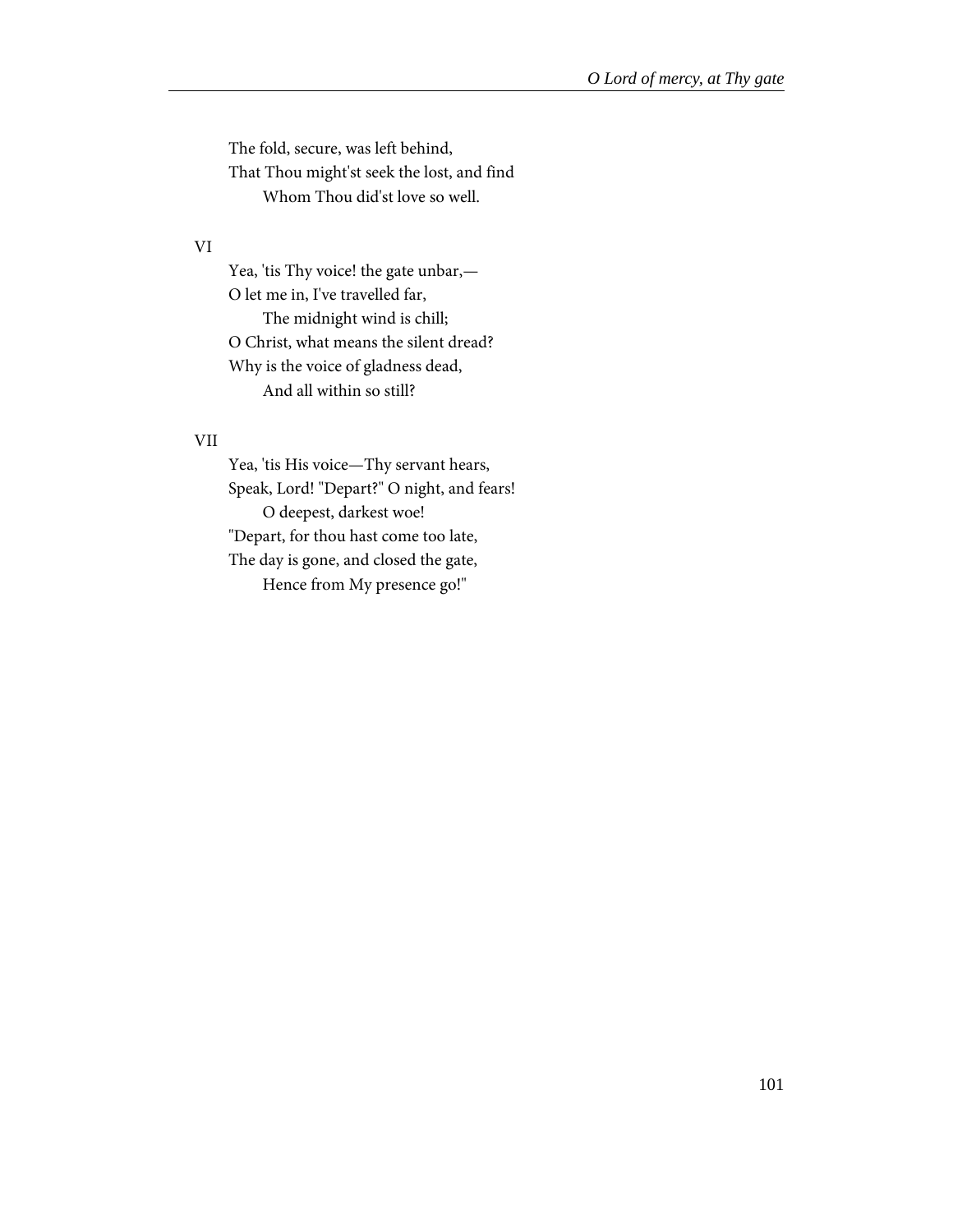tr., John Brownlie 8.6.8.6.8.8

I

When God for judgment sets His throne, And man to wrath awakes; When rending rocks from heights are cast, And earth's foundation shakes; What then, my soul, shall be thy plea, When God to Judgment summons thee?

### II

When, as a garment waxen old, The heavens are rolled away; And as a vesture changed for that Which shall endure for aye,— How clad, my soul, wilt thou appear, When God to Judgment draweth near?

### III

When loud and shrill the trumpet's blare, Shall wake the earth and sea; And from the hidden depths shall rise The bondman and the free,— Where, then, my soul, wilt thou abide, When God at Judgment shall preside?

### IV

When from the Record men shall hear The Judge of all recite; And every hidden work behold, Made manifest in light,— Wilt thou, my soul, the Judgment bear, That finds the sinner everywhere?

### V

O Christ, Thou Judge, on that dread day, When sinners shun thy face, Join not my soul with wicked men,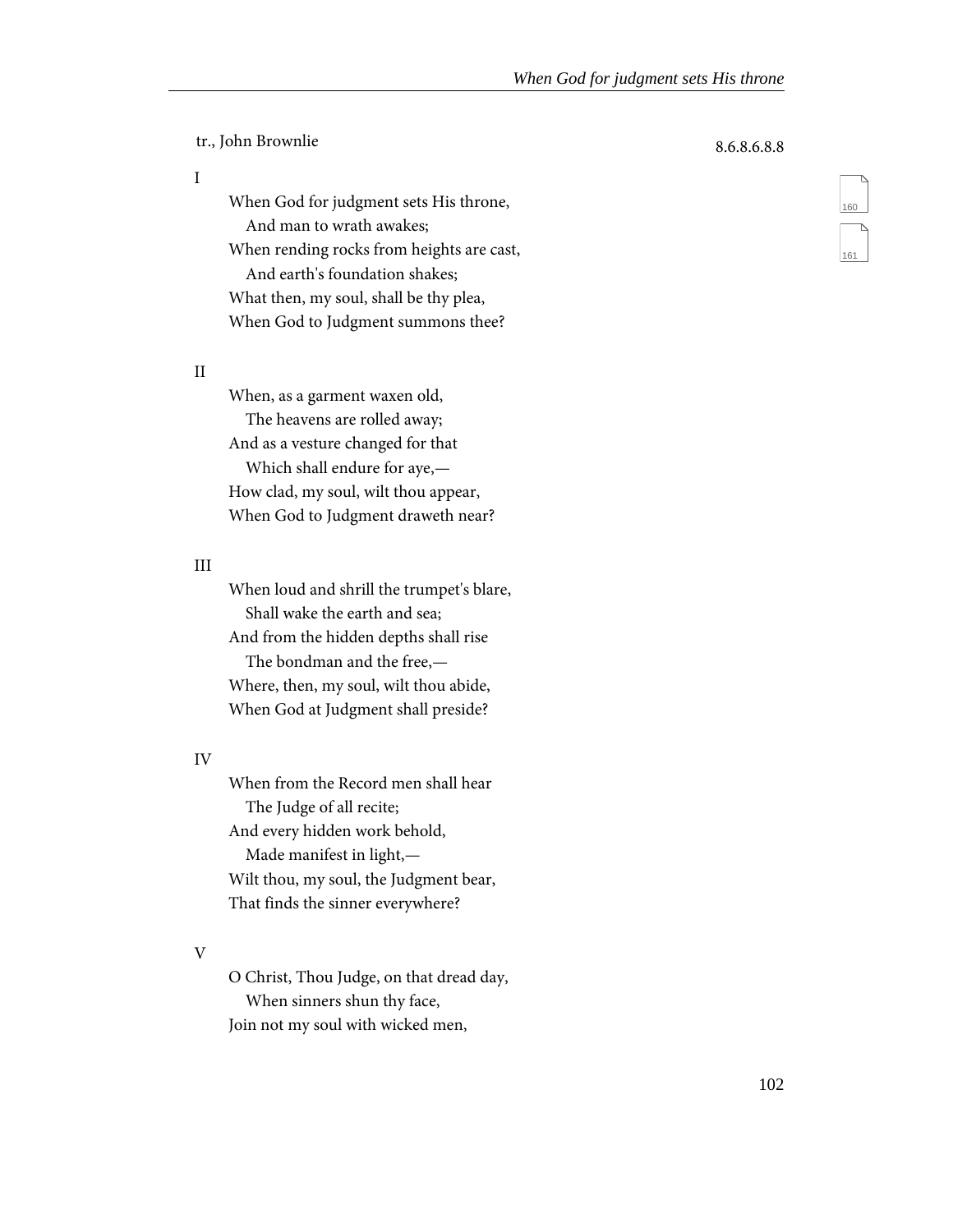But free me by Thy grace; And to my favoured soul be given, Thy welcome to the bliss of heaven.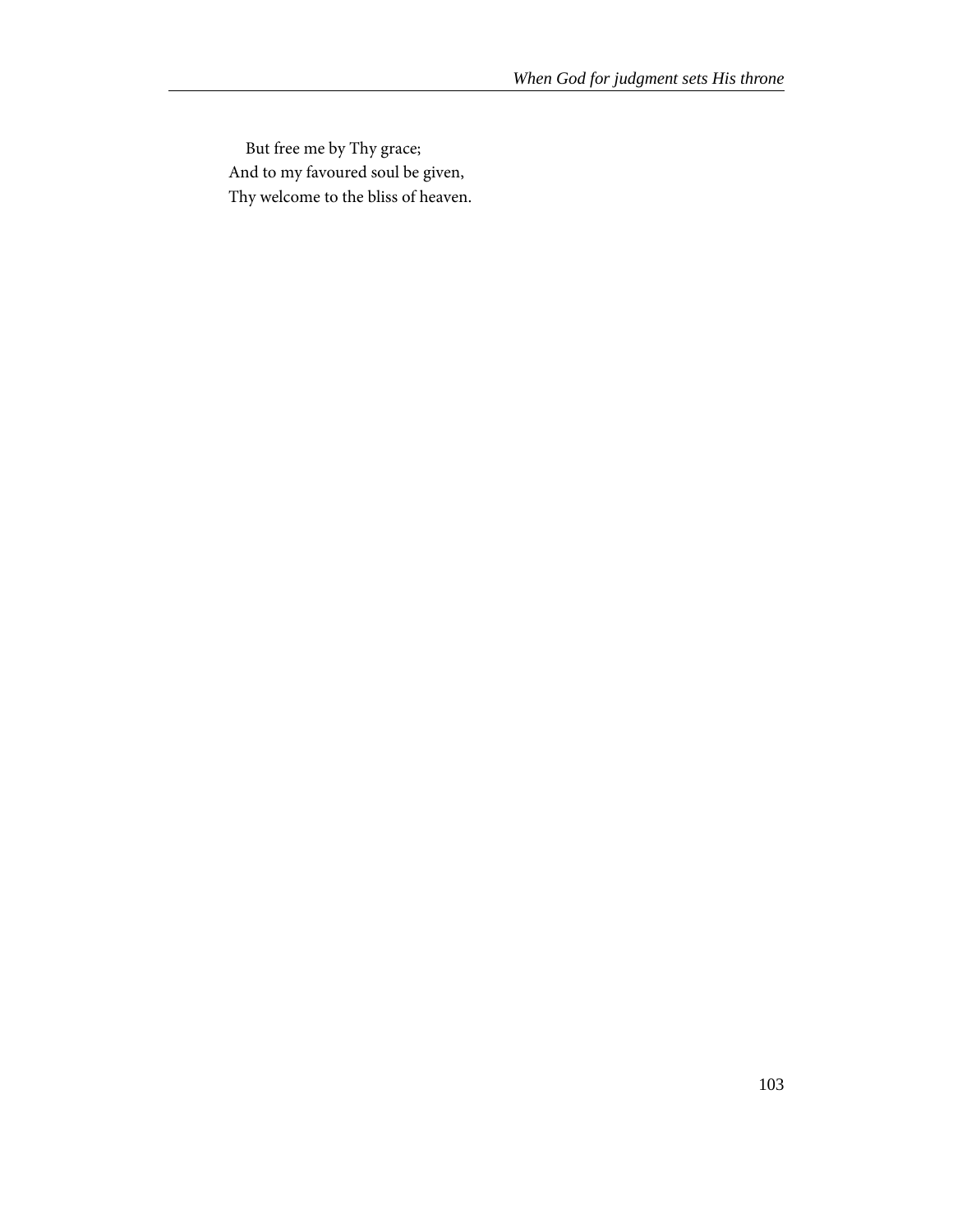tr., John Brownlie 8.7.8.7.8.8

I

Watchers, let your lights be burning, Soon the Bridegroom will be here; List! the footsteps now returning, Rise to greet Him, He is near; See your lights are trimmed and burning,

For your Lord at His returning.

### II

Wake, awake, no time for sleeping, Though the midnight hour be dark; Faithfully your vigil keeping,

You shall greet Him;—watchers, hark! Footsteps tell your Lord's returning, See your lights are trimmed and burning.

### III

Ah, the shame when He appeareth,— Sleeping watchers, flickering light; Ah, the sorrow when He neareth, In the middle of the night;— Drowsy, in the dark reclining, While a myriad lights are shining.

### IV

Ah, my soul, bestir thee, wake thee, Day is passing, soon 'tis night; If the midnight hour o'ertake thee,

Will thy lamp send forth its light? Wake, awake, thy Lord returneth, See your light is trimmed and burneth.

# 162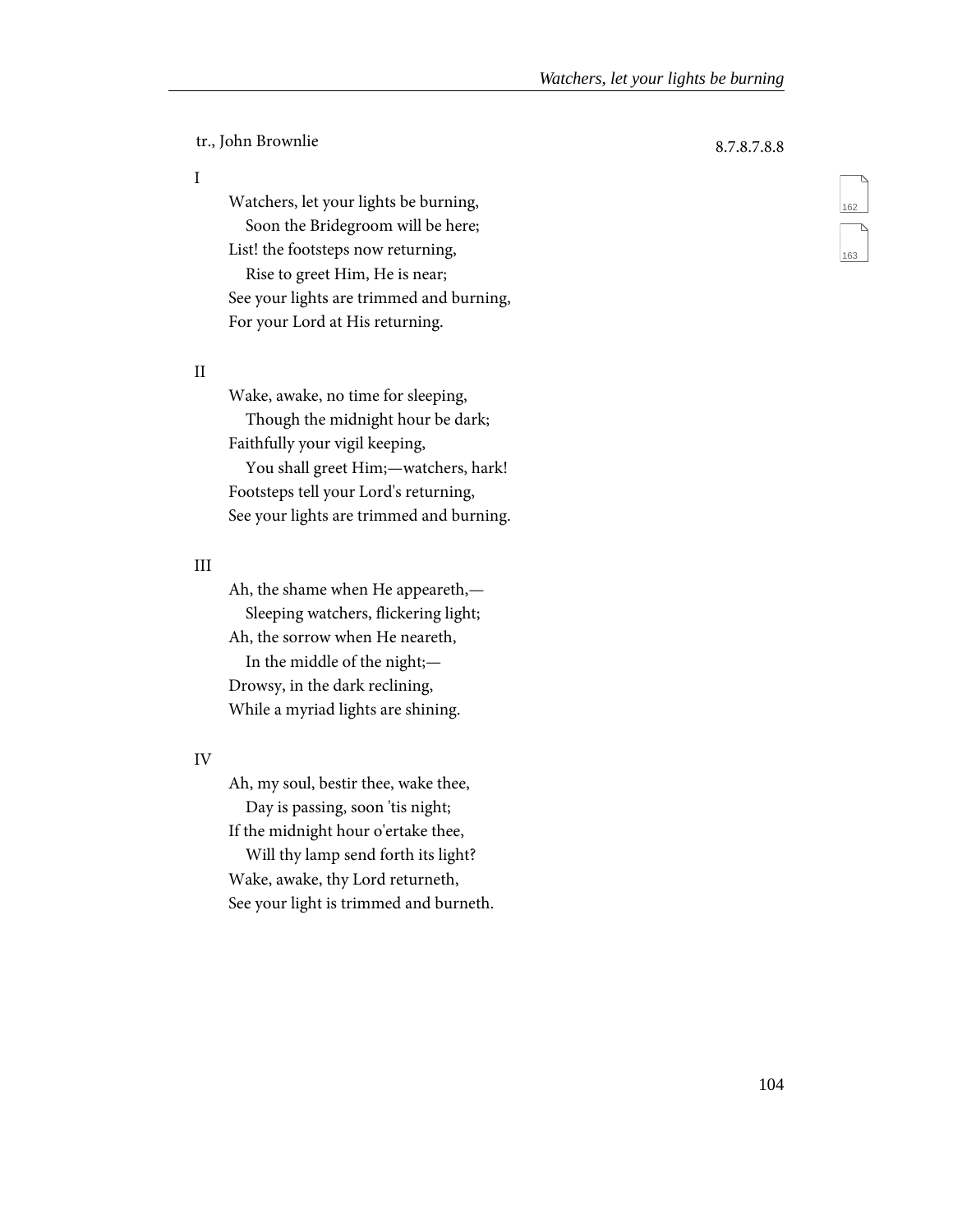tr., John Brownlie 8.7.8.7.8.8

I

When the Lord to earth returning, Meets His followers in the air, With desire within you burning,

Wilt thou mount to greet Him there? Ah, the transport of the meeting! Souls of men their Saviour greeting.

### II

Watch, the days are quickly flying, Keep your garments clean and white; Life grows old, and time is dying, And His throne is girt with light, To His searching eye revealing Stains the dark is now concealing.

### III

Do the task your hand is finding; Bear the burden wisely given; For the fight your buckler binding, Seek the aid of highest heaven;— Doing, bearing, fighting, praying, Thus the will of God obeying.

### IV

When the Lord to earth returning, Meets the faithful by and by, Souls with holy ardour burning

Who can mount, shall seek the sky;— Ah, the transport of the meeting, Souls of men their Saviour greeting.

164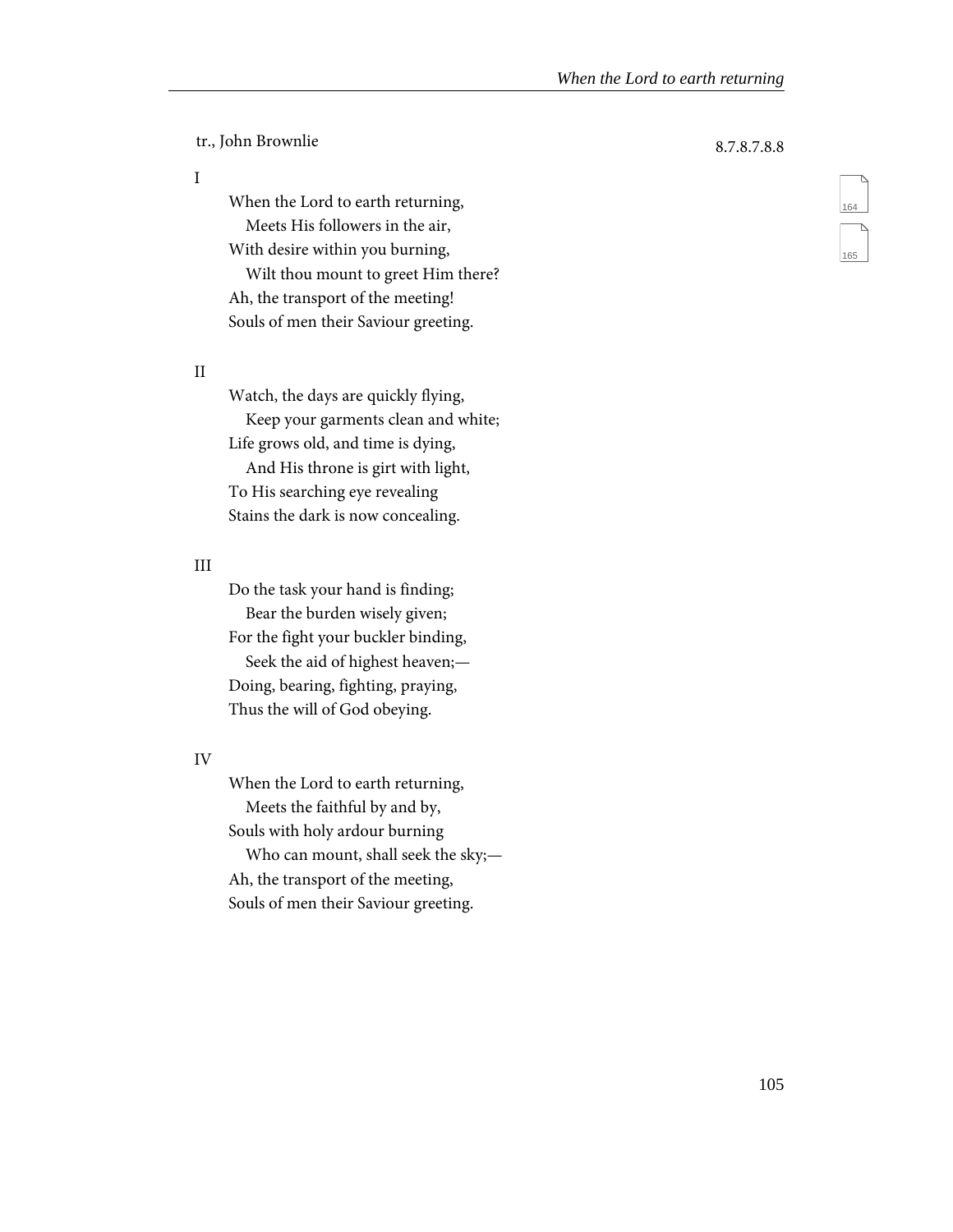167

**VICTORY**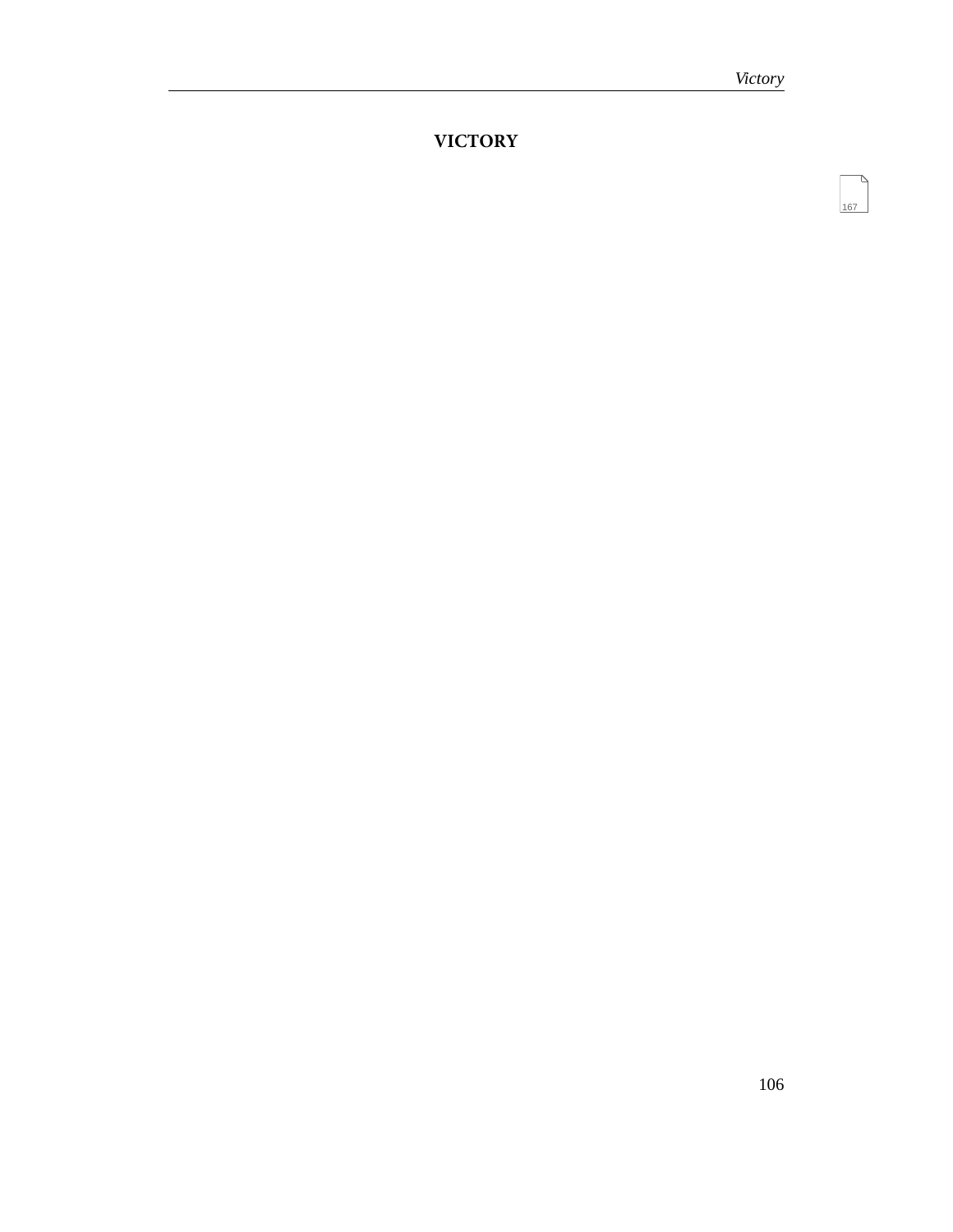tr., John Brownlie 8.8.8.8

I

Behold the victor host appear, With laurels won in mortal strife; Undaunted by the threat of fears, When marshalled by the Prince of Life.

### II

The Prince upon His throne awaits, As, forward, upward like a tide, They win the everlasting gates, Thrust by angelic hosts aside.

### III

Glory to Christ, their song proclaims, And heart and voice give worship meet; While, as they shout their loud acclaims, They lay their laurels at His feet.

### IV

O victor hosts who strive no more, May we, inspired, the fight maintain; That when our strife with sin is o'er, We may with you like bliss attain.

V

O Christ our Lord, to Thee we sing; Thy grace extend till life is past; And we our crowns exulting bring,

To lay them at Thy feet at last.

169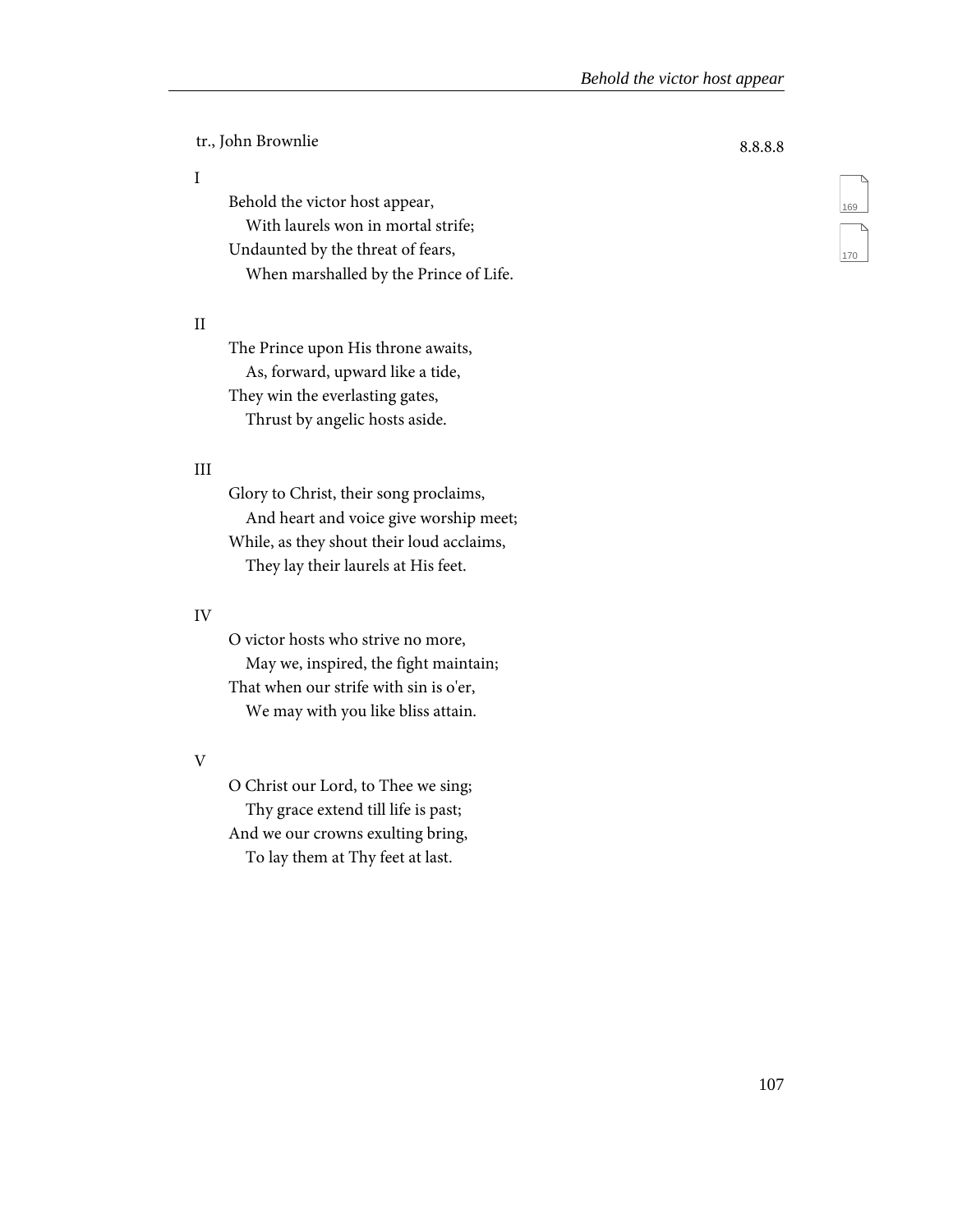tr., John Brownlie 8.6.8.6.8.8

I

The saints of God in yonder realm, Have crowns of varied gem; Outshining far in brilliant sheen, Earth's fairest diadem; And they whose brows are decked with light, Are crowned as victors in the fight.

### II

The palms they wear in yonder realm, And wave before the throne, Proclaim the triumph they achieved, When sin was overthrown;— Those palms were won where willows grow, Beside the weeping streams below.

### III

The robes of white in yonder realm, All glistening as the snow, Were washed in streams that from the Cross Of bitter anguish flow; No filthy stain their whiteness mars, They shine in beauty as the stars.

### IV

The praise they sing in yonder realm,— The songs from lips that rise, Were tuned in night where hearts are sad, And sorrow fills the eyes; The weeping songs that 'woke the night, Now thrill the land of fadeless light.

### V

O Jesus Christ, to yonder realm, Thy longing children bring; And give them crowns, and palms, and robes,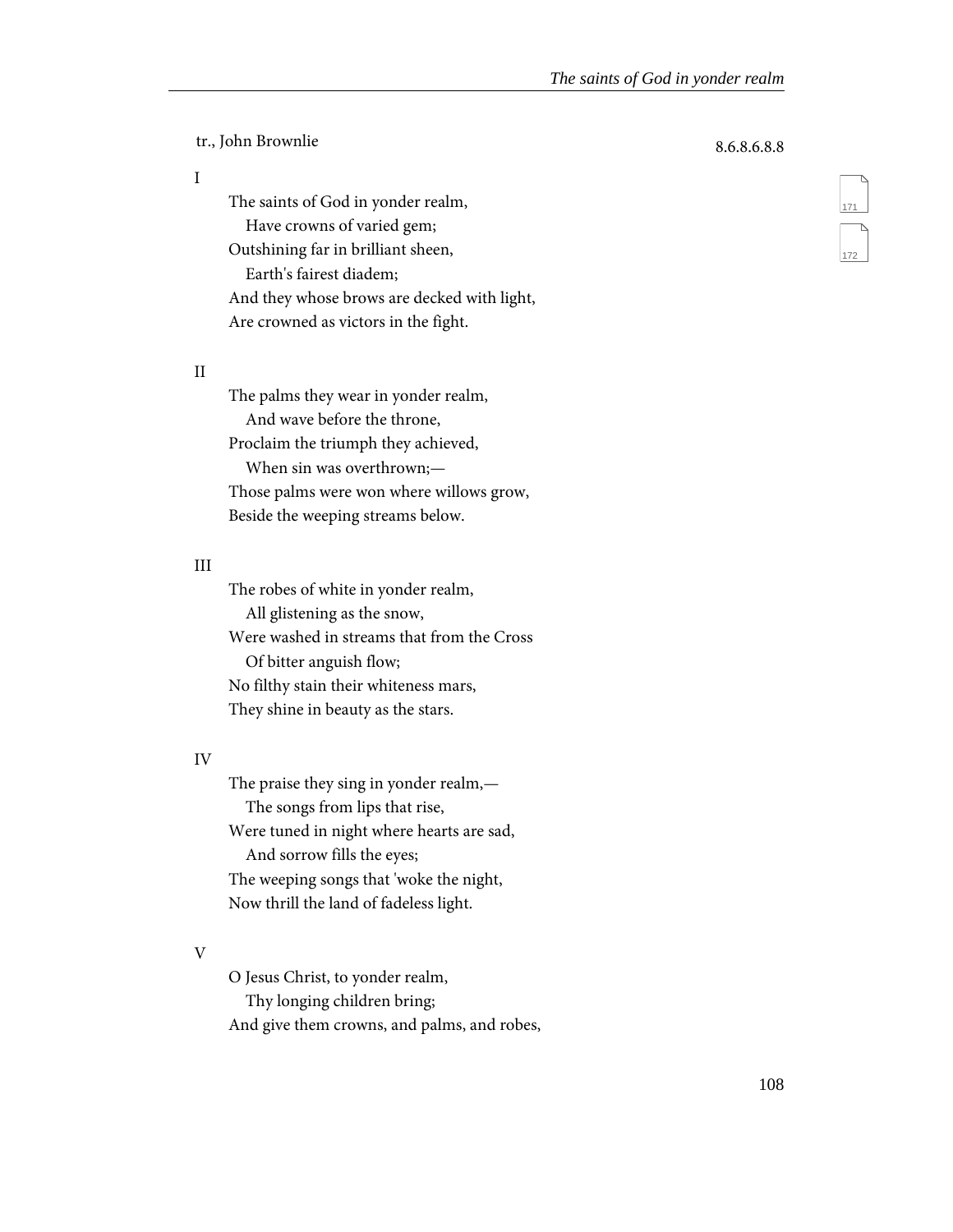And songs of praise, to sing; And grant them here, by grace to win, In conflict with the powers of sin.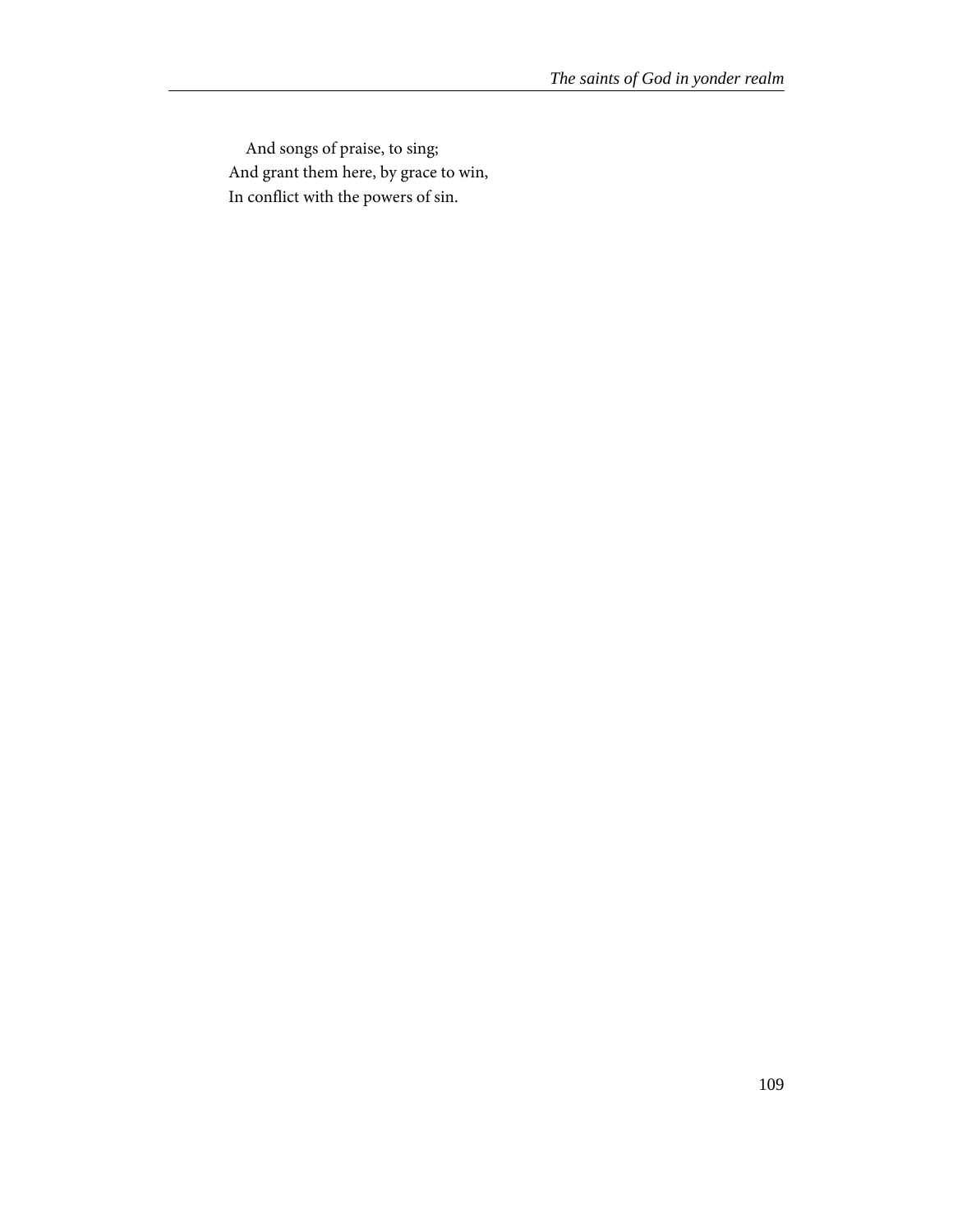tr., John Brownlie 8.8.8.8

Μάρτυρες Χριστοῦ.

I

The saints of God who sufferings bore, Who in the strife were steadfast proved, Now wear in light for evermore,

The crowns conferred by Him they loved.

### II

Ten thousand thousand, passing ken, Their numbers who surround the throne; Best of the valiant sons of men, Who scorned their Master to disown.

### III

They pledged their fealty to His cause, And bore the brunt of many a fight; Nor sought for gain nor vain applause, But aye were loyal to the right.

### IV

Alone they stood in evil day, While others let the standard fall; Or bravely trod the upward way, Obedient to the heavenly call.

### V

High in the heavens behold them stand; Theirs is the joy the saints secure,— A welcome to their Lord's right hand, A kingdom that shall aye endure.

### VI

Angelic hosts triumphant sing! Their deeds relate who fought and won; And in the army of the King, Upheld the standard of His Son.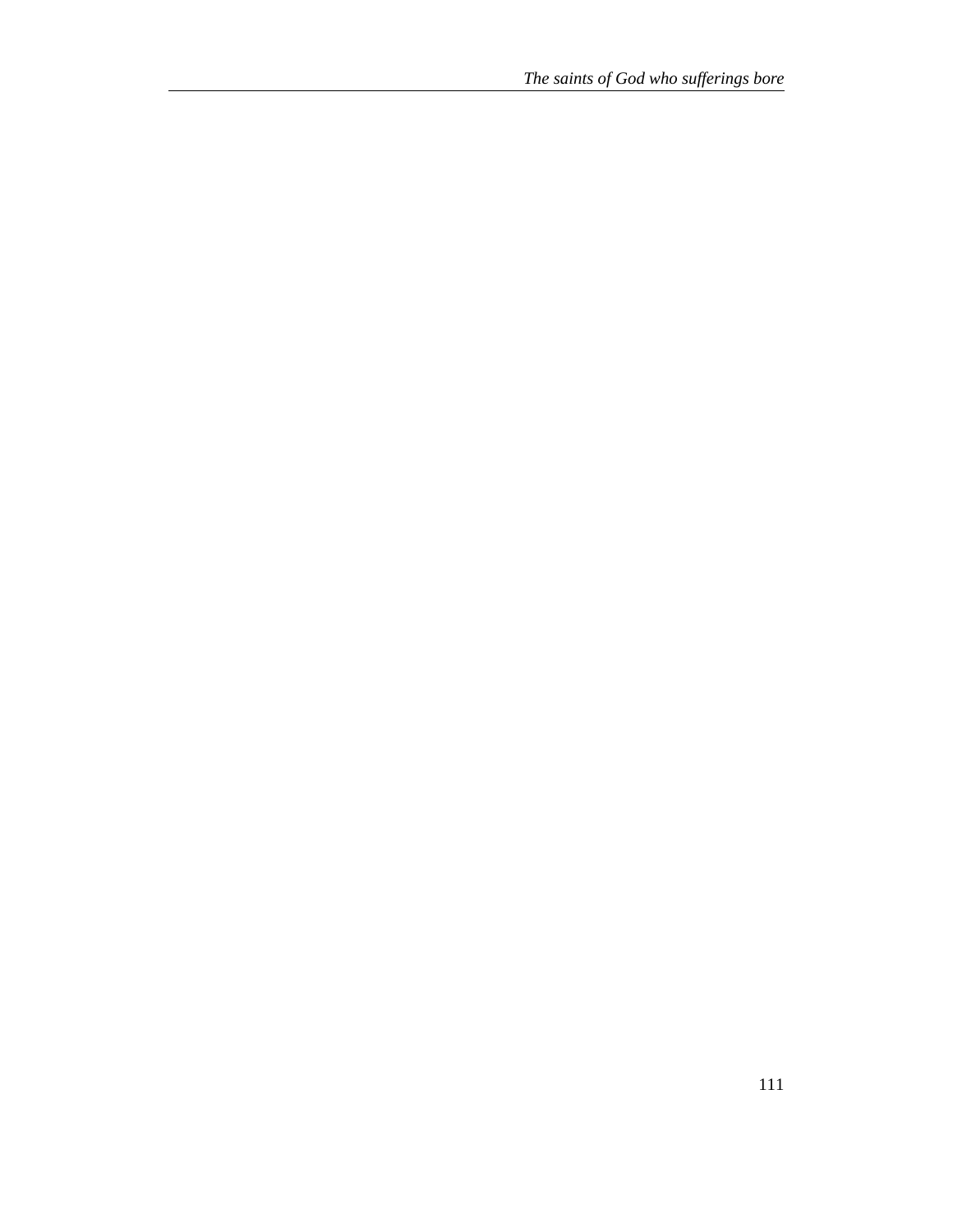tr., John Brownlie 8.6.8.6

#### I

The chariots of the Lord are strong, Their number passeth ken; Mount them and fight against the wrong, Ye who are valiant men.

### II

Where unabashed, the power of sin Vaunts an unhindered sway, Ride, in the strength of God, and win Fresh laurels in the fray.

### III

For freedom wield the sword of might, And cut the bands that bind; Strike boldly in the cause of right, And still fresh laurels find.

### IV

Where hands are weak, and hearts are faint, Through conflict sharp and sore;— Where hearts that murmur no complaint, Shrink at the thought of more:

### V

There let the power of God be shown, To quell satanic might; To rescue those who strive alone, Despondent in the fight.

### VI

Ride on, the chariots of the Lord, Dispel the hosts of sin; Ye who are valiant, wield the sword, And still fresh laurels win.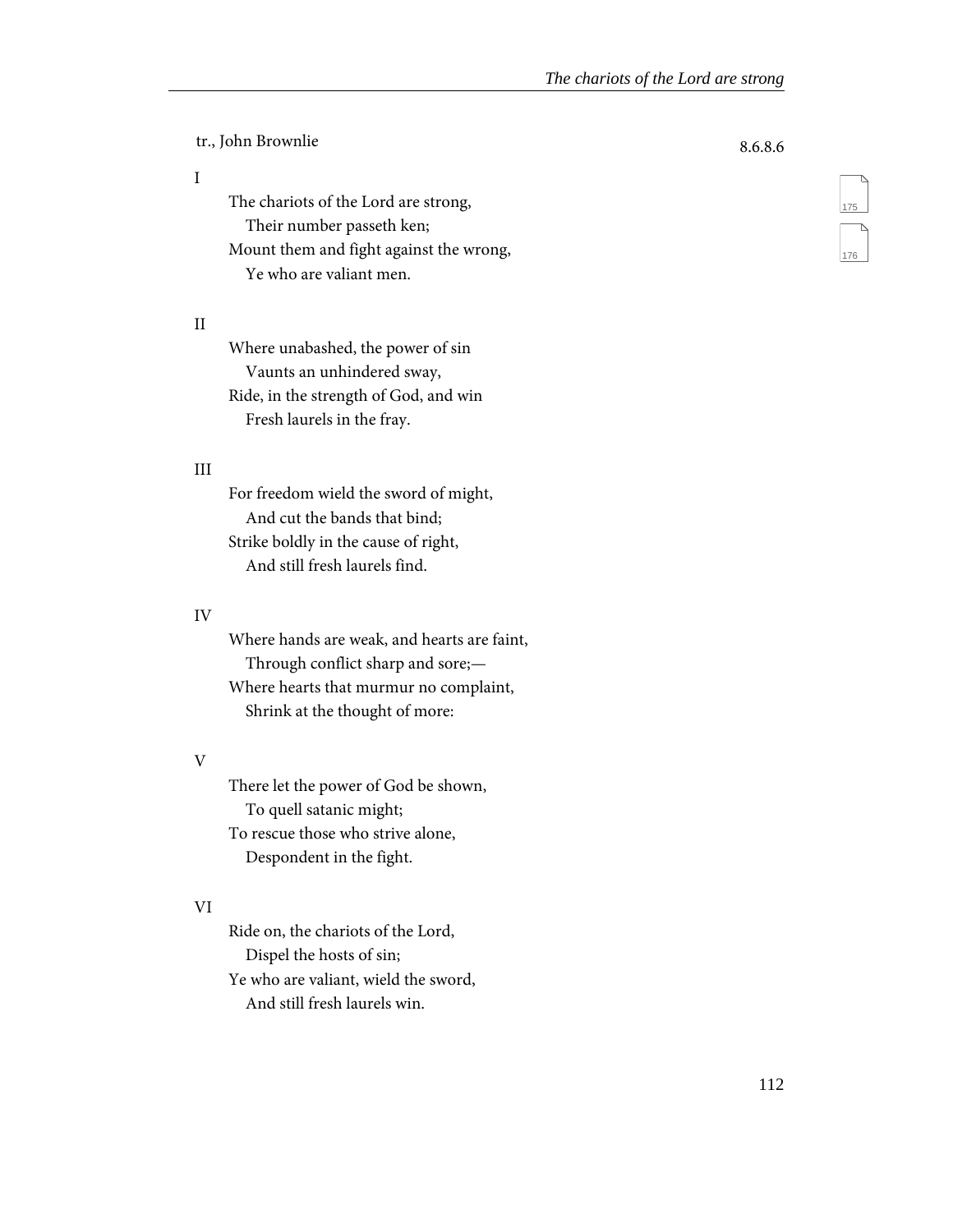177

### **MEDITATIONS**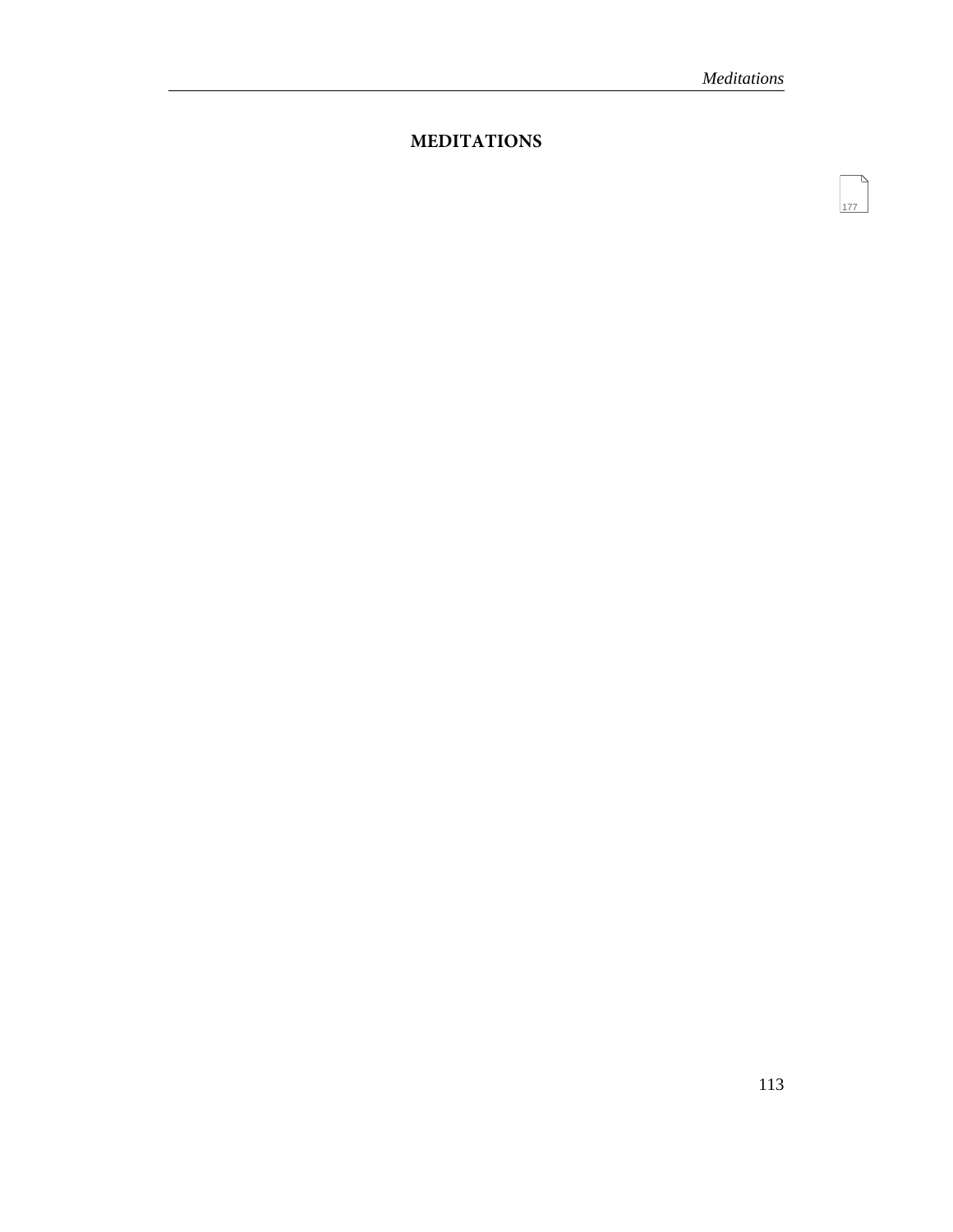tr., John Brownlie 10.10

### I

Night and a storm, and hearts with sore affright, Quail in their fears before the tempest's might.

### II

Blindly the waves with crested summits roll; The thunders crash, and terrify the soul.

### III

Calmly he sleeps; O Christ, art Thou not Lord? Speak to the winds, and let them hear Thy word.

### IV

Thou hast a power to quell the surging sea, The waters know Thy voice at Galilee.

### V

Wake from Thy sleep! How can the Master sleep, While danger threatens from the frenzied deep?

### VI

Tempest and strife, and angry waves are still; The waters hear Thy voice, and do Thy will.

### VII

Lord of our life, wake to our help we pray, And still the storms that compass our life's way.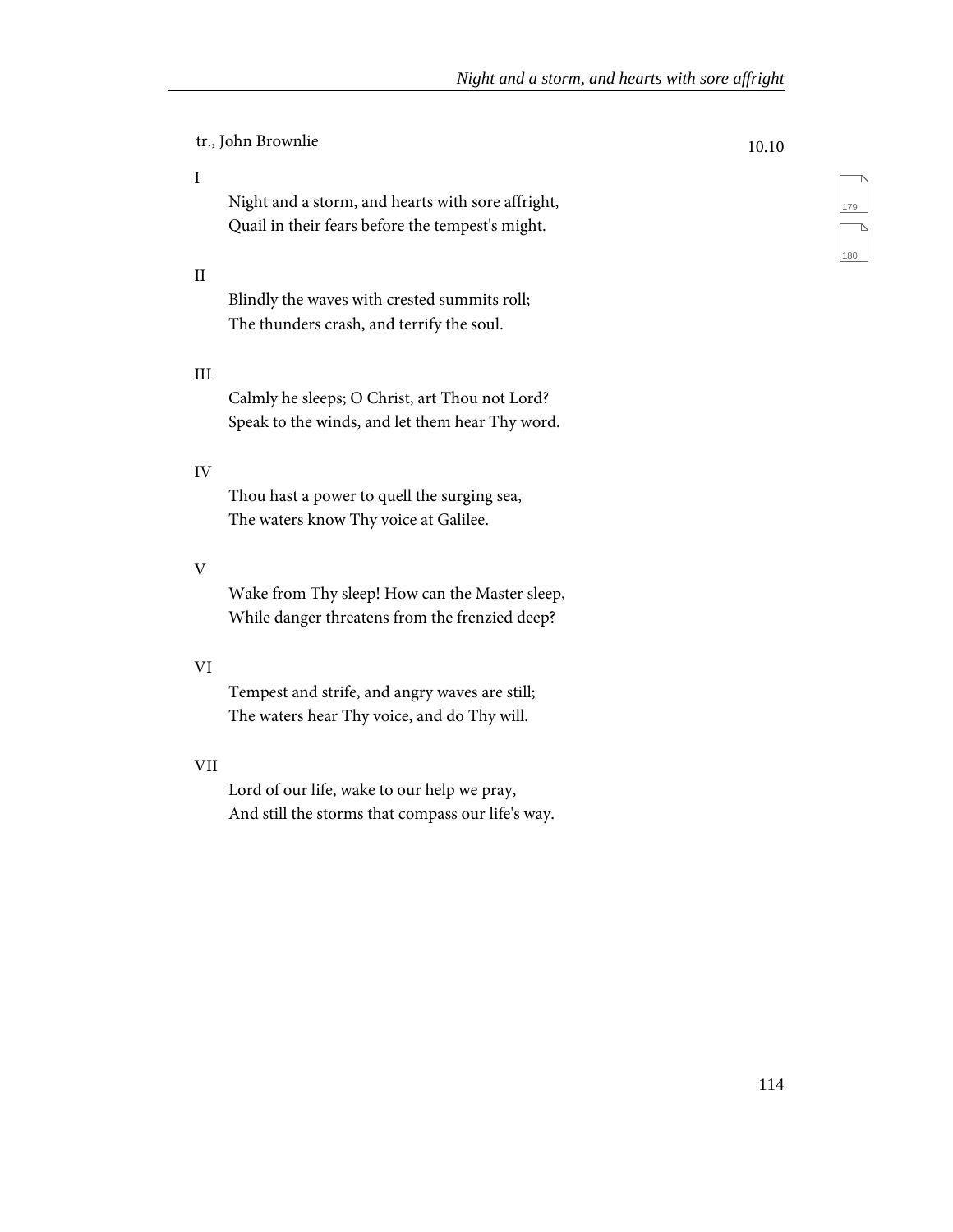tr., John Brownlie 6.4.6.4.6.6.6.4

#### I

Darkly the tempest swept, Over the sea; Fiercely the billows leapt, Bounding and free; Sternly each rower bent, While in the firmament Clouds were by lightnings rent, O'er Galilee.

### II

Pillowed, the Master lay, Rocked by the deep; Worn with the toil of day, Weary, asleep; "Master," they fearful cry, "Wake to the danger nigh,— Winds from the threatening sky, Billows that leap."

### III

Calmly the Master rose,— Winds are assuaged; Sank into calm repose Waters that raged; "Peace!" O Thou Lord of might, Speak in our dread affright, When through our troubled night, Battles are waged.

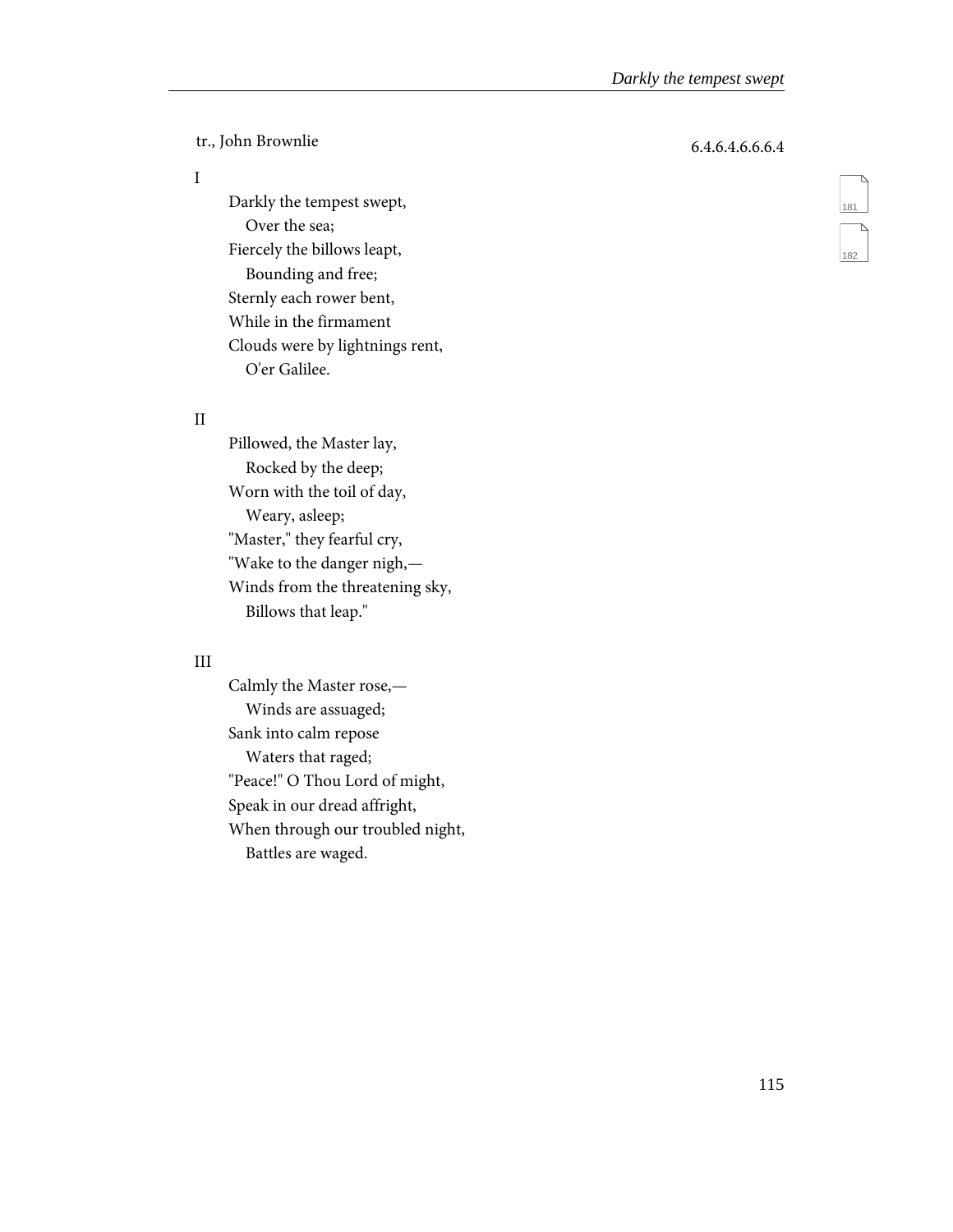tr., John Brownlie 8.8.8.8

I

Lord, give me sight for I am blind, Thy blessed face I cannot see; But Thou art merciful and kind,— O let Thy mercy come to me.

### II

And hear my prayer amid the cries, Of surging crowds that round Thee press; Come near and touch my sealèd eyes, And let me know Thy power to bless.

### III

Didst Thou not come a Light to men, To fill with light the darkened soul, To raise the dead to life again, And make the sin-sick spirit whole?

### IV

O touch mine eyes, and let the light That shines from heaven my spirit find; I grope, and stumble in the night, I follow, but am left behind.

### V

O Jesus, Lord of heavenly light, Come to our help, our spirits fill; And quicken now our inward sight, That we may know, and do Thy will;

### VI

And follow where the path is clear, Nor linger where the danger lies; And in the darkness feel no fear, Because we see Thee with our eyes.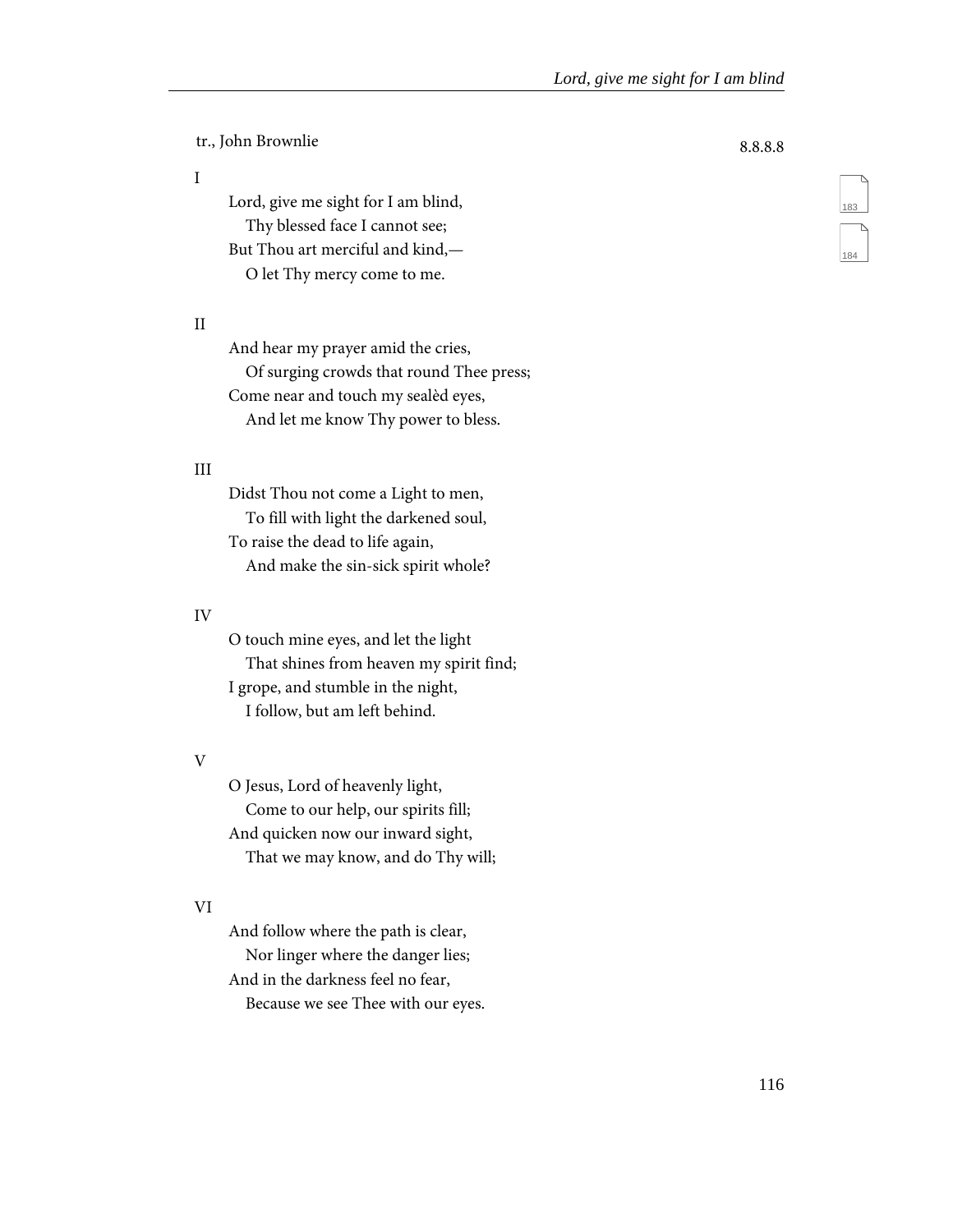tr., John Brownlie 8.8.8.8

I

O praise the wisdom of our God, And all His matchless love extol; Who by the anguish of His rod, Gives healing to the wounded soul.

### II

He brought me low because of sin, And laid His hand upon me sore; That I might seek by grace to win, His power to save from sinning more.

### III

He brought me low because His love Was truer than my kindest thought; For He would lift me far above The vanities my soul had sought.

### IV

And in the darkness I beheld A light my eyes had never seen; And all the strife of sin was quelled, That came my soul and peace between.

### V

'Tis good to sink beneath the rod, And taste the bitterness of sin, If thus the matchless love of God, An entrance to the heart may win.

### VI

O Jesus Christ, to Thee be praise, For Thou wert wounded on the tree;— O may Thy Cross my spirit raise, And lift me ever nearer Thee.

185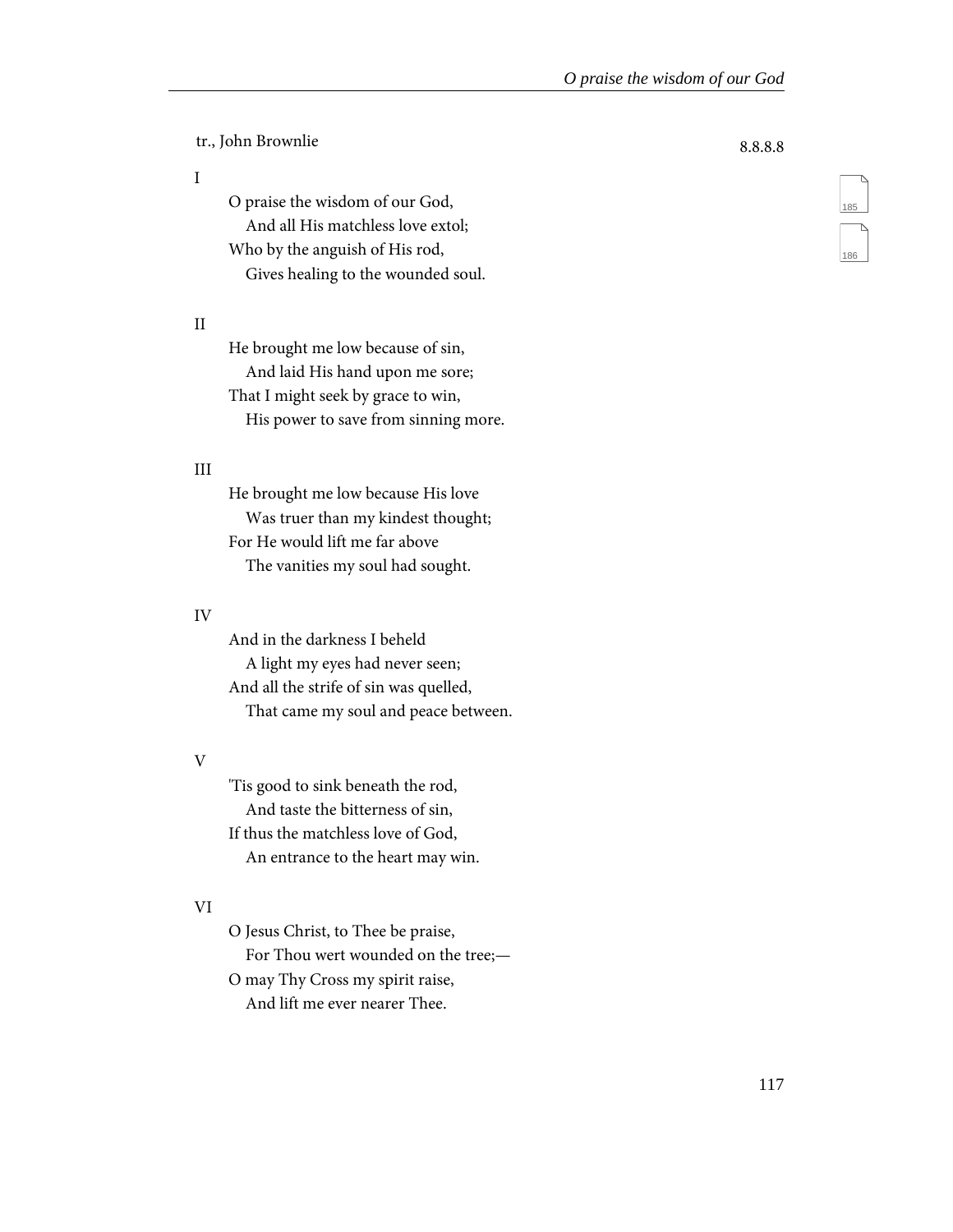tr., John Brownlie 8.6.8.6

I

He climbed the slopes of Olivet When came the hour of prayer, And in the stillness, Christ with God Held close communion there.

### II

Then all the noise of life was still, And all the tongues that fret; And peace His troubled heart possessed, Which waiting spirits get.

### III

Then sank life's tumult like the waves On Galilee that frowned; And in the depth of love divine, The hate of man was drowned.

### IV

Lord, when my soul by carking care, Has lost its needful rest, Lead me to where the voice is heard That comforts the distressed.

### V

That even now, in distant days, My longing soul may get The rich supplies of grace divine, That hallowed Olivet.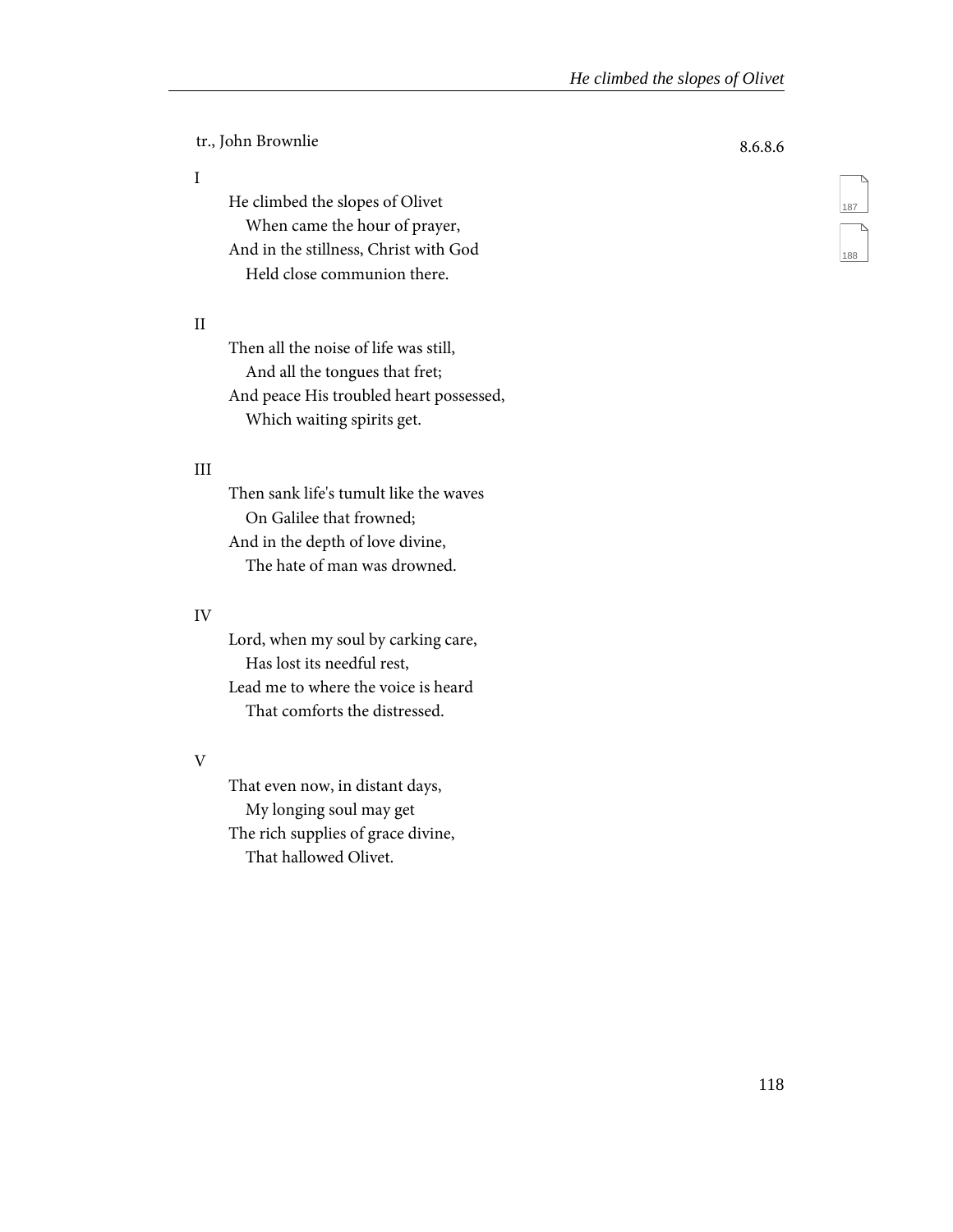tr., John Brownlie 8.6.8.6

#### I

"Thou art my portion," saith my soul, And I am rich in Thee; My God, there is no want I crave, But Thou suppliest to me.

### II

The labour of my hands may fail, My path be girt with care; But plenty crowns the heavenly board, And I am welcome there.

### III

Like mountain brooks in summer time, Earth's streams of bliss may fail; But joys perennial flow from Thee, When parching droughts prevail.

### IV

O, rich and full from God's right hand, Are joys eternal given; That stream of bliss can never fail That has its source in heaven.

### V

"Thou art my portion," saith my soul, I have no want denied, For from the bounties of Thy grace Are all my needs supplied.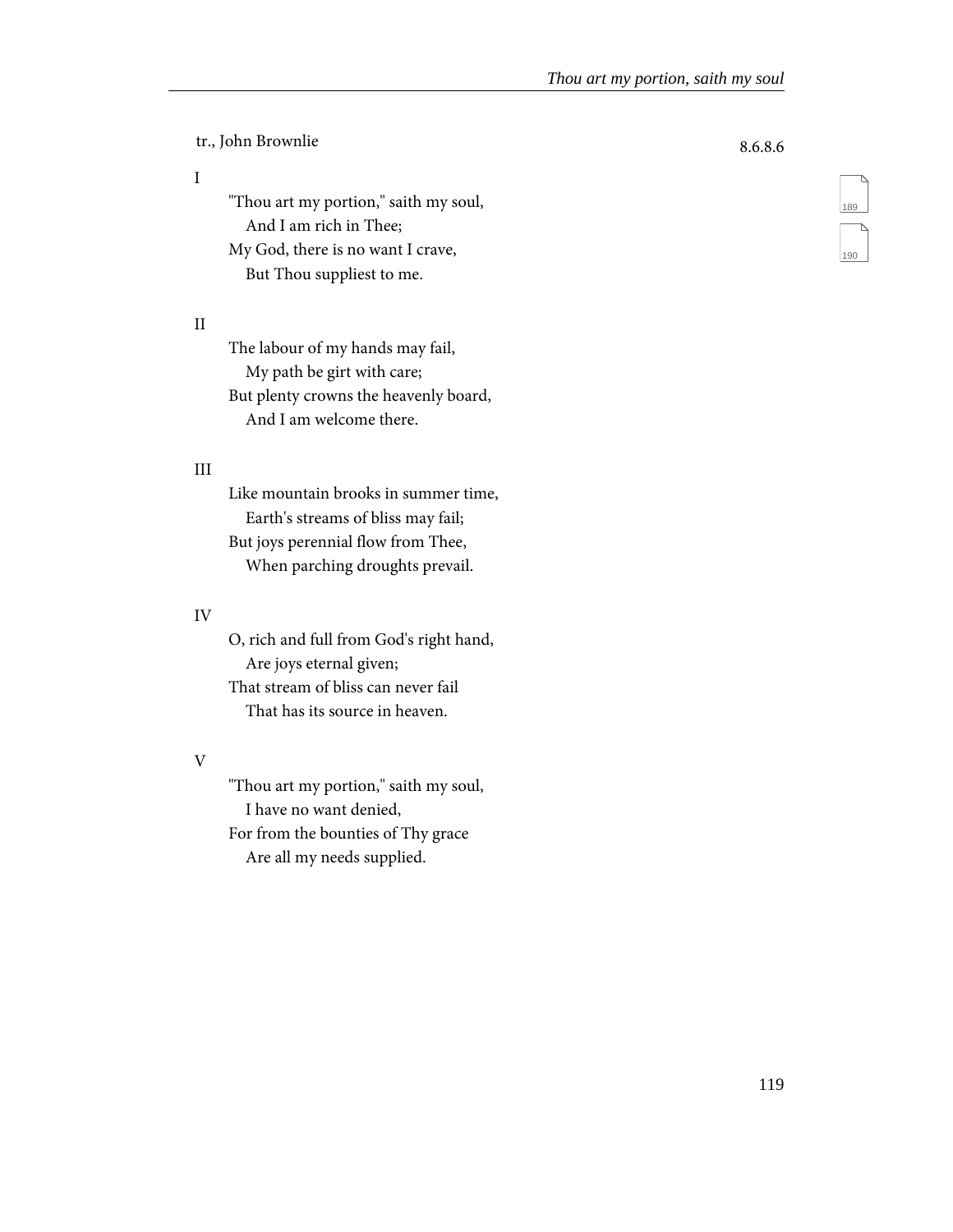tr., John Brownlie 6.6.8.6

### I

My soul doth wait on God, From Him my help proceeds; His mercy is exceeding broad, To overtake my needs.

### II

He gives His pardoning grace, When I my sin confess; Nor ever hides from me His face In my distressfulness.

### III

The Spirit of all power, Most freely He bestows; And I am strong in evil hour, When pressed by direst foes.

### IV

O, He has gifts in store, More rich than wealth commands; And when His pity I implore, He fills my empty hands.

### V

God, Thou art good and kind, And full of tender grace; Have me forever in Thy mind, Nor hide from me Thy face.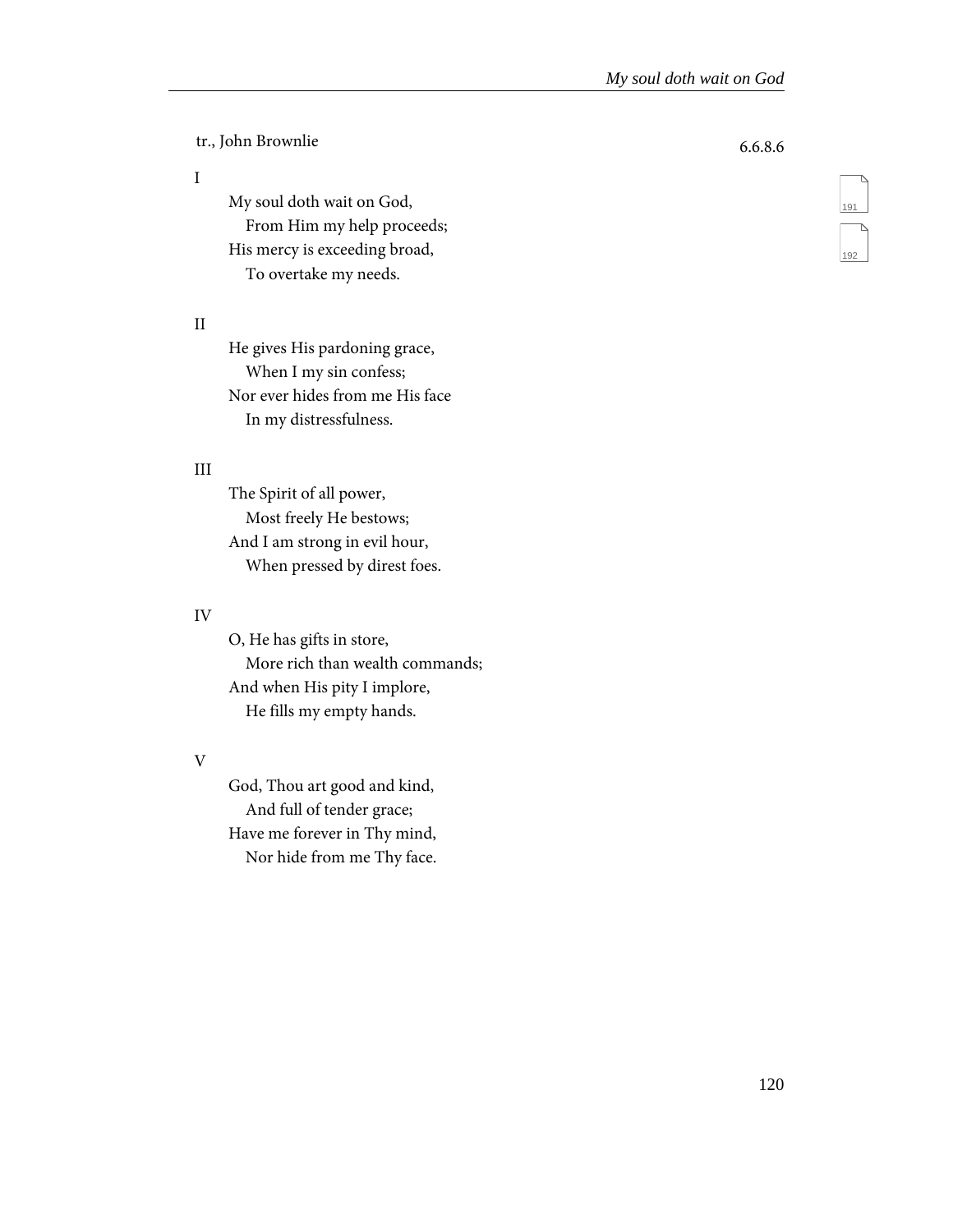tr., John Brownlie 8.6.8.6

#### I

The burden of my sin was great, My soul with pain was crushed; And every voice of promise sweet, Was for the moment hushed.

### II

Dark clouds come rolling o'er my head, And quick the night came down;— O Christ, if Thine was pain like this,

Thorns were a fitting crown.

### III

O night without, and night within, And doubt, and fear, and dread; And all my folly and my sin, Before my eyes were spread.

### IV

And not a hand to still my pain, And not a voice to bless;— O Christ, did all Thy pain and woe Give anguish like to this?

### V

A morning comes when night is past, A calm when storms are spent; And healing to my wounded soul, My God in mercy sent.

### VI

I saw the Cross upon the hill, I felt the dark come down;— The anguish of His wounded soul, The stinging of the crown.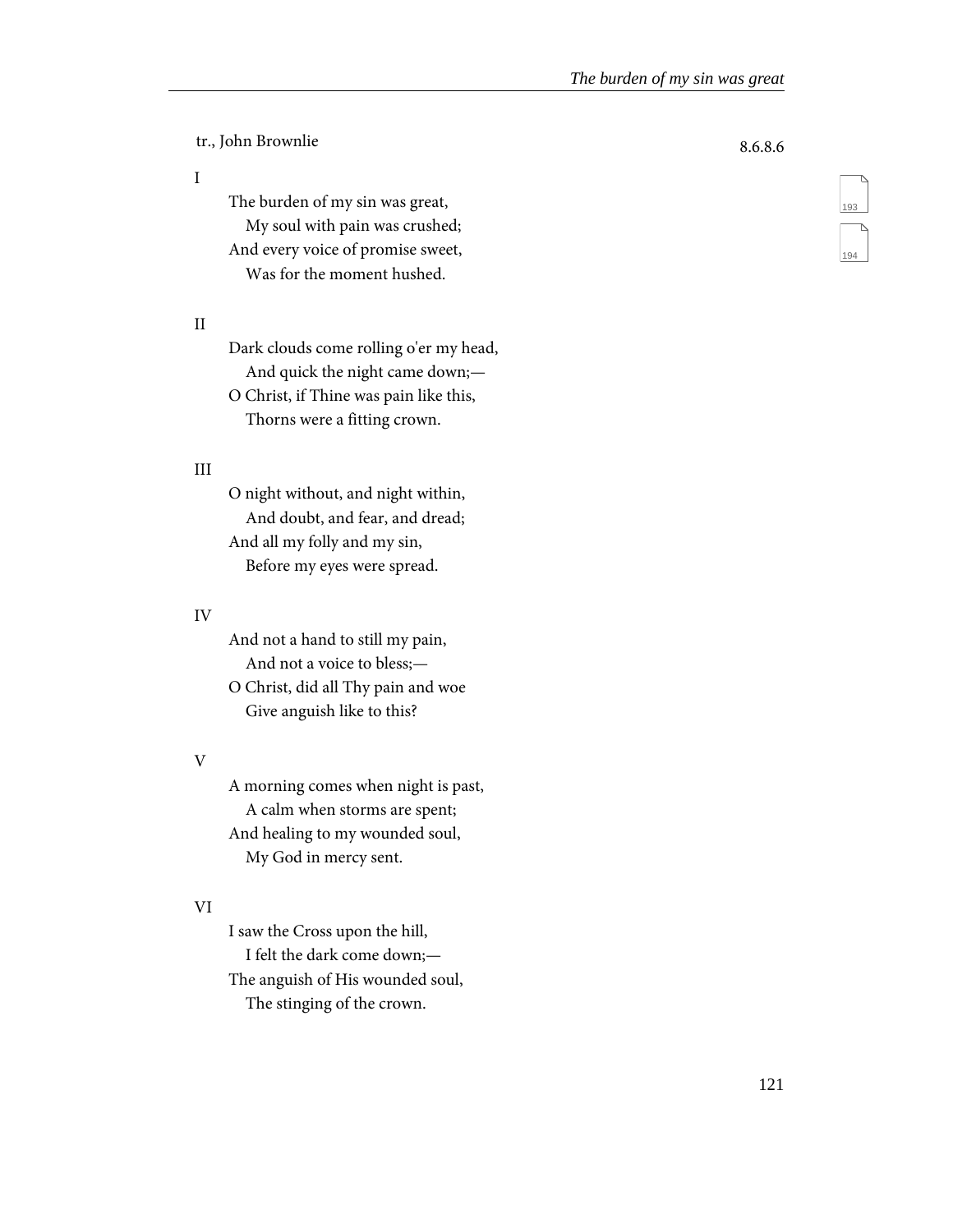VII

And as I looked, the morning grew, The calm of morn was mine; For ah! the anguish that He bore, My troubled soul, was thine.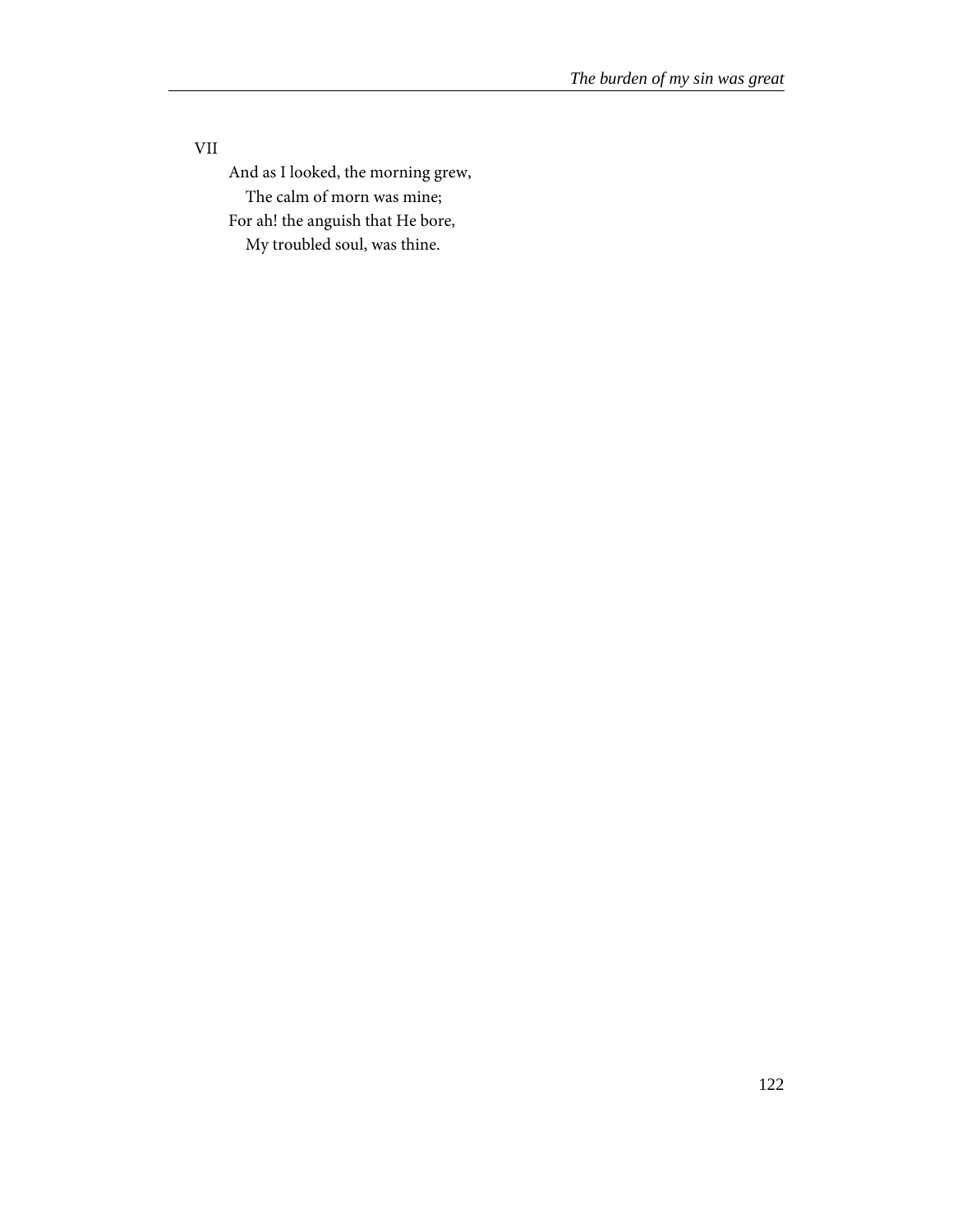tr., John Brownlie 7.7.7.7.7.7

I

Bowed with grief and anguish low, Weary with the clouded way; Soul of mine, to Christ I'll go, All my grief before Him lay: Tell Him, 'neath the willow shade, Ah! too long my stay is made.

### II

Is there joy by Babel's streams,— Mute the harp on willow hung, Ne'er a sunglint or a beam,

Heart, as well as harp unstrung? Soul of mine, awake! arise! Seek the sunland and the skies.

### III

There the palms in triumph wave, And the stream life giving flows; Up, my soul, be strong, be brave, After night the morning glows, For the willow's weeping shade Marks the place where vows are made.

### IV

Sprigs of willow, leaves of palm, Days of grief, and hours of song; Nights of storm and morning calm, Come alternate all life long; Soul of mine, the shade of woe Leads to where the palm leaves grow.

V

Lead me, O Thou Christ of God, Where the willows weeping sigh; Safe the way that Thou hast trod,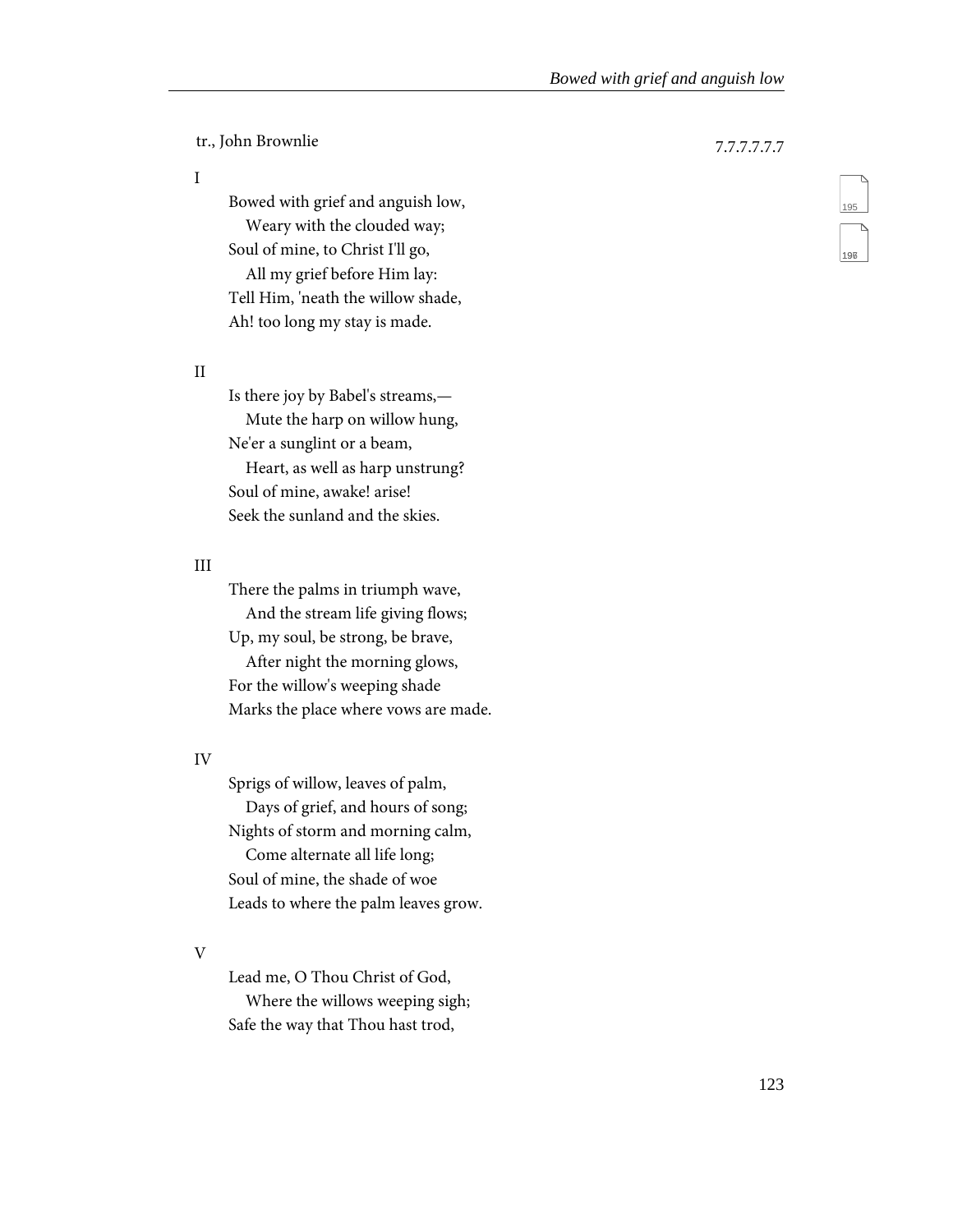E'en with dangers lurking nigh,— Past the willows and the grave, To the land where palm trees wave.

VI

Willows by earth's waters weep, Palm trees wave beneath its sun; Christ, my wandering footsteps keep, Till my pilgrimage is done, Where no willow marks a grave, And the palms triumphant wave.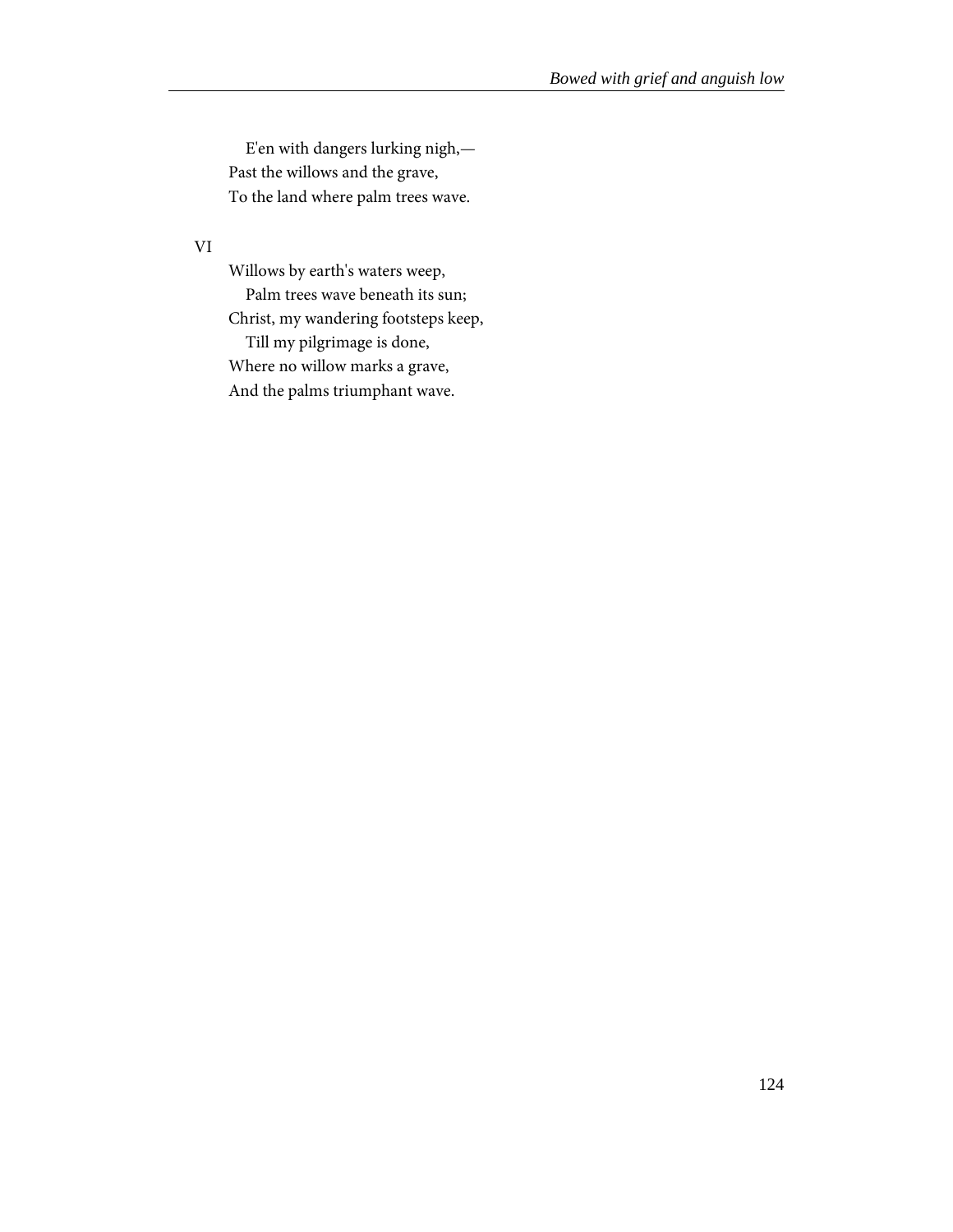tr., John Brownlie 8.6.8.6.8.8

I

To praise is comely, O my soul, To God this homage pay; The bounty of His grace extol, In grateful song alway;— My God; to Thee my praise I bring, For Thou hast taught my soul to sing.

### II

O God, unerring wisdom, Thou, Unfailing love is Thine; Teach me to trust that wisdom now, And on that love recline;— My God, to Thee my praise I bring, For Thou hast taught my soul to sing.

### III

'Tis not by word Thy love is shown,— A priceless Gift was given, When Jesus left the Father's throne, And stooped to earth from heaven;— My God, to Thee my praise I bring, For Thou hast taught my soul to sing.

### IV

Thus shall my praise be comely, Lord, And like Thy love divine, When gift shall far surpass my word, And life with praise combine;— My God, to Thee my praise I bring, For Thou hast taught my soul to sing.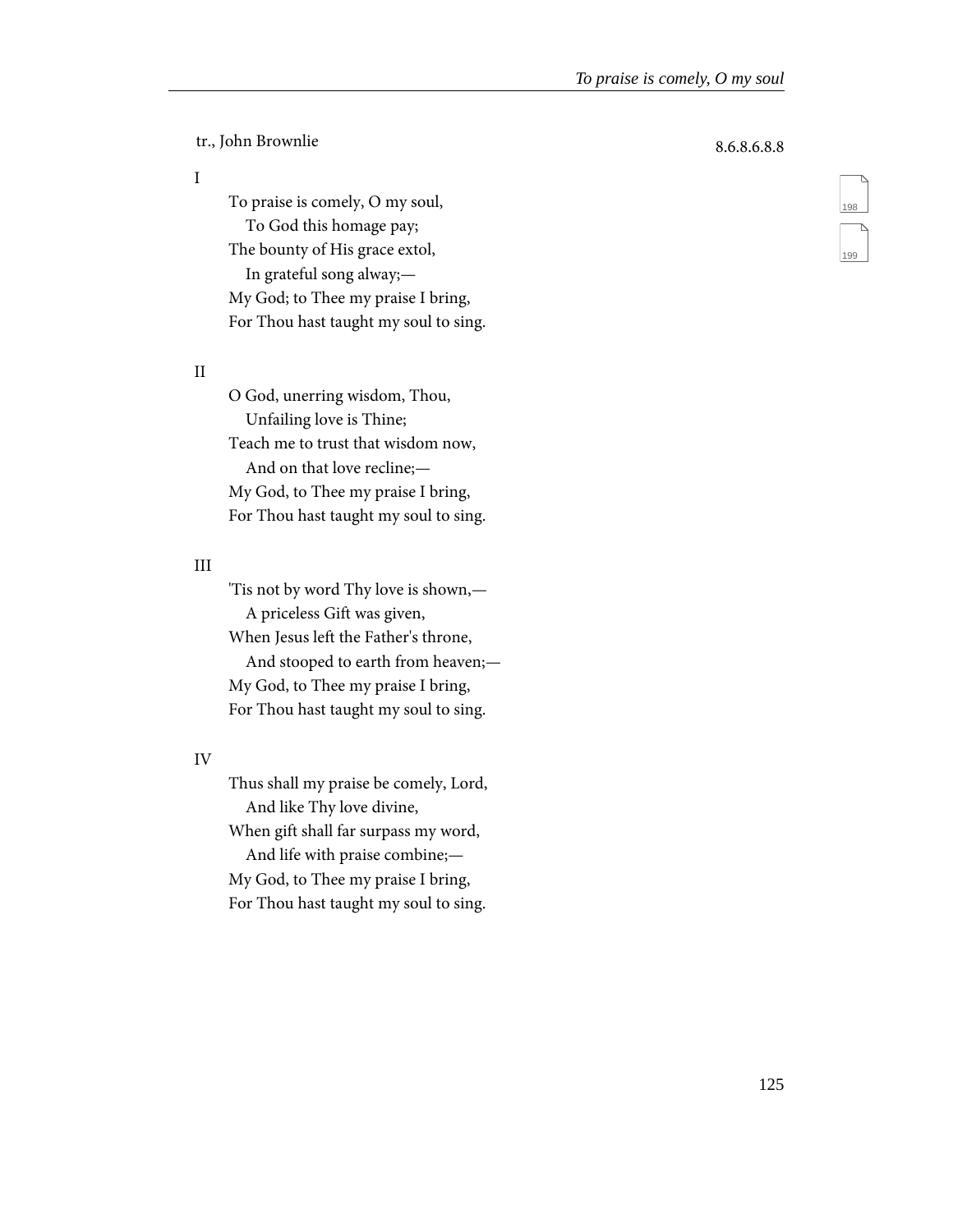tr., John Brownlie 8.6.8.6

### I

The Lord is very good to those Who seek His matchless grace; The needy find supplies in Him, The weak a resting-place.

### II

The Lord is very good to those Who own His sovereign Will;— A path of safety is for such As His commands fulfil.

### III

Who hope in God in light and dark, In failure and success, Enjoy a bliss surpassing far Earth's utmost blessedness.

### IV

And they who seek the love of God May fear no earthly frown; For nought of earth can quench the flame That waters cannot drown.

### V

O Jesus Christ! in Thee we trust, And rest upon Thy care; In mercy, then, Thy mercy send, In answer to our prayer.

### VI

Now, unto Christ, the Blessed Son, And God with Whom He dwells, And to the Holy Paraclete, Be glory that excels.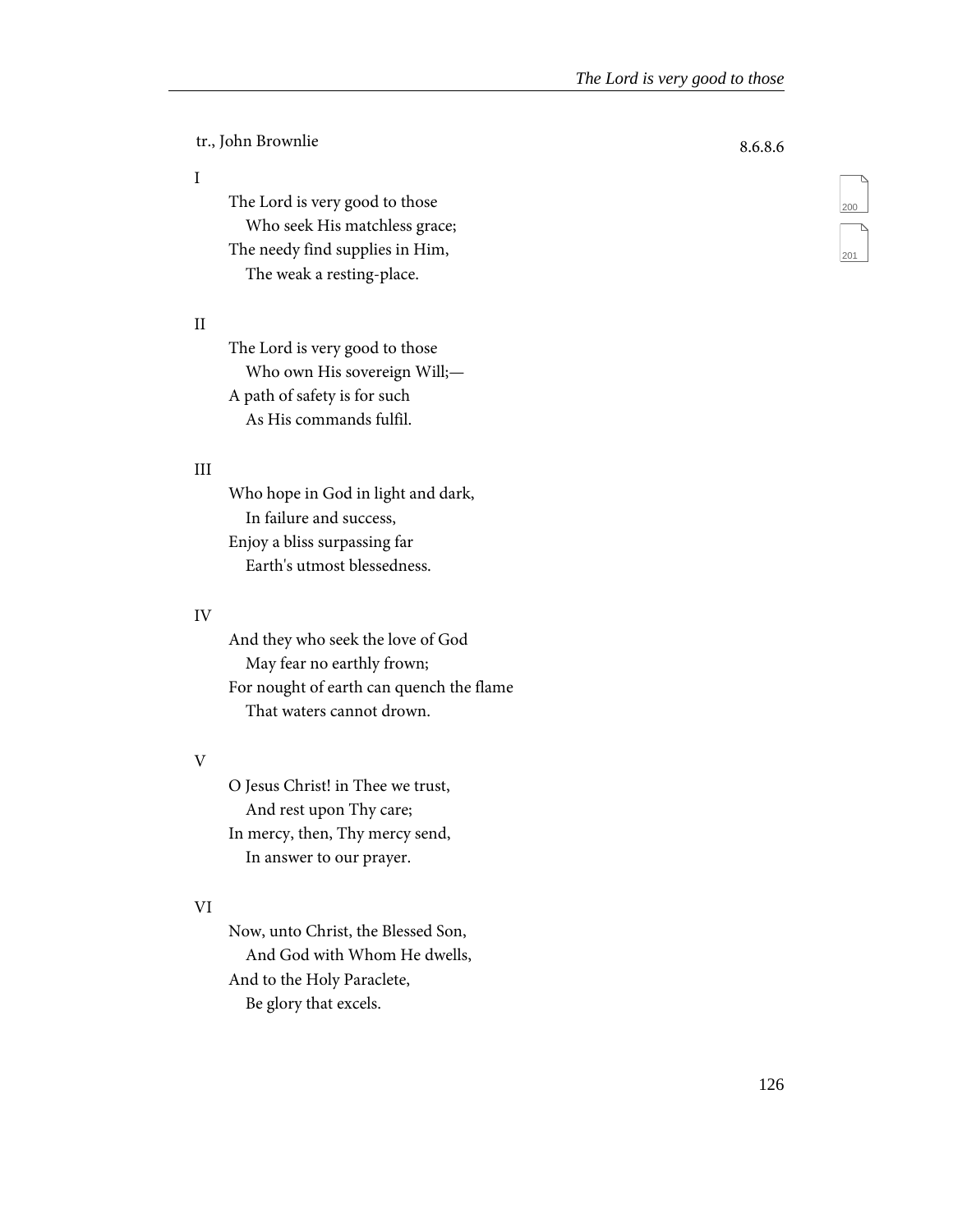tr., John Brownlie 7.6.7.6.8.8 ἡ φῐλανθρωπία τοῦ Πατρὸς.

### I

The pity of the Father, The kindness of the Son, The comfort of the Spirit,— Immortal Three in One; All high and low, in heaven and earth, Proclaim in songs of holy mirth.

### II

When earth was dark and cheerless, And mankind hopeless pined, A thought of pity, peerless, 'Woke in the Father's mind; And lo! the Word to man was given, That spake to earth the thought of heaven.

### III

The Son all condescending Came from the heart of God, And heaven and earth were blending, Where'er the God-man trod; He sought the erring souls to win From straying in the ways of sin.

### IV

And when the work was ended, And Christ to God returned, The Holy Ghost descended In cloven tongues that burned; He took the words of Christ again, And spake them to the hearts of men.

### V

Now unto God be glory, And unto Christ the Son,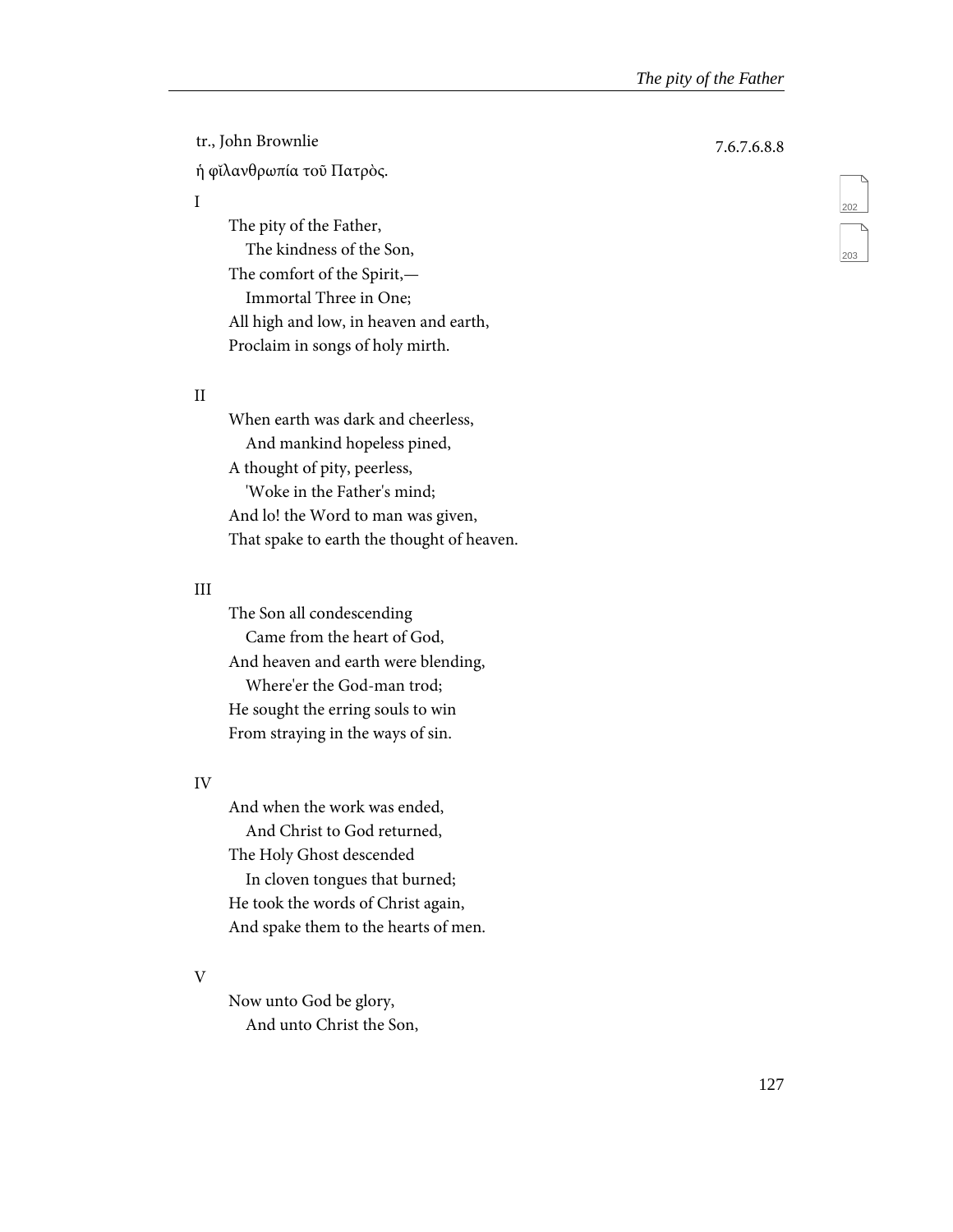And to the Blessed Spirit— Immortal Three in One; All high and low in heaven and earth, Proclaim in songs of holy mirth.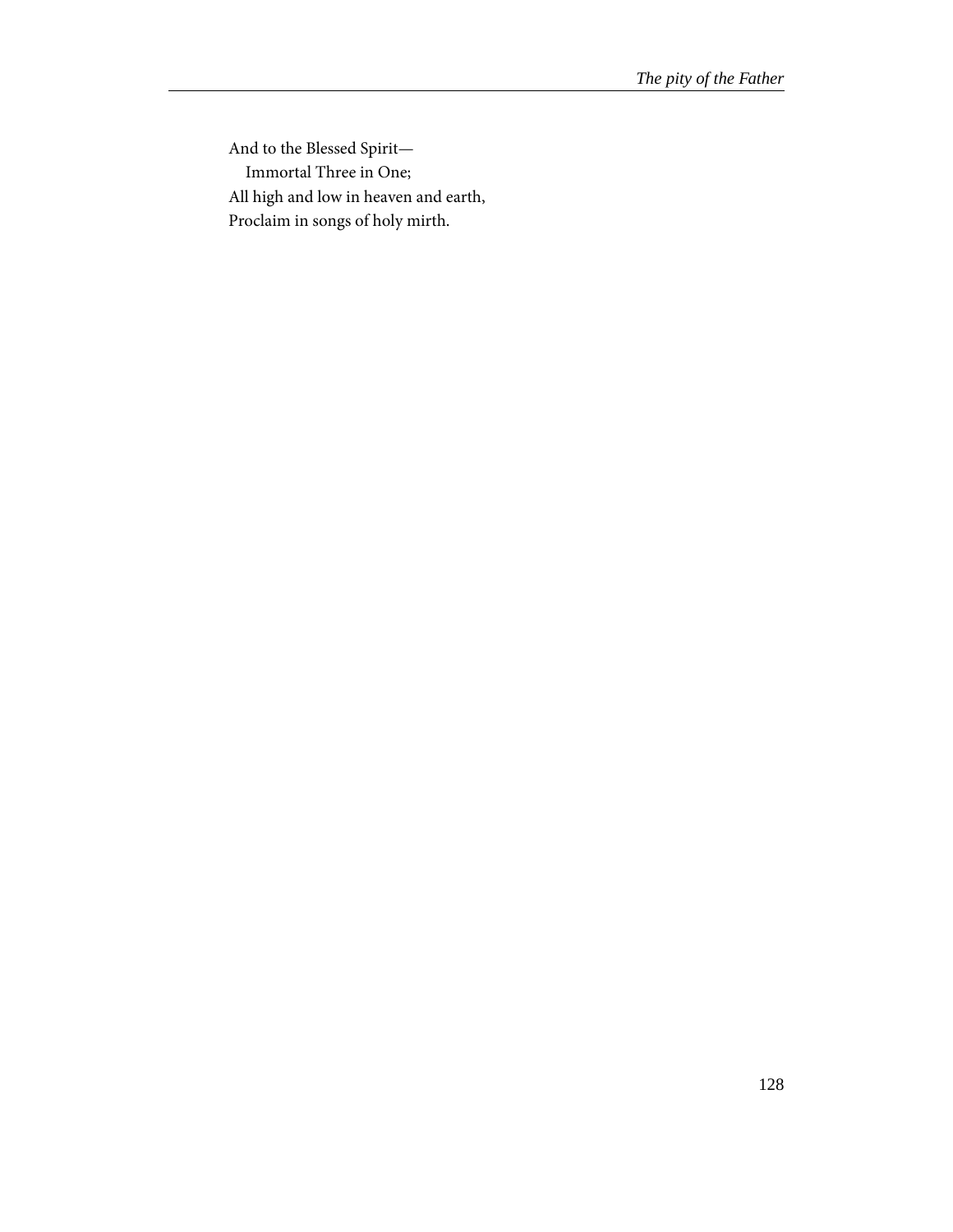tr., John Brownlie 8.6.8.6 πιστὸς ὁ θεός.

I

I have no other thought but this, That Thou wilt faithful prove; For Thou didst give Thyself, O Christ, In Thy abundant love.

### II

For not alone the word, O God, In burning letters came; The Word Incarnate dwelt with us, And wore our human name.

### III

Who can the grace of God deny, To whom the Gift is given? Or doubt the love of Christ for man, Who came for man from heaven?

### IV

O love of God, surpassing great! Who would not trust its power, But doubt the faithfulness of God, In every needy hour?

### V

I have no other thought but this, That Thou wilt faithful prove; For Thou didst give Thyself, O Christ, In Thy abundant love.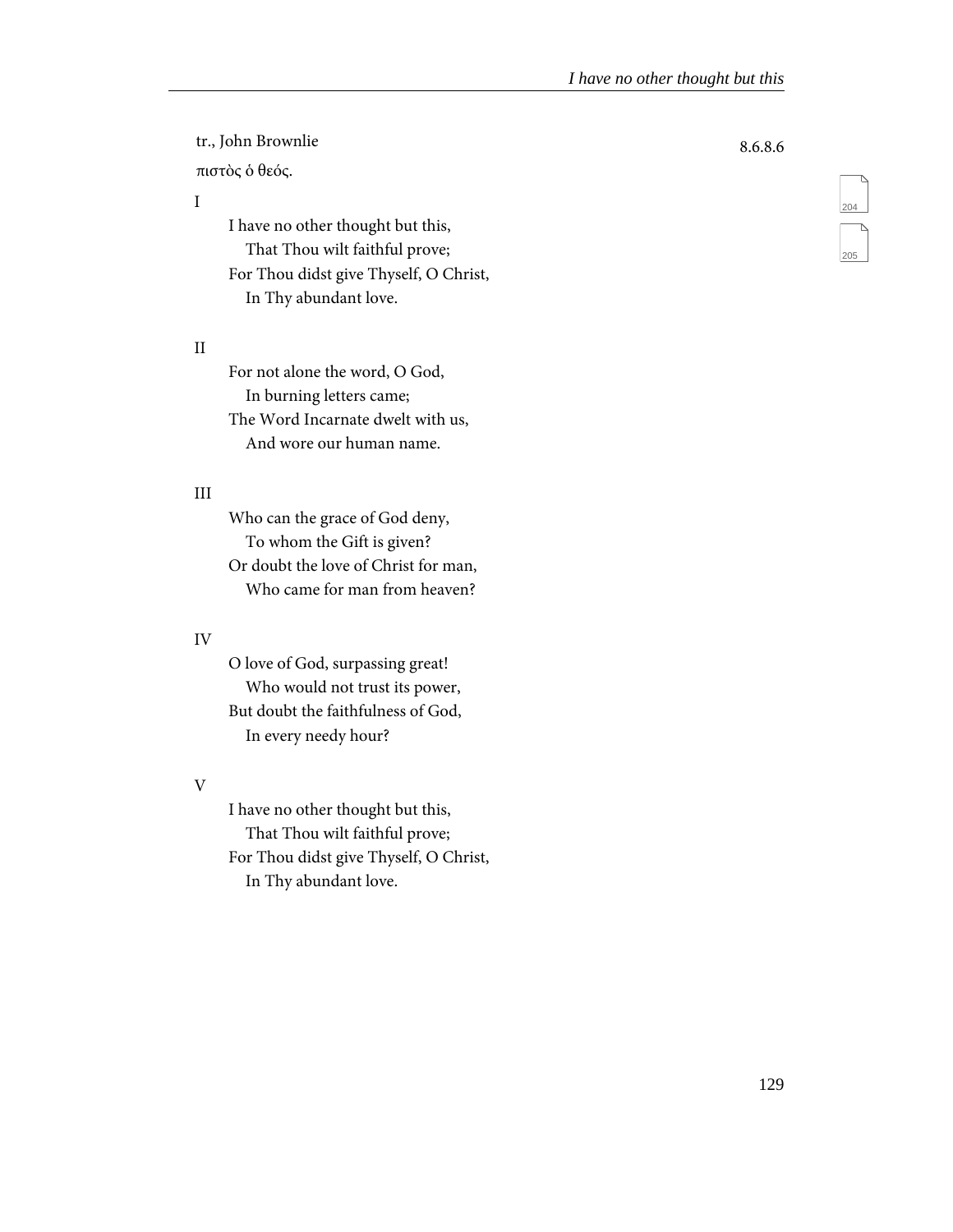tr., John Brownlie 8.8.8.8

#### I

Hear me, O Lord, in mercy hear, And let my prayer like incense rise; My spirit feels Thy presence near, And rests upon Thy Sacrifice.

### II

I have no need Thou can'st not meet, There is no want that I can crave, But, lo! I find it at Thy feet, O Christ, Who cam'st my life to save.

### III

'Tis pardon, Lord, my soul desires; And cleansing, most of all, I need; The strength the Holy Ghost inspires, His joy to cheer, His light to lead.

### IV

That I may serve Thee as I ought, And do Thy will from day to day; Help me to live as Thou hast taught, And grant the grace for which I pray.

### V

O, I am poor, and weak, and blind— My soul is empty and distressed; But, Lord, I have the earnest mind,

And with Thy blessing, would be blest.

206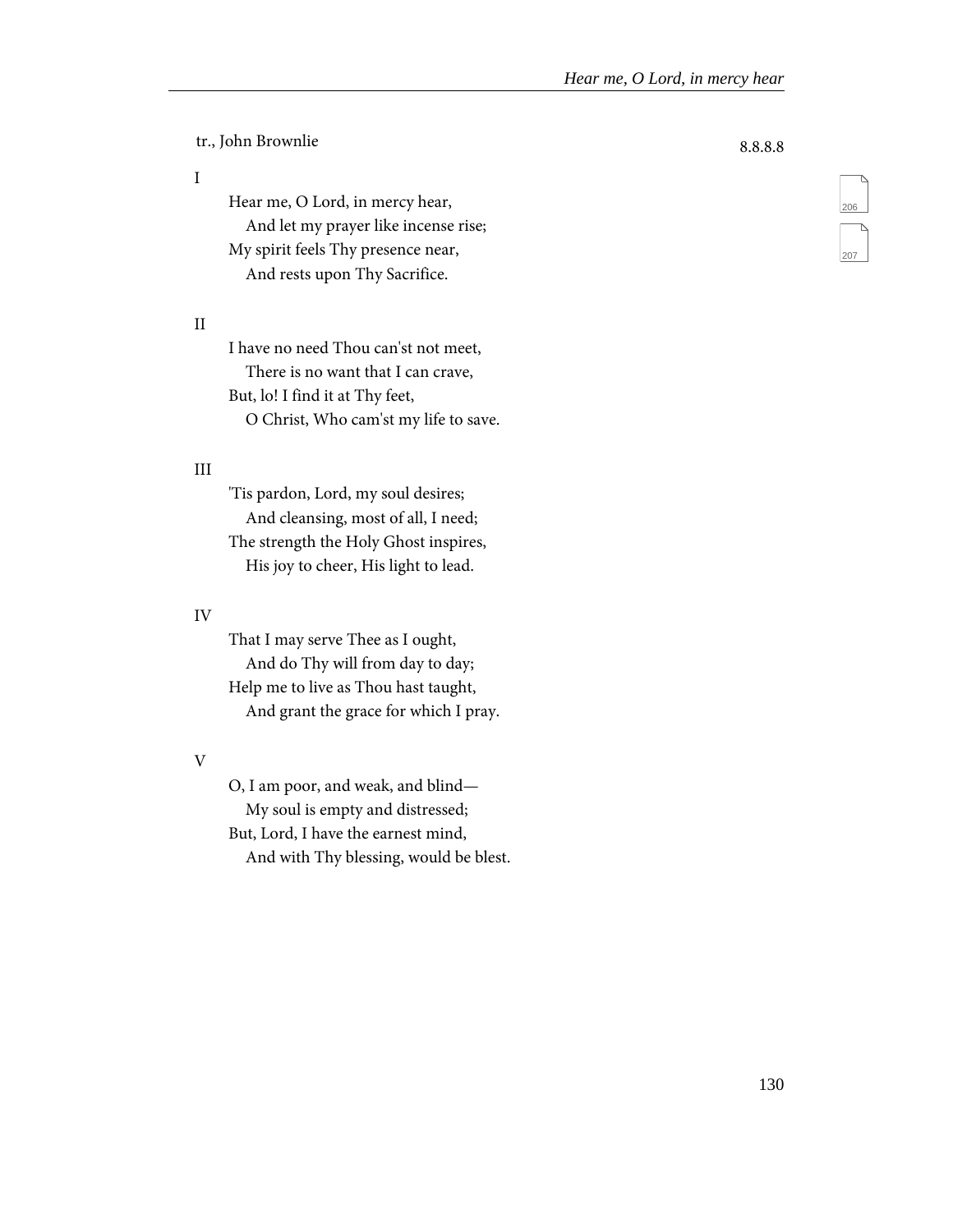tr., John Brownlie 11.10.11.10

I

Open to me the gates of lovingkindness, Laden and sin-stained let me enter in; Pity my weakness, and my guilty blindness, Free me in mercy from the thrall of sin.

### II

Give me to know that, in Thy grace abounding, Thou hast forgiveness for the sin-sick soul; That, by Thy love my waywardness surrounding, Thou can'st allure me to Thy sweet control.

### III

Say to my soul, when doubt and fear assailing, Curtain the light that from Thy presence flows, Thine is a power, O Jesus Christ, prevailing Over the threatening of life's countless woes.

### IV

Jesus, Who came, and on the Cross of sadness, Bore in Thy weakness all my sin and shame; Change Thou for me my sorrow into gladness, Give me to glory in Thy matchless name.

V

Open to me the gates of lovingkindness,

Laden and sin-stained, I would enter in; Pity my weakness, and my guilty blindness,

Free me in mercy from the thrall of sin.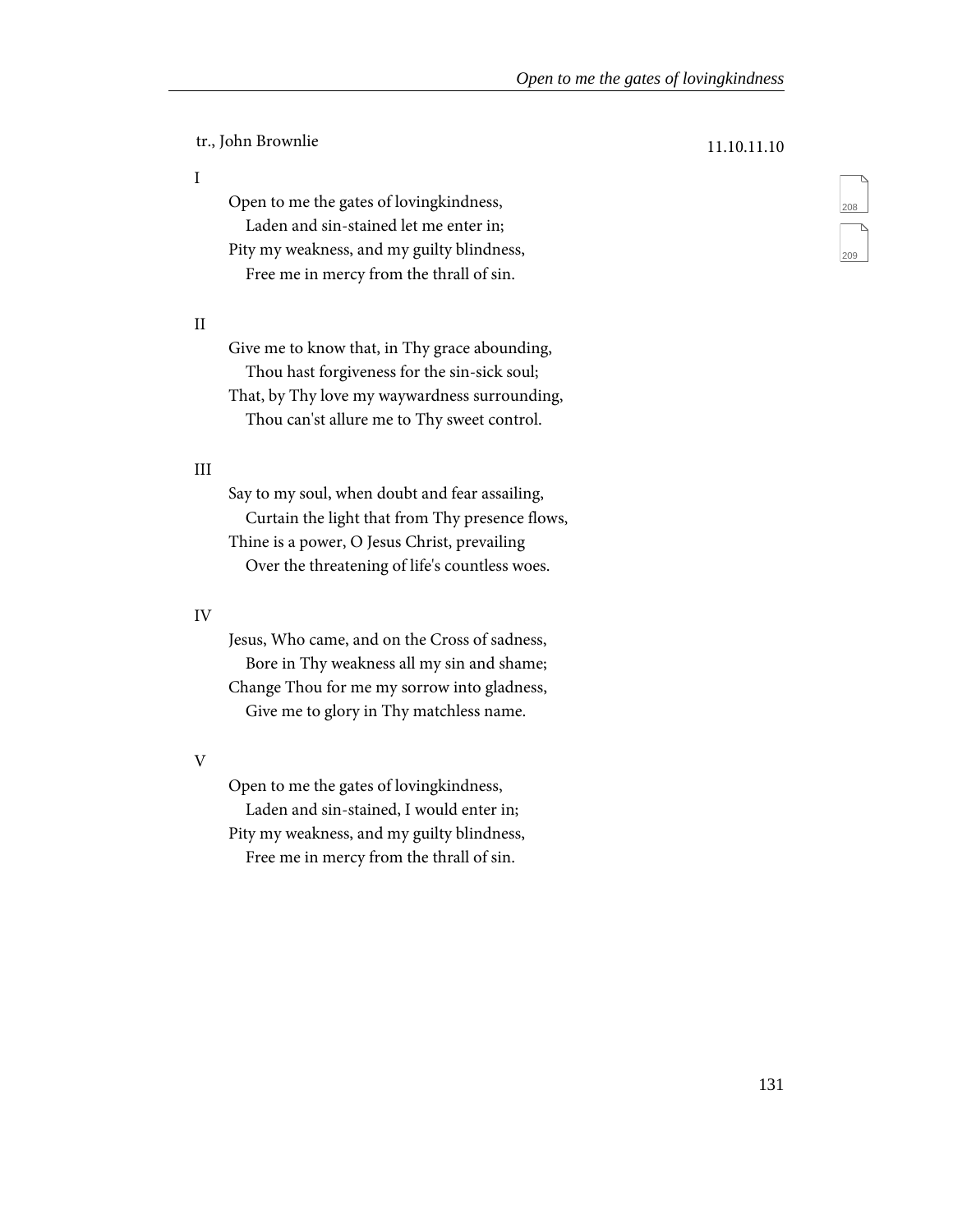tr., John Brownlie 8.8.8.8 When clouds obscure the rising sun, And darkness weeps where joy should sing; Hail, then, my soul, the day begun, And wait the light that noon shall bring.

II

I

If clouds like curtains veil the light, When day at noon should brightly smile; Up, then, my soul, it is not night, The glory tarries but a while.

### III

Wait till the hills that bar the west— That pierce the clouds their summits crown— Snatch, ere the day declines to rest, The glory as the sun goes down.

### IV

More bright than morn, than noon more fair, The purple and the gold serene; The light and rapture everywhere, That sing, and shine, the clouds between.

### V

If waits the joy of God betimes, And tears bedew where smiles should be; If dark the noon when sunlight climbs,

The light at eve thine eyes shall see.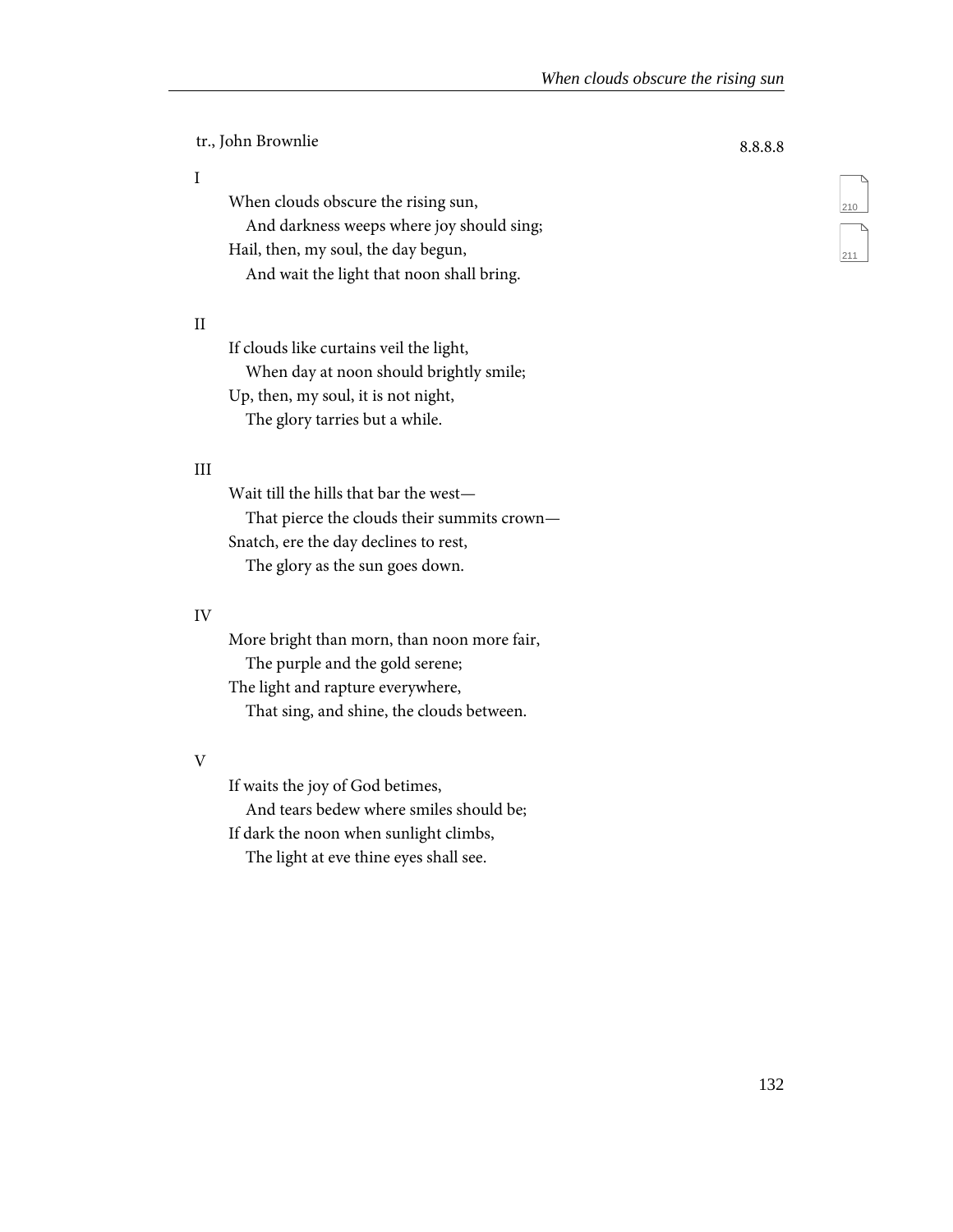$213$ 

### **VARIOUS**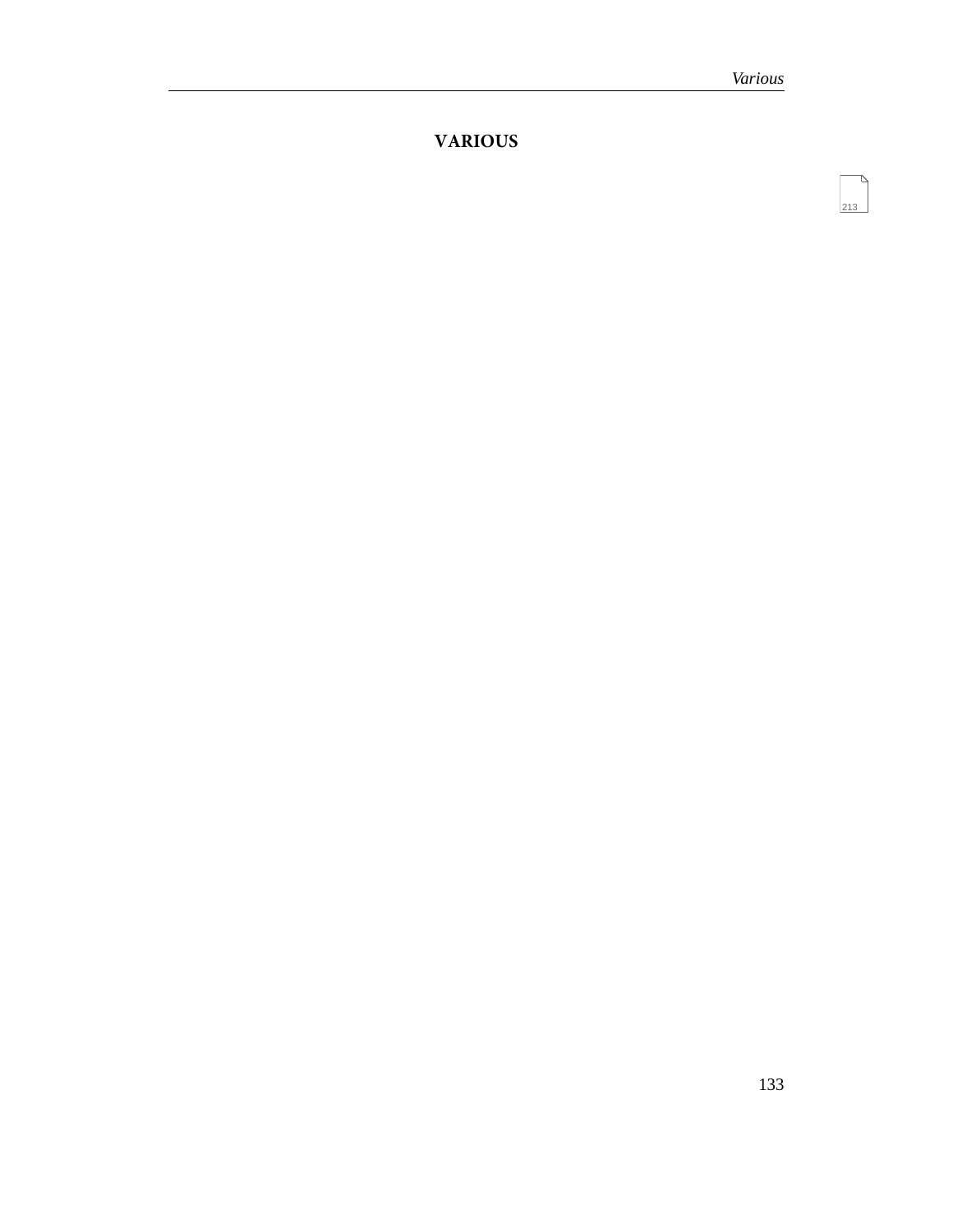| tr., John Brownlie                                      | 7.6.7.6 |
|---------------------------------------------------------|---------|
| έργω Σωτήρ μου δεικνύεις, ότι σὺ εἶ ἡ πάντων ἀνάστασις. |         |
| From the Office of the Burial of a Priest               |         |

I

Thou art our Resurrection, O Jesus Christ the Lord; Who call'st the dead from hades, By Thy commanding word;

### II

Then fetters strong are sundered, And prison gates undone; And light illumes the darkness As by the rising sun.

### III

Thou from the grave at Beth'ny, When wept the sisters twain, Didst raise the mourned-for brother, Whom death had ruthless slain.

### IV

'Twas from a sleep Thou call'dst him, As when the daylight breaks, And morning whispers gently, And man from slumber wakes.

### V

O gentle name to give it— "He is not dead but sleeps"— For death has no dominion, O'er those whom Jesus keeps.

### VI

Thou art our Resurrection, O Jesus Christ the Lord;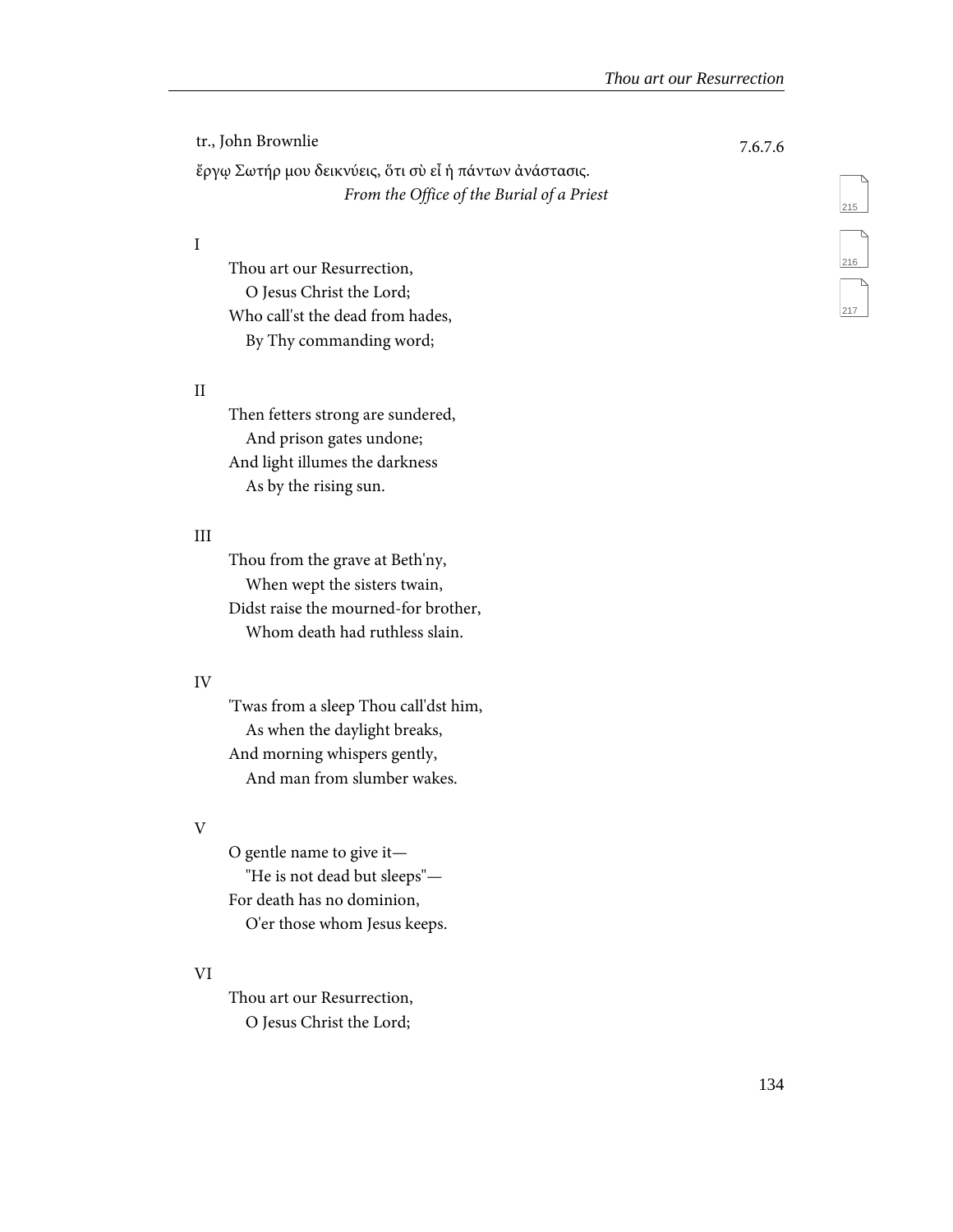And Thou from sleep wilt bring us, According to Thy word.

### VII

All glory, laud, and honour, To Jesus Christ be given, By mortals and immortals,

Who dwell in earth and heaven.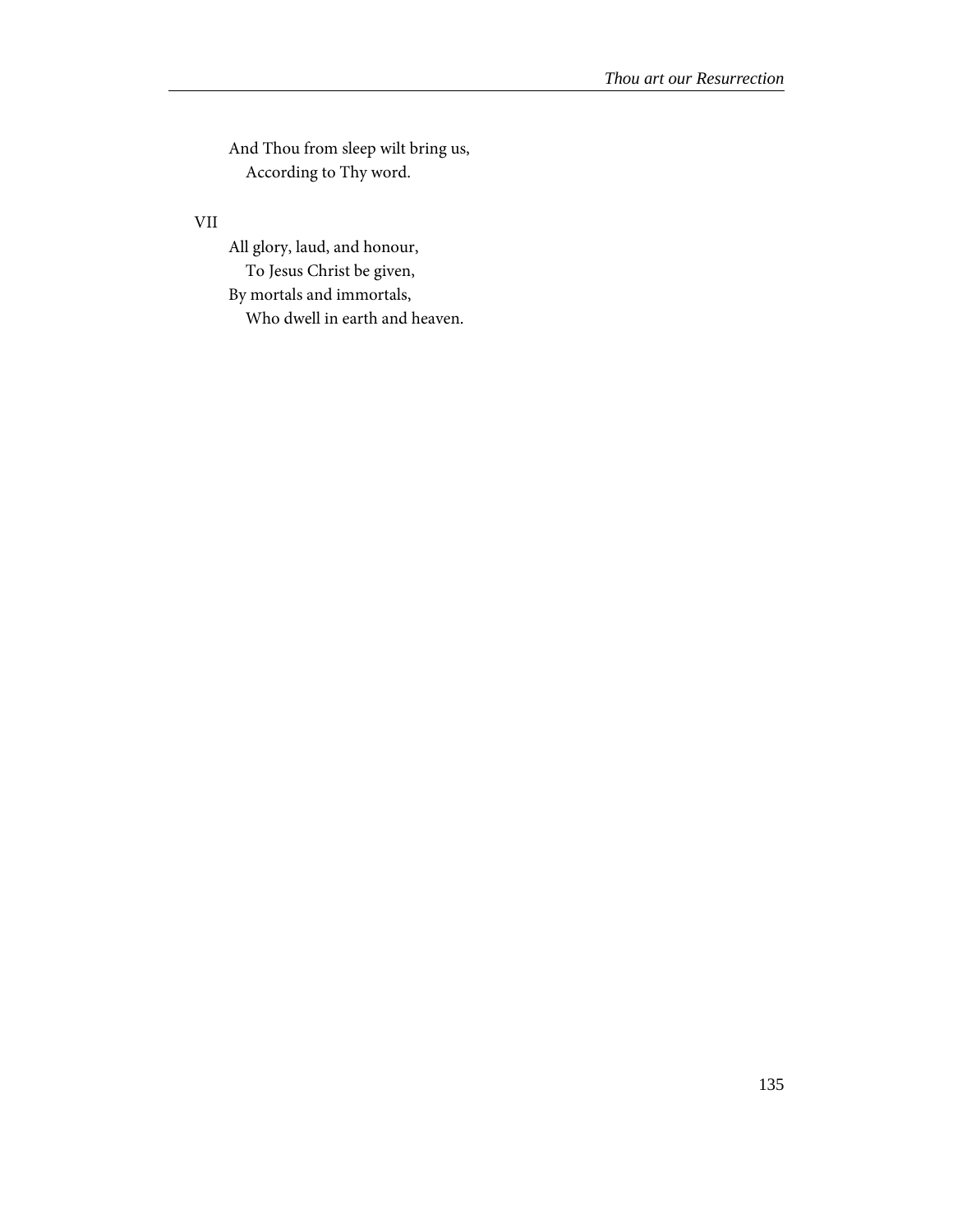tr., John Brownlie 6.6.8.6.7.7 ἀληθῶς ματαιότης τὰ σύμπαντα ὁ δὲ βίος σκιὰ καὶ ἐνύπνιον. From the Office of the Burial of a Priest

I

Vain are the things of time, Our life a passing dream; A shadow flitting in the sun, A leaf upon the stream; Lord, in Thy faithful keeping, Rest Thou Thy servant sleeping.

### II

Seek we the world in vain, Vainly we clutch the prize, And sink into the lonesome grave, Where prince with beggar lies; Lord, in Thy faithful keeping, Rest Thou Thy servant sleeping.

### III

Rest Thou Thy servant, Lord, Whose earthly task is done; Who can no longer hear the call To toil beneath the sun; Lord, in Thy faithful keeping, Rest Thou Thy servant sleeping.

### IV

Lord, with Thy gentle ones, In glory's dwelling-place, Receive Thy servant whom we mourn, Who served Thee by Thy grace; Lord, in Thy faithful keeping, Rest Thou Thy servant sleeping.

V

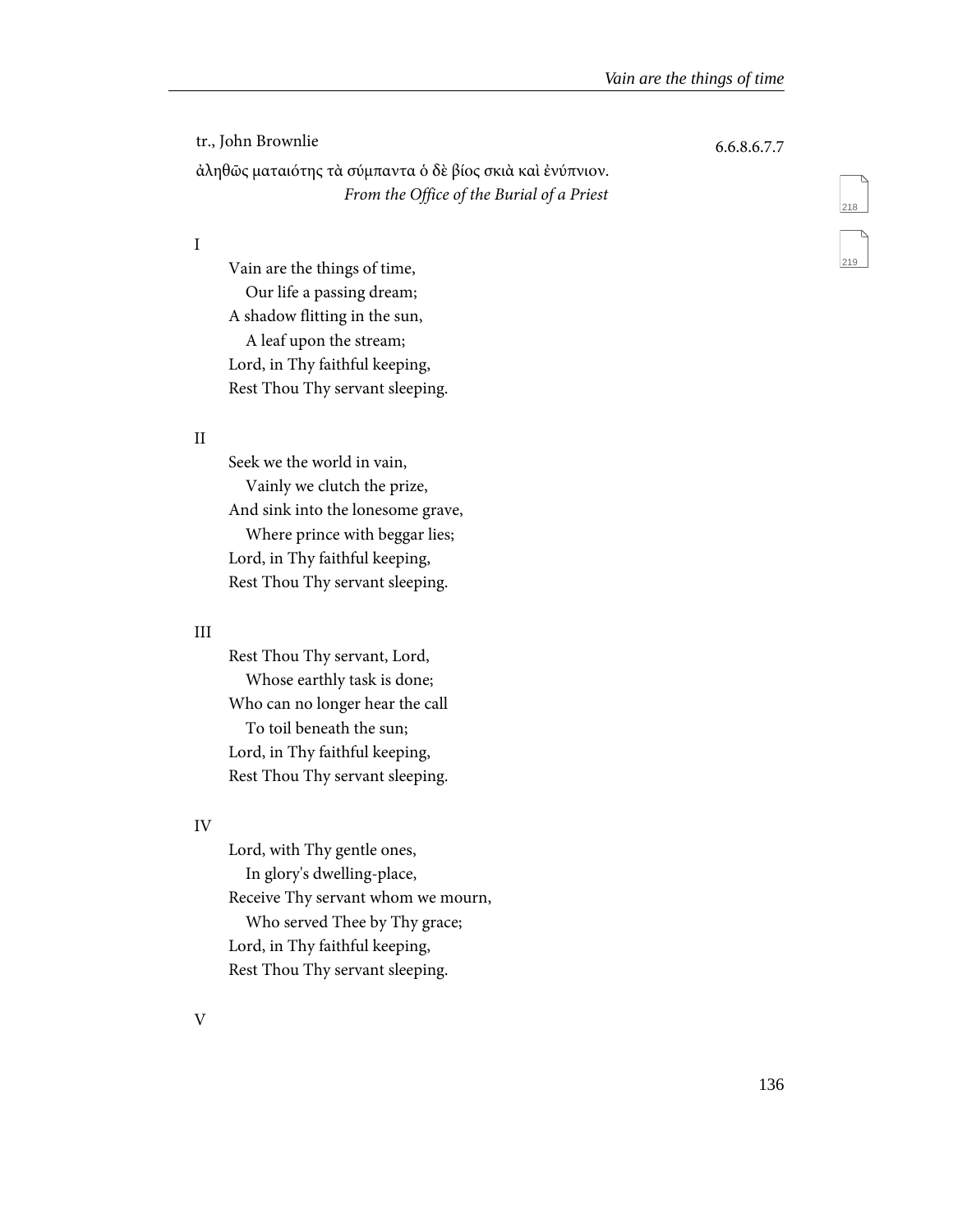We would not weep for those Who in Thy faith depart; For thou, O Christ, dost bear them hence, And bind them to Thy heart; Lord, in Thy faithful keeping, Rest Thou Thy servant sleeping.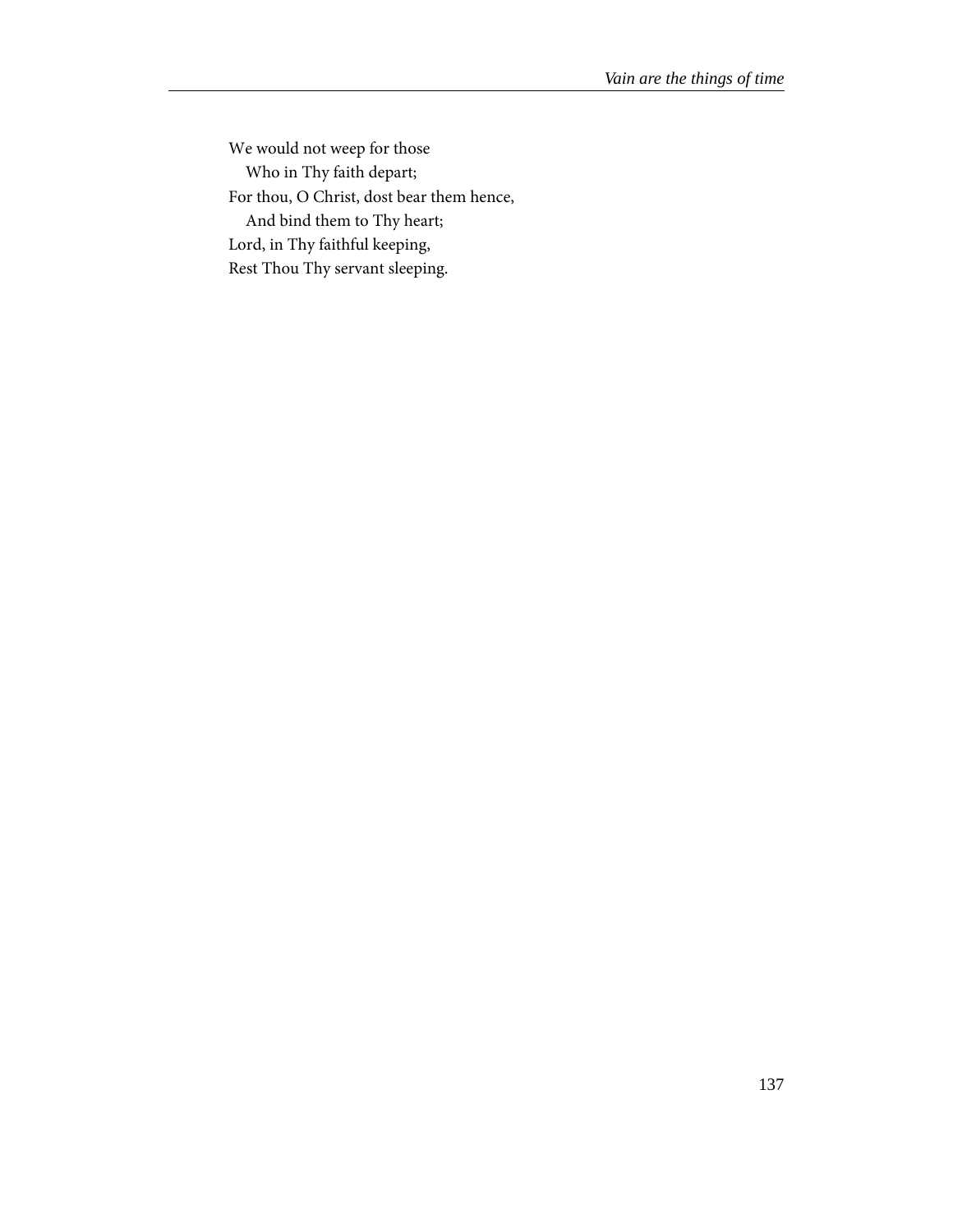| tr., John Brownlie                       | 10.10.10.10 |
|------------------------------------------|-------------|
| κύριε, ανάπαυσον τὸ νήπιον.              |             |
| From the Office of the Burial of a Child |             |
|                                          |             |

I

Lord, rest the child; cut off at morning hour, Crushed as a bud before it came to flower; Gone as the star that lent its feeble ray, Ere yet the morn had brightened into day.

#### II

Lord, rest the child; no bliss on earth was thine, Drink now the pleasures of the life divine; Here streams that gladden, when the sun is high, Shrink in their channels, 'neath a burning sky.

#### III

Lord, rest the child; within the heavenly place, Thine angel ever views the Father's face; Thine is the kingdom, and to claim His own, Christ left the glory of a kingly throne.

#### IV

Lord, rest the child; we will not weep for thee— Death is not death to those with Christ that be; Mourn we with weeping, that the sin is ours, To blight the beauty of earth's fairest flowers.

# <span id="page-144-1"></span><span id="page-144-0"></span>220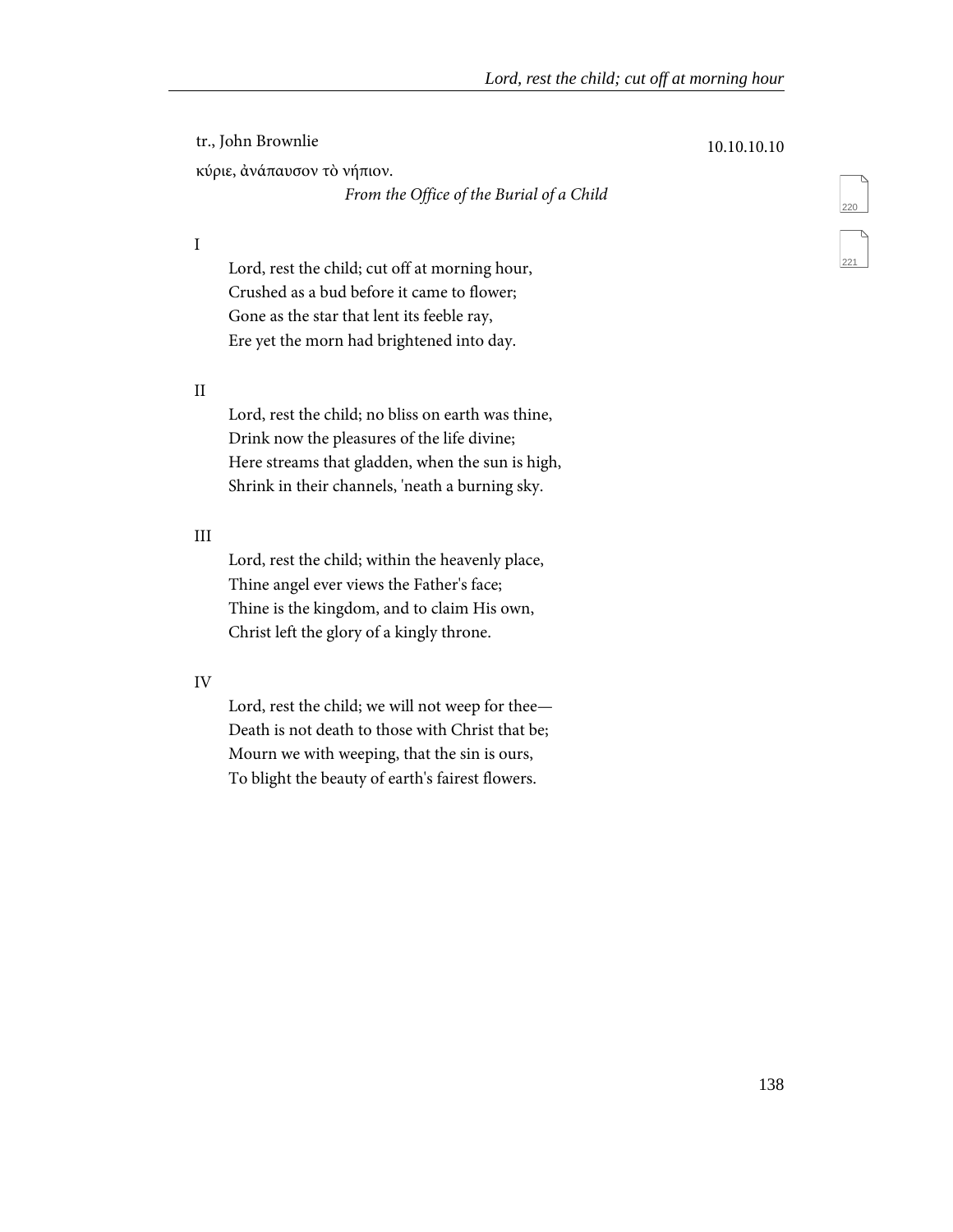tr., John Brownlie 8.8.8.8

#### From the Office for Baptism

I

Bear to the font the child of grace, And there the sacred rite attend, Whose healing virtues can efface The stains that to the soul extend.

#### II

There, as at Jordan long ago, The heavenly Dove in power descends; New life in fulness to bestow, And grace that on the life attends.

#### III

Christ, let Thy blood in freeness spilt, This water fitly symbolise; And all the vileness and the guilt, Be laid upon Thy Sacrifice.

#### IV

And let the sacred sign he wears, Adorn the inner life, we pray; Till every word, and action bears, The impress of that Cross alway.

#### V

Come to our aid, O Spirit true; Hearts with Thy living truth inspire; And to our languid souls renew The love that wakes responsive fire.

<span id="page-145-1"></span><span id="page-145-0"></span>

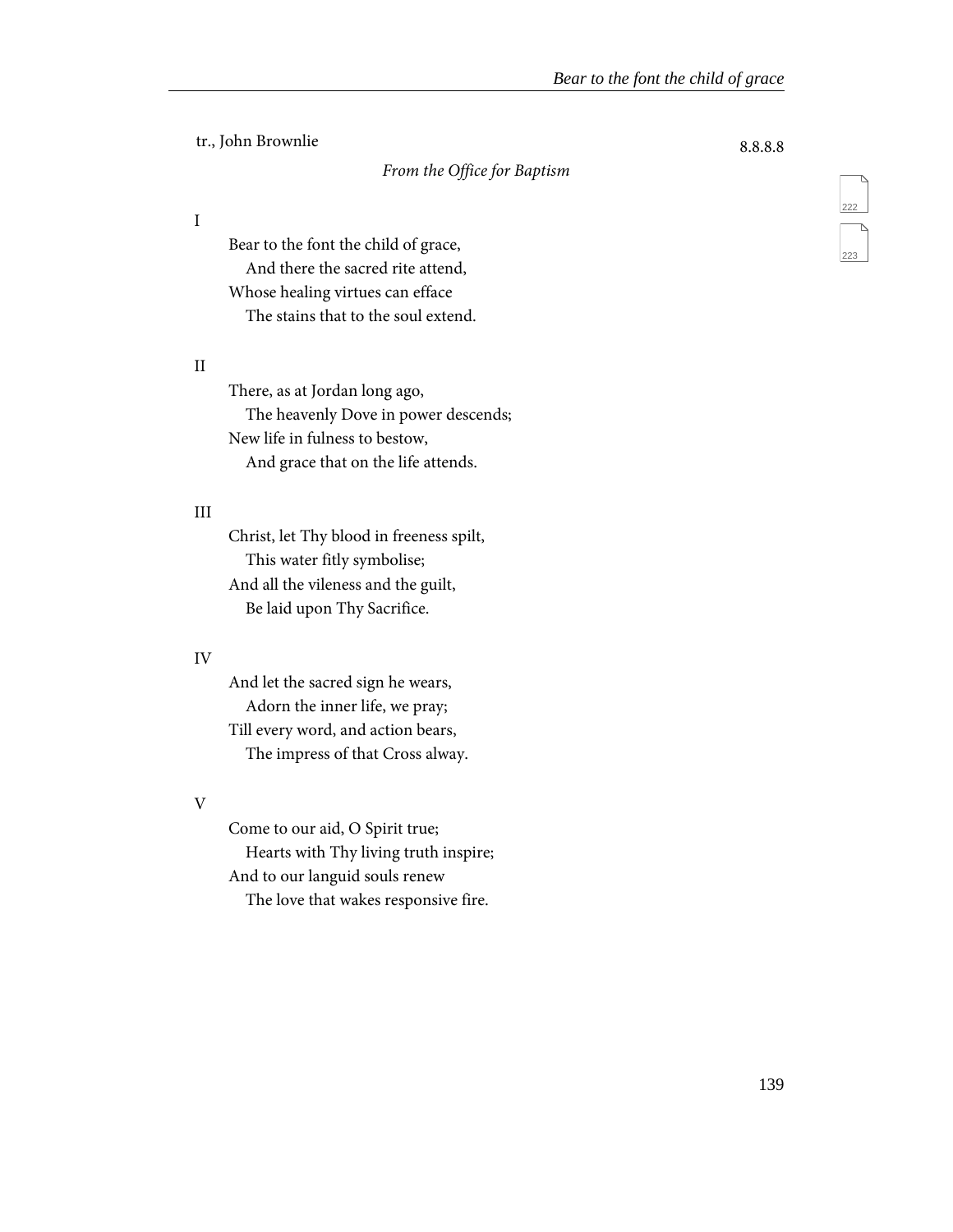tr., John Brownlie 8.6.8.6.8.8 ἐλέους πηγὴ, ὑπάρχων Ὑπεράγαθε. From the Order of Holy Unction

I

A Fount of mercy, Lord, Thou art, Perennial and Divine; The source of every lasting good, And every grace is Thine; Now to the suffering healing give, And touch the sick that he may live.

### II

O Saviour, Thou alone art God, And Thou art quick to heal; For Thou didst wear our feeble flesh, And all our ailments feel; And Thou canst make the sufferer whole, And save the sin afflicted soul.

#### III

O Christ, the Great Physician Thou, Tender and full of power; Now with the oil of grace anoint The sufferer at this hour;— Bid Thou the pain and weakness cease, And give the sore afflicted peace.

<span id="page-146-1"></span><span id="page-146-0"></span>

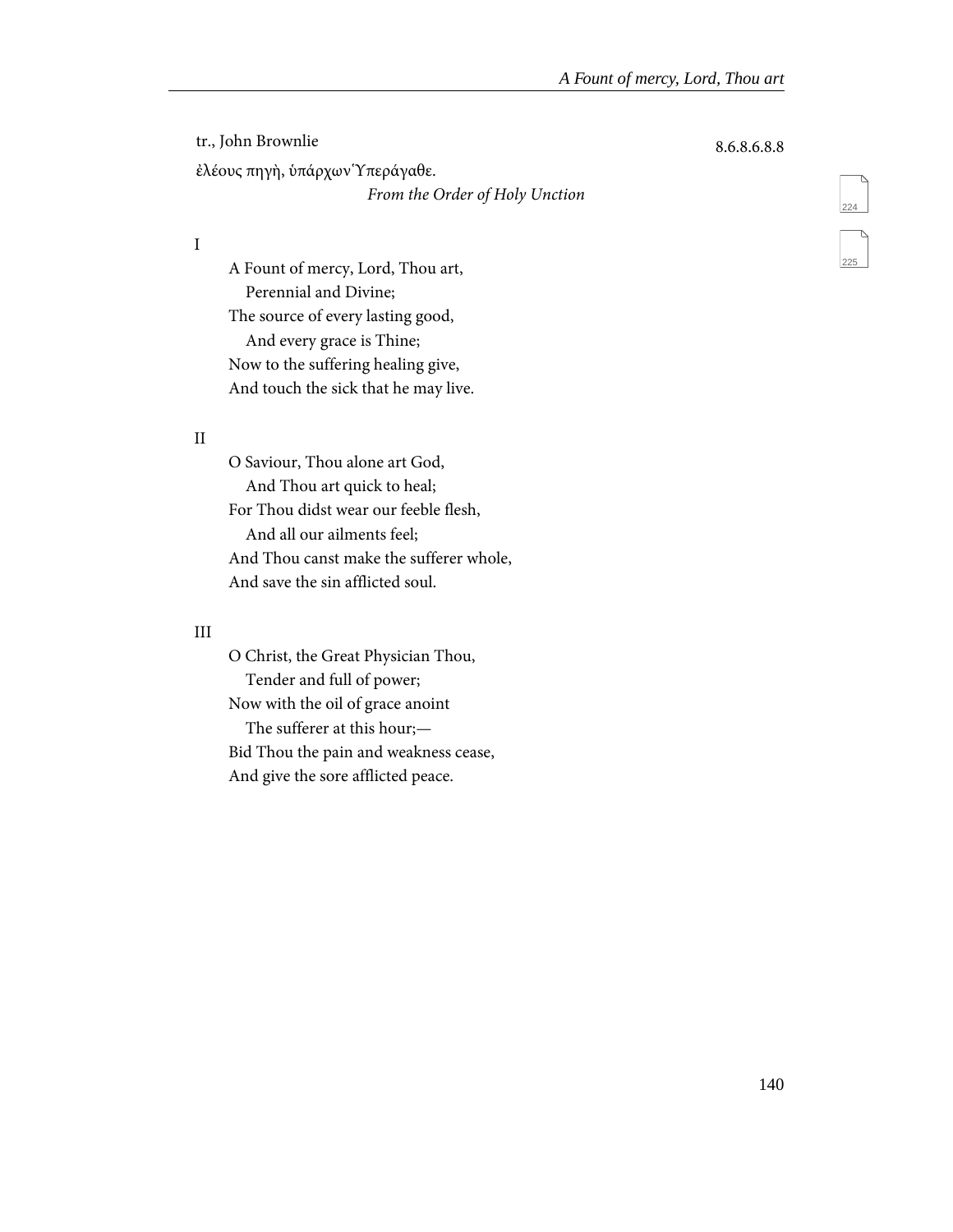tr., John Brownlie 8.8.8.8

Χριστός μου δύναμις.

#### At the Departure of a Soul

I

O God, most good, forget me not— Nor from Thy servant turn away— Who to the night of death hast brought My fearful soul this awful day.

#### II

Hear Thou my prayer, O God of grace, Who every penitent receives; From memory let my tears efface, The sin for which my spirit grieves.

#### III

O ye, my kinsfolk, brethren, friends, Your weeping mingle with mine own; My soul the dire behest attends, And wings its flight from earth alone.

#### IV

Now none can save, and nought can aid: Be Thou mine aid, O Christ my God, Lest I for evermore be laid, Beneath the all-avenging rod.

<span id="page-147-1"></span><span id="page-147-0"></span>

226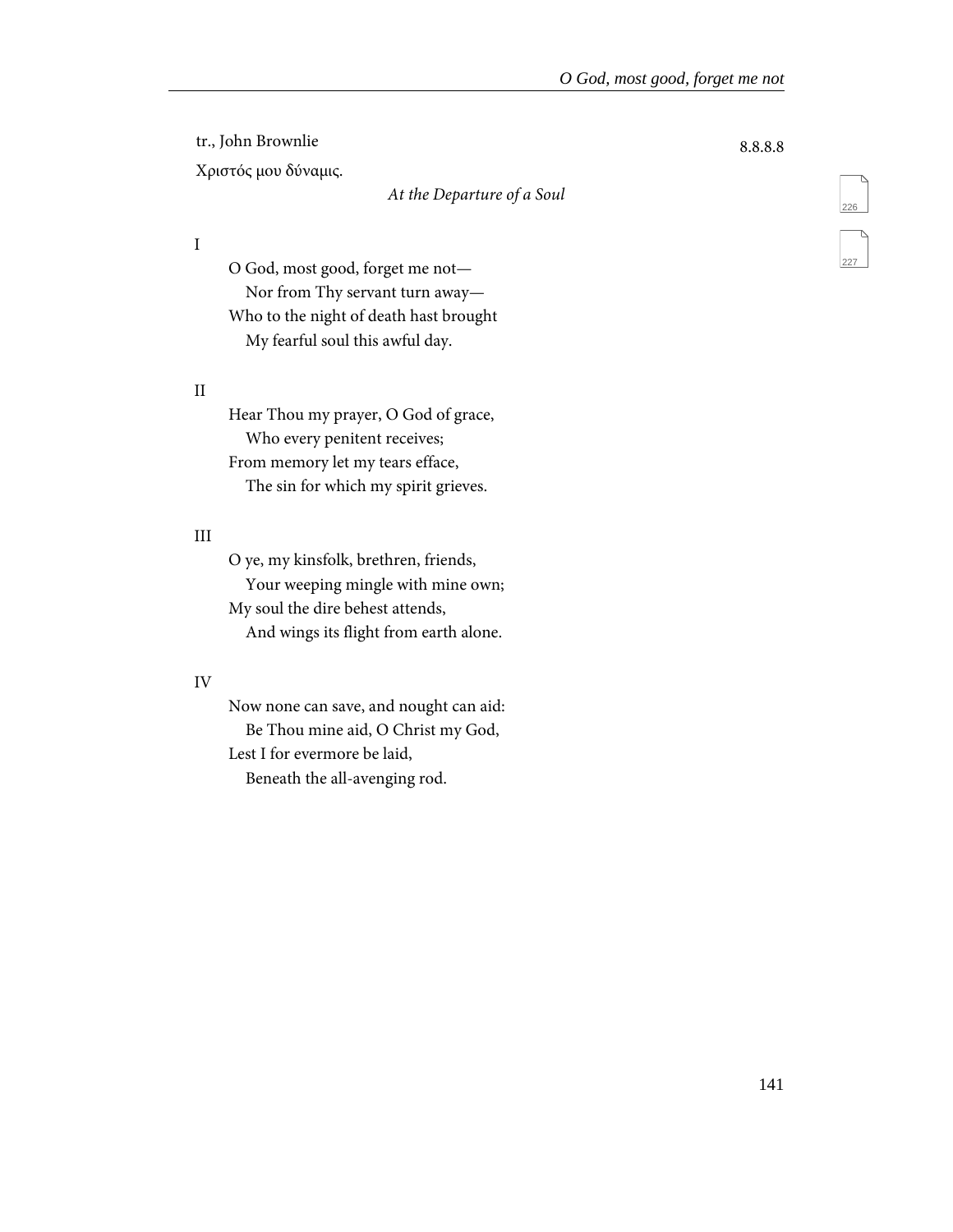tr., John Brownlie 6.6.8.6.8.8

#### <span id="page-148-1"></span><span id="page-148-0"></span>At the Departure of a Soul

I

Death's dark and moonless night, Me, unprepared, o'ertakes; Lord, send Thy mercy while my soul Its fearful journey makes; Let not a spirit of dismay Depress me on the awful way.

#### II

Lo, vain my life hath been, And full of deadly cares; Now these prevent my anxious soul, And lay their bitter snares; Let not a spirit of dismay Depress me on the awful way.

#### III

The number of my sins, Lord, let it not exceed The fulness of Thy mercy great, To overtake my need; Nor let a spirit of dismay Depress me on the awful way.

#### IV

For now they lead me hence,— They gird me round about; Rebellion stirs within my soul, 'Mid awful pangs of doubt;— Let not a spirit of dismay Depress me on the awful way.

V

In my affliction, Lord,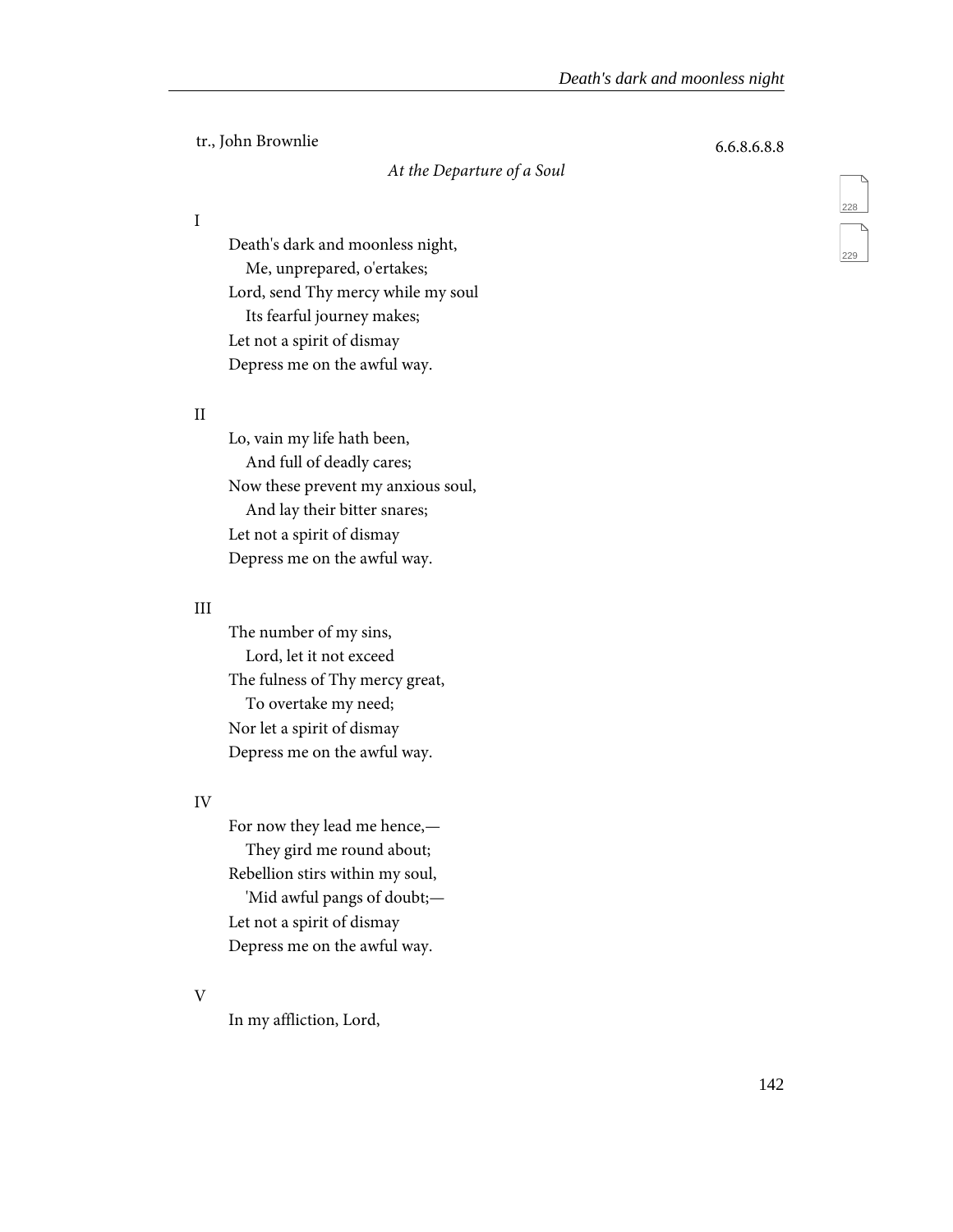No comfort can I find; Be Thou my comfort in my woe, Who art exceeding kind; Let not a spirit of dismay Depress me on the awful way.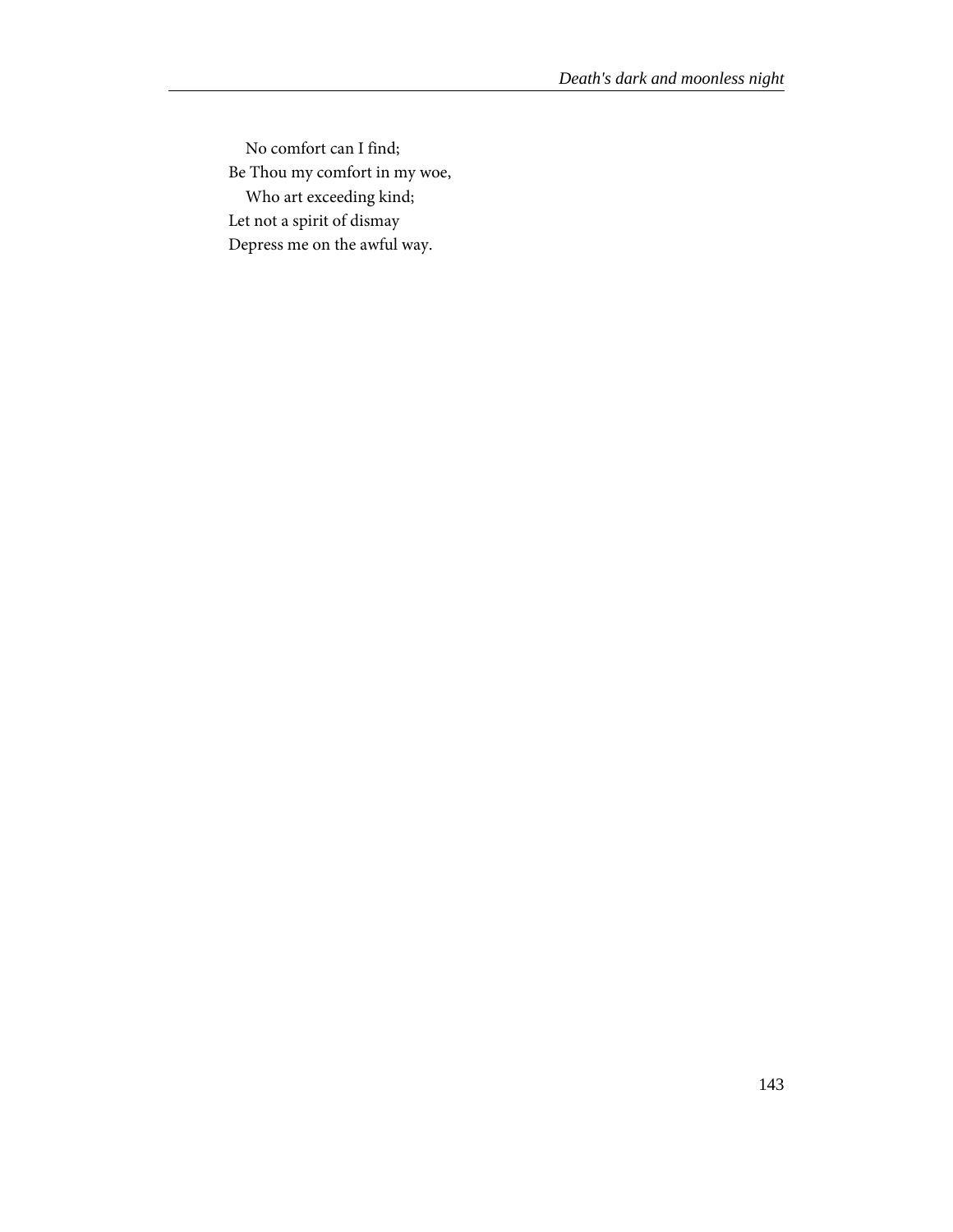tr., John Brownlie 11.4.11.4.10.10

#### I

<span id="page-150-1"></span><span id="page-150-0"></span>O Light of lights around my pathway shining, Brighter than day; Sun of my soul, Thy orb hath no declining, No lessening ray;— No solemn twilight tells of coming night, Thou art eternal noon, O Light of light.

#### II

Blind in the night, I vainly sighed and sorrowed, Groping for day; Cheer from the borrowed light of earth I borrowed, That died away; But morning dawned, O glorious and bright, And Thou hast filled my soul, O Light of light.

### III

Bright be Thy beams when other lights are dying, Light from on high; Laden with joy, when earthly joys are lying Withered and dry;— Light of my life, my joy in earthly sorrow, Chase Thou the gloom, and bring the glad to-morrow.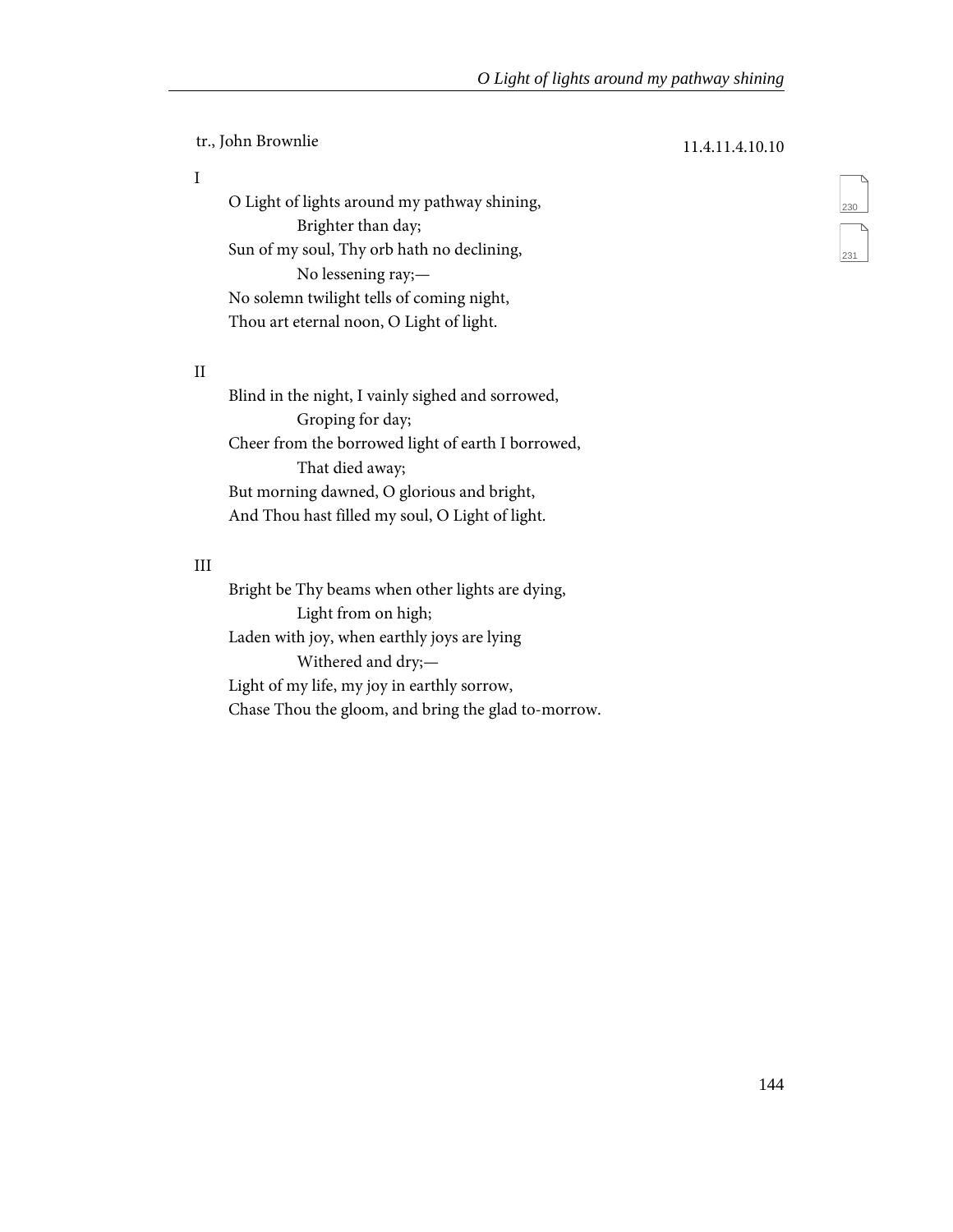#### **APPENDIX**

A copy of the draft of The Church of Scotland Mission Hymn Book, compiled by a committee, and sanctioned by last General Assembly for publication, has come into the writer's hands, too late to be collated for the foregoing Table. The Hymn Book, which is intended for use at Mission services—both those of a permanent Mission, and those of Mission-weeks, including Guild, and Missionary, and other special services, for which The Church Hymnary and The Scottish Hymnal do not make sufficient provision—contains 338 hymns, and 18 metrical Psalms and Paraphrases, all of which, so far as one can judge from a casual survey, and without the music, seem suitable for the purpose to which the book will be devoted.

The noteworthy particular in connection with this Collection, and that which demands this reference to it, is the fact that, here for the first time in the history of Scottish hymnody, we have something approaching a satisfactory representation of hymns from the Greek; and it is not lacking in significance that the book to include so many, should be a Mission Hymn Book. No one who has studied Scottish hymnody will miss the significance of this fact. If the Greek Church, which is variously characterised by its critics, be a non-missionary Church, it can at least supply hymns, if not for the ordinary services of the sanctuary, then for Mission services. Such, at any rate, would seem to be the conviction of the compilers of The Mission Hymn Book.

The thirteen hymns from the Greek contained in this book, the first lines of which are given below, include three which are presented for use for the first time, viz., (g) (i) (n), increasing the number of Greek hymns in common use from forty-one (as shewn by the [Table](#page-11-0) [on pages 20-23](#page-11-0)) to forty-four.

(a) [Art thou weary, art thou languid?](http://ccel.org/ccel/neale/easternhymns.H55.html)

(Based upon the Greek) tr. Dr. Neale.

- (b) [Behold the Bridegroom cometh](http://ccel.org/ccel/dearmer/englishhymnl.h003.html) (Midnight Office) tr. G. Moultrie.
- (c) [Christian, dost thou see them?](http://ccel.org/ccel/neale/easternhymns.H8.html)

([St. Andrew of Crete](#page-34-0)) tr. Dr. Neale.

(d) [Far from Thy heavenly care](http://ccel.org/ccel/brownlie/earlyhymns.H66.html)

([St. Joseph of the Studium](#page-39-0)) tr. Dr. Brownlie.

(e) [God of all grace, Thy mercy send](http://ccel.org/ccel/brownlie/earlyhymns.h20.html)

(Litany of the Deacon) tr. Dr. Brownlie.

- (f) O brightness of the Eternal Father's face ([Sophronius](#page-35-0)) tr. E. W. Eddis.
- (g) O may my soul, uncrushed by care ([Synesius](#page-31-0)) tr. Dr. Brownlie.

<span id="page-151-2"></span><span id="page-151-1"></span><span id="page-151-0"></span>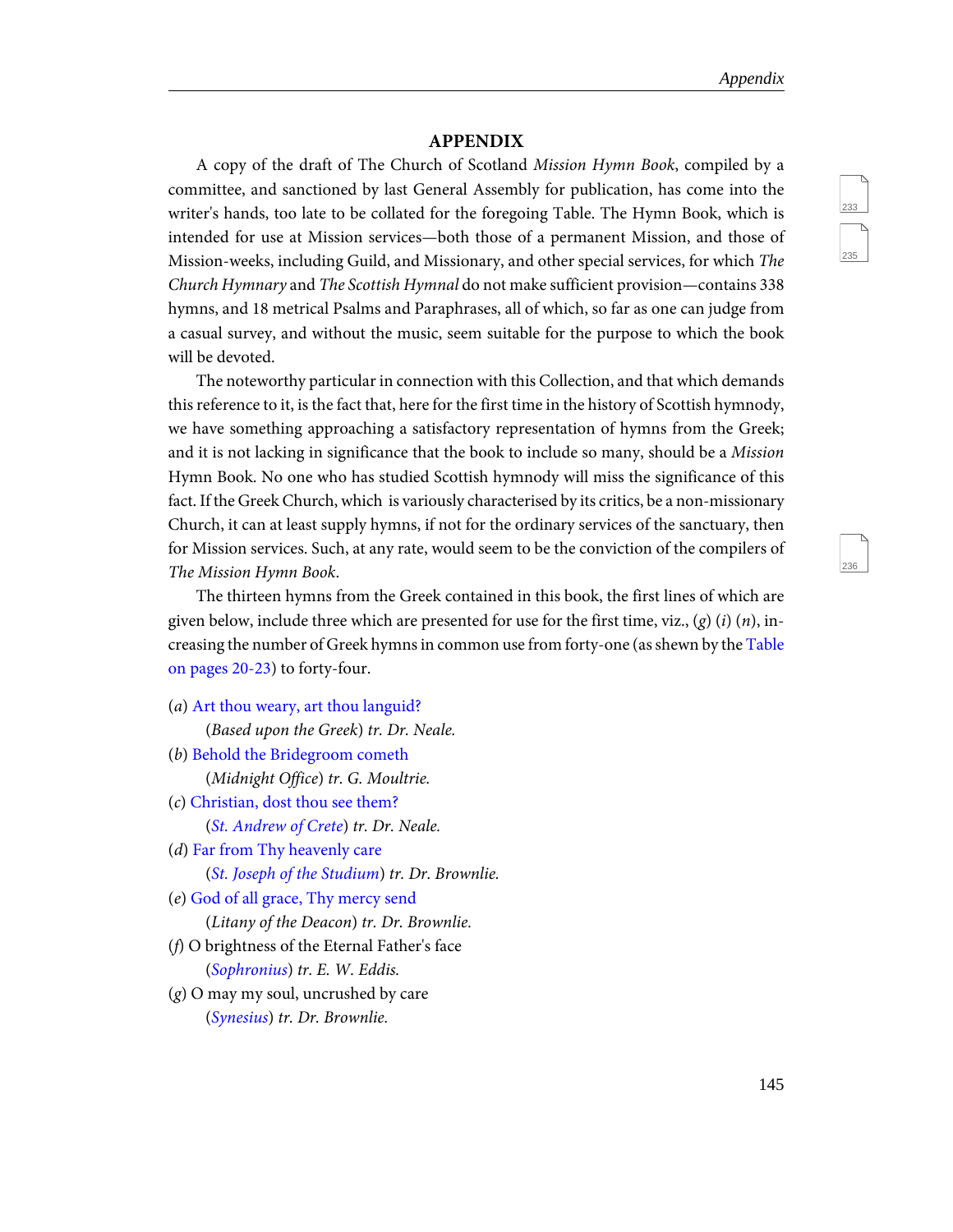- (h) [O Saviour, in Thy pitying grace](http://ccel.org/ccel/moorsom/churchhymns/h10.htm) ([Theoctistus](#page-40-0)) tr. R. M. Moorsom.
- (i) [Our hearts to heaven upraising](http://ccel.org/ccel/brownlie/russianhymns.h7.html) (Morning service, Horologion) tr. Dr. Brownlie.
- (k) [Safe home, safe home in port](http://ccel.org/ccel/neale/easternhymns.H57.html) (Based upon the Greek) tr. Dr. Neale.
- (l) [Stars of the morning](http://ccel.org/ccel/neale/easternhymns.H44.html)

([St. Joseph](#page-39-0)) tr. Dr. Neale.

(m) [Those eternal bowers](http://ccel.org/ccel/neale/easternhymns.H19.html)

([St. John of Damascus](#page-37-0)) tr. Dr. Neale.

(n) [When glory crowned the mountain top](http://ccel.org/ccel/brownlie/russianhymns.h99.html) (Based upon the Greek) tr. Dr. Brownlie.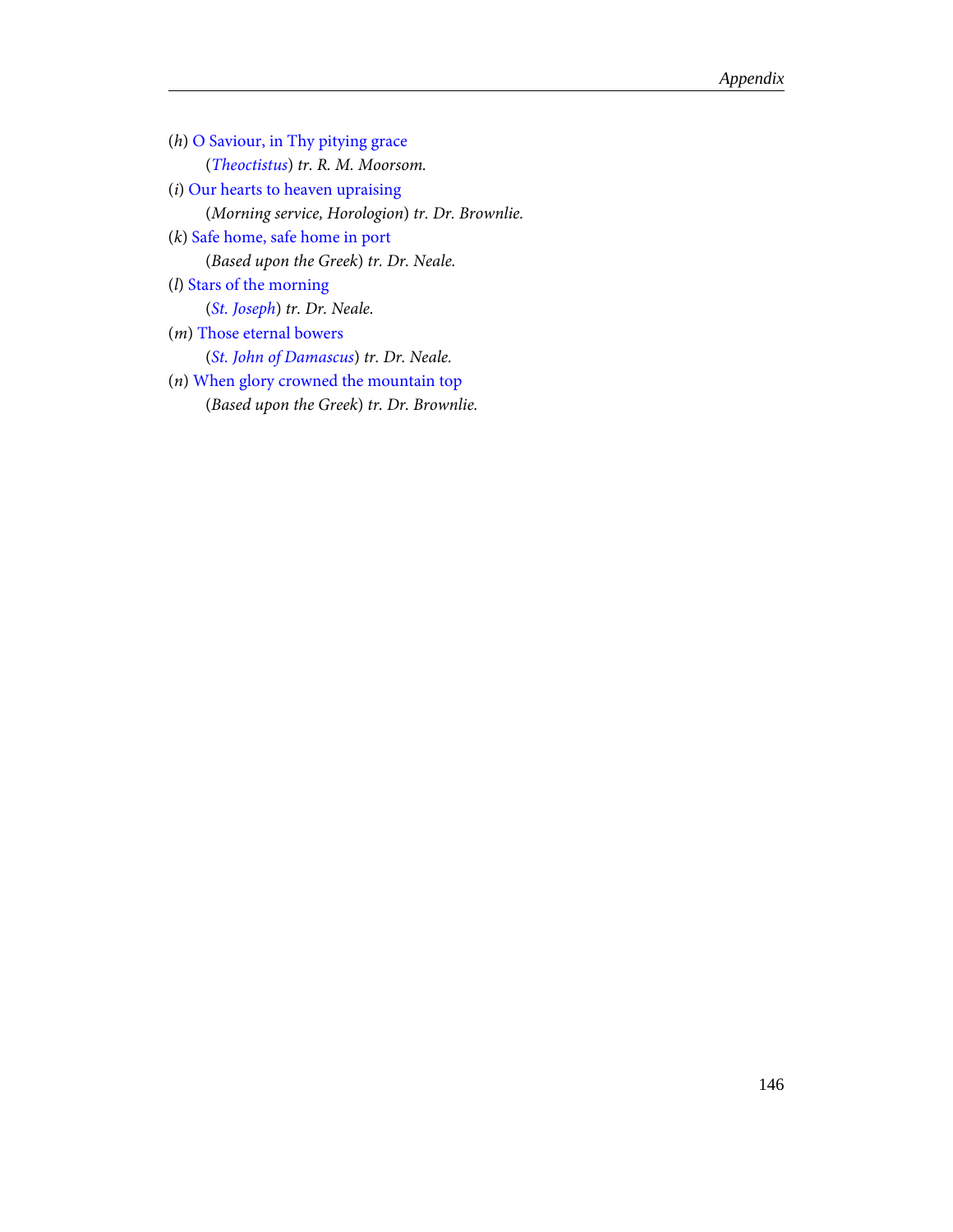## **Indexes**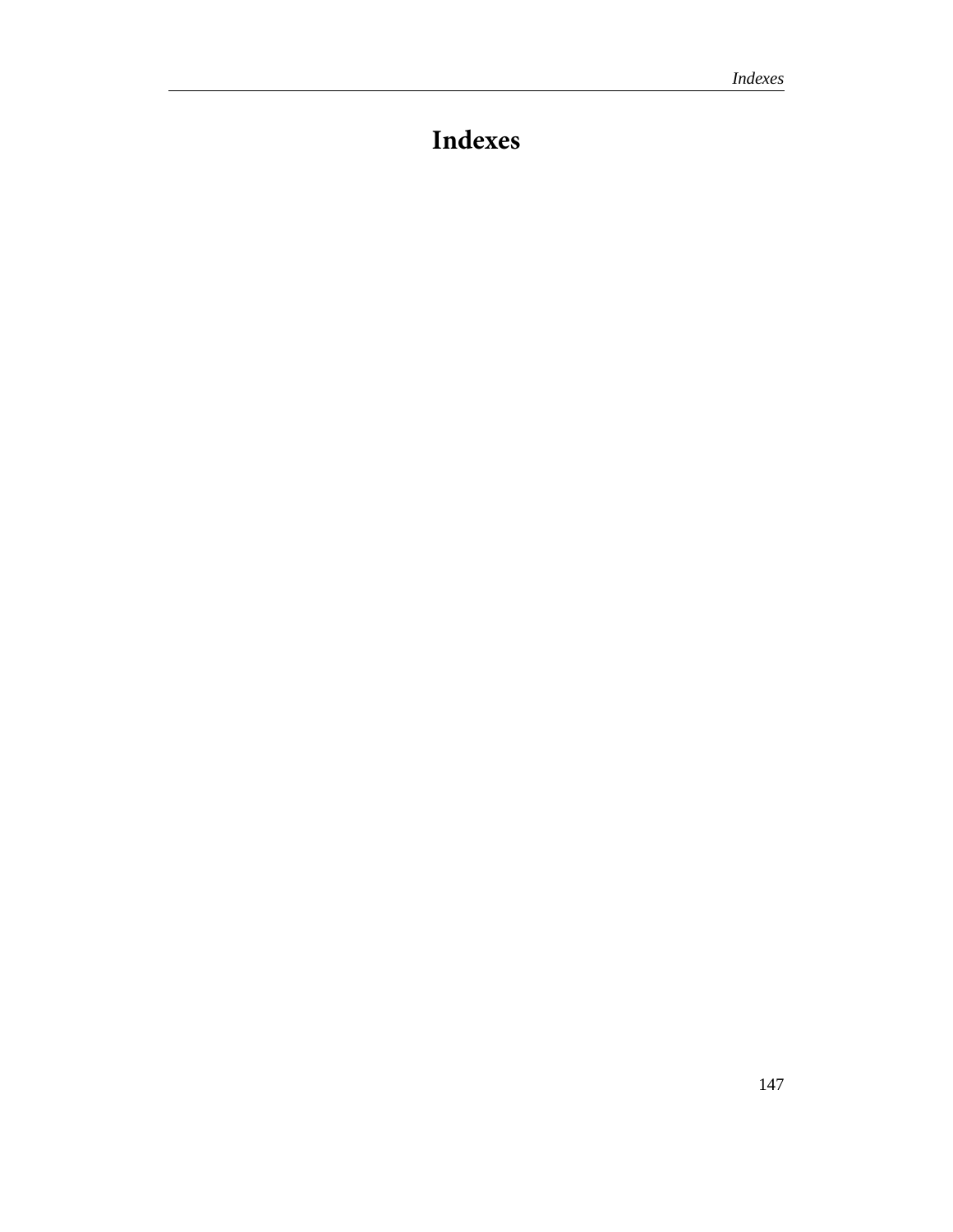### **Subject Index**

Anatolius, [30](#page-36-0) Andrew, [28](#page-34-1) Clement\_Alexandria, [23](#page-29-0) Cosmas, [32](#page-38-0) Damascus\_Jo, [31](#page-37-1) Joseph\_H, [33](#page-39-1) Justinian\_I, [26](#page-32-0) Metrophanes\_S, [35](#page-41-0) Nazianzen\_G, [24](#page-30-0) Sophronius, [29](#page-35-1) Synesius, [25](#page-31-1) Theoctistus\_S, [34](#page-40-1)